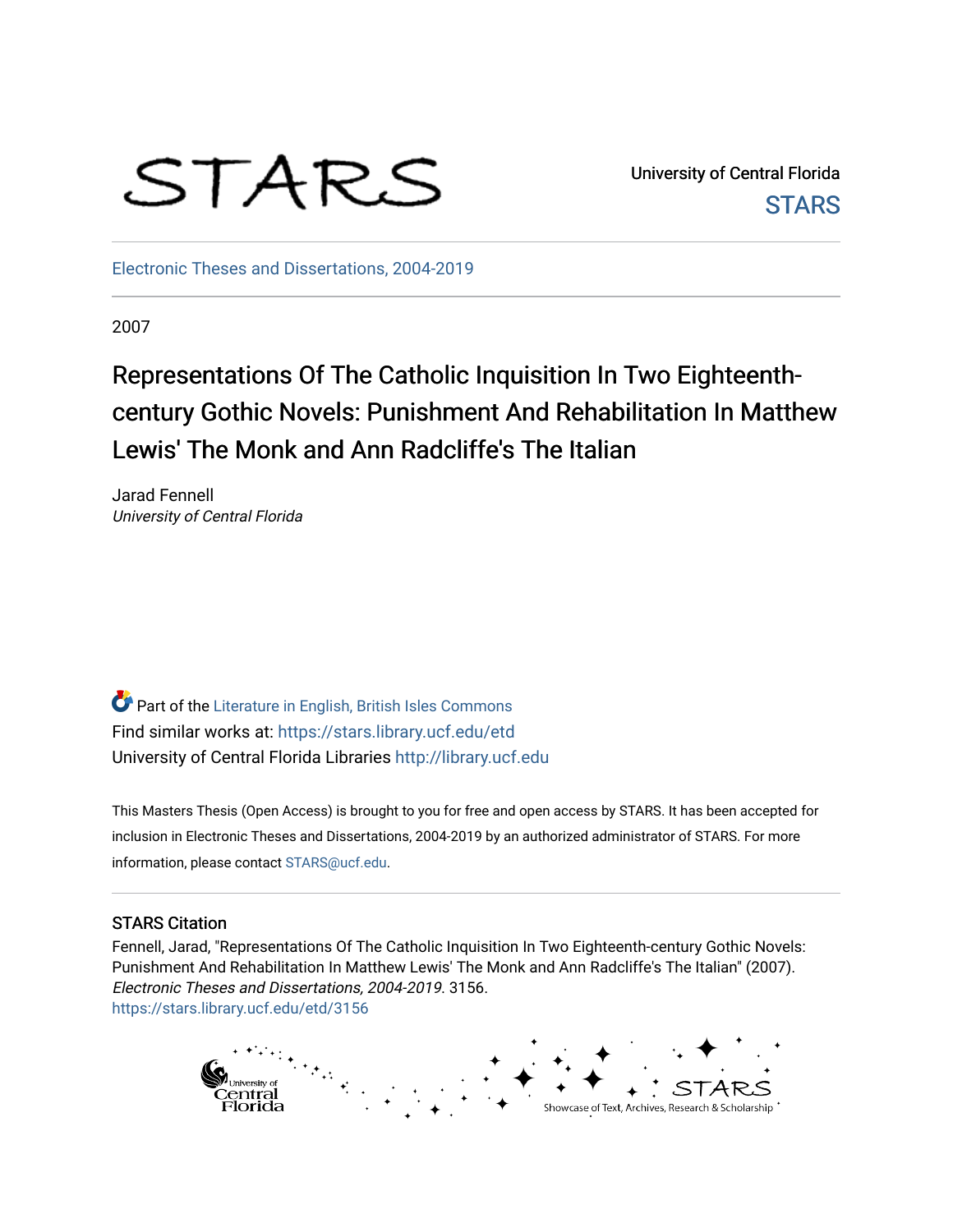# REPRESENTATIONS OF THE CATHOLIC INQUISITION IN TWO EIGHTEENTH-CENTURY GOTHIC NOVELS: PUNISHMENT AND REHABILITATION IN MATTHEW LEWIS' THE MONK AND ANN RADCLIFFE'S THE ITALIAN

by

JARAD HEATH FENNELL B.A. Florida International University, 2001

A thesis submitted in partial fulfillment of the requirements for the degree of Master of Arts in the Department of English in the College of Arts and Humanities at the University of Central Florida Orlando, Florida

> Spring Term 2007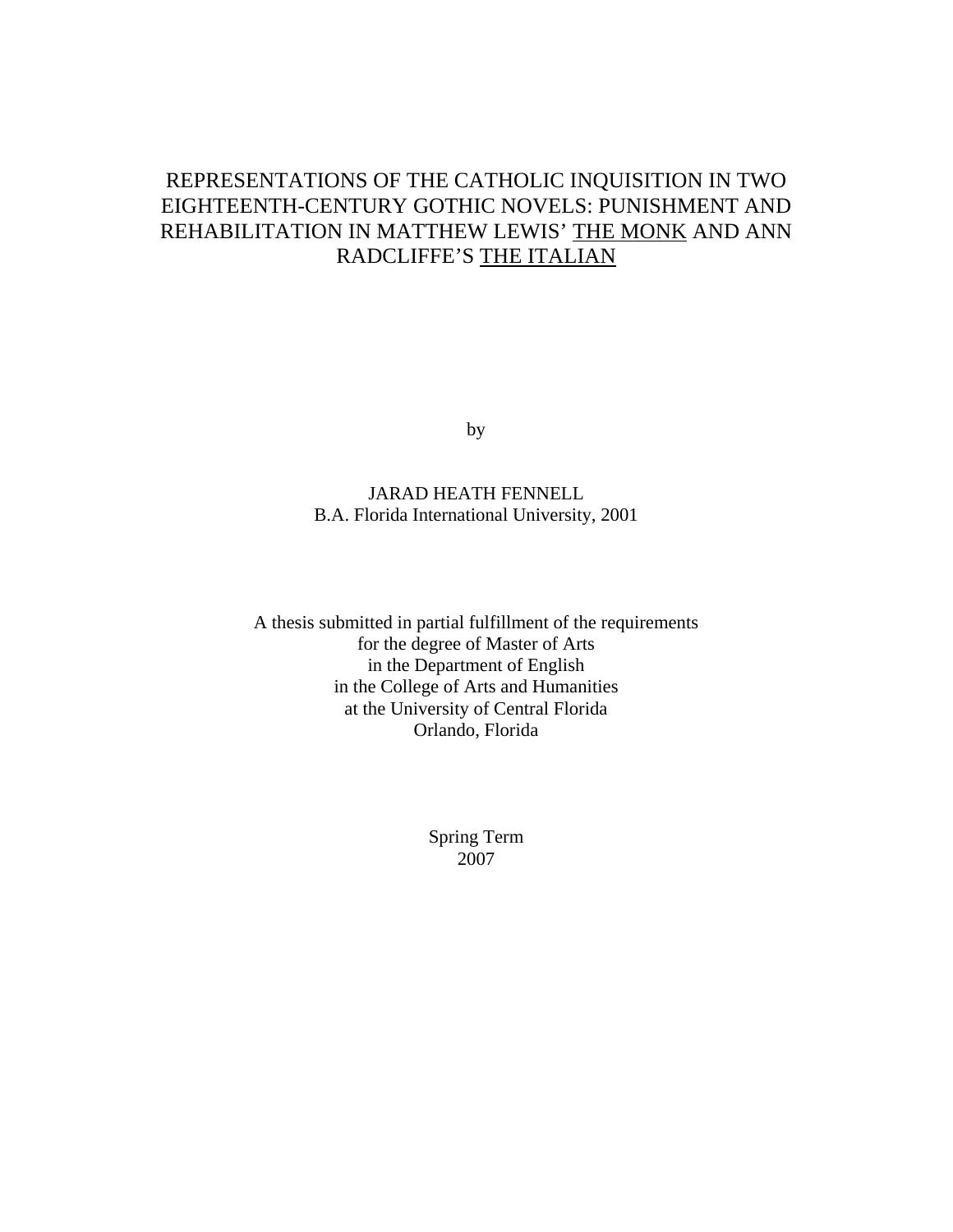## **ABSTRACT**

 The purpose of this thesis is to determine how guilt and shame act as engines of social control in two Gothic narratives of the 1790s, how they tie into the terror and horror modes of the genre, and how they give rise to two distinct narrative models, one centered on punishment and the other on rehabilitation. The premise of the paper is that both Matthew G. Lewis's The Monk and Ann Radcliffe's The Italian harness radically different emotional responses, one that demands the punishment of the aberrant individual and the other that reveres the reformative power of domestic felicity. The purposes of both responses are to civilize readers and their respective representations of the Holy Office of the Inquisition are central to this process.

 I examine the role of the Inquisition in The Monk and contrast it with the depiction of the same institution in The Italian. Lewis's book subordinates the ecclesiastical world to the authority of the aristocracy and uses graphic scenes of torture to support conservative forms of social control based on shame. The Italian, on the other hand, depicted the Inquisition as a conspiratorial body that causes Radcliffe's protagonists, and by extension her readers, to question their complicity in oppressive systems of social control and look for alternative means to punishment. The result is a push toward rehabilitation that is socially progressive but questions the English Enlightenment's promotion of the carceral.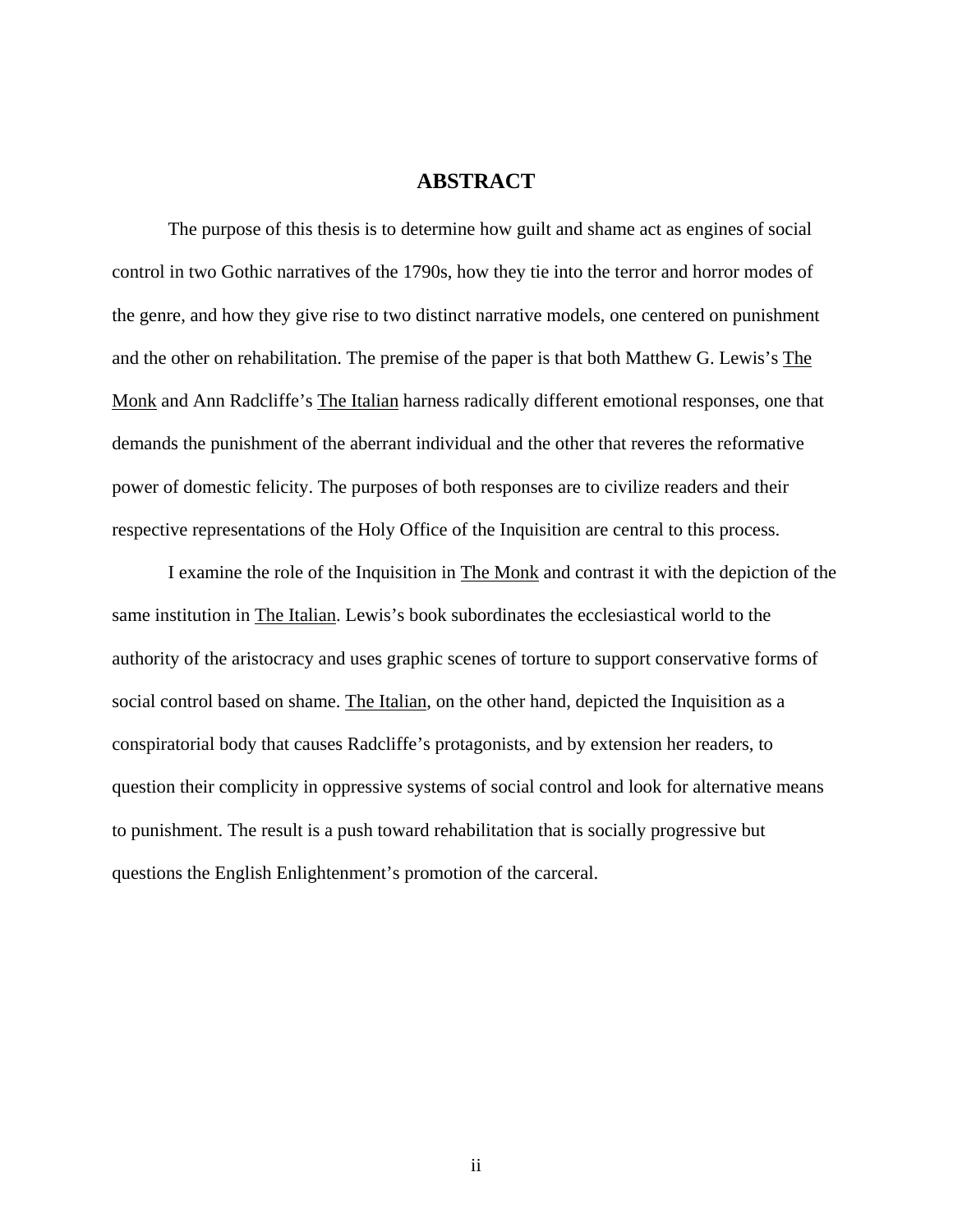To my daughter, Carmen Indira Fennell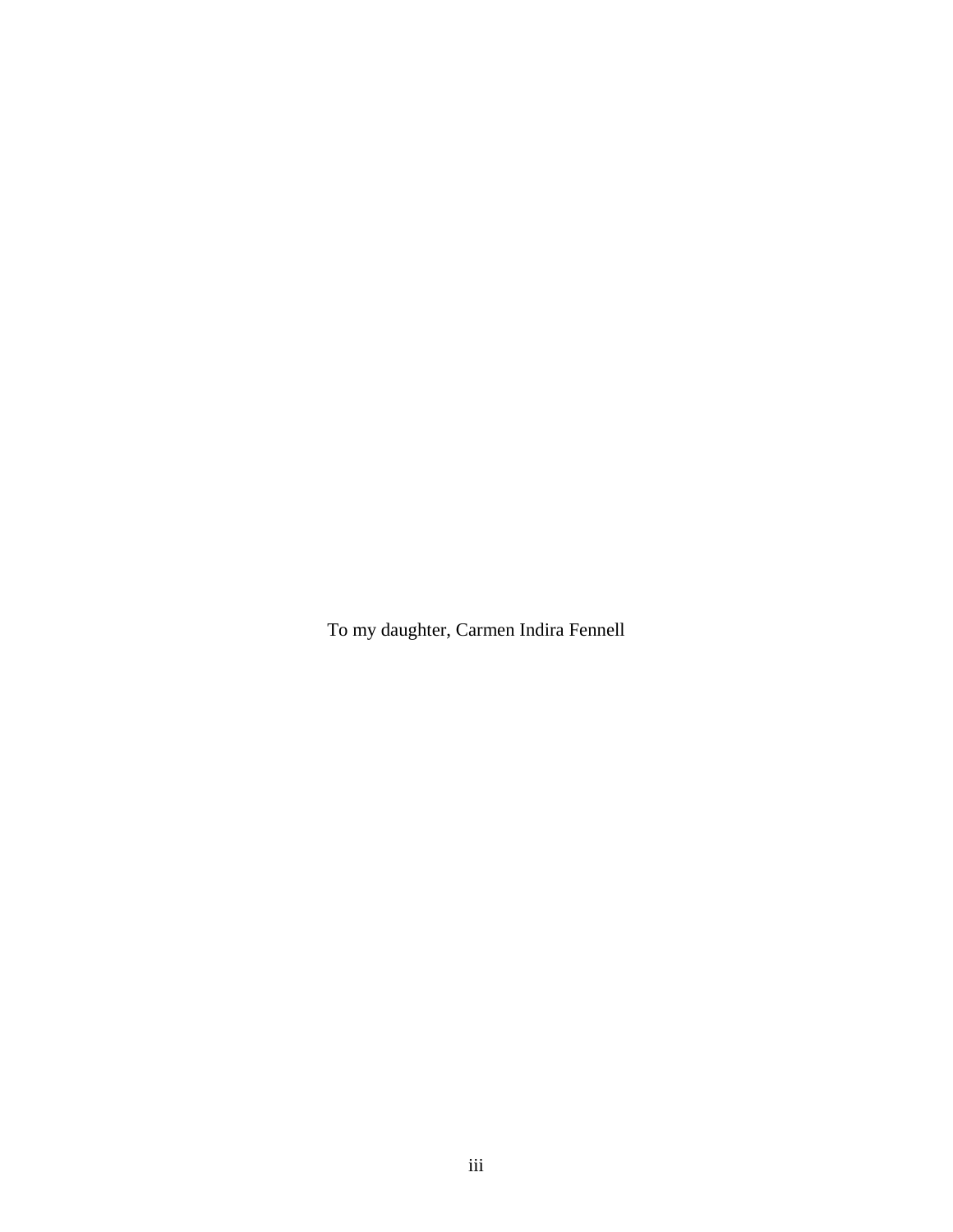## **ACKNOWLEDGMENTS**

If I neglect to mention anyone who contributed to this project and is now reading this, I offer you my sincere apologies. If I forget to credit you here, let me assure you that it is by accident, not design.

 I was extremely fortunate to find an excellent thesis director in Dr. Kate Oliver. As an editor, she was bold enough to let me know when she felt I was heading in the wrong direction, patient enough to let me solve my own problems, and judicious in proffering helpful advice. This thesis developed out of her class on Gothic Literature, and I cannot thank her enough for helping me see it to its completion.

 In addition, the other members of my committee, Dr. Tison Pugh and Dr. Anna Jones, were both extremely helpful and patient with my work on this project. Dr. Pugh in particular asked many tough questions in his assessment of the project that made me re-examine the structure and focus of the thesis. Dr. Jones's feedback occasioned a substantial rewrite that forced me to exceed my own expectations. I am both a better scholar and a better writer due to their contributions.

 I would also like to thank my mother and stepfather for providing encouragement, financial support and, most important of all, free babysitting while I completed this project. I love you both.

 Last, I want to thank my beautiful wife, Elizabeth Caridad Valle, and my daughter. Ever since I met Elizabeth, each day has been better than the last. My daughter is my perennial inspiration. Without them, I would not be here.

iv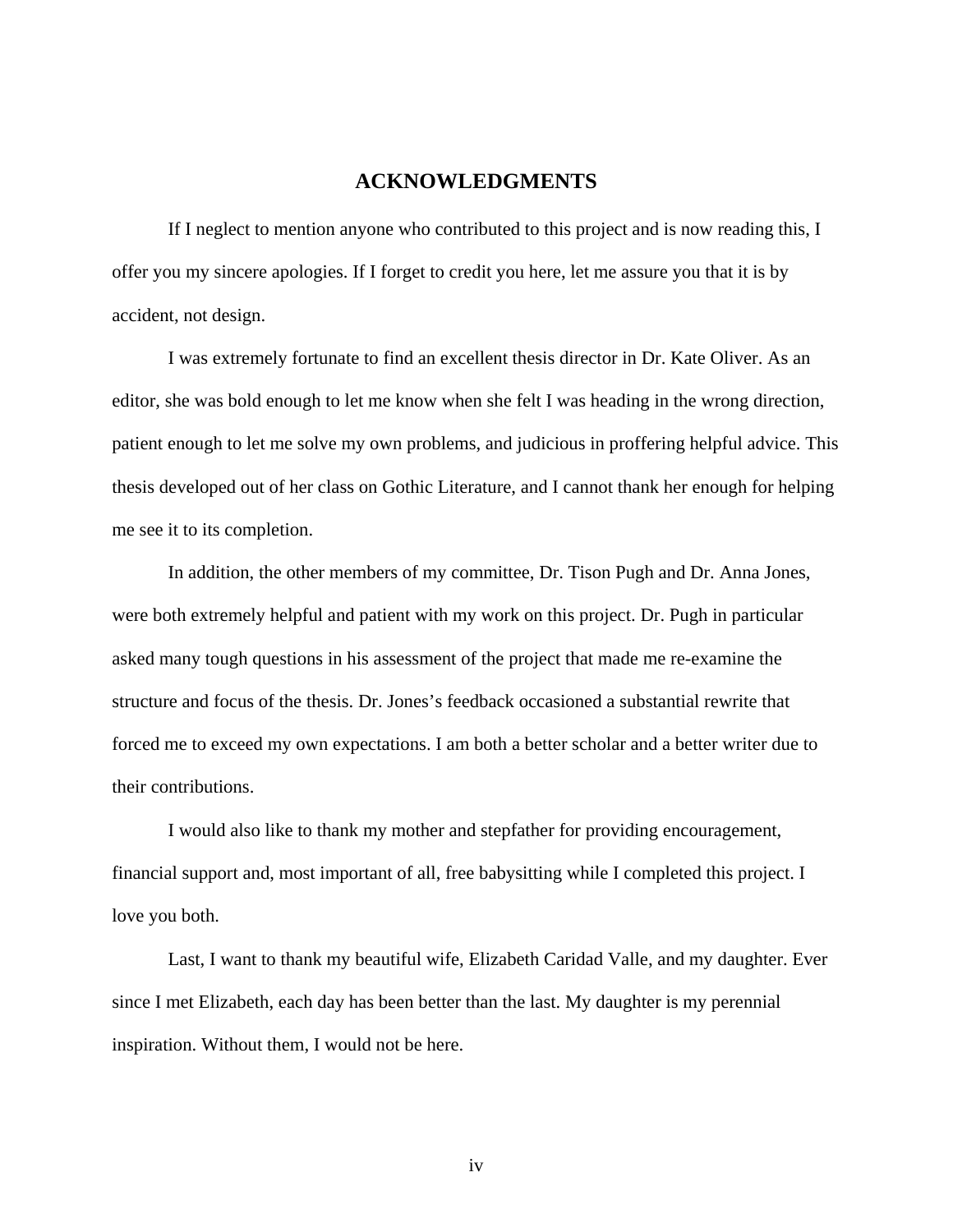# **TABLE OF CONTENTS**

| <b>INTRODUCTION</b>                                                                                           | 1  |
|---------------------------------------------------------------------------------------------------------------|----|
| <b>Historical and Literary Contexts</b>                                                                       | 5  |
| Sublime Terror and Uncanny Horror                                                                             | 15 |
| <b>Torture and Confession</b>                                                                                 | 24 |
| MATTHEW LEWIS' THE MONK: THE MONASTIC LABYRINTH, THE EVIL<br>WITHIN, AND THE FIRES OF THE INQUISITION         | 28 |
| Patriarchy and the Criminal                                                                                   | 30 |
| <b>Reform and Punishment</b>                                                                                  | 38 |
| ANN RADCLIFFE'S <i>THE ITALIAN</i> : THE SPECTER OF THE INQUISITION AND THE<br><b>SALVATION OF THE FAMILY</b> | 51 |
| The Sensational and the Sentimental                                                                           | 52 |
| Power and Corruption                                                                                          | 56 |
| The Man of Feeling                                                                                            | 59 |
| Liberation from Power through Sentiment                                                                       | 69 |
| <b>CONCLUSION</b>                                                                                             | 75 |
| <b>LIST OF REFERENCES</b>                                                                                     | 78 |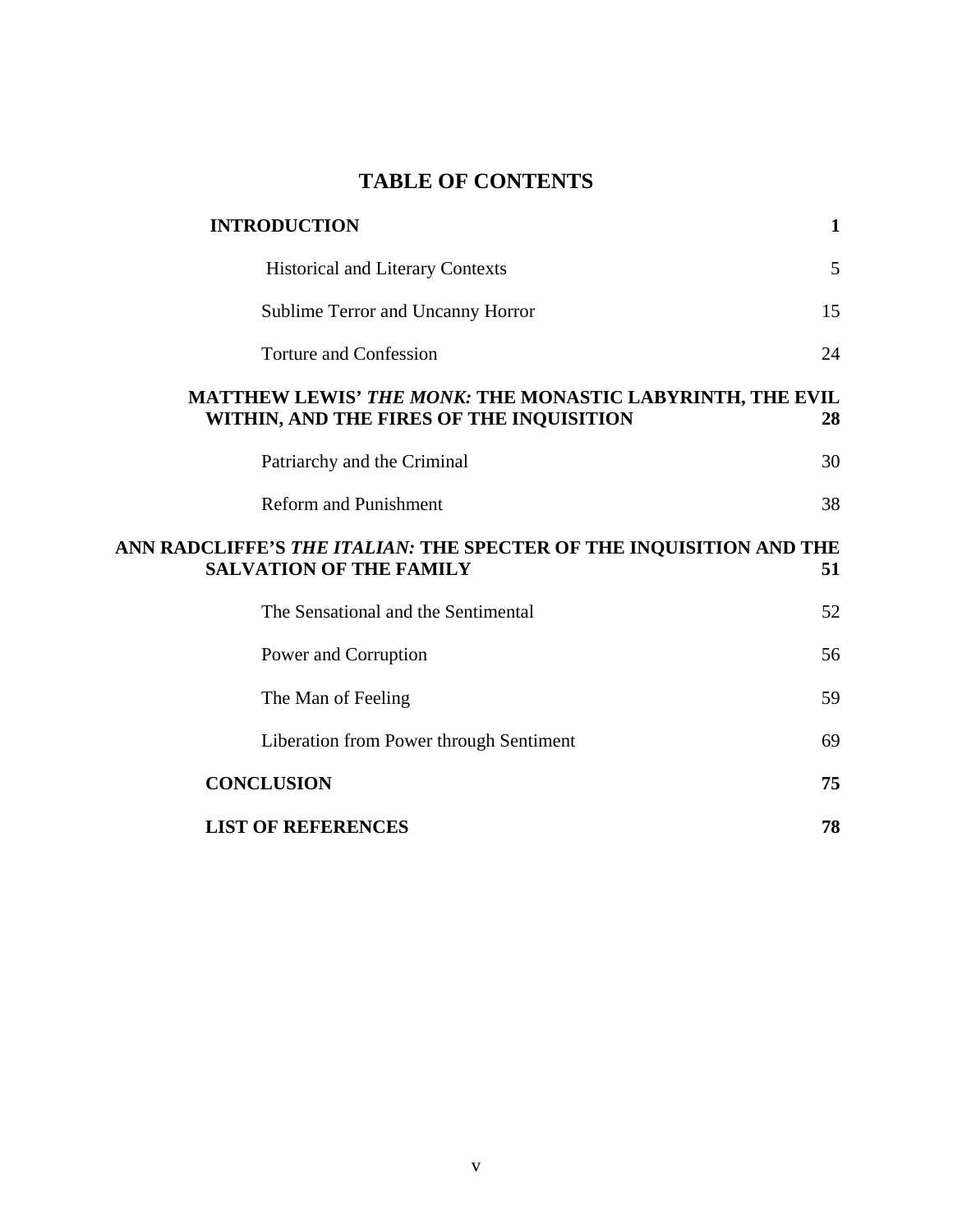#### **INTRODUCTION**

<span id="page-6-0"></span>"If the affection be well conveyed, it will work its effect without any clear idea, often without any idea at all of the thing which has originally given rise to it."<sup>[1](#page-6-1)</sup> Edmund Burke refers to the realm of passions as distinct from that of ideas in his 1758 treatise, *A Philosophical Inquiry into the Origins of Our Ideas of the Sublime and Beautiful.* Burke's multi-volume essay on aesthetics not only applied to the emerging Gothic movement in literature, it in fact helped to define it. This seminal work marked a transition in English literature, from the Neoclassical age to the Romantic, and it gave rise to the gloriously irrational narratives of such Gothic novelists as Horace Walpole, Clara Reeve, Ann Radcliffe, and Matthew Lewis. Yet, as Burke's quote intimates, many readers of Gothic novels lacked a clear understanding of the sociopolitical impulses behind these tales of ghosts and ruined crypts, though the "affections" of the Gothic authors, that is, the passions that these authors imbedded within their narratives, often expressed radically divergent cultural and sociopolitical values.

Scholars consider the 1790s the height of the original wave of Gothic literature in England, and no two contemporary Gothic novelists in England were as popular as Ann Radcliffe and Matthew "Monk" Lewis. Although these two authors wrote about similar subjects and employed similar Gothic tropes and conventions, they possessed radically different styles, approaches, and "affections." Rarely is this difference more evident than in Lewis's *The Monk*  (1796) and Radcliffe's response, *The Italian* (1797)*.* With similar characters, plots, and devices, the minor divergences between these two works reveal profound differences in the cultural and political affections of the two authors. As an entry point into these differences, this thesis

<span id="page-6-1"></span><sup>&</sup>lt;sup>1</sup> Excerpted from *A Philosophical Enquiry into the Origin of Our Ideas of the Sublime and Beautiful, Part V.7,* "How Words Influence the Passions". http://www.bartleby.com/24/2/507.html.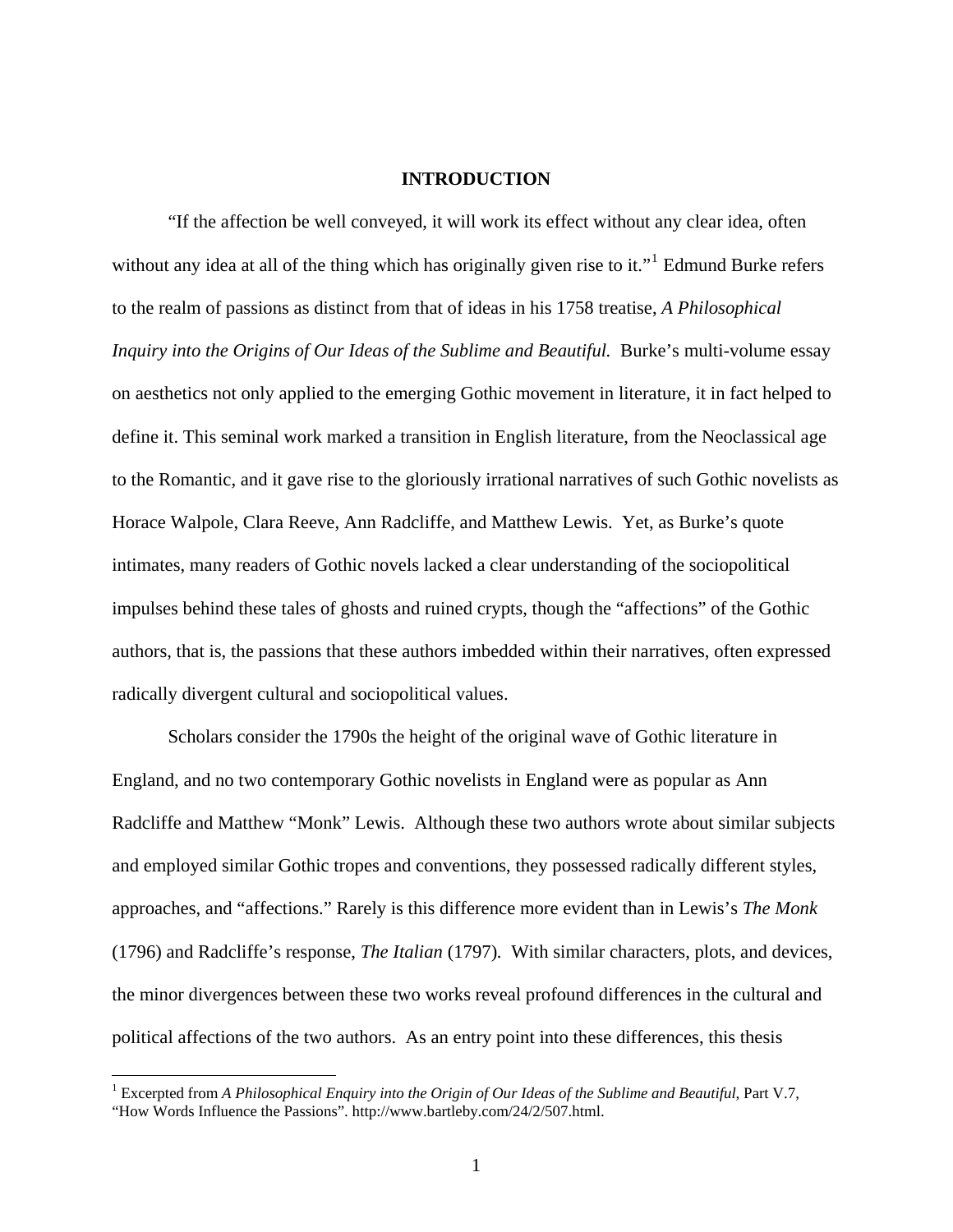focuses on the treatment of a central feature of both novels, the Holy Office of the Spanish Inquisition, a religious and political institution established in 1478 by Ferdinand of Aragon and Isabella of Castile that continued to inflict terror and torture until 1808, when Napoleon officially abolished it. Although the Inquisition did not directly affect England or its citizens, this continental and Catholic form of sociopolitical power nonetheless resonated in the English imagination, as an incarnation of torture, tyranny, and oppression.

Two parallel passages from the novels reveal each author's stance on the Inquisition. This passage from *The Monk* shows Lewis's take on the Inquisition's work:

In these trials neither the accusation is mentioned, nor the name of the accuser. The prisoners are only asked, whether they will confess. If they reply, that, having no crime, they can make no confession, they are put to the torture without delay. This is repeated at intervals, either till the suspected avow themselves culpable, or the perseverance of the examinants is worn out and exhausted: but without a direct acknowledgment of their guilt, the Inquisition never pronounces the final doom of its prisoners. (349)

The inquisitors never apprise the prisoners of their crimes, and prisoners are tortured when they "make no confession." Nevertheless, this passage from *The Monk* ends on an approving note, as "the Inquisition never pronounces the final doom on its prisoners," unless the prisoners themselves first pronounce their own guilt. The innocent presumably go free, while the guilty suffer for their crimes. On the other hand, Radcliffe's assessment of the Inquisition's methods, in *The Italian*, drips with scorn:

Vivaldi conjectured, that in this chamber they were preparing for him the instruments, which were to extort a confession; and though he knew little of the regular proceedings of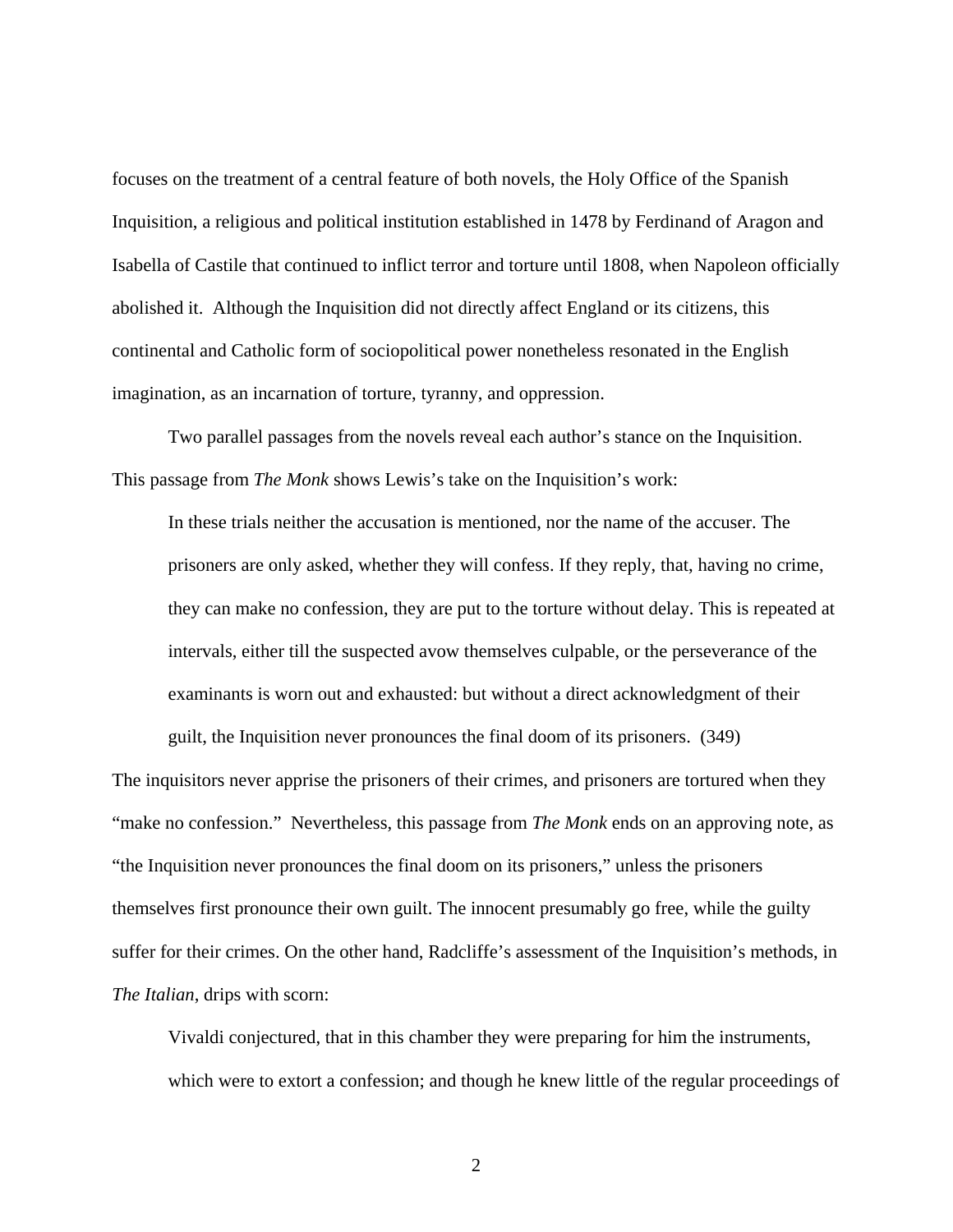this tribunal, he had always understood, that the torture was inflicted upon the accused person, till he made confession of the crime, of which he was suspected. By such a mode of proceeding, the innocent were certain of suffering longer than the guilty; for, as they had nothing to confess, the Inquisitor, mistaking innocence for obstinacy, persevered in his inflictions, and it frequently happened that he compelled the innocent to become criminal, and assert a falsehood, that they might be released from anguish, which they could no longer sustain. (232-33)

Here, confessions are extorted, and tortures inflicted in order to induce confessions, truthful or not. Even if the guilty will be punished, the innocent will suffer more. This is a direct challenge to Lewis's vision.

In addition, Lewis's passage relates the Inquisition's methods in the third-person omniscient, the tone of a detached observer who is impartially judging the institution and its methods. The narrator equates confession with guilt, and lauds the Inquisition for not condemning those who suffer torture yet refuse to accept culpability. This passage from *The Monk* evaluates the institutional power of the Inquisition and concludes with a defense of it, with seeming impartiality. Radcliffe, instead, writes from perspective of her character Vivaldi, an innocent man whom a mysterious accuser condemns to the dungeons of the Inquisition. Her treatment focuses on the suffering of the accused, the injustice of a trial resolved without evidence, public charges, or a known accuser, and the likelihood of a blameless victim perjuring himself under such circumstances. In the authors' opposed treatments of the Inquisition and the role that each reserves for this institution within the novel, I will show that two coexisting and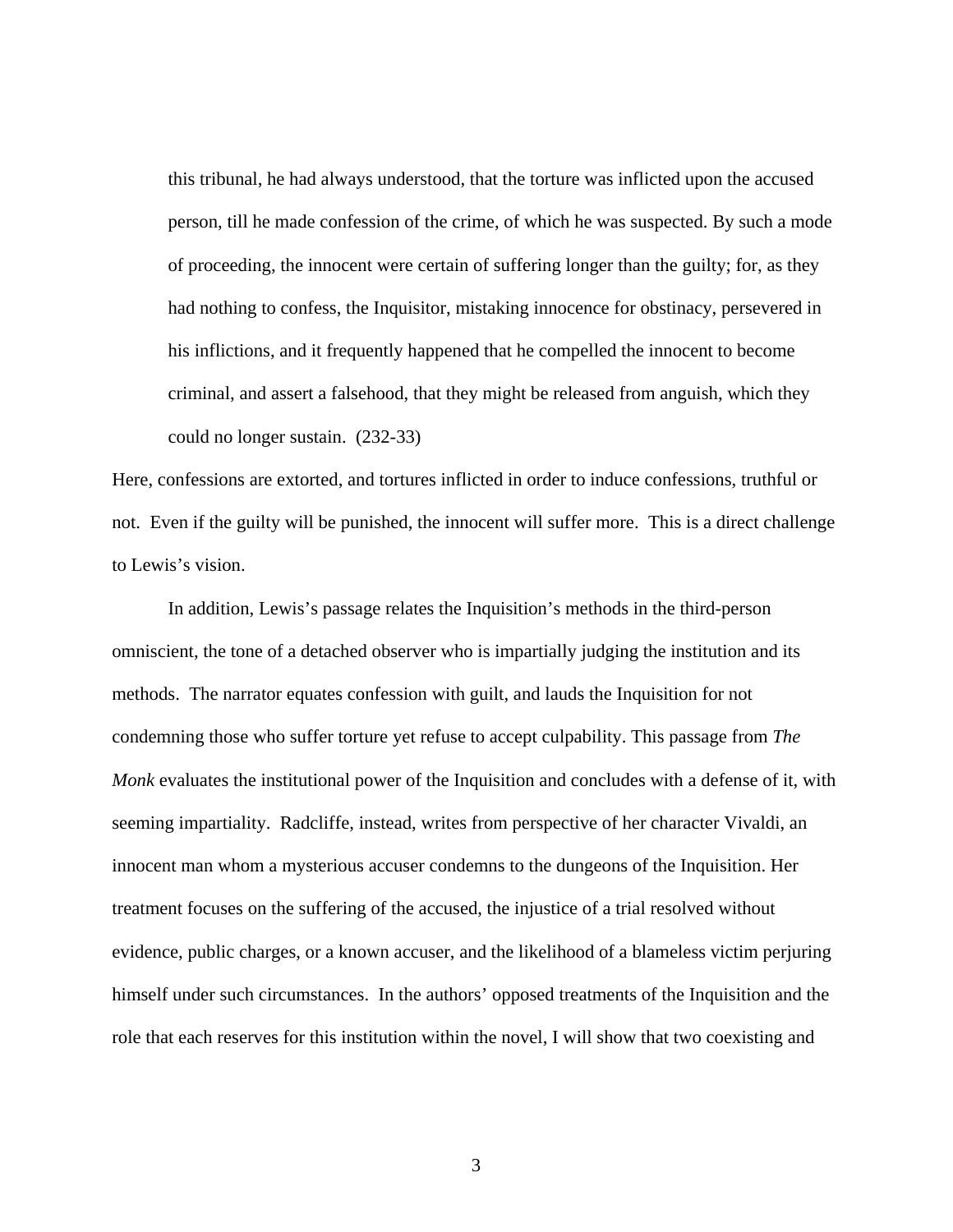competing models of confession, justice, and punishment exist in England and in the English Gothic novel.

The narrative model that emerges in The Monk is a punishment model, one in which a societal abnormality or transgression occurs, which must then be corrected through the imposition of external force or power. This punishment model concerns itself with questions of legitimate authority, the psychological and moral defects of the aberrant individual, the relationship between institutional discipline and the criminal, and the public acknowledgement of culpability. In contrast, The Italian manifests a rehabilitative narrative model, one that validates the struggle of the individual against moral corruption. The rehabilitative model is concerned most with individual freedom and responsibility, the causes of personal and institutional corruption, the jurisdiction of competing sources of power, and absolution from internal social constraints. Although the style, values, and ideology of the two novels are distinct and competing, both narrative models are part of an ongoing project of analysis that authors of Gothic literature engaged in through the favored subjects of Gothic literature—passionate excess, irrationality, and transgression against natural and moral laws.

In this introduction, I provide the historical and literary contexts in which these models emerged in late eighteenth-century England, examining how tension between these competing modes reflected a crisis of faith in Enlightenment progress among English intellectuals. Then, I analyze Lewis and Radcliffe's respective attachments to the horror and terror styles of Gothic literature, demonstrating how Lewis transformed the Gothic's reliance on the sublime into a portrayal of the uncanny. I explore how these attachments stemmed from each author's adherence to one of the aforementioned cultural models of punishment and rehabilitation, which,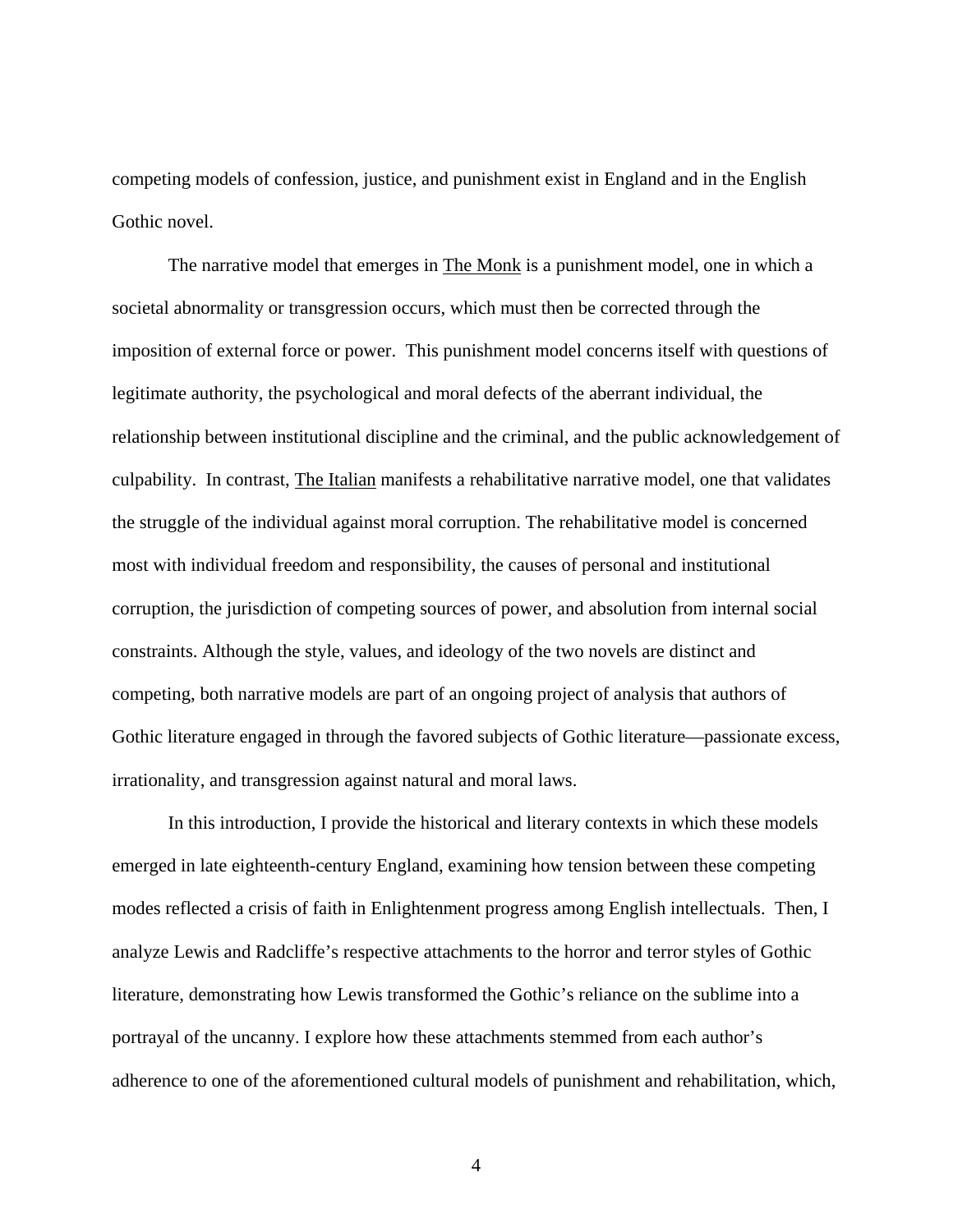<span id="page-10-0"></span>in turn, relate to shame and guilt culture. Finally, in the chapters that follow, I assess how Lewis's affection for the punishment mode and Radcliffe's preference for the rehabilitative mode manifest in The Monk and The Italian respectively.

#### Historical and Literary Contexts

 The Gothic movement in literature is a return to romance. Horace Walpole, in his Preface to the Second Edition of The Castle of Otranto, says that his book was, "an attempt to blend the two kinds of romance, the ancient and the modern" (65). Though Walpole announces that his characters would act in a more probable fashion than the heroes of the ancients did, he would leave "the powers of fancy at liberty to expatiate through the boundless realms of invention" (ibid). While the Enlightenment of the seventeenth and eighteenth centuries took the revival of classical learning from the Renaissance and applied it to scientific and liberal political endeavors, the revolutionary period of the last half of the eighteenth century provoked a conservative reaction that generated nostalgia for the Middle Ages. Either readers of Gothic romances looked to the past out of longing for a simpler time, or to appreciate the progress western civilization had made since the Dark Ages.

 These romances were important to the English reader, as the English people still struggled to invent a cultural identity distinct from that of traditional Catholic Christendom on the European Continent.<sup>[2](#page-10-1)</sup> This drive to create a national identity aligned with moderate

<span id="page-10-1"></span> $2$  J.C.D. Clark suggests that the topics of religion and the Church have been neglected in progressive historical assessments of this period, which choose instead to emphasize the role of "new men" in history, those who eschew religious matters for entrepreneurial and scientific concerns (42). In a progressive assessment of the literature of the period, one that emphasizes industry, commerce and empiricism, it is easy to dismiss the literature of the Gothic. Yet the medieval trappings of monasteries and inquisitors, monks and nobles, the supernatural and the satanic still exercised a powerful hold on the imaginations of those who read these novels, regardless of whether they were "new men" or not. The shade of the past haunted the eighteenth century and, like the Bleeding Nun in Lewis's tale, insisted that either its union with the present be honored, or that a proper burial be held.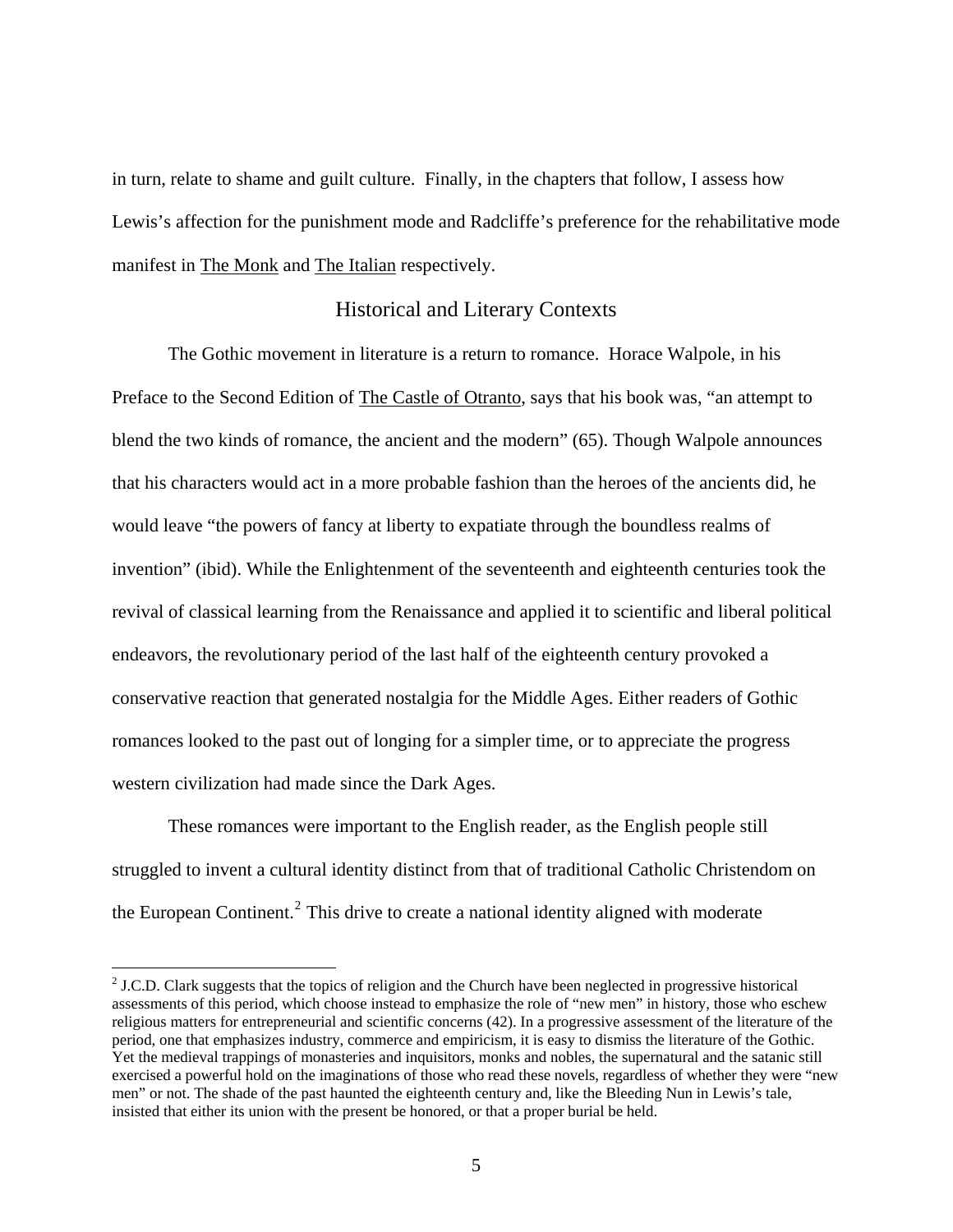Protestantism had its roots in Henry VIII's separation from the Church of Rome in 1531, even though religious conflict under the Tudors and Stuarts and issues of Stuart succession impeded progress toward this Protestant cultural identity. Henry VIII's break with Rome and his establishment of the Anglican Church continued to incite religious and political turmoil for the next two centuries. Henry and successive English monarchs faced religious discontent from Catholics and Dissenters alike, aggravated and intensified by class-related issues, and the position of the Church of England continually lurched between the two religious extremes of Catholicism and radical Dissent. Religious divisions continued to plague English politics well into the eighteenth century. In 1714, the Whigs chose the German George I of the House of Hanover, the nearest Protestant relative of Queen Anne, over the objections of the Tories, who argued for a native Catholic (Stuart) monarch. Despite the Hanoverian succession, repeated attempts were made to restore the Stuarts to the throne of Great Britain, with full-scale invasions in 1708, 1715, and 1745-46.

 From 1531, when Henry VIII declared himself Supreme Head of the Church of England, until The Monk was published in 1796, anti-Catholic sentiment became ingrained into the fabric of English culture. The process began with Henry VIII's dissolution of the English monasteries. During the dissolution, the crown offered aristocrats lands and duties once belonging to the Church of Rome. While the King gave the peers of the realm wealth and property, the King's ministers used propaganda to persuade the middle and lower stations that the existing ecclesiastical hierarchy was in dire need of reform. The King had his commissioners, under his representative Thomas Cromwell, visit the monasteries and send back written reports of their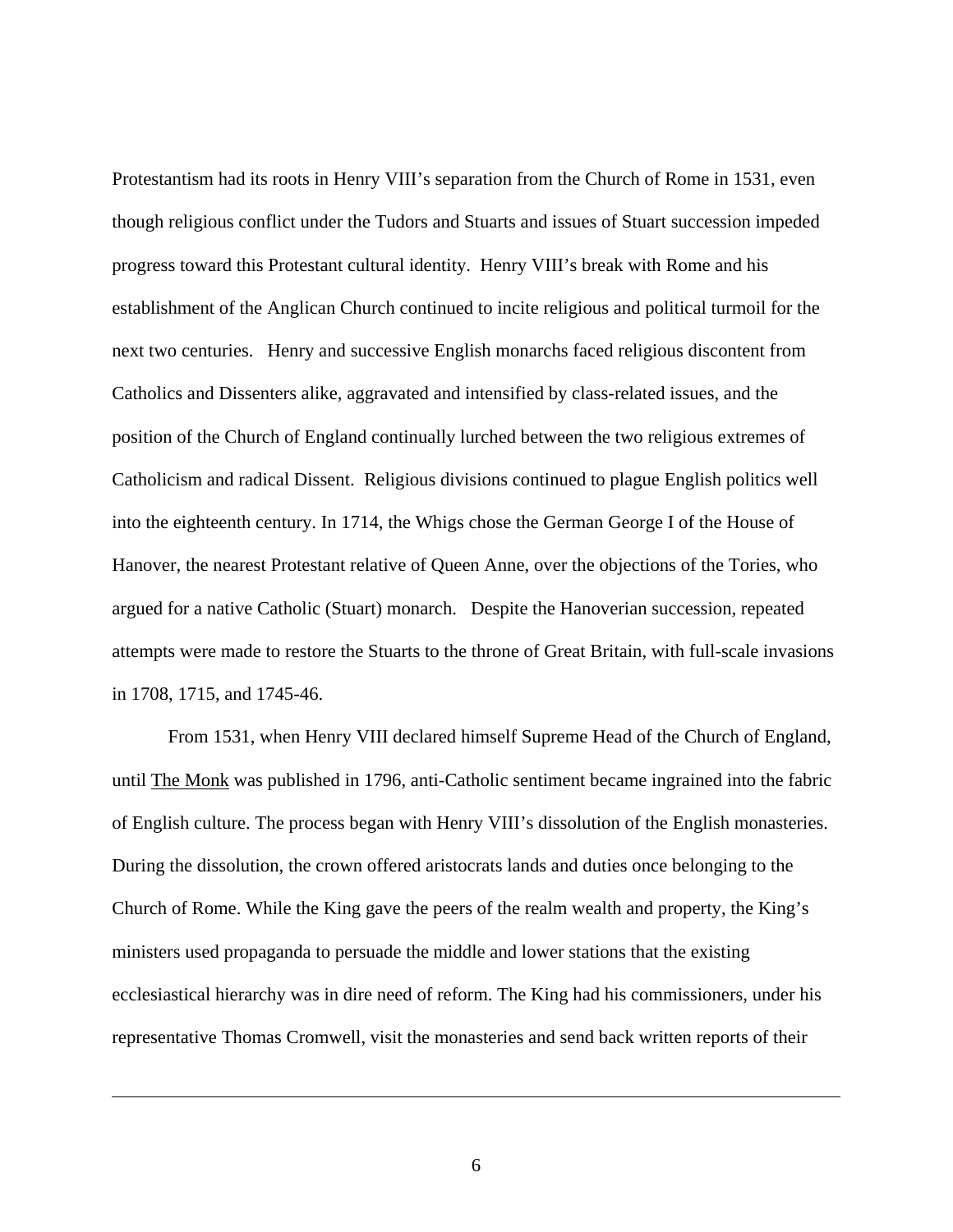value. Included in these records were accounts of scandalous activity, much of it undoubtedly fabricated, such as stories of sexual deviancy, drunkenness, and other moral transgressions. Starting with the smallest monasteries, several waves of confiscation followed until all the abbeys were liquidated. The reports of Cromwell's visits continued to color the English people's memory of the monastic system and fueled anti-Catholic sentiment in ensuing centuries. Other events in English history further aggravated religious divisions. The religious persecution of Protestants under the Catholic Queen Mary, the attempt by Catholic insurgents to blow up Parliament in 1605, and the repeated military threats from James Stuart, the "Old Pretender," and his son, Bonnie Prince Charles, the "Young Pretender," in their attempts to assume kingship over Great Britain, all contributed to internecine religious violence.

England's long-running antagonism with Catholic Spain complicated its attitude toward Catholicism. Over two centuries, from 1585 to 1783, England fought five wars directly against the Spanish Crown and participated in three additional major conflicts in the early eighteenth century alone. With the invention of the printing press, Protestant resistance against the Spanish took the form of a war of propaganda that resulted in what scholars have called the Black Legend, a term coined in 1912 by the Spanish journalist Julian Juderias (Rawlings 4). The historian Edward Peters described the Black Legend as

An image of Spain circulated through late sixteenth-century Europe, borne by means of political and religious propaganda that blackened the character of Spaniards and their ruler to such an extent that Spain became the symbol of all the forces of repression, brutality, religious and political intolerance, and intellectual and artistic backwardness for the next four centuries. (131)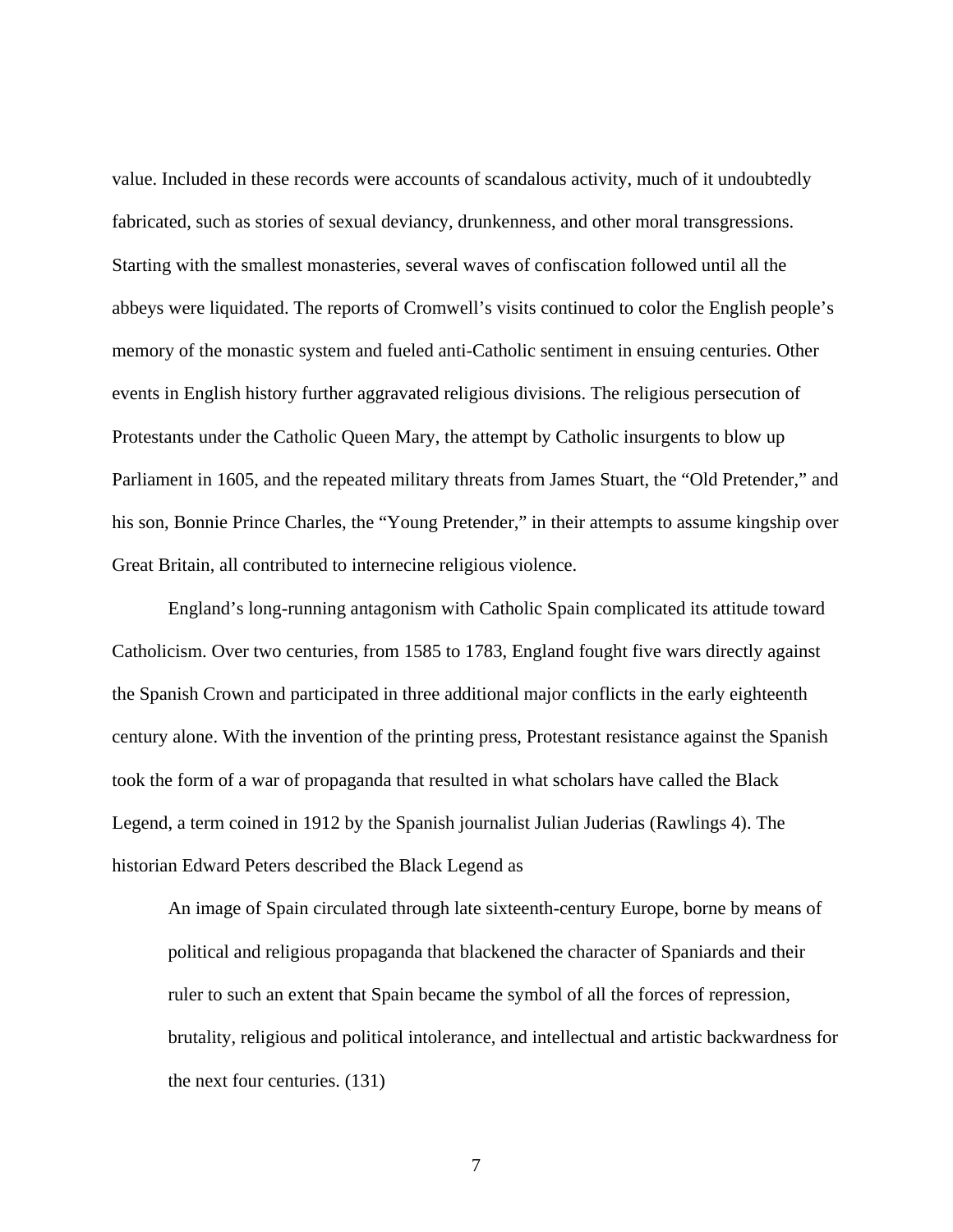Spain was also the birthplace of the Inquisition. The Holy Office of the Inquisition reached the height of its power in the fourteenth and fifteenth centuries. It is the contention of historians Edward Peters and Henry Kamen that the Inquisition began as an institution devoted to enforcing doctrinal and racial purity, but Protestant writers transformed it into a propaganda tool during the Counter-Reformation and Enlightenment. During the fourteenth century, the Inquisition's primary targets were Jewish and Muslim *conversos*; in the fifteenth century, Protestants became the primary victims (Peters 122), provoking a reaction from Northern Protestants. To English minds, Spain was the antithesis of England in its tyranny, torture, and Catholicism, and it allowed a model against which English cultural identity could be fashioned. English Gothic authors drew an implicit contrast between the darkness of medieval institutions such as the Inquisition and the enlightened justice of the growing British Empire. In addition, despite the fact that during the last few decades of the eighteenth century the Spanish Inquisition's power had dwindled, English writers seized on the image of the Inquisition for polemical purposes (Peters 189). It is in this revolutionary and reactionary climate that the first wave of English literary Gothicism reaches its height.

English Gothic literature of the 1790s engages with issues of authority and justice, most often depicted through the institution of the Inquisition, but concerned equally with revolutionary France and the conservative reactions against it both on the continent and in England itself. Most English intellectuals, such as William Godwin, Thomas Holcroft, Thomas Paine, Dr. Richard Price, Mary Wollstonecraft, and William Wordsworth, initially subscribed to radical, pro-revolutionary agendas, and they championed reform in both their political writings and their fiction. However, for them, the ubiquitous agent of the state was not Parliament or the King,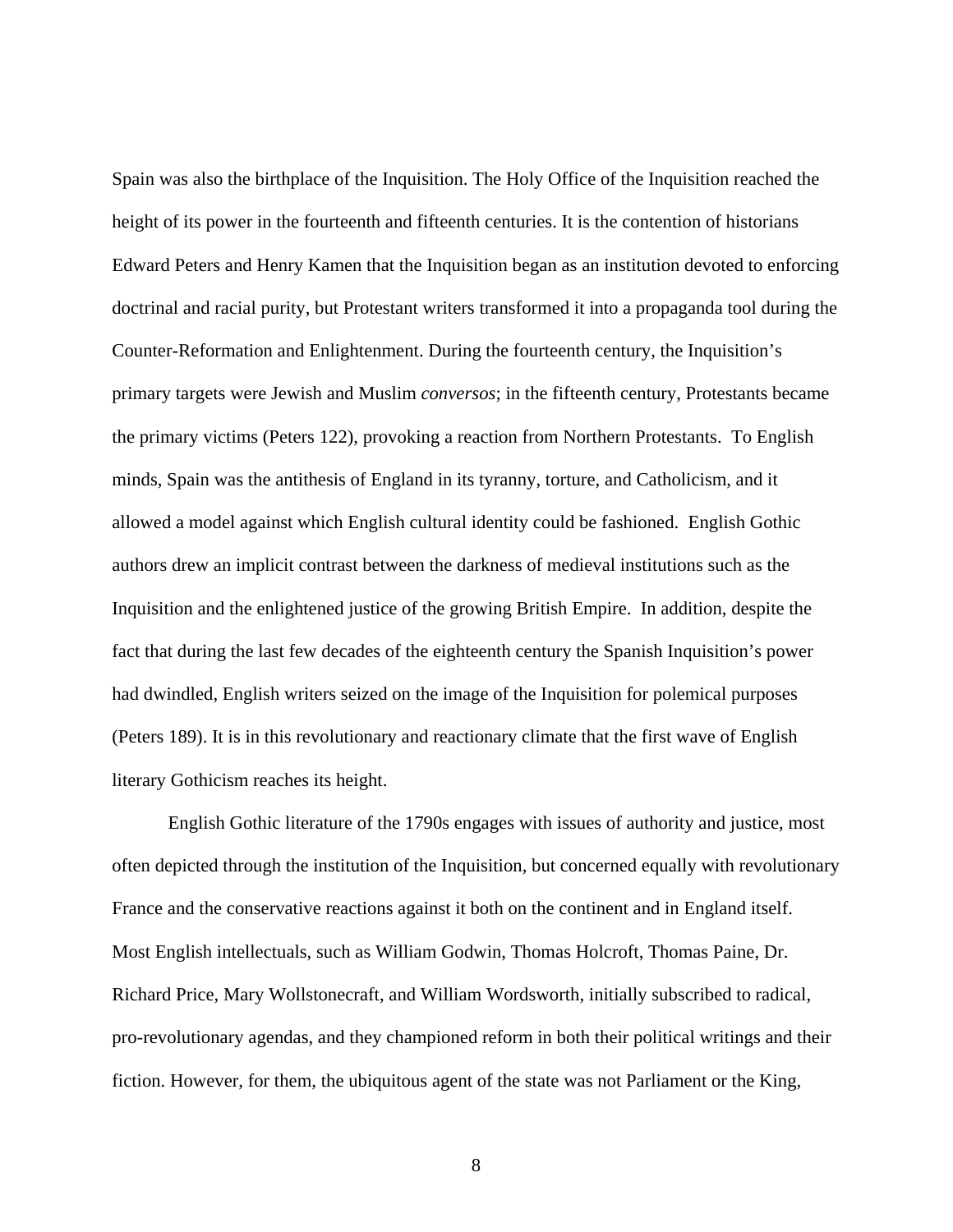whose impact on the everyday life of their subjects was minimal, but the Church of England, and every English man and woman felt its influence. Therefore, the favored target of English radicals during the eighteenth century was the religious establishment and the attribution "reformer" was often synonymous with "freethinker" or "deist" (J.C.D. Clark 277).

On the Continent, the new French Republic proposed to eliminate the widespread ecclesiastical bureaucracy and replace it with a secular apparatus, an act that English reformers initially applauded. However, as public institutions in France encroached further into the domestic sphere, after the September Massacres of 1792, and as Robespierre initiated the Reign of Terror, even the most outspoken English radicals grew increasingly agitated with the direction the Revolution was taking. Poets like Blake, Wordsworth, Coleridge, and Southey backed away from or recanted their earlier enthusiasm for the French Revolution (Prickett 110-111) while William Godwin was put into the awkward position of explaining that tyranny and massacres were part of the natural process of a revolution (Prickett 114-115).

No public figure in England railed against the French Revolution with greater venom than Edmund Burke did. Burke, who had championed the cause of the American colonists in Parliament years before, surprised many of his former allies by opposing them on rapprochement with Revolutionary France.<sup>[3](#page-14-0)</sup> Burke, once the political enemy of King George III for his support of the American colonies and the principles of representative government, predicted that the Revolution would end in disaster and occasioned a split within his own Whig party. Although Burke's opposition was inexplicable to his former allies at first, many of his dire predictions about the course of the revolution came true.

<span id="page-14-0"></span><sup>&</sup>lt;sup>3</sup> Burke's *Reflections on the Revolution in France* was the English reactionaries' rallying cry.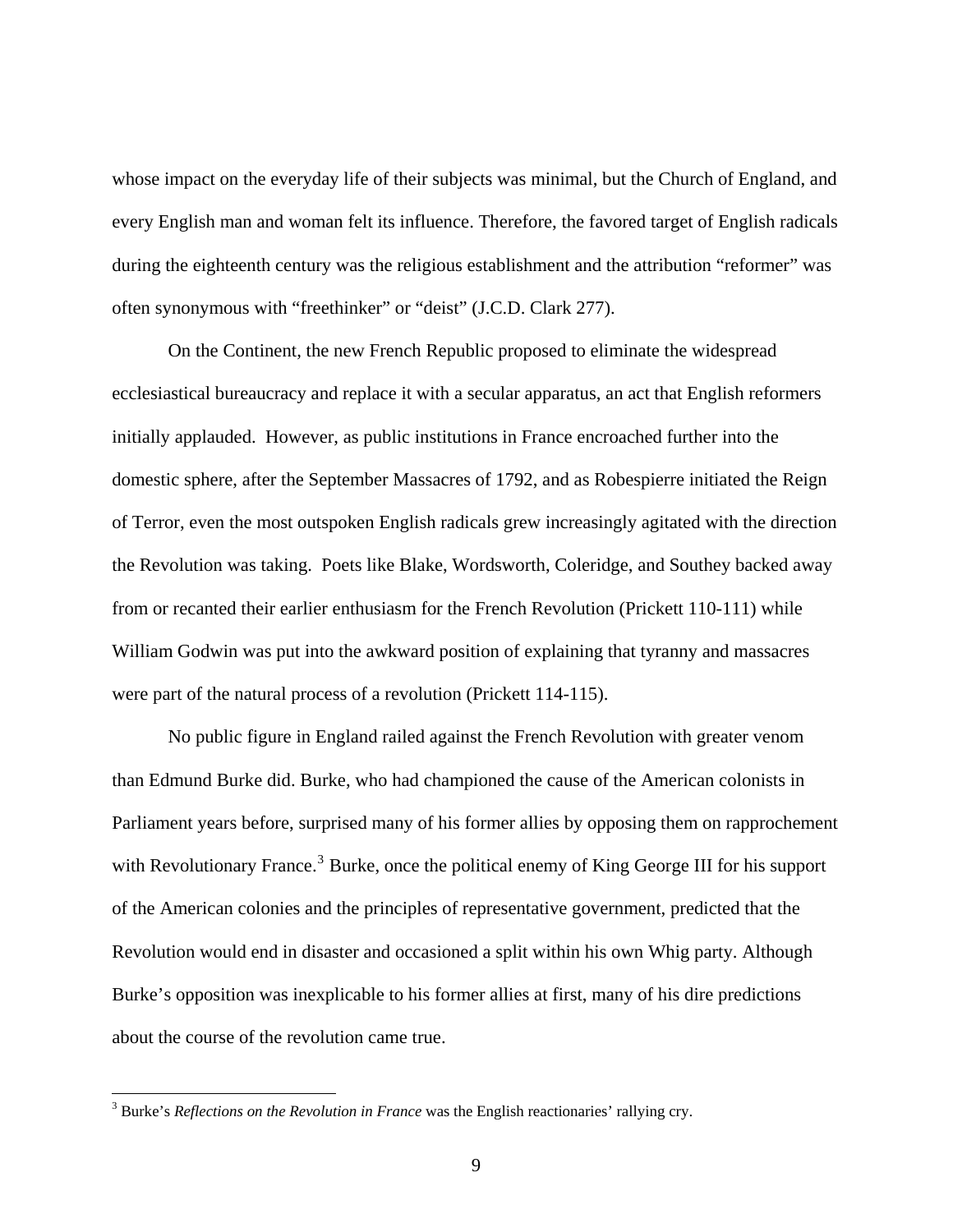By February 1793, France was at war with England, and the opinion of the English people toward their newly liberated neighbors to the south had become wholly antagonistic. The Pitt government enacted powerful counterrevolutionary measures that included the suspension of *habeas corpus*, the trial of progressive leaders, the Treason Law, and the Combination Laws prohibiting organized labor. The response from the intellectual community was mixed, but uneasy, as the English saw long-held rights eroded in the conservative backlash.

The English Gothic novels of the 1790s, particularly in The Monk and The Italian, reveal both this unease and the mixed intellectual responses. In its valediction of the Inquisition and horrific scenes of mob violence associated with revolutionary excess, the punishment narrative model of The Monk conforms to the historical anti-revolutionary sentiment of the Council of Castille and to the conservative reaction of the Pitt government to revolutionary sedition. In The Monk, the Inquisition serves as a powerful instrument for protecting the innocent against the destructive power of Matilda's witchcraft, just as new measures by the Pitt Administration and the Council of Castille clamped down on pro-revolutionary literature after the fall of the Bastille.

The Monk identifies legitimate authority with the Spanish crown, and Daniel Watkins has described how the text punishes the villains (as well as the heroes) for rebelling against the aristocratic social order, in addition to their other crimes. Lewis sets The Monk in seventeenthcentury Spain, clearly invoking the Black Legend, as the novel perpetuates the myth that Catholicism in general is superstitious and backwards. The book depicts the Inquisition in a distinctly different light however, and the narrative approves the torture of the antagonists and the public spectacle of the *auto da fé* as a means of maintaining social order*.* In part, the punishment model of The Monk questions the politics of the more liberal wing of the Whig party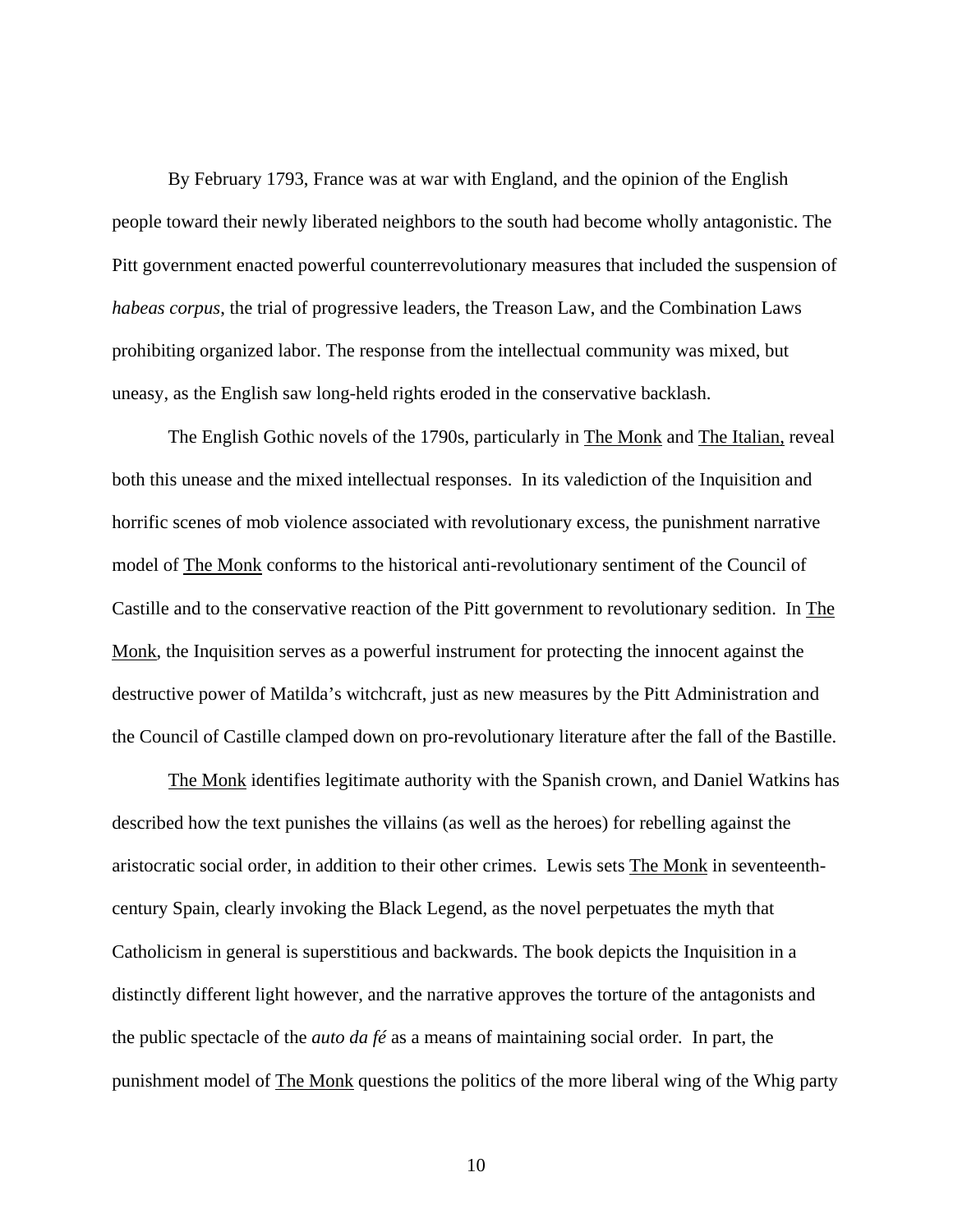and through its recall of Inquisitorial practice, the narrative explores traditional models of authority. The politics associated with The Monk's punishment model are still Parliamentarian and aristocratic, as opposed to the purely pro-Royalist Tories, but they are allied more with the conservative Edmund Burke than with Charles Fox. The Monk deals with Antonia, a common girl courted by a nobleman, and the presumption of ecclesiastical ministers that dominate the superstitious aristocracy (as with Agnes and Lorenzo's father), both of which threaten strictly demarcated class boundaries. The revolutionary trend that succeeds the Enlightenment, following Burke, leads to rampant criminality.

The Monk helped to resurrect anti-Catholicism at this precise moment to cast the abuses of the *ancien regime*, the ruling class that the revolutionaries were systematically destroying in France, in a better light. While earlier Gothic works like Otranto featured evil noblemen as their villains, The Monk shifted the blame for medieval repression away from the aristocracy of England's old adversary, Spain, and attributed it to the Catholic Church. In essence, the novel blames the aristocracy less than the Catholic clergy. Most English sources maligned both monasticism and ecclesiastical tribunals employing torture as the legacy of the Roman Papacy. A gap exists however, in the way The Monk treats monasticism and the Inquisition, as the English reader would view monasticism as the source of evil and the Inquisition as its corrective. This allows Lewis to use the Catholic clergy as literary scapegoat for all societal ills, while still allowing him to retain a respectful attitude towards institutional authority, aristocratic hegemony, and patriarchal power.

Undoubtedly, Lewis's use of the Inquisition as a cultural artifact in The Monk influenced the parallel and critical production of Radcliffe's The Italian, which may be classified as both a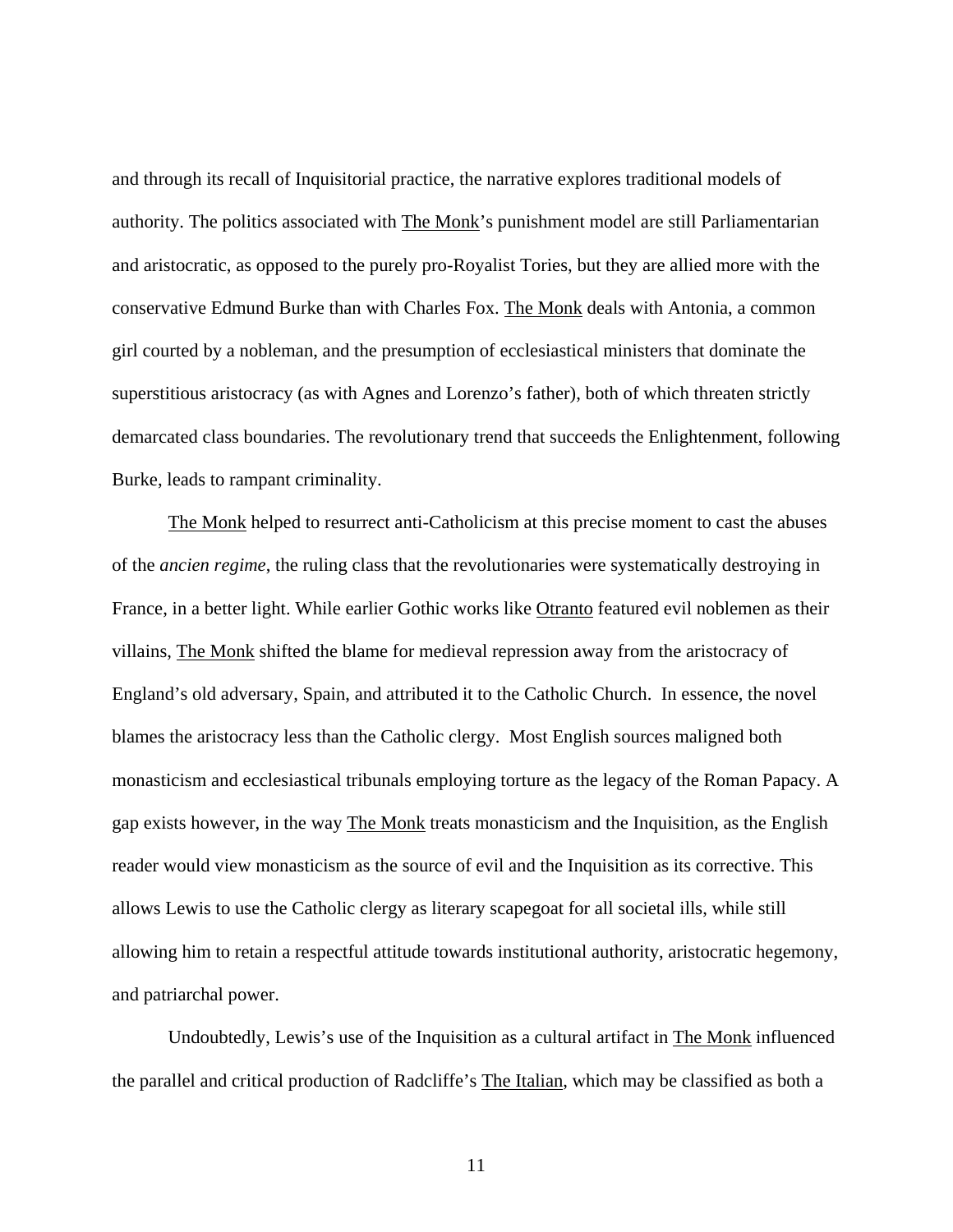Gothic novel and a novel of sentiment. Like the Gothic novel, the novel of sentiment grew out of a renewed interest in romantic literature, and the quality of sensibility was heavily associated with the feminine mind, with an emphasis on passion and sensitivity over reason and analysis. Gothic writers like Charlotte Smith and Ann Radcliffe belong to the sentimental tradition, as their novels frequently feature a female protagonist who must come to terms with the outside world and must temper her natural empathy with a deeper understanding of human nature. As a refinement of Enlightenment thought, the sentimental novel ultimately questioned traditional power structures that remained from past ages and equalized power disparities between the sexes by elevating feminine traits.

 Part of the legacy of the novel of sentiment, female Gothic writers such as Charlotte Smith and Anne Radcliffe had aligned themselves with the radical project of promoting sensibility over cold analysis, by depicting male characters who exhibited sensible traits and female protagonists who lionized the well-crafted emotional response. The tenor of the English debate over sensibility changed with the outbreak of revolution on the Continent, and many attributed the fanaticism of the Terror to the increasing indulgence of sensibility. Radical writers of both sexes acknowledged that popular opinion was turning against their ideas and retreated from the culture of sentiment, even though Radcliffe continued to promote progressive ideology and the valorization of sentiment.

Radcliffe sets The Italian in Italy in the 1750s. Two centuries of Spanish domination of Italy resulted in a country that was almost uniformly Catholic, but the majority of The Italian takes place in the Kingdom of Naples, which after 1713 and the Peace of Utrecht, passed from the Spanish to the Austrian Hapsburgs. The policies of the more progressive and religiously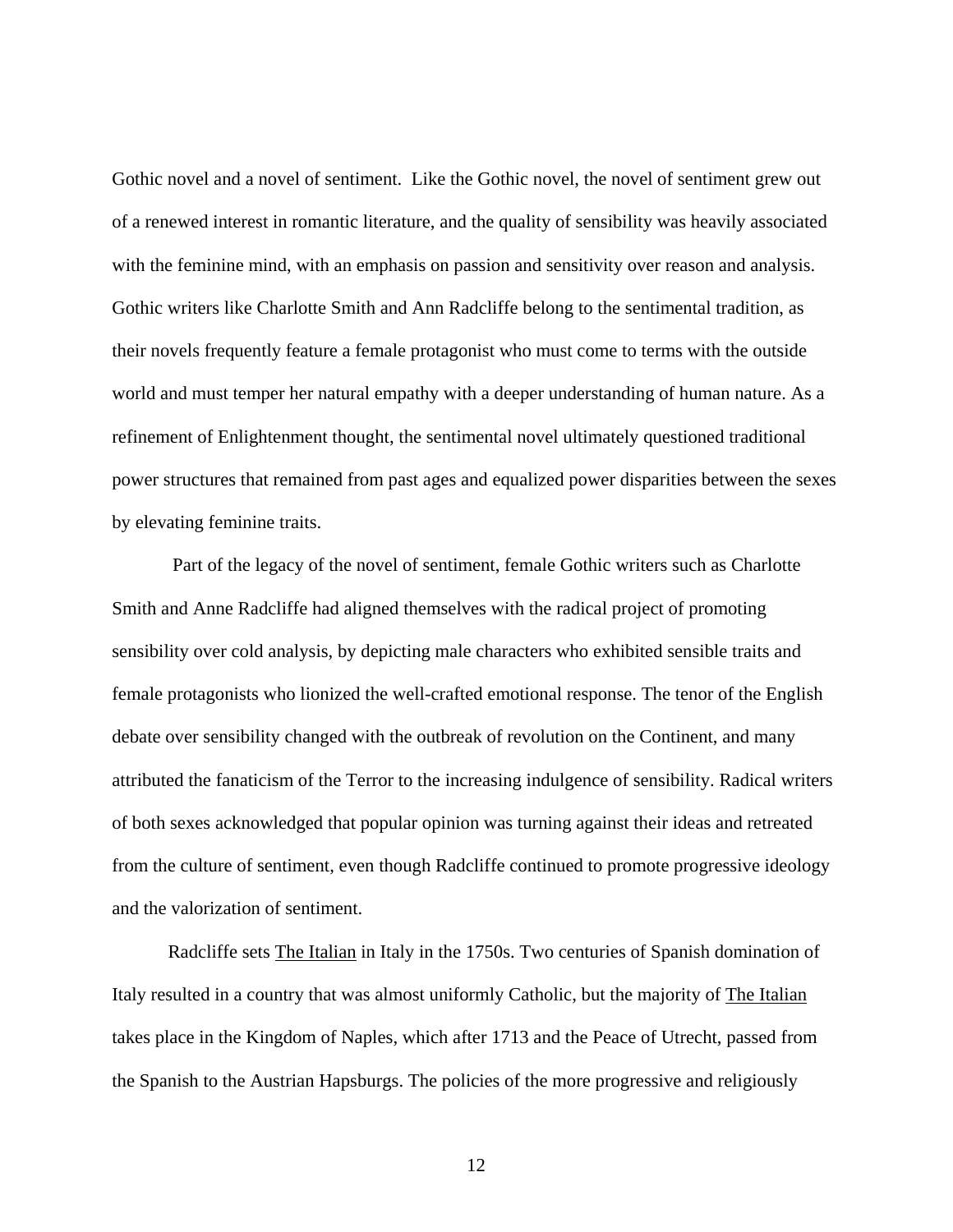tolerant Austrians, while still Catholic, created a marked difference between southern and central Italy. Radcliffe's story recognizes this division when her protagonist Vincentio Vivaldi, a noble of Naples who marries the lower-class Ellena di Rosalba, is captured by Inquisitors and jailed in Rome. The Italian model is rehabilitative, and it views competing sources of national, institutional, and domestic order through the lens of middle-class individualism. Unlike The Monk, the demarcation of political and class boundaries are mutable and fleeting, as powerful characters in Naples are thrown into the dungeons of Rome and a strange revelation can catapult a monk or an ill-fated orphan into the ranks of the nobility. The rehabilitative narrative model of The Italian shows a long and difficult reform process that is not without its violent upheavals.

In addition, while The Monk casts the monastery as the source of evil, The Italian contains some positive portrayals of nuns and reserves its sharpest critique for the Inquisition. If the monasteries in The Italian are the frayed remnants of the once great Catholic Church, the Inquisition is like a giant black spider, constantly spinning, trying to keep the fragments together and now and again catching the unwary in its webs. The qualities of the Inquisition in The Italian, its mysterious procedures, brutal tactics, and great secrecy, are reminiscent of the Pitt administration's heavy-handedness in dealing with English radicals during the 1790s. The Italian invokes the infamous reputation of the Inquisition to condemn both the Catholic Church and any other institution or social system that engages in abuses of power and privilege, including patriarchy. The Italian does not depict the kind of riot that appears at the end of The Monk, and attributes social decay—most notably in the Eternal City of Rome—to institutional stagnation, not to the degeneracy or barbarity of individuals.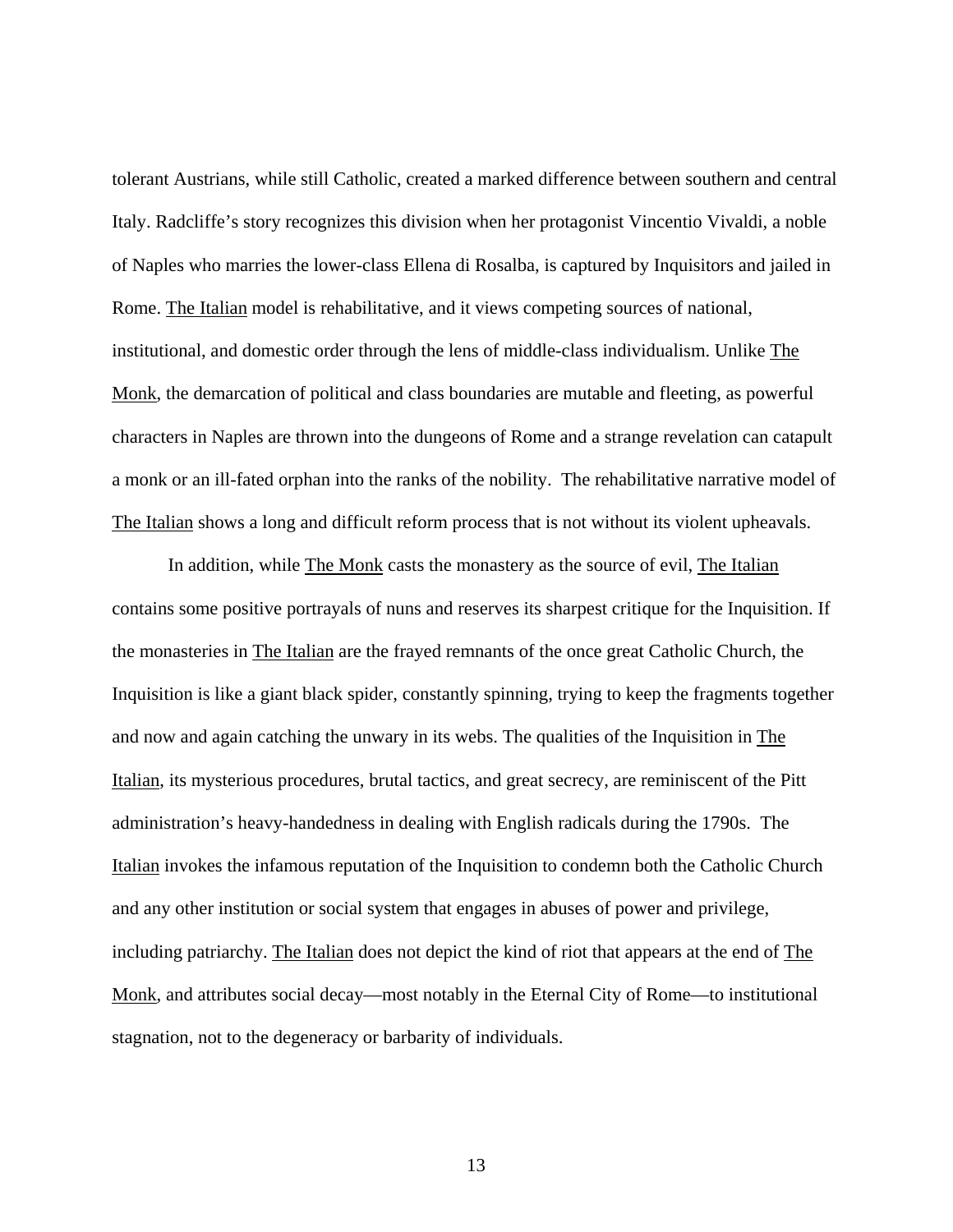In the 1790s, the Inquisition loomed large in the English imagination as the most repressive of Catholic administrations, during a period that witnessed disintegration of traditional English rural family life and widespread migration to urban centers; literary depictions of the Inquisition in English Gothic novels, then, also concern themselves with issues of domesticity and private life. By examining the role of the Inquisition in The Monk and The Italian, one can see the value eighteenth-century English readers put on individualism and their fear of encroachment into private life, as exemplified by the peculiar terror inspired by the Inquisition in these two novels. In discussing Gothic literature's fierce defense of domesticity, I make use of Norbert Elias' "civilizing process," the drive toward increased privatization. According to Elias, spaces in earlier periods were public and communal. The historical drive is toward labeling certain behaviors as shameful and relegating them to the private sphere. Kate Ferguson Ellis and scholars in the tradition of Norbert Elias have argued persuasively that this relegation is often lopsided when it comes to gender, as men increasingly preclude women from public life and encourage them to maintain the sanctity of the domestic sphere.

While the Inquisition of The Monk probes exclusively into the affairs of monastic officials, the Inquisition of The Italian interferes in the private affairs of the family when it arrests Vincentio di Vivaldi for marrying a nun. In the Anglican Church, Edward VI had eliminated clerical celibacy in the mid-sixteenth century, and so the charge of blasphemy against Vincentio would have been archaic to Radcliffe's readers while the interruption of the couple's marriage ceremony would have rankled. The celibacy of ecclesiastics was a shibboleth of the Catholics, but the institution of marriage held sacred significance. The specter of the Catholic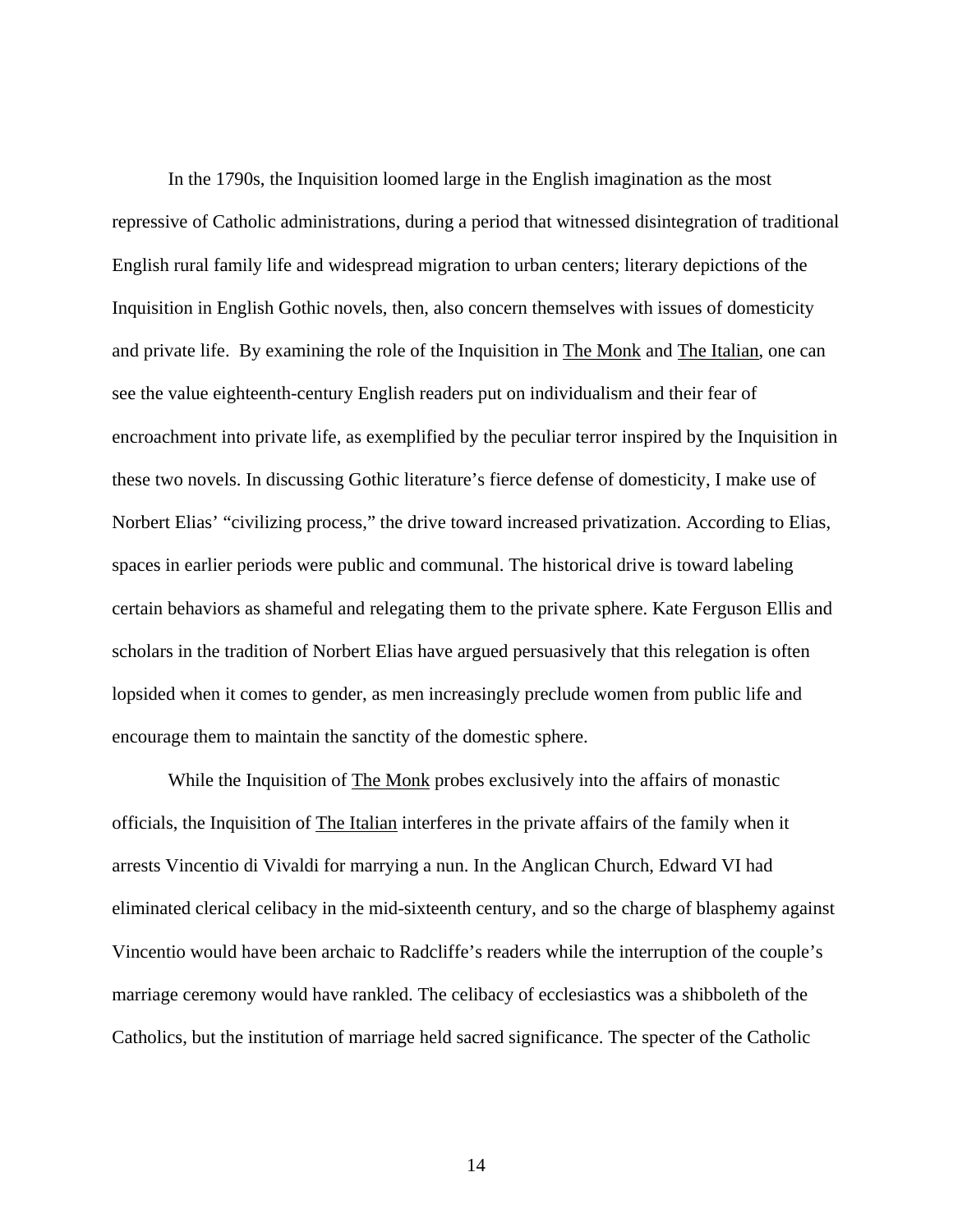<span id="page-20-0"></span>Inquisition suggests a threat to traditional English conceptions of the domestic sphere and the imposition of a new order in which the private sphere faces greater regulation.

 One of the themes of both The Monk and The Italian is that the monasteries and convents of the Catholic Church are oppressive and hold themselves apart and above secular law. The Monk posits that the corruption of figures such as Ambrosio and the prioress of St. Clare's are due to their cloistered virtue, the artificial nature of their civilizing and education. It also portrays the Inquisition as an agent of the Church that lays bare the abuses of these corrupt authorities to the light of day and punishes the guilty. The Italian presents a contrary vision of the institution, that the prisons and processes of the Inquisition are just one more jail.

 Both novels are particularly concerned with the scope and potency of competing sources of authority. The Monk legitimates the power of authoritarian institutions like the Inquisition that counteract the subversive activity of the monasteries, and the punishment narrative model of the novel castigates the regulation of habit and drive to conform to a particular rule that is characteristic of the monastic lifestyle. In contrast, The Italian rebels against broad institutional constraints and the rehabilitative model vindicates a reform of dominant institutions that perpetuate traditional and oppressive class and gender roles. The Italian tends to exclude the family from the sort of investigation and judgment leveled at the Catholic Church, as Vincentio's mother, a source of strife and oppression that originates entirely within the domestic sphere, dies offstage and is never confronted.

## Sublime Terror and Uncanny Horror

Historians traditionally characterize the latter half of the eighteenth century in England as an era of technological and political revolution. The engine driving these revolutions was the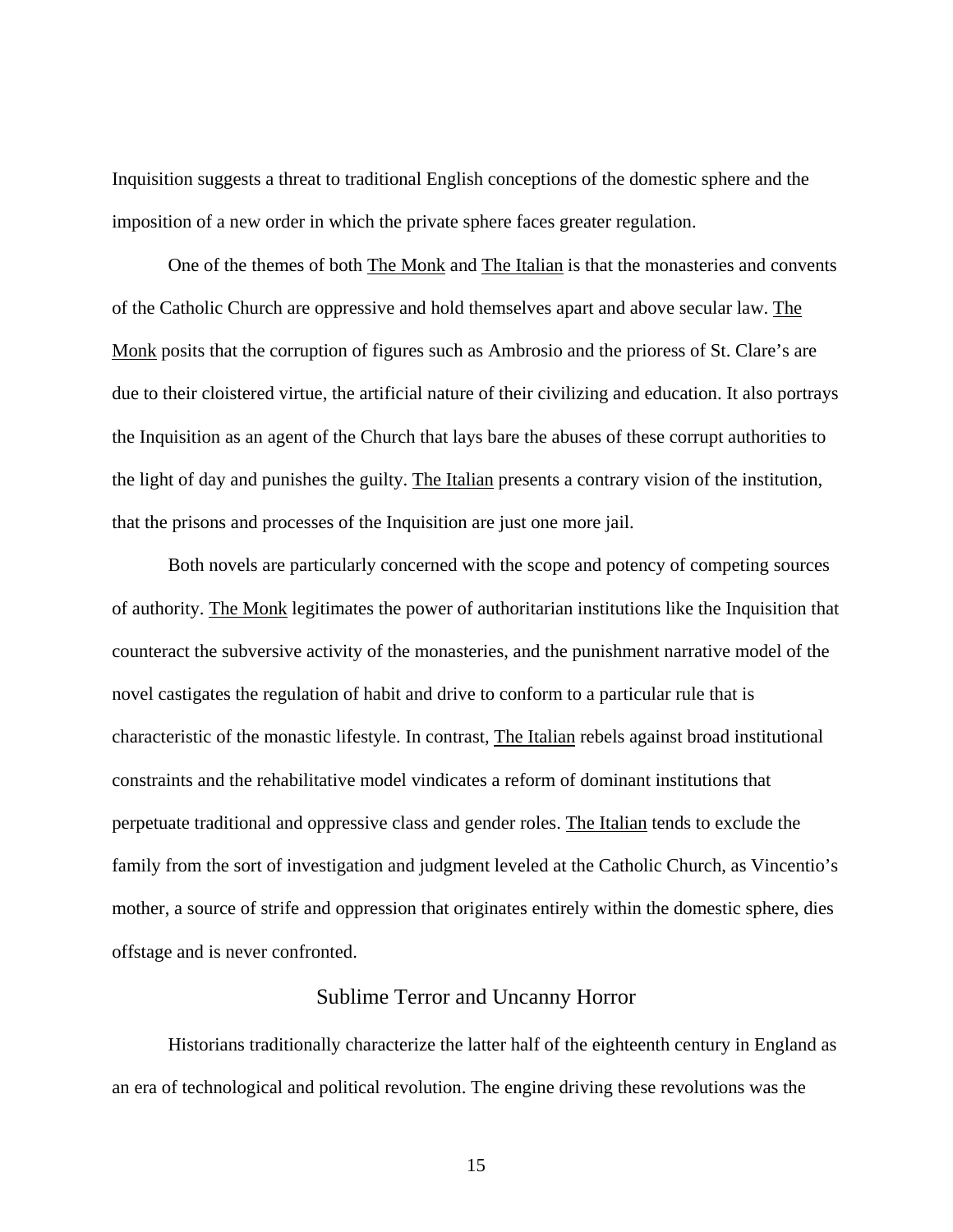Enlightenment's emphasis on science, progress, and the individual. The construction of new epistemological paradigms, such as Locke's inquiries into the mind and Rousseau's examinations of human nature and civilization, challenged the monopoly that religious authorities held over metaphysical matters, while emerging technologies and political theories challenged traditional social roles that remained from feudalism.

 De Boileau's translation of Longinus toward the end of the previous century provoked a number of essays on the sublime, of which the most famous and influential was Edmund Burke's *Enquiry*. Burke contrasted the beautiful with the sublime, describing the beautiful as small, smooth, delicate, clear, and symmetrical, and the sublime as vast, rough, obscure, and aweinspiring (Part III, Section 27). This assessment challenged neoclassical assessments such as that of Lord Kames in his Elements of Criticism, in which he gloried at the sight of Gothic ruins, but found the appearance of Grecian ruins to be melancholy (430). The dichotomy between the beautiful and sublime effectively enabled two standards by which to evaluate a work of art, architecture, or literature. Authors such as Richard Hurd excited interest in the English romantic heritage.<sup>[4](#page-21-0)</sup>

 The Gothic novel engages in the debate over the relative merits of the sublime and the beautiful, and fosters an appreciation for the beautiful by excessive engagement with the sublime. An appreciation for the beautiful appears often in Gothic novels by women, as the beautiful, identified with the heroine and domesticity, ultimately subdues the sublime, associated with the villain and with events that inspire awe, fear, and terror. As noted earlier, female writers of the Gothic tradition were an exception from the general retreat from the culture of

<span id="page-21-0"></span><sup>&</sup>lt;sup>4</sup> In *Letters on Chivalry and Romance* (1762), Hurd attacked neoclassical bias regarding taste and cited highly regarded work by Shakespeare and Spenser that drew on medieval romances for their material.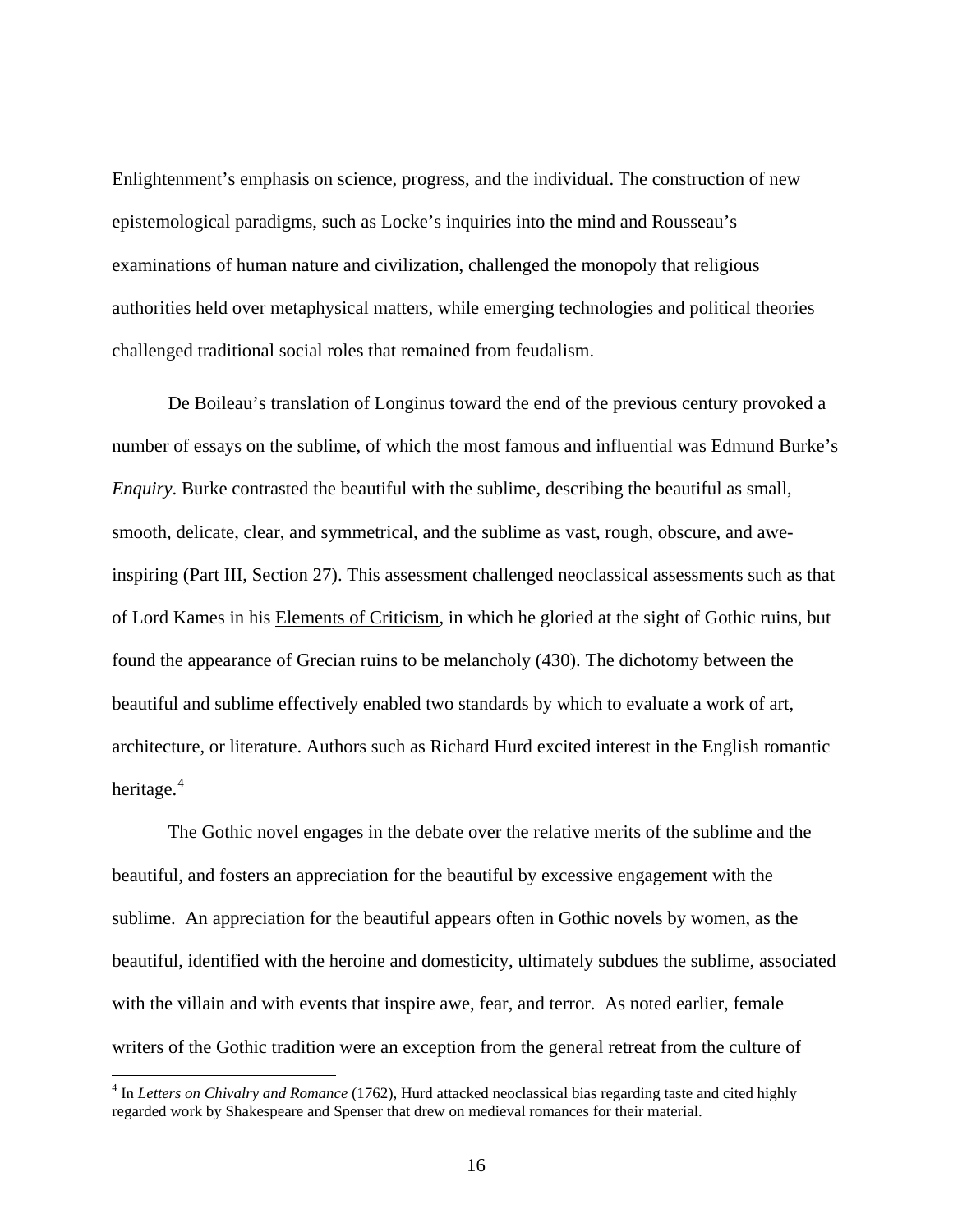sentiment during the 1790s, as they continued to promote sensibility due to its valorization of the feminine. The female Gothic aligns the beautiful and the feminine with the sentimental. In contrast, emerging male Gothic authors such as Matthew Lewis capitalized on the reactions against sensibility, against faith in the progress of the Enlightenment, and against the resulting revolutionary upheaval that they heard about abroad. The volatile scenes of horror depicted in these novels, against which these Gothic authors, both male and female, were ostensibly preaching, caused reactionaries such as T.J. Matthias in his book *The Pursuits of Literature*  (1796) to accuse them of seeking to undermine traditional values and spread revolutionary or "terrorist" ideas to England (Botting 80).

Gothic novels often externalized English fears and anxieties regarding the decay or corruption of traditional institutions. The Gothic plot revolved around the undermining of these institutions, their near or actual dissolution, and their eventual reassertion or reformation. In Radcliffe's books, these traditional institutions are modified to reflect the English middle station's greater share of power. In The Monk, and The Castle of Otranto, not only are traditional institutions restored exactly as they were, but historical challenges to this order that occur even prior to the events of the novel (e.g. Ambrosio and Antonia's birth, the seizure of Otranto by Manfred) are corrected or punished. In early Gothic novels, these traditional institutions, characterized by their vast influence and unlimited power, were represented by the sublime.

The sublime in The Monk is uniformly supernatural in nature. The Bleeding Nun, the Wandering Jew, and the Devil all represent the sublime. The Bleeding Nun is both the unquiet ancestor of Raymond and his spiritual wife, once Raymond inadvertently promises himself to her body and soul. When she first appears, Raymond mistakes her for his lover Agnes, but after a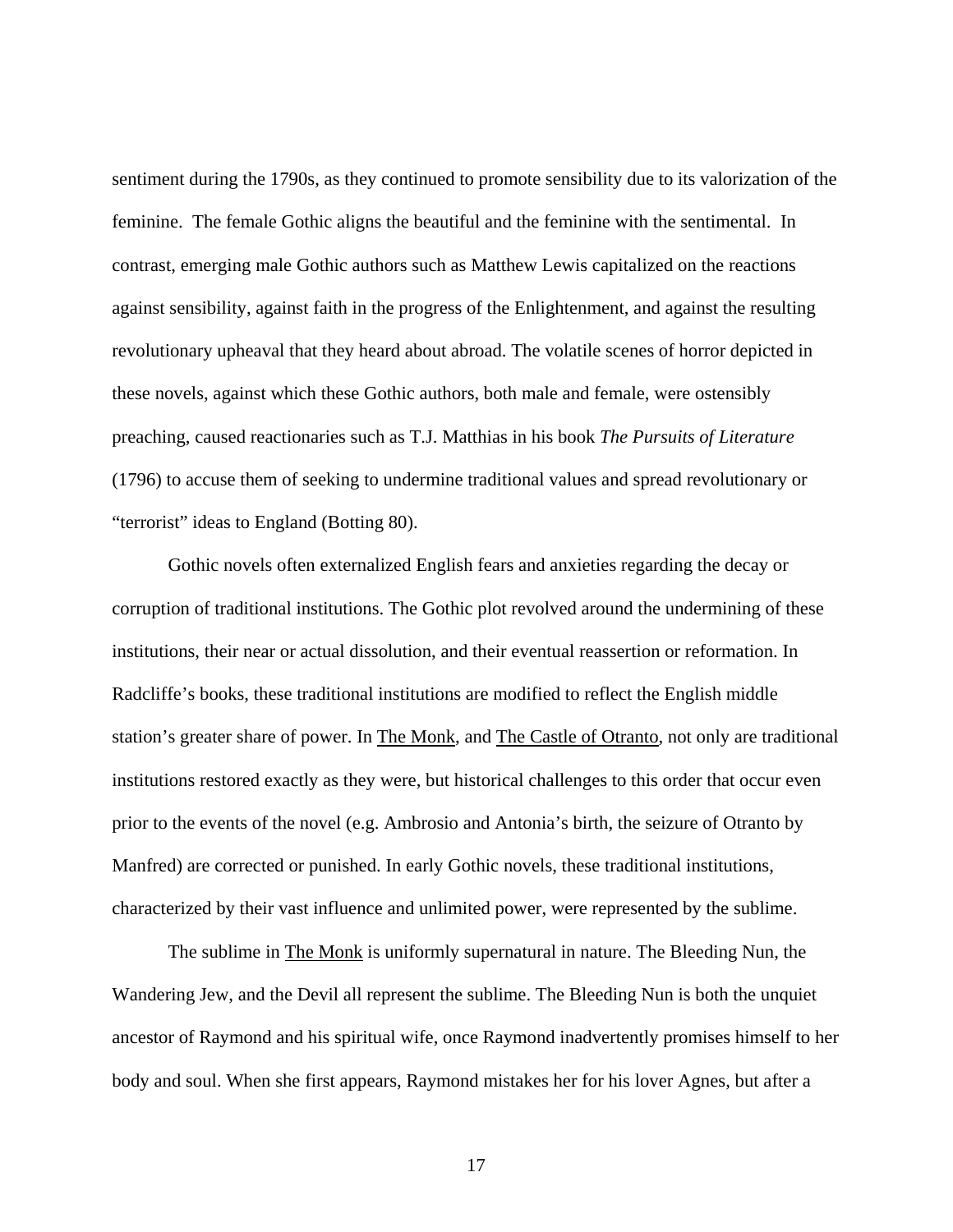near-fatal crash, she returns to him night after night and drains him of all vitality. She inspires horror in particular because her reasons for attaching herself to Raymond are inscrutable, until the Wandering Jew explains her history and that her bones must be put to rest, after which her spirit becomes quiescent. Because of her blood relation with Raymond, their necromantic union is not only sacrilegious, but vaguely incestuous as well. She represents all the horrors inherent in the family and the domestic sphere.

The Wandering Jew is also an object of the sublime, due to the mark put upon him by God, which inspires revulsion and terror in all who see it (163). The Jew himself is characterized as an individual without family, country, or permanent home, forced to wander friendless and never sleep in the same place twice. He is also the source of forbidden and occult knowledge that, while helpful, also marks him as an outcast. In The Monk, he is the ultimate foreigner. While both the Bleeding Nun and the Wandering Jew are alien in nature, the appearance of the Devil is exceedingly protean and strange.

The Devil appears before the reader twice in the narrative, once when Matilda summons him to present Ambrosio with the myrtle and again when Ambrosio contemplates selling his soul to escape the clutches of the Inquisition. In the first instance, the Devil appears as a beautiful, androgynous youth who is still marked by the sublime, as Ambrosio notes that there is "wildness in the daemon's eyes, and a mysterious melancholy…inspiring the spectators with secret awe" (244). In the second instance, all traces of the beautiful are gone:

His blasted limbs still bore marks of the Almighty's thunder. A swarthy darkness spread itself over his gigantic form: his hands and feet were armed with long talons. Fury glared in his eyes, which might have struck the bravest heart with terror. Over his huge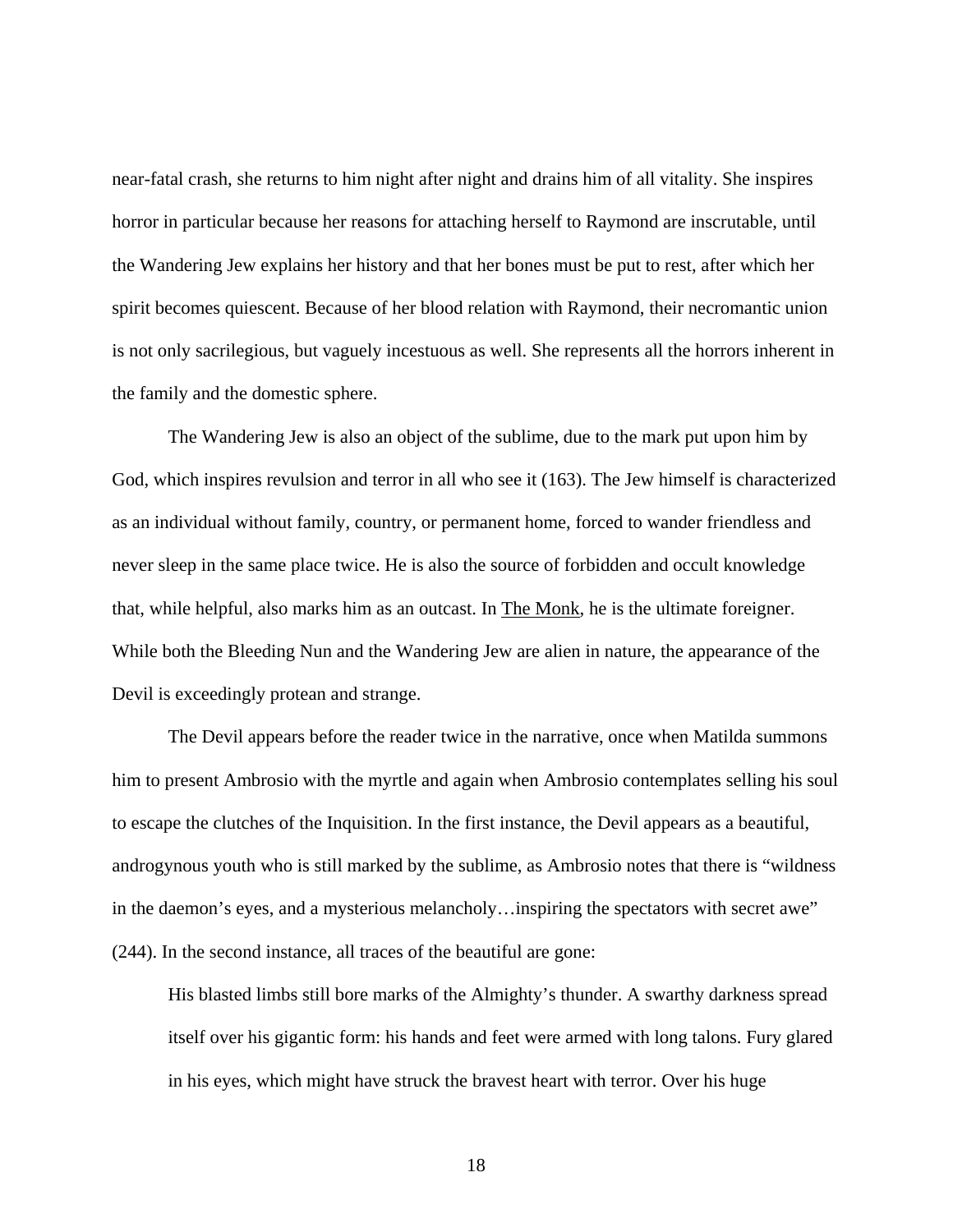shoulders waved two enormous sable wings: and his hair was supplied by living snakes, which twined themselves round his brows with frightful hissings. (356)

The appearance of the Devil is analogous with the twisted nature of Ambrosio himself, the forceful resurgence of his repressed pride, lust and inhumanity, just as they appear emblazoned on the forehead of the unknown monstrosity in Lorenzo's dream (55). This dream, in which Lorenzo imagines himself to be back in the church of the Capuchins while preparing to marry Antonia, approaches the experience of the uncanny as Sigmund Freud would later describe it<sup>[5](#page-24-0)</sup>. Lorenzo knows that he has seen the monster before (and he has just witnessed Ambrosio's sermon), but he cannot recognize it. Just as Raymond thinks that the Bleeding Nun is Agnes, Lorenzo recognizes that monsters lurk beneath the veneer of everyday life, but will not know them for what they are until it is too late. Ambrosio also experiences this dissonance, as he feels a strange affinity for Antonia that develops into sexual attraction, and both Antonia's comments about Ambrosio and the confession scene between them lead the reader to believe that these feelings were the stirrings of fraternal affection.

In contrast, Radcliffe's use of the sublime is non-supernatural, restricted to Nature and architectural structures. The two objects in The Italian that represent the sublime are the mountains that Vincentio, Ellena, and Paolo stop to contemplate outside the town of Celano and the prisons of the Inquisition in the midst of the ruins of Rome. The mountains are described in terms of the territories they divide such as "the gigantic Velino in the north, a barrier mountain, between the territories of Rome and Naples" or by their character, such as the Monte-Corno that "stands like a ruffian, huge, scared, threatening, and horrid!" (185). Paolo breaks in with a

<span id="page-24-0"></span><sup>&</sup>lt;sup>5</sup> One can find the full text of Freud's essay, "The Uncanny" (1919) at http://www-rohan.sdsu.edu/~amtower/uncanny.html.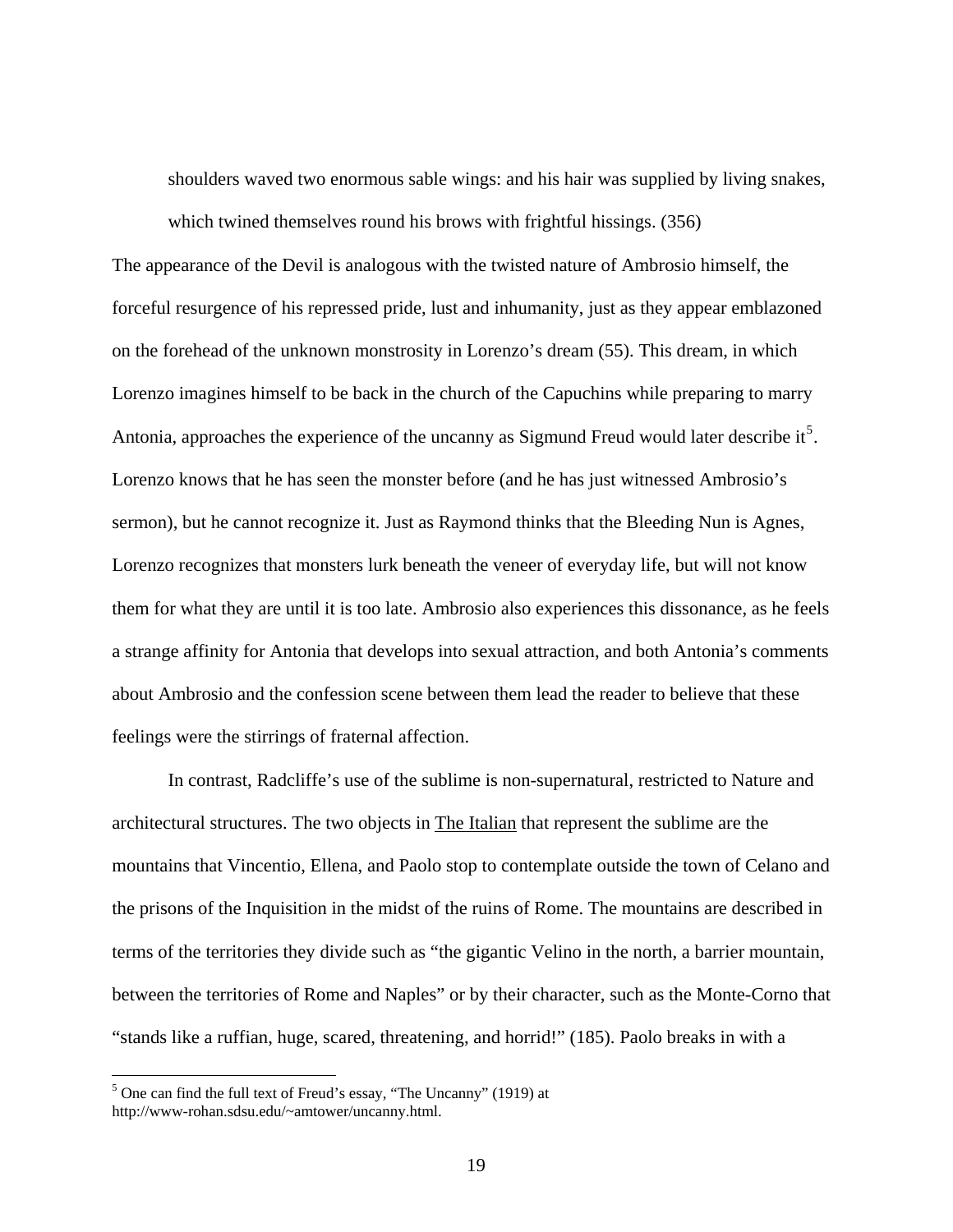patriotically inspired ode to Mount Vesuvius, until Vincentio reminds him that the volcano is both awe-inspiring and dangerous (186). The appearance of the sublime in The Italian also marks the point at which mortal danger replaces the relatively innocuous travails of the protagonists; the thugs of Schedoni capture Ellena and transport Vincentio to the dungeons of the Inquisition.

The ruins of Rome and the fortress of the Inquisition will be discussed at length in the chapter on The Italian, but at this point it will suffice to say that both, though the product of artifice rather than nature, are sources of the sublime. While the mountains of the Apennines are vital and majestic, the ruins of Rome are awe-inspiring in the same fashion that the ruins of a Gothic cathedral or monastery would be, as a tremendous waste of incalculable power. "Even Vivaldi could not behold with indifference the grandeur of these reliques, as the rays fell upon the hoary walls and columns, or pass among these scenes of ancient story, without feeling a melancholy awe, a sacred enthusiasm, that withdrew him from himself (227)."

The only signs of habitation are the bells and torches of the Inquisition, and the fortress that Vivaldi enters appears to have drained the surrounding city of its former glory and transformed it into a foreboding gloom. "These walls, of immense height, and strengthened by innumerable massy bulwarks, exhibited neither window or grate, but a vast and dreary blank; a small round tower only, perched here and there upon the summit, breaking their monotony (227);" this fortress of the Inquisition, with no windows and thick, dark walls, is bereft of personality and inhabited by an oppressive spirit.

The architectural presence of the Inquisition is a source of sublime terror in The Italian, yet in The Monk neither the institution itself nor the building that houses it is sublime. Both Radcliffe and Lewis rely upon the sublime as defined by Burke to evoke fear in the reader, but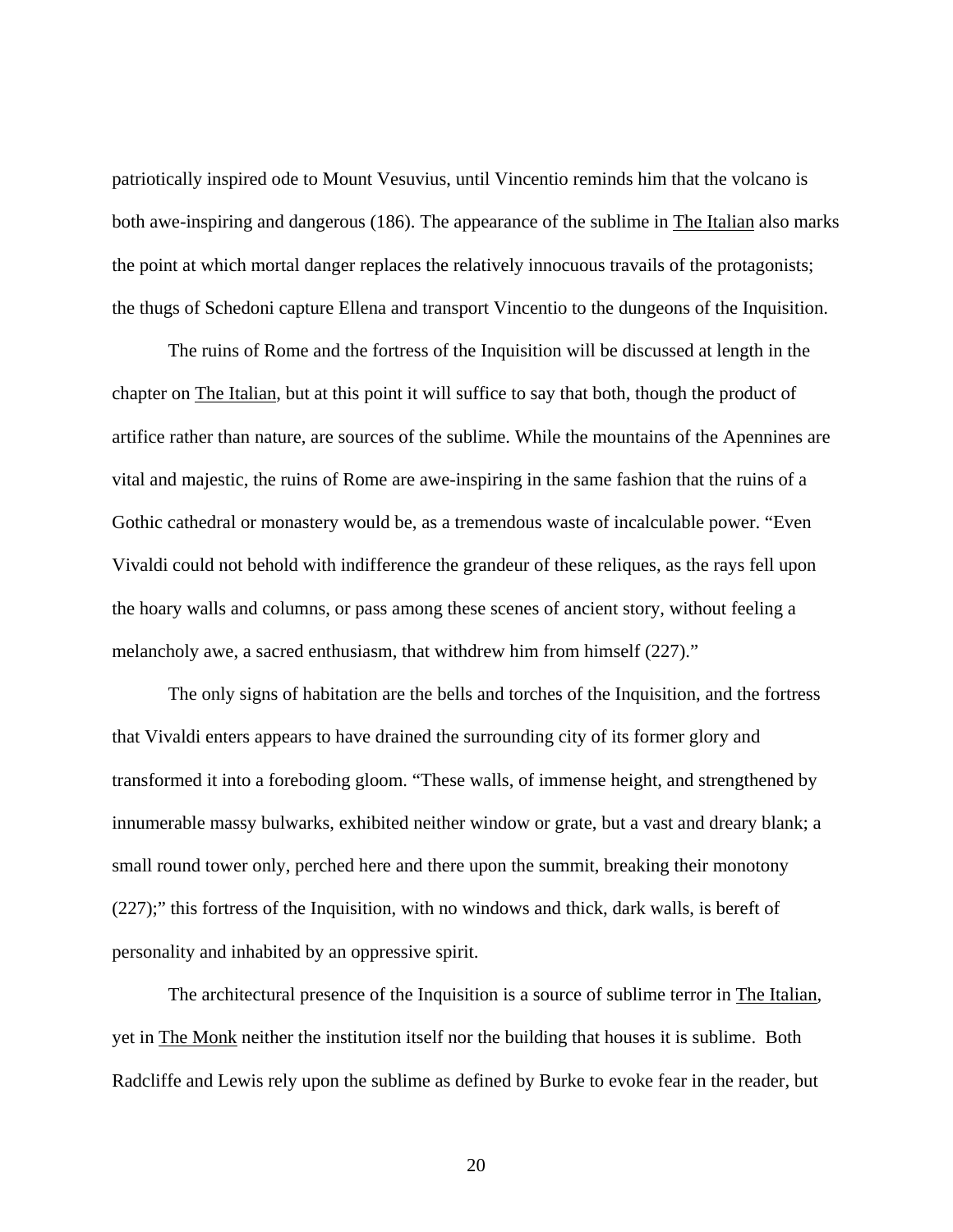Lewis alters the focus of the reader's awe and terror away from the sublime and towards the uncanny. While many Gothic authors, including Radcliffe, identify the source of fear and terror as existing outside the self and involve a critique of institutional power, Lewis portrays the self as something unclean, an object of horror. Historical and economic forces create Radcliffe's villains, whereas Lewis's evil is psychological.

The Monk identifies the Inquisition as a source of fear to those who have sinned, but in the same breath accepts its role as an agent of social control, favoring it over other traditional Catholic institutions. The Italian suggests that the culture of sentiment could serve to humanize oppressive patriarchal institutions, transforming men from the inside out. The humanism of the Renaissance and the Enlightenment emphasized the reformation of the spirit over the control of the body and informed the novel of sentiment. With The Monk, however, the Gothic took a turn away from sentimentalism and emphasized the return of the repressed, as well advocating active institutional suppression of deviant or unorthodox behavior. In a period in which the English crown was struggling with the collapse of the old order on the Continent and rebellion among its own colonies, readers took comfort from stories that featured characters like themselves who grappled with horrors beyond their understanding and banished them through persistence and virtue.

Although the popularity of the Gothic novel did not wane for over two decades, literary critics took them less seriously as cheap Gothic chapbooks and bluebooks featuring increasingly outrageous plots and situations proliferated (Frank 433). The Gothic became ripe for parody, most famously by Jane Austen in Northanger Abbey. Any ideological weight that Ann Radcliffe and Charlotte Smith might have accrued for the genre was squandered by their heirs. Female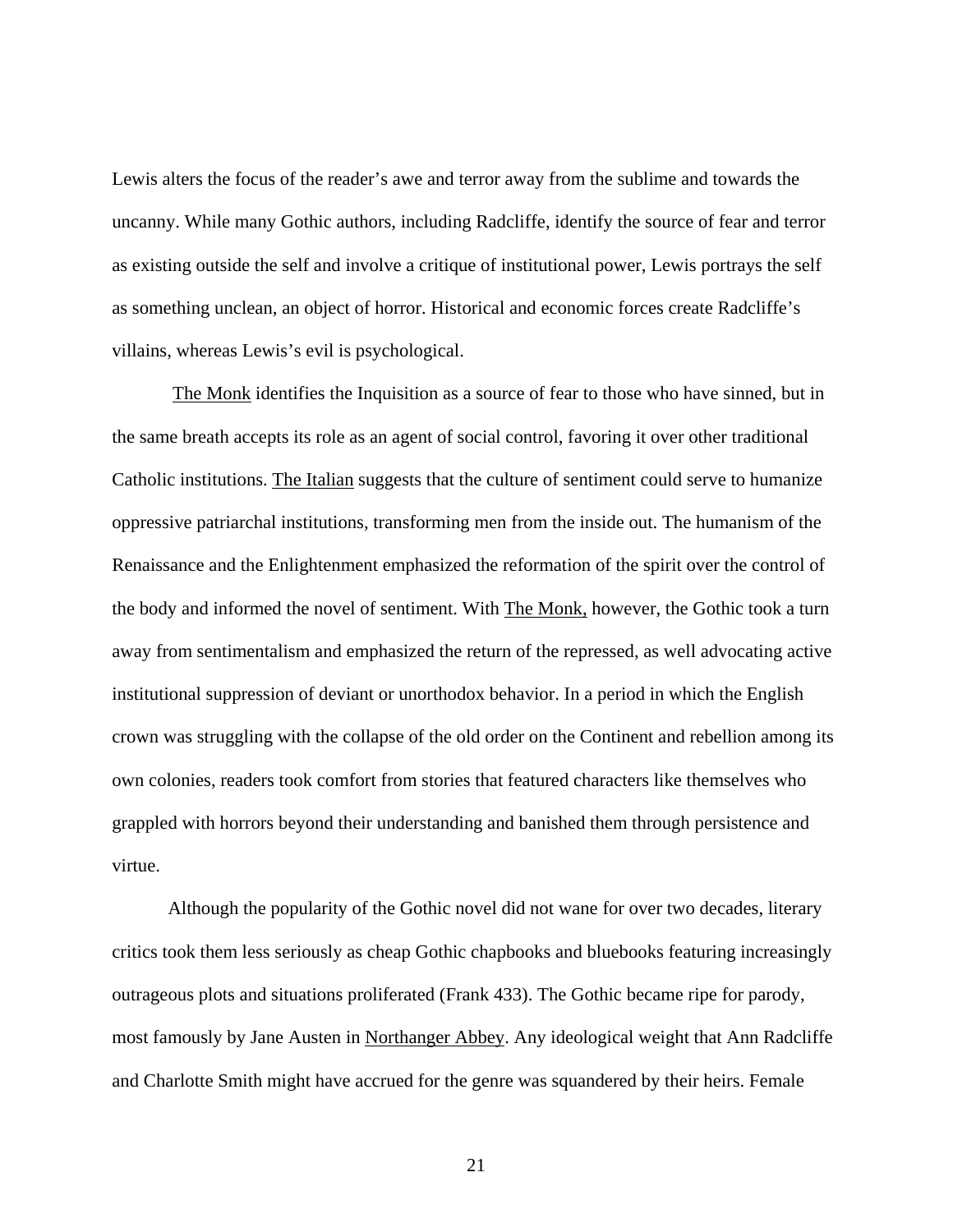writers like Charlotte Dacre may have exaggerated hyperbolic feminine traits for purposes of parodying public stereotypes of sentiment, but this was lost on an English middle station that began placing greater ideological importance on the repression of the emotions.<sup>[6](#page-27-0)</sup>

The explained supernatural favored by Clara Reeve and Ann Radcliffe gave way to a preference for the ghosts, demons, black magic, and the abominations popularized by Matthew Lewis. Consequently, the sublime, characterized most often by external, natural objects that provoked wonder and terror, gave way to the uncanny, strange figments that were analogous to internal anxieties. The punishment model of The Monk is the forerunner of modern horror, and the fountainhead of the uncanny. Thus, in the Gothic novels of the 1790s, and, in particular, in Lewis's The Monk and Radcliffe's The Italian, the reader experiences the sublime through either terror or horror.

Ann Radcliffe first made the distinction between the horror and terror modes in Gothic literature in her essay, "On the Supernatural in Poetry."<sup>[7](#page-27-1)</sup> Scholars of the Gothic often identify the work of Lewis as a prime example of the early horror tradition and the novels of Ann Radcliffe as employing the terror mode. Both horror and terror tie into Edmund Burke's conception of the sublime and the sentimental tradition in literature.

The horror mode in Gothic literature features the supernatural, aims at the expulsion or elimination of infection by evil forces, and emphasizes short, sharp shocks, grotesques, and explicit violence, as opposed to prolonged suspense. The terror mode, on the other hand, attempts to explain away seemingly supernatural phenomena by providing a mundane cause,

<span id="page-27-0"></span><sup>&</sup>lt;sup>6</sup> This is implied in Diane Long Hoeveler's chapter "Hyperbolic Femininity", from her book Gothic Feminism: The Professionalization of Gender from Charlotte Smith to the Brontës.

<span id="page-27-1"></span>The essay appeared as a dialogue in her posthumously published novel, Glaston de Blondeville.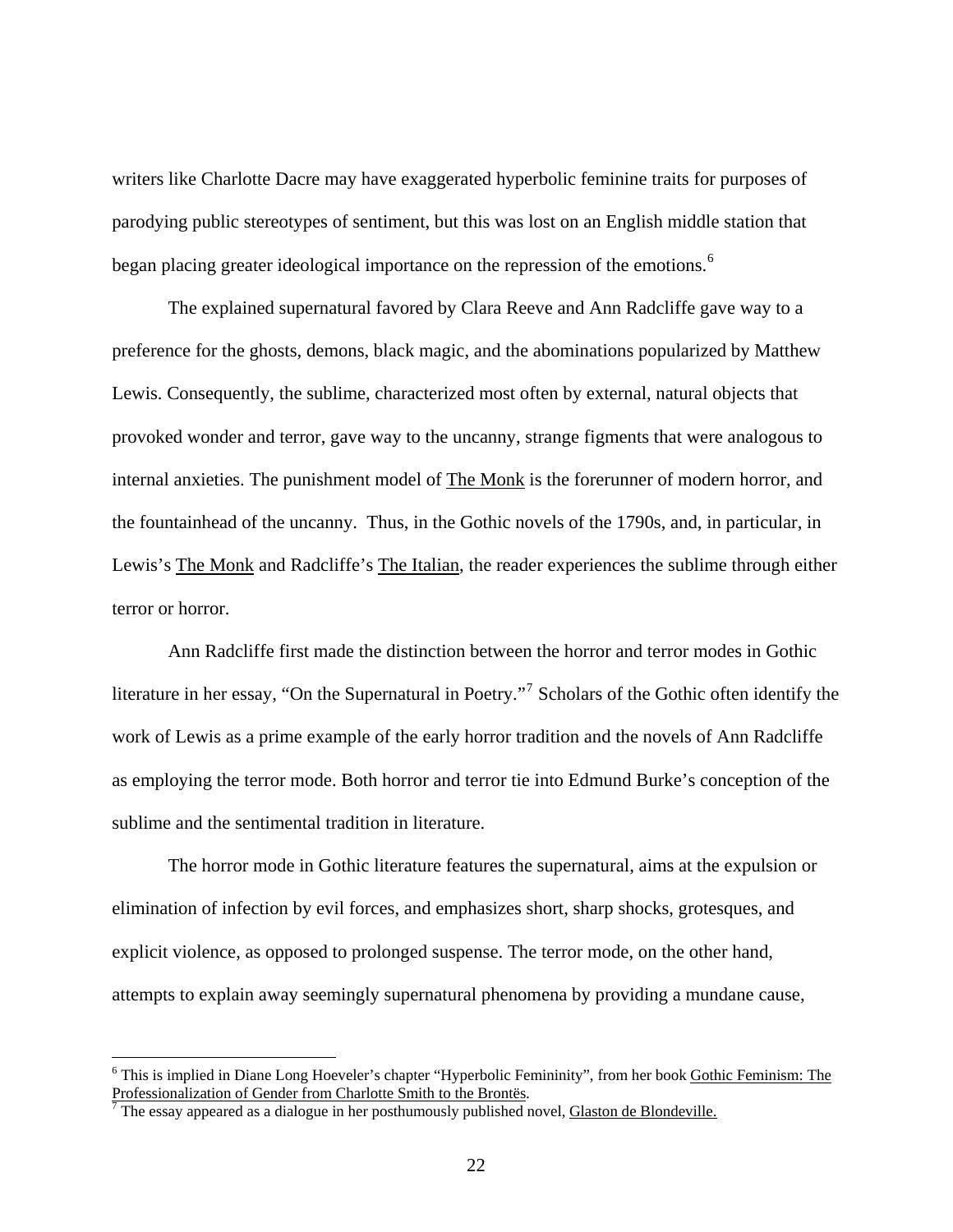seeks to reconcile or absorb disruptive forces in the narrative to the status quo, and makes an effort to draw out the emotional *frisson* brought on by stressful circumstances instead of going for the cheap thrill. Both modes draw upon the incomprehensible grandeur and awestruck fear attributed to the sublime, rather than evoke the symmetrical satisfaction inherent in the beautiful. In The Monk, the sublime seems to reside in powerful malevolent forces that border on the uncanny; in The Italian, geographical extremes evoke the pleasures of the sublime in her readers and Gothic ruins hint at a historical sublime, the vast weight of years.

 The fear inspired by horror is that of the macabre, the graphic, and the monstrous. Horrific images, whether violent, perverse, or otherwise offensive to contemporary sensibility, inspire the reader to turn away or otherwise reject them. An apologist for The Monk argues that such scenes dissuade readers from the criminal behavior depicted in the novel.<sup>[8](#page-28-0)</sup> This justification is similar to contemporary arguments for capital punishment and can be compared to what Michel Foucault has called "the spectacle of the scaffold" or "monarchical punishment".<sup>[9](#page-28-1)</sup> Like public execution, the horror in The Monk performs a questionable pedagogical function, as the criminal behavior of the narrative's villains is repaid in kind by those authorities responsible for discipline.

 While the source of horror is the obvious, the origin of terror is in the obscure. Mysterious, potent figures torment the innocent, and instead of forcing the reader (or the protagonists) to retreat from these objects of fear, the narrative of The Italian invites further investigation. Since the culmination of the investigation must fully explain the mystery in order to provide satisfaction, the terror mode goes hand in hand with the explained supernatural.

<span id="page-28-0"></span><sup>&</sup>lt;sup>8</sup> "An Apology for the Monk" appeared in the *Monthly Mirror* in April 1797.

<span id="page-28-1"></span><sup>&</sup>lt;sup>9</sup> Described in To Discipline and Punish: The Birth of the Prison. New York: Vintage Books, 1995.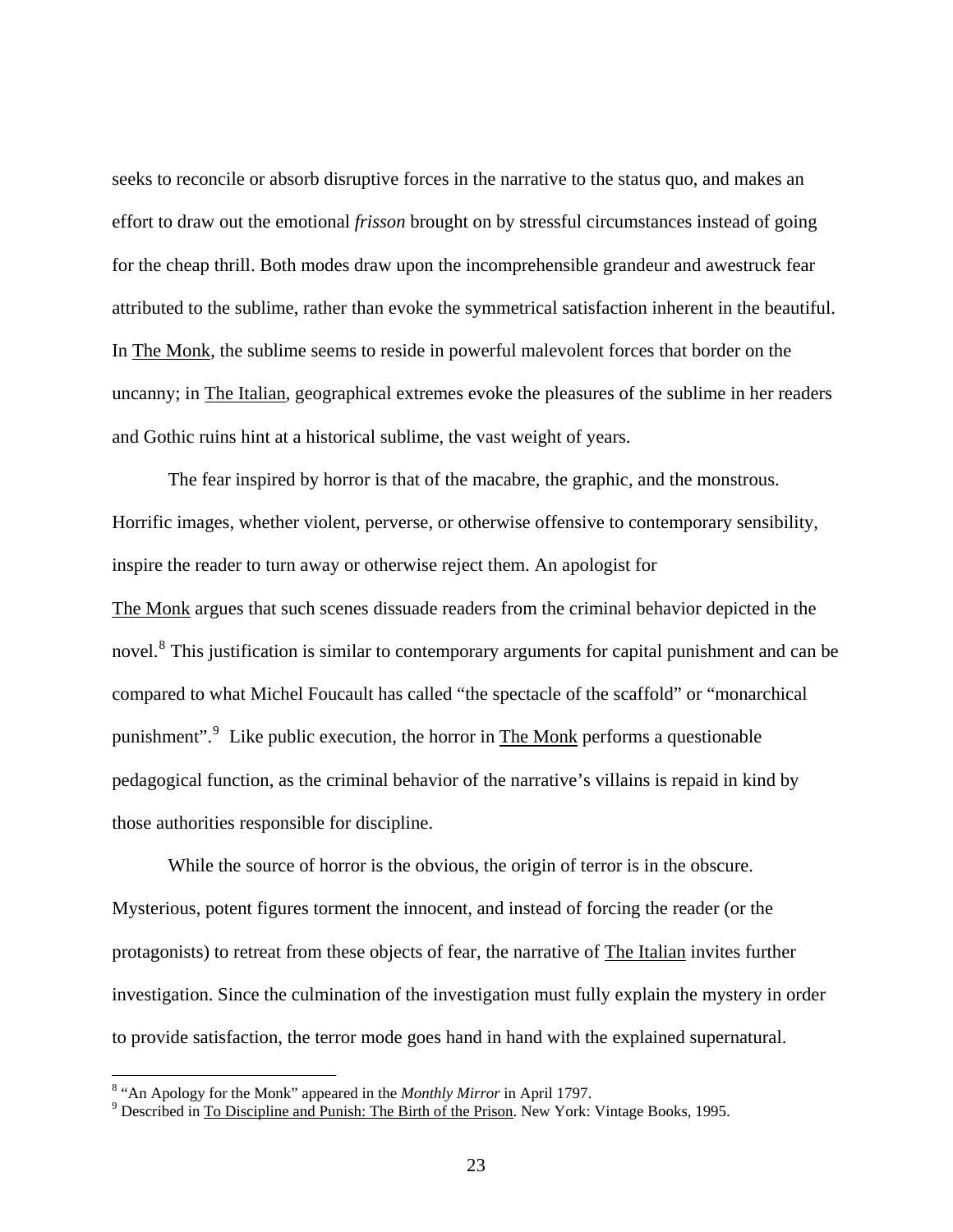<span id="page-29-0"></span>Consequently, material rather than psychological desires motivate the villains of novels like The Italian, and they represent societal rather than personal corruption. The terror mode of The Italian ruminates on Schedoni's greed and ambition, and leaves the yearning of the Bleeding Nun to be buried in her ancestral home to The Monk.

By the end of the novel, The Monk punishes all the characters for their transgressions, and avenges the victims. In contrast, The Italian redeems its villains in some fashion by allowing them to confess their complicity in the plot against Vincentio and Ellena, while it frees the protagonists from the traditional constraints of family and class so that they can find happiness together. The movement toward investigation in the novel is also an incitement to confession, as the probing of the main characters finally backs the villains into a corner and forces them to give up their secrets. The dissolution of traditional disciplinary power structures in The Italian in favor of middle-station normalization for the villains suggests that observation and discourse can be used to discipline and reform.

## Torture and Confession

To talk about the broad social and cultural differences between Lewis and Radcliffe's treatment of the Inquisition and most especially to throw light on the differing attitudes toward punishment and rehabilitation as they appear in the two novels, I employ the terms shame and guilt. These emotions are the driving force behind each respective model and related to what Michel Foucault calls the "dark twins" of confession and torture  $(59)$ .<sup>[10](#page-29-1)</sup> The punishment model portrays torture as a means to humiliate individuals through abject pain and a forced confession,

<span id="page-29-1"></span><sup>&</sup>lt;sup>10</sup> Michel Foucault, in his *History of Sexuality, volume I, page 59* describes torture as the "dark twin" of confession, and suggests that confession has superseded torture as a device of social discipline. I adopt the terminology "punishment" and "rehabilitative" narrative models, as well as shame and guilt, because they denote two coexisting and competitive systems of social control, rather than successive stages of social organization.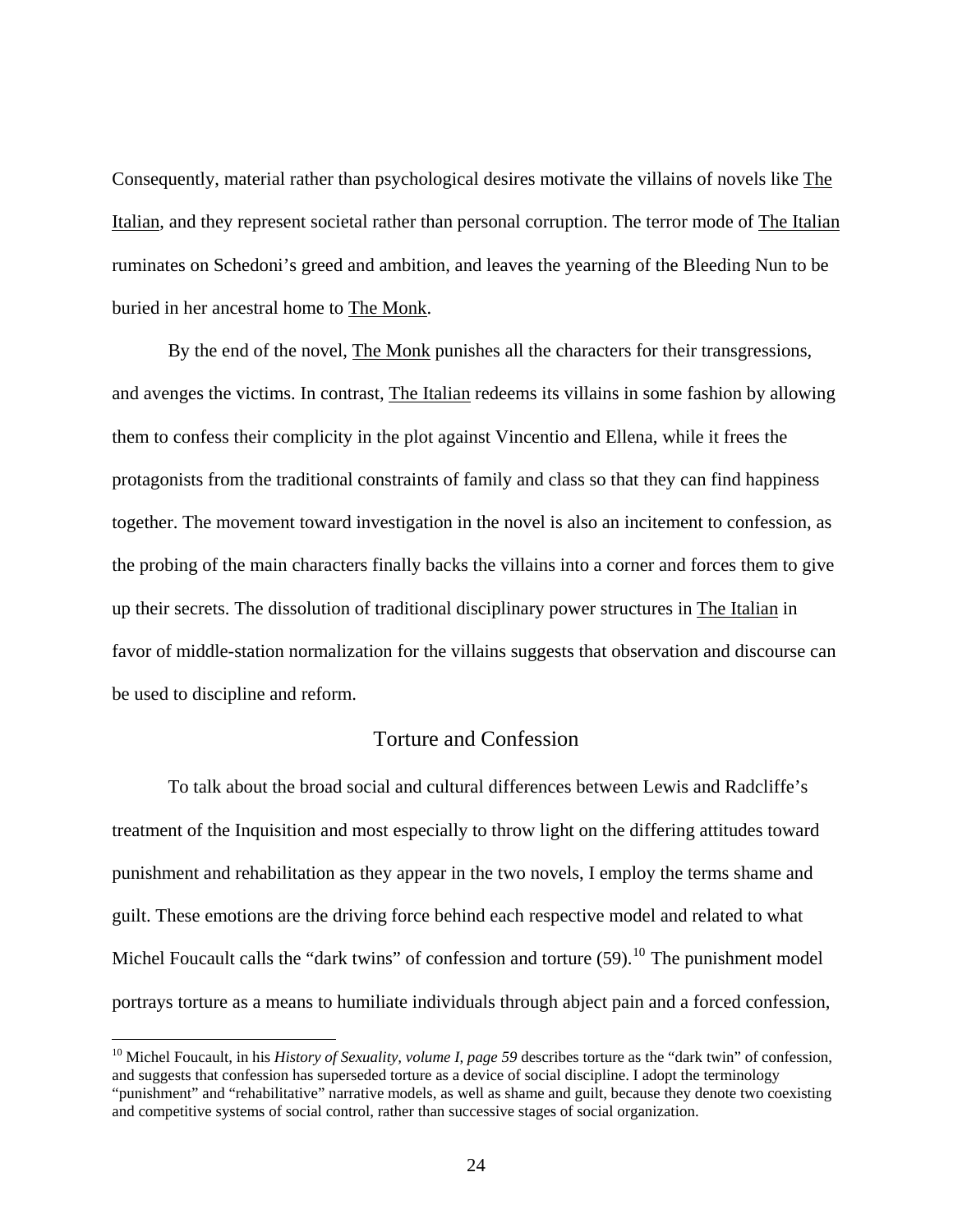while the rehabilitation model describes individuals who confesses their sins in order to expiate their guilt.

 As Foucault relates, torture and confession are two methods of social discipline that legal authorities have used in conjunction, but after the Protestant Reformation, the two practices begin to diverge and develop a distinct culture around them. In a guilt culture, a person who violates the social code can seek expiation through confession of his or her sins, while an individual in a shame culture would have nothing to gain and everything to lose from exposure. One of the preoccupations of the eighteenth-century novel is confession. Free and compulsive confession is often portrayed as having therapeutic qualities, while at the same time the mandatory nature of the Catholic confessional and the forced confessions extracted by the Inquisition are repugnant to English individualism. The Madrid that Lewis creates as the backdrop for The Monk is a classic shame culture, and at the center of the book is Ambrosio's role as a confessor and paradoxical inability to reveal his true nature to the public and his consequent degeneration.

 Within this thesis, shame culture values are associated with the punishment narrative model of The Monk while guilt culture values are identified with the rehabilitative narrative model of The Italian. In the former, confession is followed by pain or violent death. After Raymond's note is discovered, Agnes confesses her pregnancy and begs for Ambrosio's mercy, anticipating her incarceration. Ambrosio becomes Elvira's confessor, and ultimately murders her. Ambrosio's final deal with the Devil is tantamount to an acknowledgement of his own wickedness and is immediately followed by his horrific death. The Italian, on the other hand, presents uncoerced confession as a means of absolution or escape, as first Spalatro and then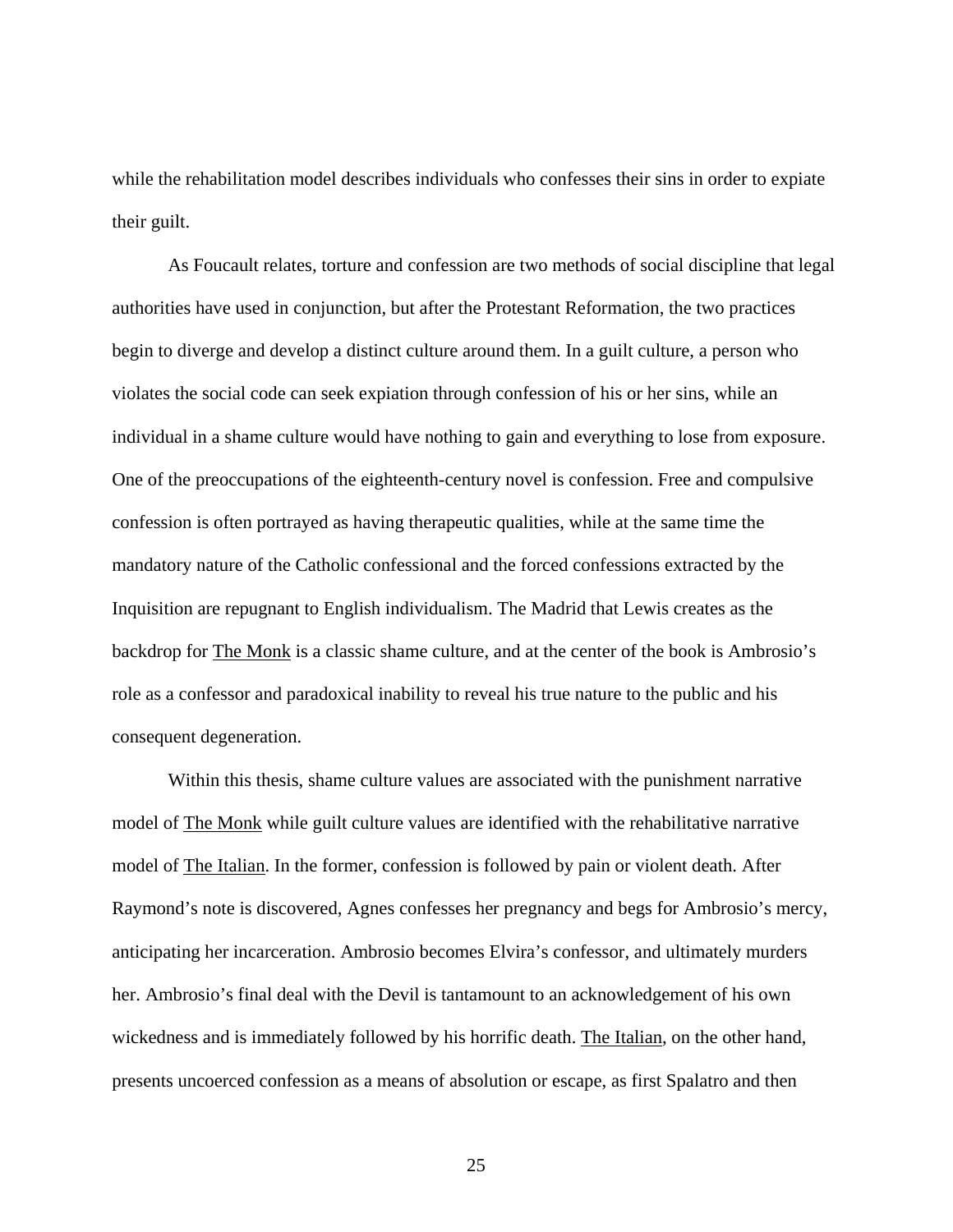Schedoni expiate their crimes by admitting their guilt. While both Spalatro and Schedoni die following their confessions, their confession is depicted as an act of grace that rehabilitates them prior to their dissolution. But both shame and guilt cultures invite discourse on taboo subjects that are then judged by an observer, and confession is ultimately a tool of discipline in each novel.

The horror mode of Lewis and the terror mode of Radcliffe, the existence of shame in The Monk and moments of guilt in The Italian—all dovetail to account for the representation of the Inquisition in each novel. This representation is constructed through each author's perception of how power is defined by the civilizing process into a dominant public and subordinate private sphere; how an age of revolution has thrown these power relationships into turmoil; how transgression (ultimately made public) exposes these imbalances and redefines the boundaries between public and private; and which sphere each author privileges as generating the civilizing force. In The Monk, it becomes clear by the end of the novel that the dominant social order must enforce rigid gender and class roles and punish deviancy harshly. The Italian, on the other hand, indicates that a moderate balance between "masculine" and "feminine" impulses is best constructed in the domestic sphere and that this balance will eventually stabilize the contentious political sphere.

Lewis's horror deals with the eruption of the private and repressed into the public sphere, while Radcliffe's emphasis on terror grapples with the oppression of the weak by faceless and powerful foes. These books each reflect a bias for either dominant or subordinate parties, but their emphasis on transgression and expression of uncivilized or perhaps even anti-civilizing forces makes them incendiary fodder in a decade of revolution. The ambiguous depiction of the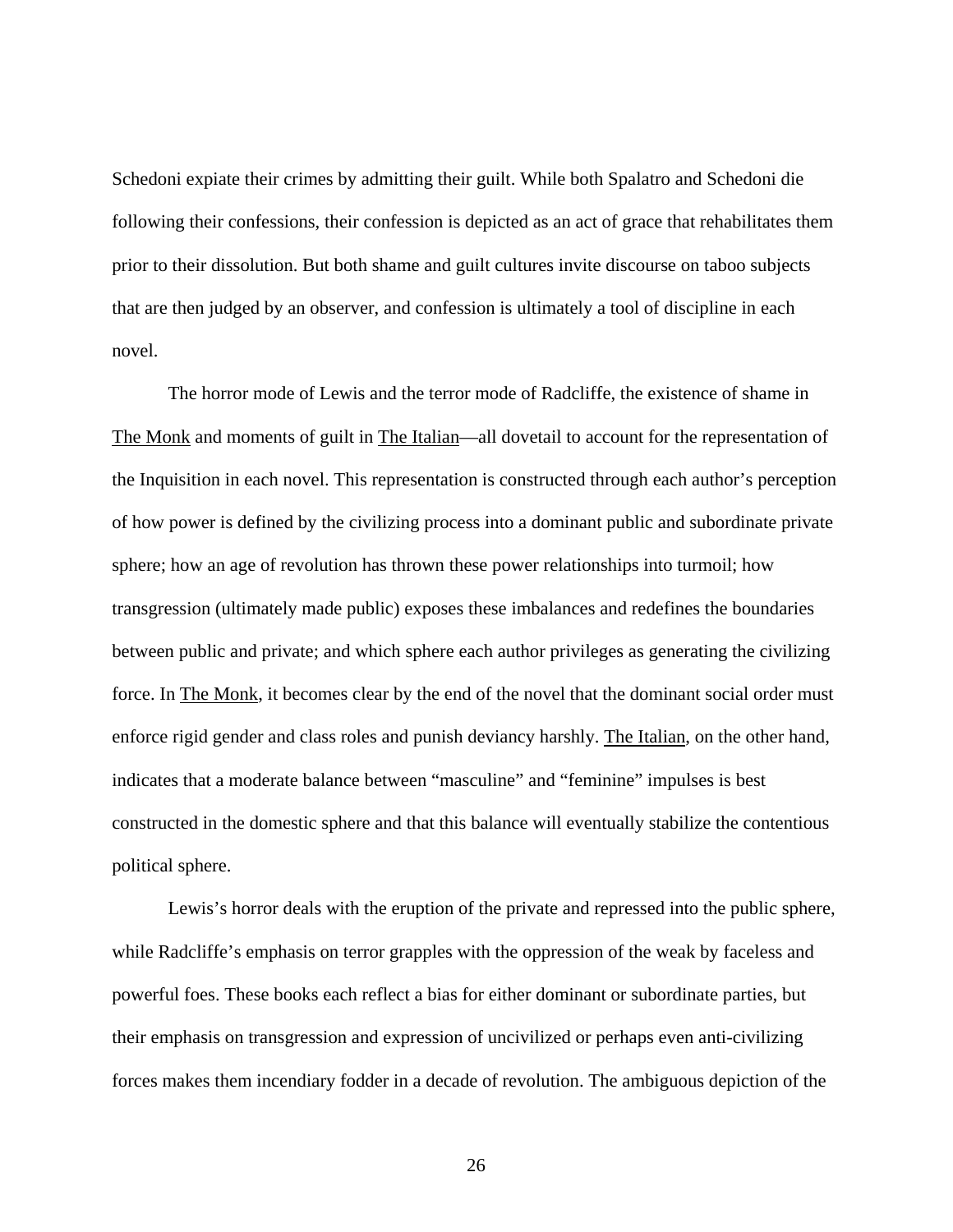Inquisition could, in either novel, be taken as a representation of the excesses of the French *sansculottes* or for the repressive tactics of the Pitt government. Therein lays both their appeal to readers and the primary reason for their vilification by all manner of critics.

While the narratives of these Gothic novels lack perspicuity, they still convey their affections quite well. The action of the Gothic novel inspires little reflection, but an abundance of emotion. There is nothing beautiful about the images in The Monk and much that is ugly in it, and its readers want to see its malefactors punished. The sublime crouches within the sentiments that Matthew Lewis expresses and in the plight of Ann Radcliffe's heroes. The dangers of a fallen world threaten the domestic happiness of the few, and in the end, sympathetic readers of The Italian will feel as much pity as hate for the villains. Few readers, during the authors' lifetimes or now, could witness their creations and remain unaffected by them.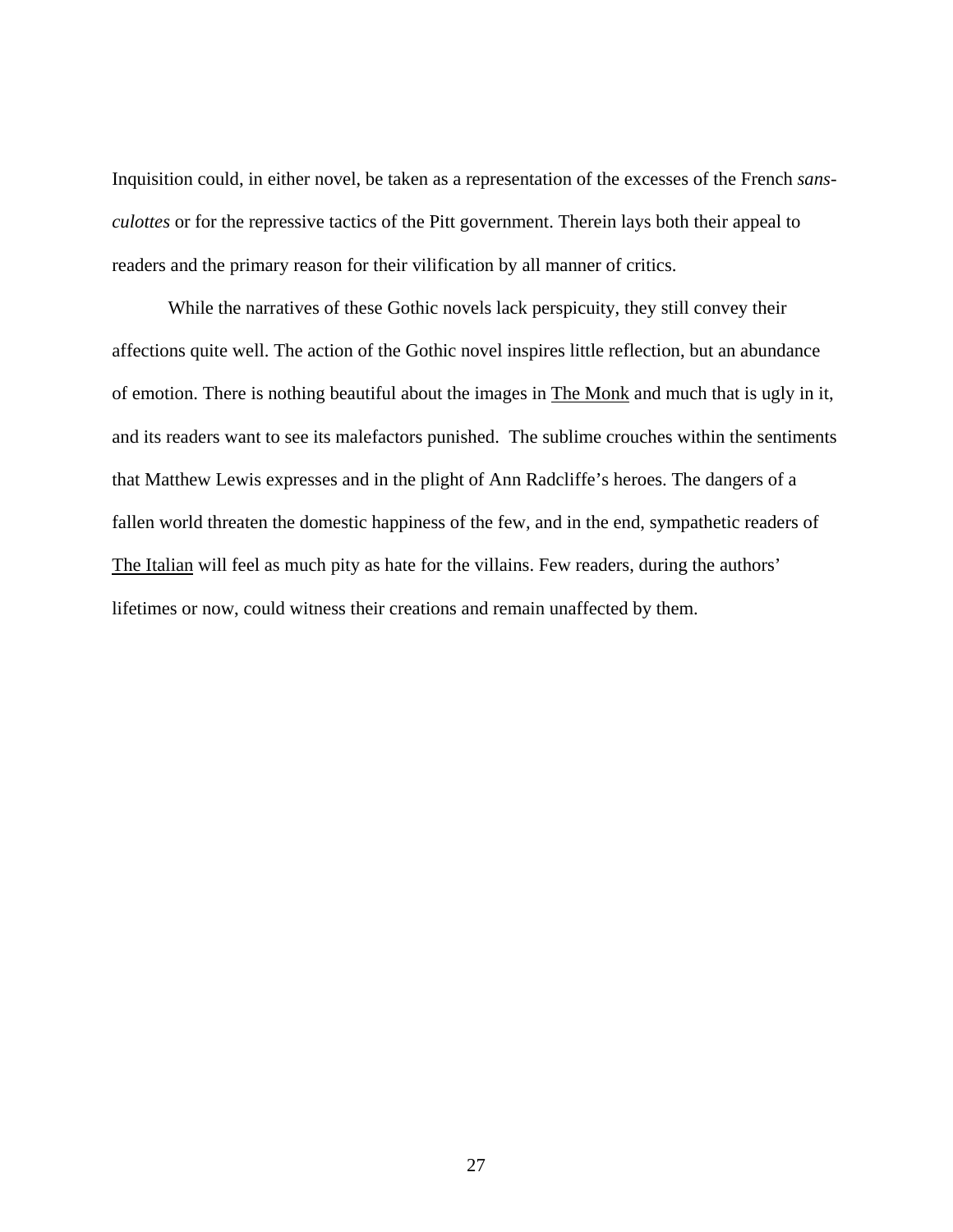# <span id="page-33-0"></span>**MATTHEW LEWIS'** *THE MONK:*  **THE MONASTIC LABYRINTH, THE EVIL WITHIN, AND THE FIRES OF THE INQUISITION**

Of all the horrors featured in Matthew Lewis' The Monk, the greatest is not supernatural in nature, but human-made—the institution of the Inquisition. Ambrosio, the villain of the novel and a horror in his own right, fears punishment by the Inquisition more than punishment in the fires of hell. Although an artifact reminiscent of medieval Spain, the Inquisition in Lewis's book represents the Enlightenment shift from a belief in a supernatural afterlife wherein earthly sins will be punished, to a reliance on human institutions to punish and discipline transgressions. This cultural change is reflected in The Monk in the effectiveness of the Inquisition over monasticism as a force for social discipline and in the particular attributes of the Inquisition that make it more amenable to the aristocracy when compared to ecclesiastical institutions.

The chief foils of the Inquisition in The Monk, the institutions against which the book defines the Inquisition, are the monasteries of St. Francis and St. Clare. The Monk considers the differences in approach toward human development and criminal punishment between the monasteries of Madrid and the Inquisition. One aspect is the jurisdiction each institution holds over the private lives of the citizens of Madrid, while another is the source of societal corruptionwhether it is something that originates from external sources, such as worldly anger and greed for riches, or from the individual passions. The book contemplates the issue of monastic repression versus inquisitorial correction, examines the public's reaction to criminal behavior, and suggests that the state has an obligation to accommodate the public's desire for retribution.

As with many Gothic novels of the eighteenth century, The Monk indicts the monastic system as a home for deviants and fools. One can attribute part of this to the anti-clericalism of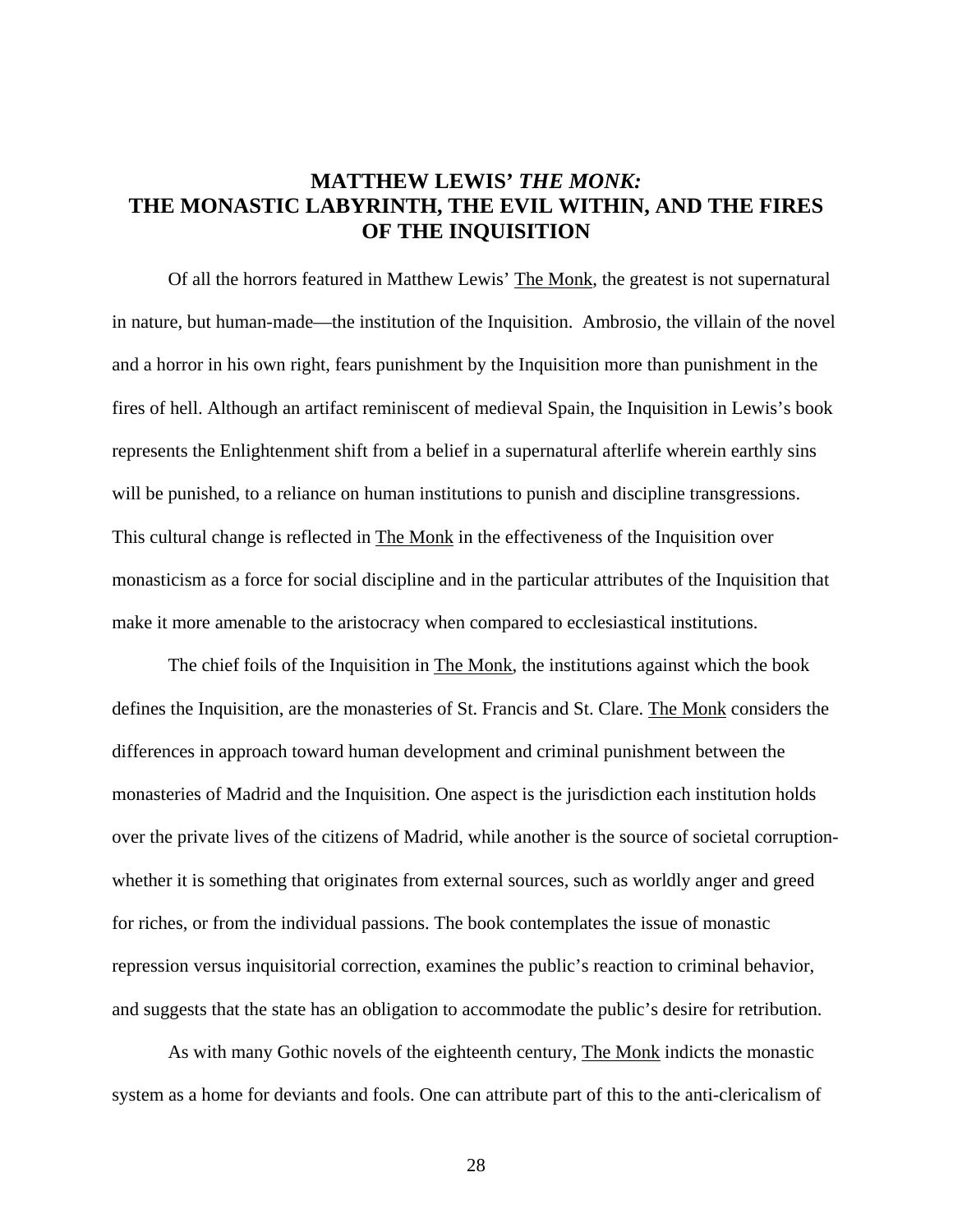the eighteenth century and continuing English hostility toward monks, the legacy of a wave of monastic suppression that swept Northern Europe in the late sixteenth century. Another aspect of this rejection is cultural, however, and forms a critique of a way of life that offered an alternative to the secular realm. The Monk depicts monasticism as an alien lifestyle, the breeding ground for villains and anathema to the sphere of healthy, civically engaged human endeavor. The Monk describes the monasteries as undermining civic virtue and thus contributing to the erosion of the public good.

One of the most promoted aspects of English civic life was the institution of marriage. While Catholicism had promoted the value of chastity and presented marriage as an evil necessary for procreation and to regulate lustful impulses, Reformation theology reversed this trend, making marriage a positive duty and portraying enforced chastity as unnatural. "The married state now became the ethical norm for the virtuous Christian…The sanctification of marriage—'holy matrimony'—was a constant theme of Protestant sermons of the sixteenth century" (Stone 100-101). Even Anglican ministers were encouraged to marry and raise children.

In addition, for the average acolyte, entering into monastic life not only meant giving up the world, but also surrendering one's individuality by dissolving the bonds of commerce and family—two extremely important elements of eighteenth-century English society. Leonore Davidoff and Catherine Hall emphasize the importance and interrelationship of business and family in their book Family Fortunes: Men and Women of the English Middle Class 1780-1850. They argue that middle-class men achieve maturity through economic enterprise: "To become adult men within their own terms they must provide a livelihood which made possible a domestic establishment where they and their dependants could live a rational and morally sanctioned life"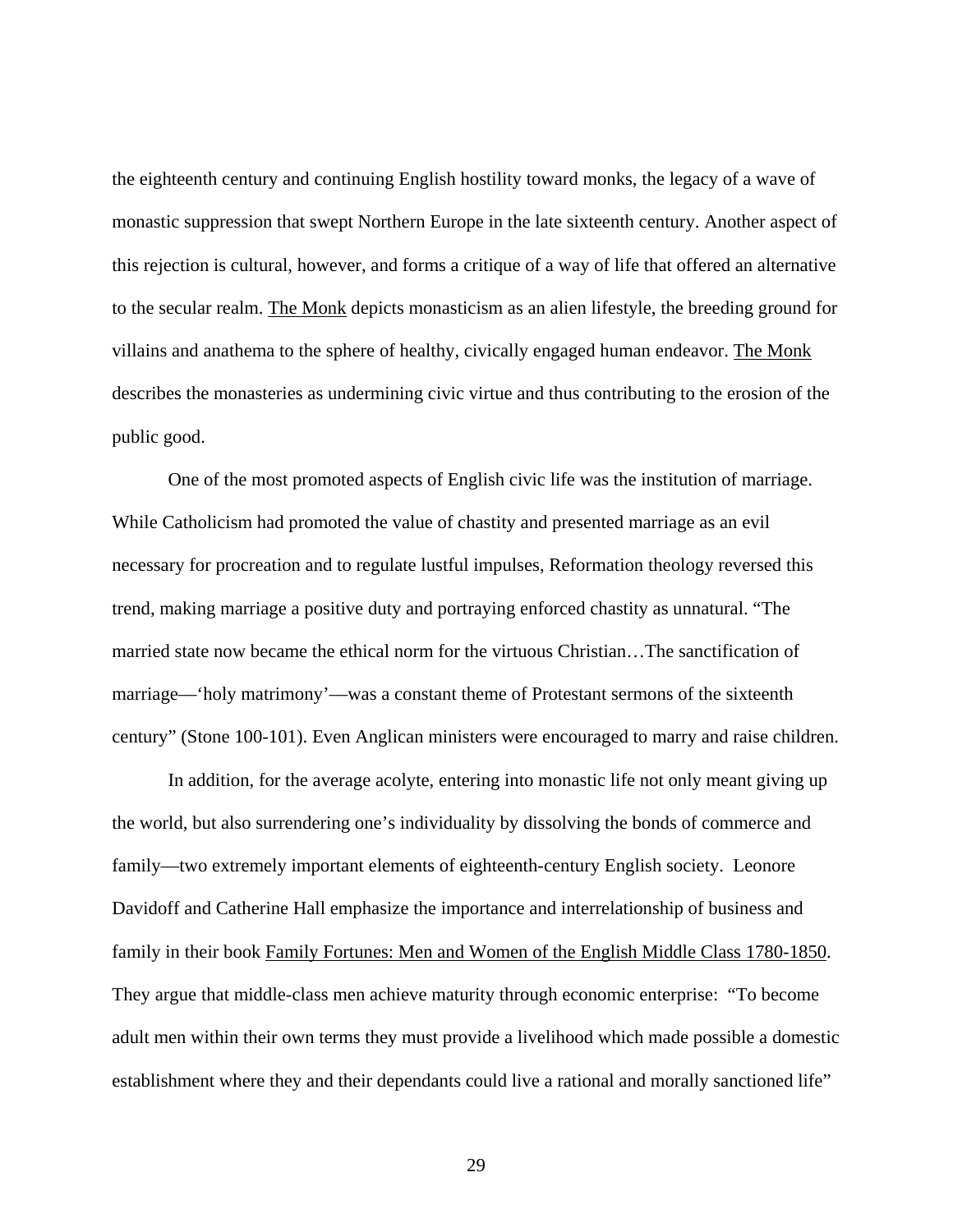<span id="page-35-0"></span>(229). Furthermore, Davidoff and Hall suggest that improvements in the technology of travel and communication enabled the nuclear family to enlarge its network of both business and familial relationships (321-22). Isolation from public life in the service of religion became an outmoded ideal.

The Monk goes beyond portraying Ambrosio as a romantic figure out of the past and places social limits on the character, limits alien to its English readers that spoil the character's potential. While Horace Walpole's Manfred from *Otranto* is a medieval brute of a man, the isolated, passionate, and brooding Ambrosio is closer to what will become the Byronic ideal because of his hobbled ambitions. While the early Gothic movement featured worldly men motivated by greed or lust, such as Manfred or Montoni, Ambrosio anticipates the more cerebral Gothic villains of the next century like Victor Frankenstein and Melmoth, characters inhuman due to their removal from society rather than ones corrupted due to their extensive involvement in the world. While earlier Gothic novels, especially the early novels of Ann Radcliffe, attributed the villainy of their antagonists to the desire for material wealth or personal rivalries, Ambrosio's villainy appears internally motivated. A slight exposure to the outside world and the opposite sex allows satanic desires, long repressed but abiding since his birth, to swell to the surface and transform Ambrosio into a raging madman who obsesses over rape and murder.

#### Patriarchy and the Criminal

One of the tragedies of the character is that Ambrosio does not feel compelled to determine his parentage. He even considers his foundling status as a source of pride, evidence that his fellow monks are the only family he has ever known. Don Christoval tells Leonella and Antonia that the monks "have not hesitated to publish, that he [Ambrosio] is a present to them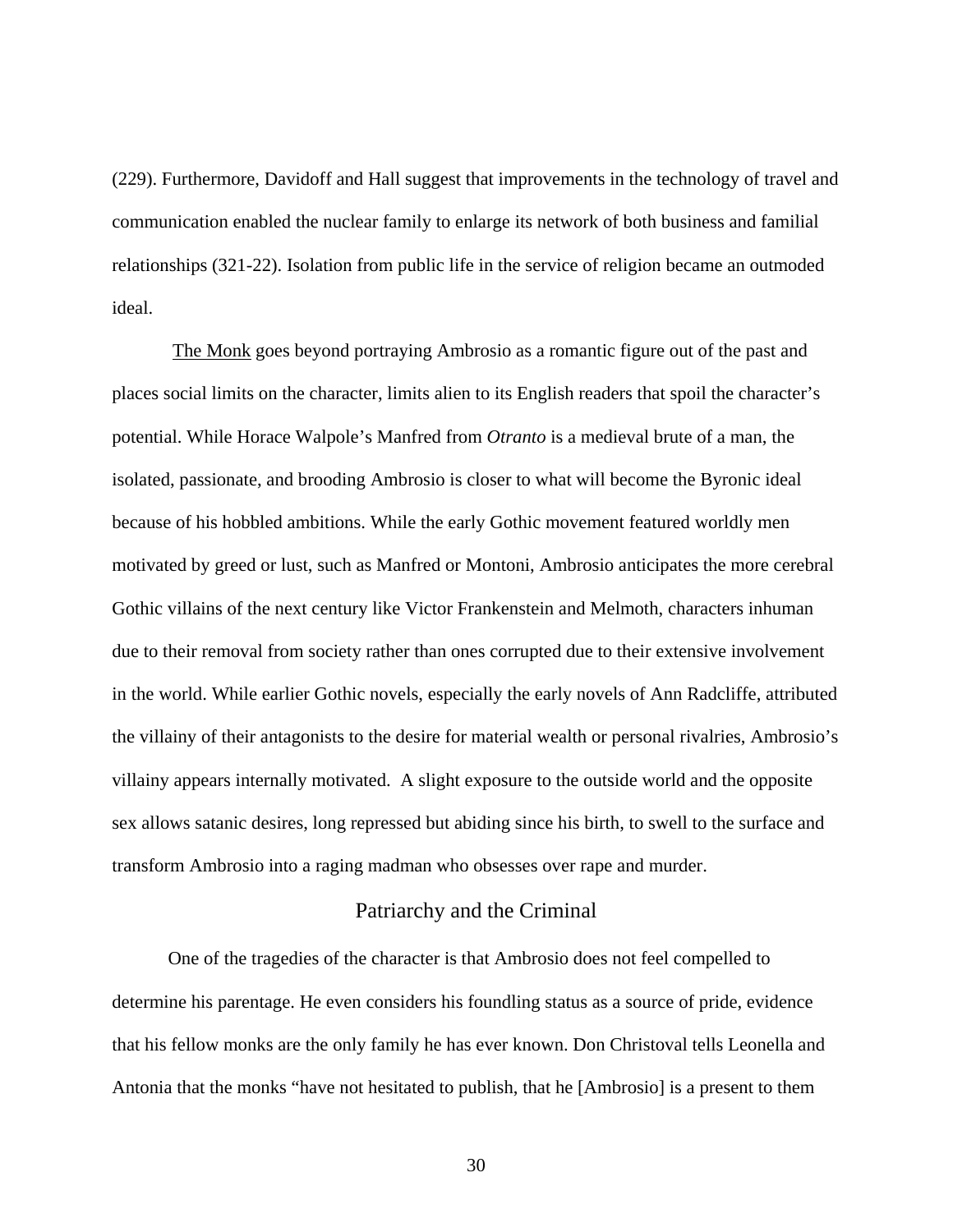from the Virgin" (47) and indicates that Ambrosio has spent thirty years in seclusion. Merely by describing Ambrosio as a present from the Virgin, the monks celebrate the fact that he is a *tabula rasa,* a hunk of unadulterated clay upon which they will write their doctrine. The logic of the narrative implies that if his peers had not emphasized the value of his purity and discontinuity with his heritage so much, Ambrosio might have investigated his lineage and avoided incest and matricide. The horror in The Monk emerges from a past long hidden from Ambrosio himself, an inheritance from the parents he has never known.

The Monk may be here applying an early theory of evolution, like that regarding plant metamorphism advanced by Johann Wolfgang von Goethe, to criminology, and anticipating the ideas of biological determinists such as Cesare Lombroso. Although there is no definite link to The Monk, scholars have established that Lewis was deeply familiar with Goethe's work (Conger) and it is provocative that the German poet's *Metamorphosis of Plants* (1790) discusses plant morphology in general through a discussion of abnormal development in flowers. Might The Monk have a similar grand ambition, attempting to explain personal human development through the examination of an abnormal specimen? Parentage and deviancy are subjects to which the book continuously returns.

A frequent theme of The Monk is the misfortune that characters suffer when they neglect the wishes of their ancestors. One example is Elvira's husband Gonzalvo, who flees the disapproval of his father, the old Marquis, and suffers exile followed by death. Another is when Agnes mocks the superstitions of her own father, only to have the Bleeding Nun rob her of her fiancée. Finally, Raymond is compelled to bury the same apparition when he discovers that he is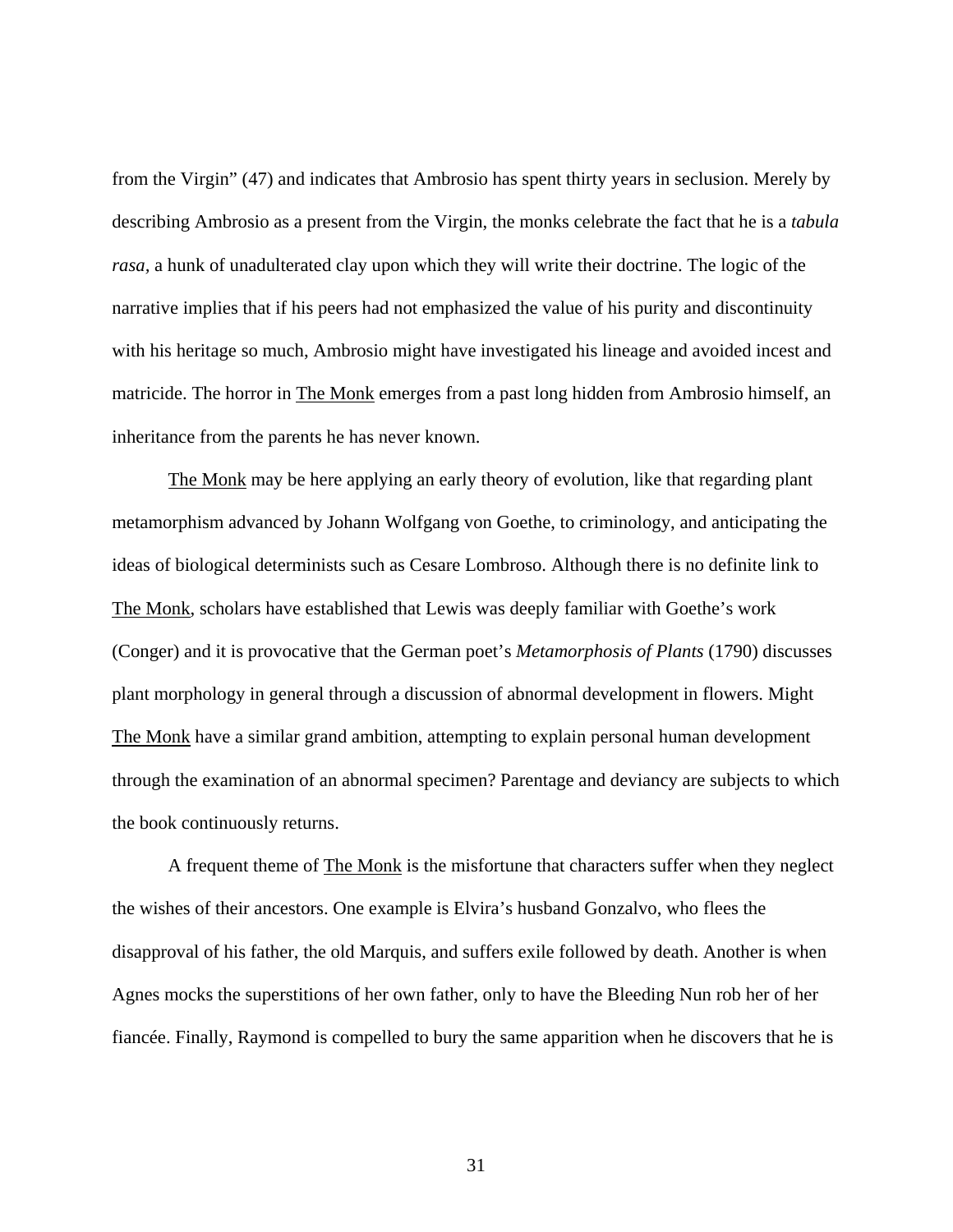descended from her, lest he suffer her odious embraces each night. Those characters who ignore their ancestry suffer, while those who honor their forbearers escape supernatural punishment.

While the cloister serves as an orphanage for Ambrosio and his story highlights its insufficiency as such, other characters retreat from worldly sorrow only to find themselves trapped by their monastic vows. Don Gaston, Agnes' father, promises her to the convent at a very young age. Although she is manifestly unsuited for the religious life, Agnes decides to abide by her father's wishes once she believes Raymond has abandoned her. Yet when she seeks release from her vows, the prioress of her nunnery first obstructs Lorenzo's efforts to contact his sister and then fakes her death to immure her in the crypt beneath the graveyard. Agnes' imprisonment in the dungeon is, in the context of The Monk, only an extreme form of the isolation from friends, family, and her own natural inclinations that she was subject to in the nunnery.

The Bleeding Nun, born Beatrice de las Cisternas, is another example of a character of "warm and voluptuous character" that is forced by her parents to take the veil and enter a nunnery. The nunnery fails to reform her, and instead presents "many obstacles which only added new force to her desires (182)." At the first opportunity, she escapes the convent with a German baron from Lindenberg and flees the country. Once in Bavaria, she becomes the baron's concubine, professes that she is an atheist, carries on an affair with the baron's younger brother and, with him, plots to murder the baron. Once she stabs the baron to death, her lover betrays her and leaves her bones to rot in a cave. The Monk expresses a slippery slope in which Beatrice is first divorced from her family and enters the monastery, then abandons her country and her religion, and finally turns on her lover.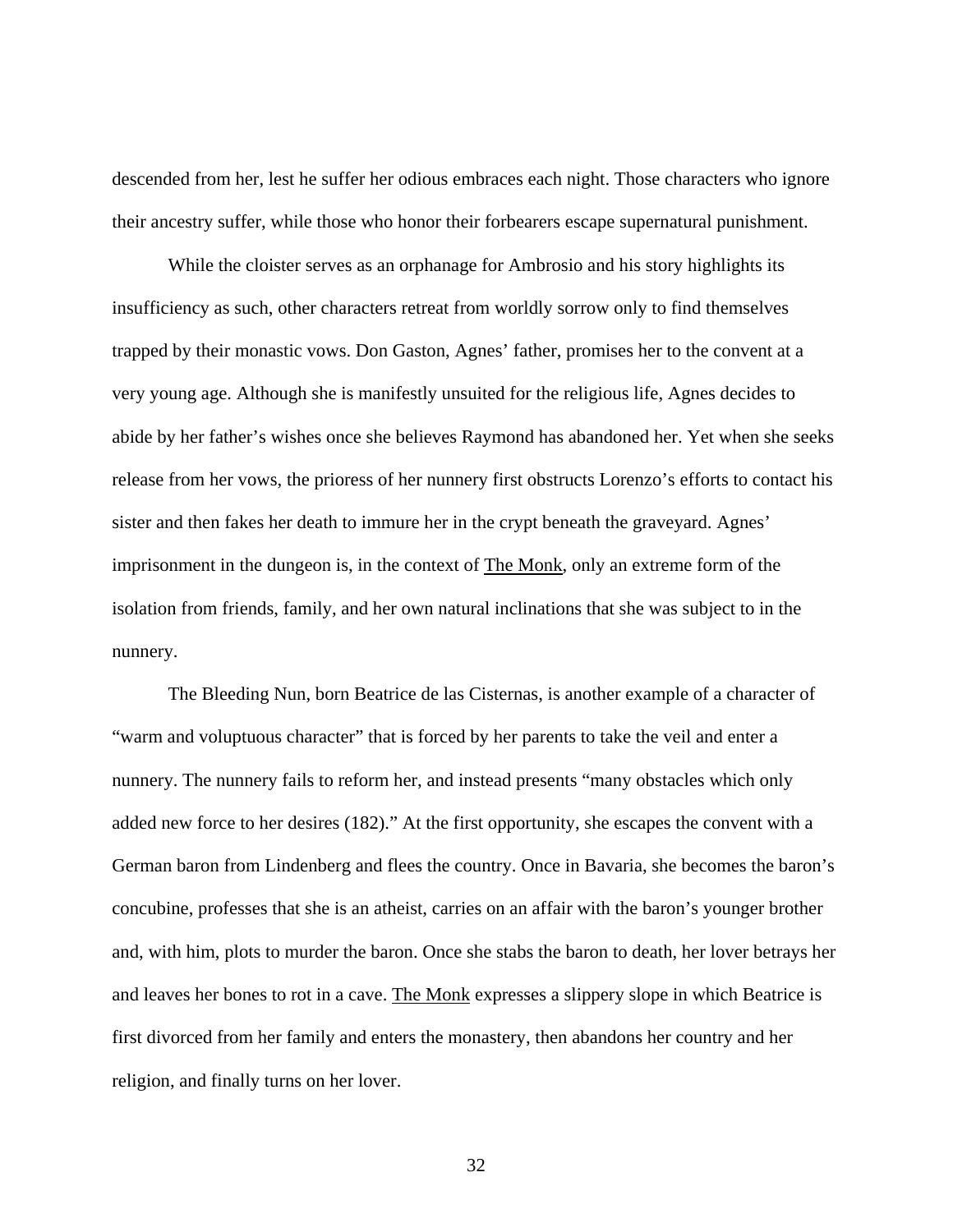The competition between secular and monastic worlds that The Monk presents to its readers plays out in the fight between Raymond and the prioress over Agnes. The book describes the prioress as if she regards the convent of St. Clare as her own medieval fiefdom, and in her language treats Agnes like a disloyal vassal. At the conclusion of his long tale, Raymond relates to Lorenzo the advice of the cardinal-duke of Lerma, that they should rescue Agnes from the convent by stealth, because the prioress would be "much incensed by losing a person of such high rank from her society, and consider the renunciation of Agnes as an insult to her house" (178-79). When the Mother St. Ursula relates the story of the prioress' poisoning of Agnes, she describes the prioress justifying her lack of mercy. In the story, the prioress explains to Agnes that her resistance has sparked a rebellion on her behalf among the elder nuns: "[Agnes] sued for life…[the prioress] told her, that at first she meant to have spared her life, and that if she had altered her intention, she had to thank the opposition of her friends" (300). In the Prioress of St. Clare, The Monk creates the pale shadow of a feudal monarch.

 While readers might consider Ambrosio a victim of the monastic system, the depiction of the Prioress of St. Clare strikes at the heart of monasticism itself. Like a petty bureaucrat in a novel from a later age, the prioress is obsessed with retaining absolute power over her limited sphere of influence and enforcing a rule of conduct that runs contrary to natural human inclination. She resists first Raymond's requests to see his lover, then Lorenzo's efforts to see his sister, and then ignores the wishes of the Mother St. Ursula, a mother figure to Agnes who represents the moderate elements of St. Clare. Finally, Agnes' entreaties to basic human decency fall on deaf ears as the prioress seals her away in an underground tomb with her unborn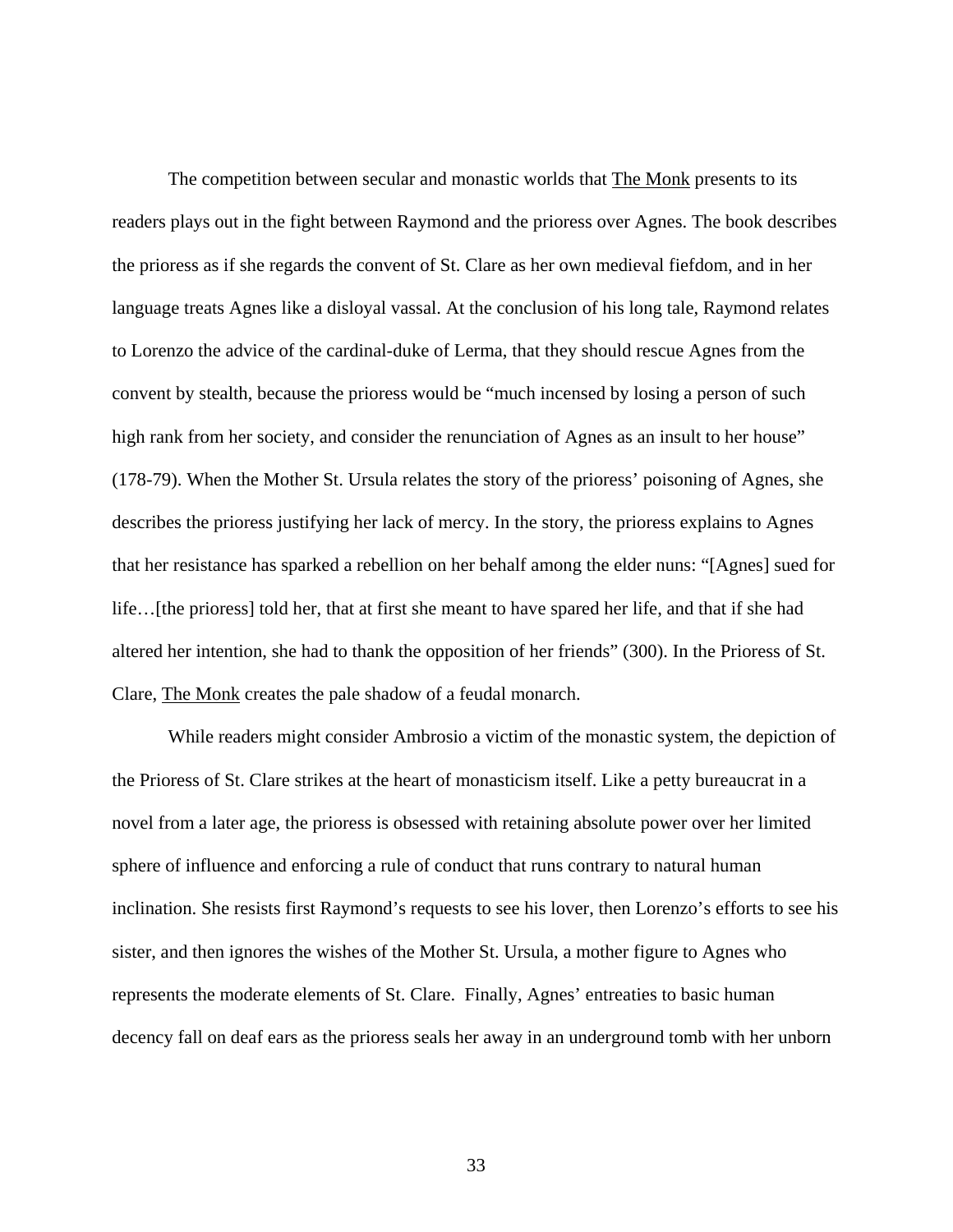baby. The prioress's punishment of Agnes offends not only the social order, but also the natural order, and in the end the bacchanal crowd tears her apart for it.

The Monk not only vilifies the monastic leadership, it also illustrates how limited the education of the rank-and-file nuns are in the scene in which Raymond's servant Theodore attempts to gain intelligence regarding Agnes's fate. Theodore dons the same ridiculous disguise that Raymond used to gain entry to the nunnery earlier (172), a black eye patch, and then passes himself off as a beggar. The nuns are entirely taken in by his flattery and timidity, while some of the younger nuns, such as Sister Helena and Rachael, evince a barely veiled sexual interest in the handsome youth (250). All of the nuns, even the elder porteress, take his stories of misshapen savages and green-skinned Danes seriously (251-2). Their leader, the prioress, is both greedy and superficial, since after asking his opinion of monastic life and receiving lip service, she declares that, "her recommendation would not permit his poverty to be an obstacle" to becoming a monk (250), suggesting that a preference for the wealthy is the norm.

 Two stories that Theodore tells to the nuns reveal a playful contempt for their credulity and the exaggerated innocence, even ignorance, of the society. When asked how he lost the sight in his left eye, Theodore explains that he peeked at a statue of the Virgin as monks were changing the statue's clothes and God struck him blind in that eye. The gasps and prayers of the nuns are a testament to their superstition and fear of even the representation of the naked female form, although all of the sisters seem to understand Theodore's curiosity and, to some degree, share it. Theodore follows this story with the Ballad of the Water-King, a song about a woman who marries a spirit of the sea and is then drowned (253-55). The tale mocks his audience's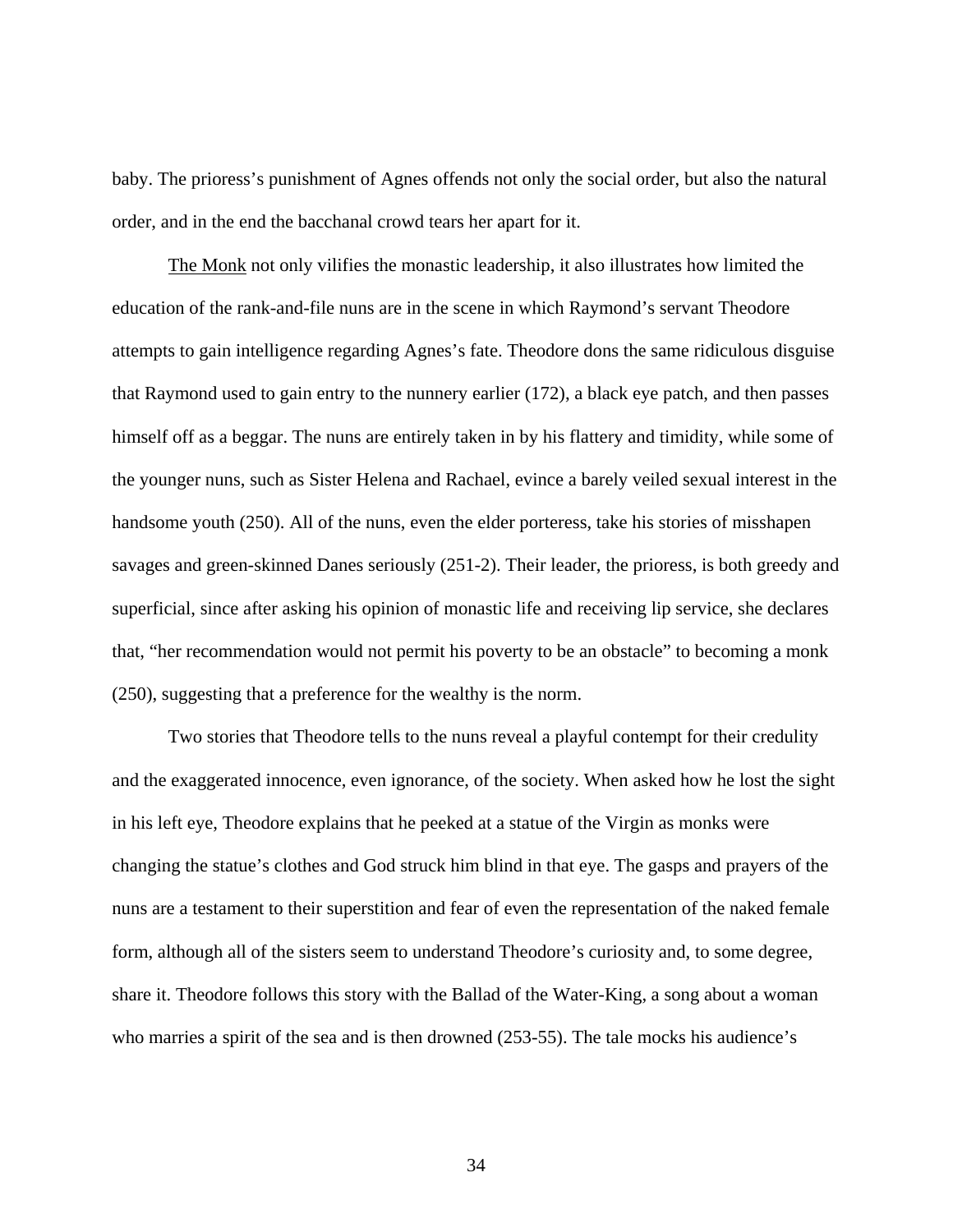status as "brides of Christ," married to the Holy Spirit, a notion that English readers would see as distinctly pagan.

 The monasteries of The Monk are like labyrinths of dogma and superstition, and those who become a part of them become lost to the natural world. In contrast, the Inquisition in The Monk works in concert with basic human nature and operates as part of the social and natural order established in the novel, not apart from it. Rather than providing an alternative to the secular world that suppresses natural human desire as with the monasteries, the Inquisition deters excessive desire and enforces laws against breaches of decency. At the same time, the Inquisition is safely subordinate to the state. Since Ambrosio appears in the novel as the archetype of the abnormal criminal, the Inquisition features most prominently in the passages dealing with him, even though the name of the institution is invoked several times to restore order when a character threatens to transgress against codes of civility.

Ambrosio considers the Inquisition while he contemplates committing acts that will cause him to spiral deeper into his personal labyrinth of lust and madness. After first sleeping with Matilda, Ambrosio worries that he might expose himself to public censure and the accompanying punishment:

A trifling indiscretion on his part, or on Matilda's, would overturn the very fabric of reputation which it had cost him thirty years to erect, and render him the abhorrence of that people of whom he was then the idol. Conscience painted to him in glaring colours his perjury and weakness; apprehension magnified to him the horrors of punishment, and he already fancied himself in the prisons of the Inquisition. (206)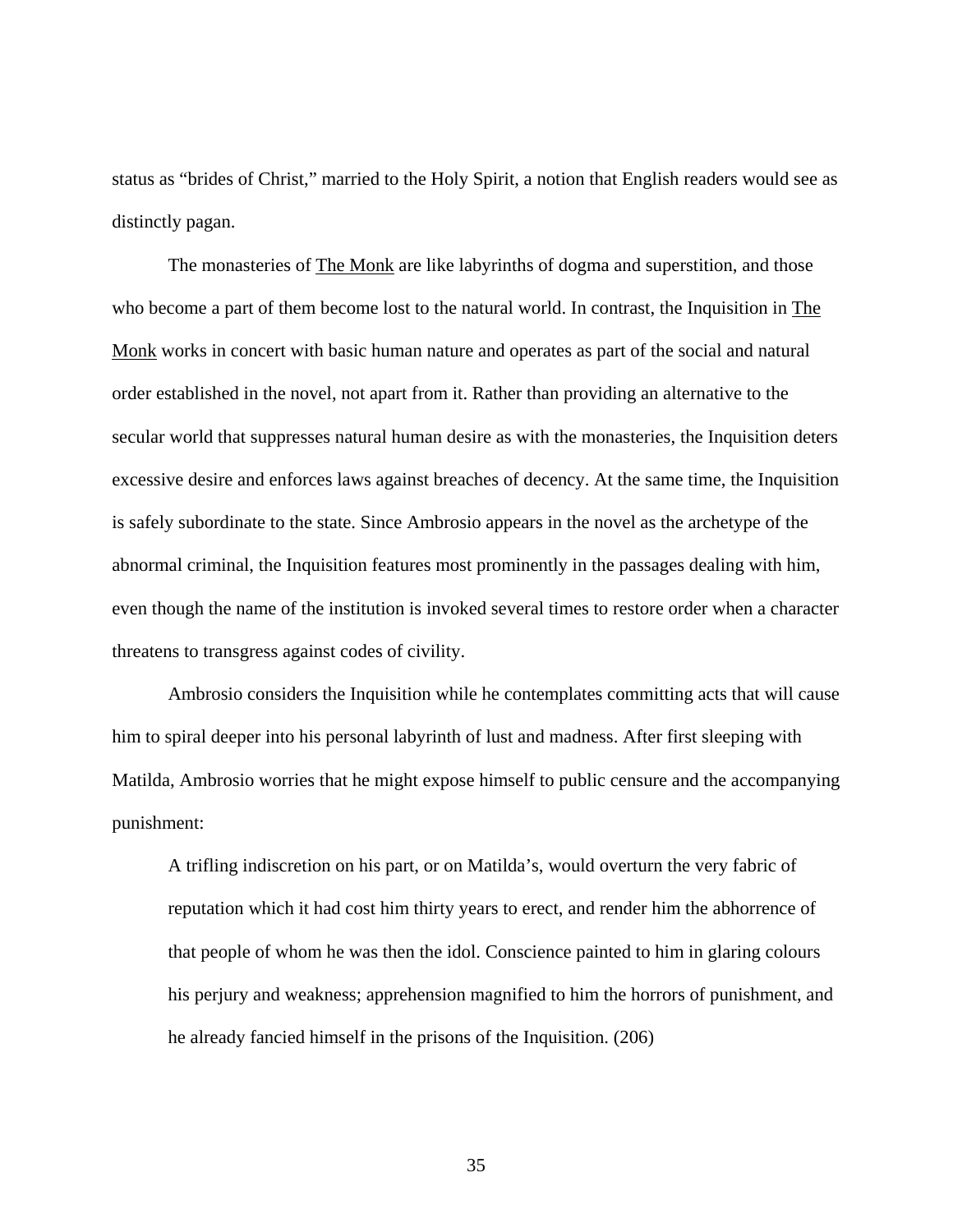Ambrosio's awareness of the discrepancy between his public persona and his private character become more difficult for him to reconcile as the narrative progresses. Even before they put him to the question, fear of the Inquisition threatens Ambrosio's peace of mind. At any moment, the barrier between the monk's private and public worlds may collapse. The Inquisition appears in the novel frequently as an institution that either threatens or preserves the boundaries of the domestic sphere.

When Raymond tracks down Agnes in the convent of St. Clare, he entreats a kindly old gardener to allow them to meet in the garden. On one of these visits, Raymond impregnates Agnes. When he again asks the gardener to admit him to the garden, the man protests that if the prioress of St. Clare, the Mother St. Agatha, learned of his role in the matter, she would denounce him to the Inquisition. The gardener is unaware of how far Raymond and Agnes's romantic relationship has progressed, but he is terrified of the Mother St. Agatha discovering Raymond's presence in the garden. While Raymond seeks to meet Agnes outside the convent walls and she seems hopeful about his plans to liberate her, the gardener winks at their violation of the convent's strict isolation from the outside world. Now that Agnes has withdrawn her consent from the arrangement however, civility demands that the gardener refuse Raymond entrance and the name of the Inquisition appears to enforce the rules of civility.

 Lastly, Raymond and Lorenzo call upon Don Ramirez and the Inquisition to arrest the prioress once the Mother St. Ursula sends her assurances that she will testify against her superior. As the inquisitors are the guardians of propriety and civilization, The Monk states that alerting the Grand Inquisitor is "a ceremony not to be neglected when a member of the church was to be arrested publicly." (293) The Inquisition allows the aristocracy to regulate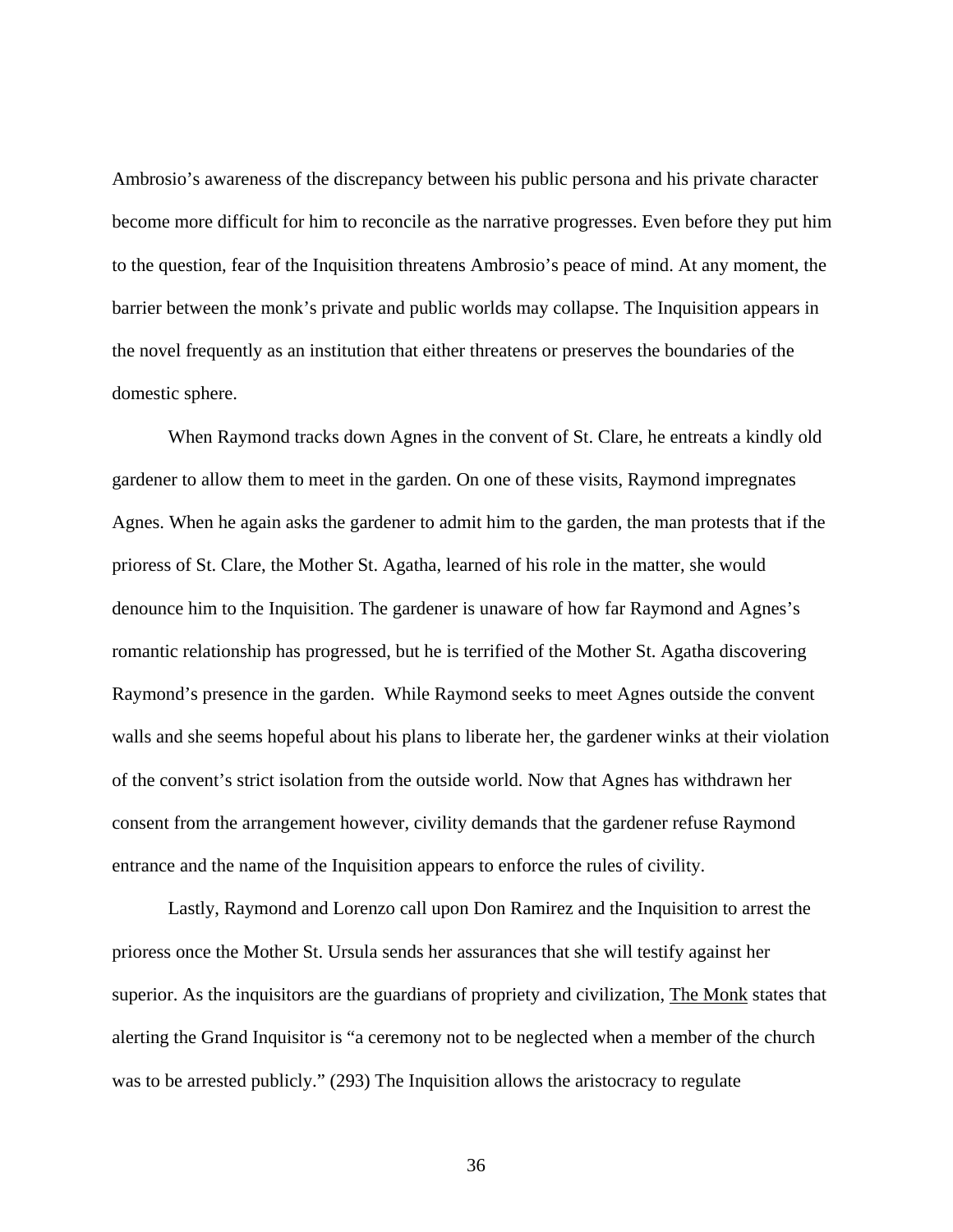ecclesiastical institutions and prosecute clergy that normally hold themselves apart from and immune to secular law.

Although the institution is not physically present in the scene, the nobles use the sanction of the Inquisition as a means of keeping the peace during the arrest. When Don Ramirez attempts to arrest the prioress, archers protect him from the crowd's indignation, but he feels compelled to invoke the Inquisition as well, and "at that dreaded word every arm fell, every sword shrunk back into its scabbard. The prioress herself turned pale, and trembled" (297). Once St. Ursula reveals the prioress's crimes however, invoking the Inquisition seems to lose its power and a riot ensues (301-02). In addition to accusing the prioress, the Mother St. Ursula has called the credibility of the Inquisition as a security against disorder into question. The social order collapses, and the state must reassert its power to restore the public good.

The contrast between Madrid's monasteries and the Inquisition in The Monk suggests an English debate over the separation of Church and State rather than a reflection upon the realities of these institutions in medieval Spain.<sup>[11](#page-42-0)</sup> Both in theory and in practice, the monastic system in the novel holds itself apart and co-equal with civil authorities. It purports to civilize and regulate those citizens who are subject to its rule in a fashion that is superior in all ways to the fallen secular world. When the jurisdiction of monks and prioresses overlaps with the nobility, or even other ecclesiastical authorities, such as the cardinal-duke of Lerma, the former aggressively press their claim upon their constituents both directly and through various forms of subterfuge. In

 $\overline{a}$ 

<span id="page-42-0"></span> $11$  Traditional Protestant dissenters and nonconformists, seeking freedom of religious practice were supported by Rational Dissenters such as John Locke, Joseph Priestly, and Richard Price, who agitated for a more formal separation of church and state (Acosta 31).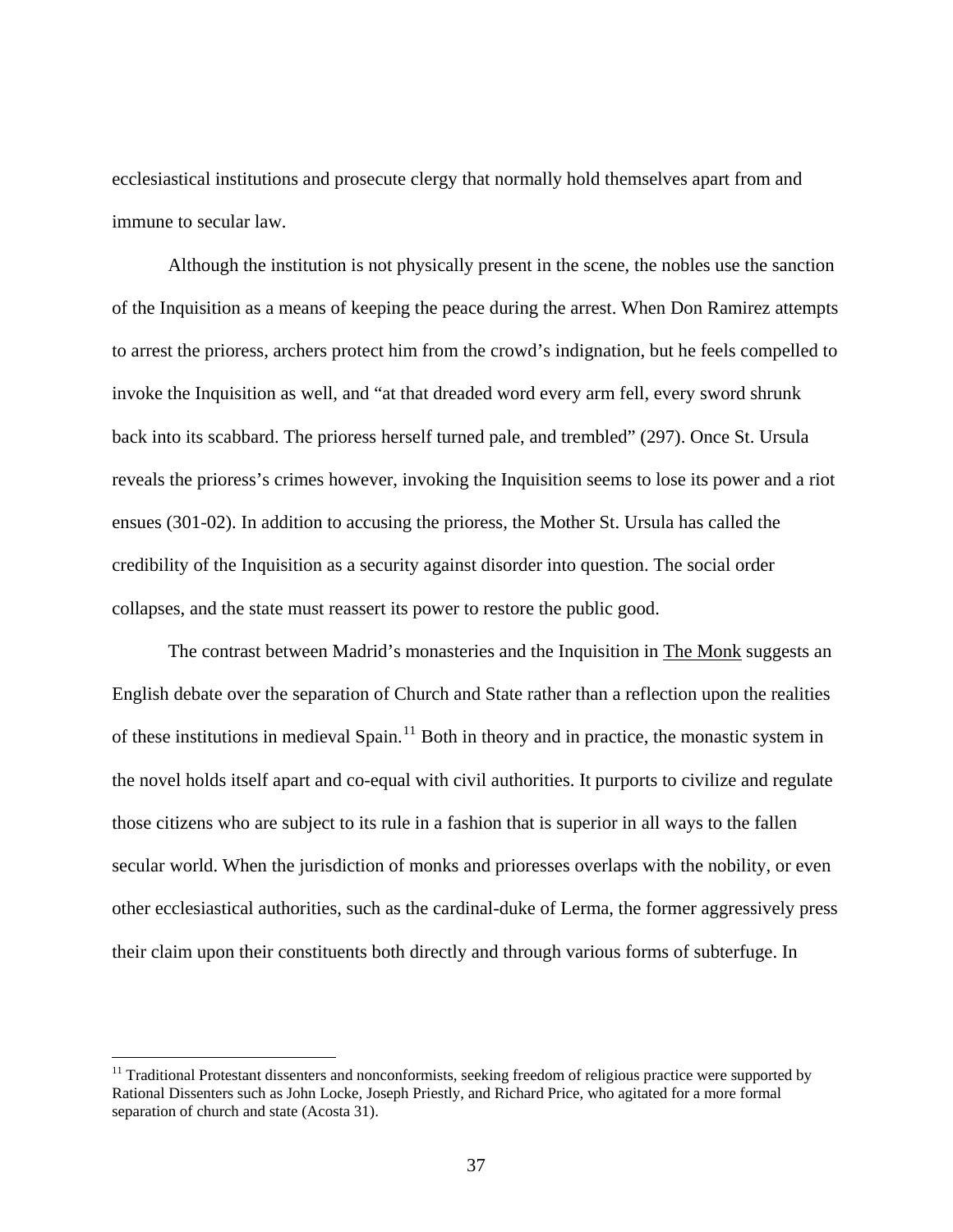contrast, rather than subvert secular authorities, the Inquisition reinforces the power of these authorities.

## Reform and Punishment

The Monk identifies the monasteries of Madrid with progressive institutions that seek the reform of society, and associates the Inquisition with reactionary forces. The former threaten the established social order, threatening anarchy and destruction, while the forces of reaction stand ready to oppose any form of defiance, and do not distinguish too finely between the criminal and the reformative. Even if the two are distinguishable to its English readers, the punishment model of The Monk suggests a symbiotic relationship. The defiance of the monasteries promotes the success of criminals like Ambrosio.

However, the state reserves the right to punish wrongdoing, and so the monasteries propose an alternative to punishment that is incompatible with the project of the state: The monastic aim in The Monk is not so much rehabilitative as it is pre-emptive. The Monk attacks this role. The Monk depicts the Inquisition, on the other hand, as subordinate to the state, and the book bases the fictional representation on the reality of the historic Spanish Inquisition. The Holy Office's primary responsibility was to instruct relapsed heretics in the fundamentals of moral doctrine, albeit with the proverbial Sword of Damocles always at the ready, and only if reform proved impossible, to remand them to the civil authorities for execution.

There is also evidence that various Spanish monarchs employed the Inquisition to political ends (Kamen 168-70). Although the historical Inquisition often warred with other institutions both ecclesiastical and secular over jurisdiction, the Inquisition of The Monk has an untroubled, subordinate, even complementary relationship with secular authorities. In a strange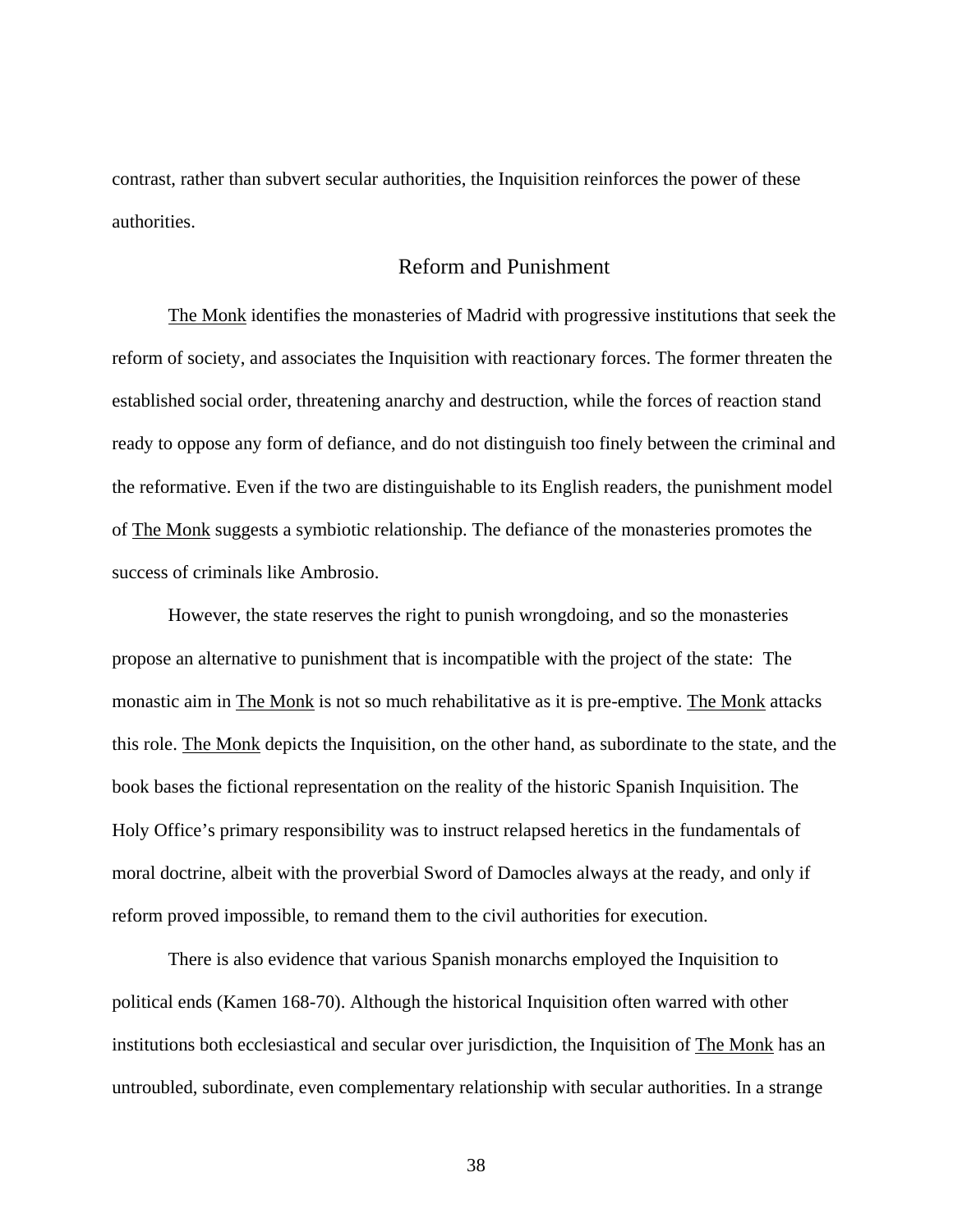reversal of popular wisdom, the monasteries of **The Monk** are hothouses of intrigue, fanaticism, and abuse, while the inquisitors are humble servants of the state. The argument here is that any institution with a claim upon the conscience of the population works best when the Spanish (or English) aristocracy presides over it.

The Monk considers the proper jurisdiction of those institutions charged with civilizing and regulating the populace, and in addition presents the individual psyche as the source of uncivilized impulses. Both Ambrosio and Antonia demonstrate the delicacy and danger of the human mind when raised in isolation, away from the ministrations of a strong disciplinary authority and worldly consequence. In the case of Antonia, she does not mature in the monastery, but the overprotective attentions of her mother are tantamount to the same thing. Antonia remains ignorant of the differences between men and women, as her mother excises those parts of her personal Bible that dwell on sin and evil, and the subtle hints of Ambrosio as he works to seduce her completely escape her. She is a *tabula rasa* when it comes to human nature, and her mother's protection leaves her completely unprotected. Ambrosio, on the other hand, inherits ferocious appetites from birth, and at the prompting of Matilda his true nature completely overwhelms his constructed social identity.

Ambrosio's upbringing at the monastery appears to instill a strong sense of discipline, but in the end Ambrosio's ambitions and appetites are depicted as too immense to be understood, much less managed, by counselors who themselves have retreated from the temporal world. Even before Ambrosio is tempted by Matilda and while he as ignorant of both worldly accomplishments and sexual pleasure, he prays to a painting of the Virgin Mary and stops to admire his mastery of his passions. His contemplation of the painting borders on the erotic.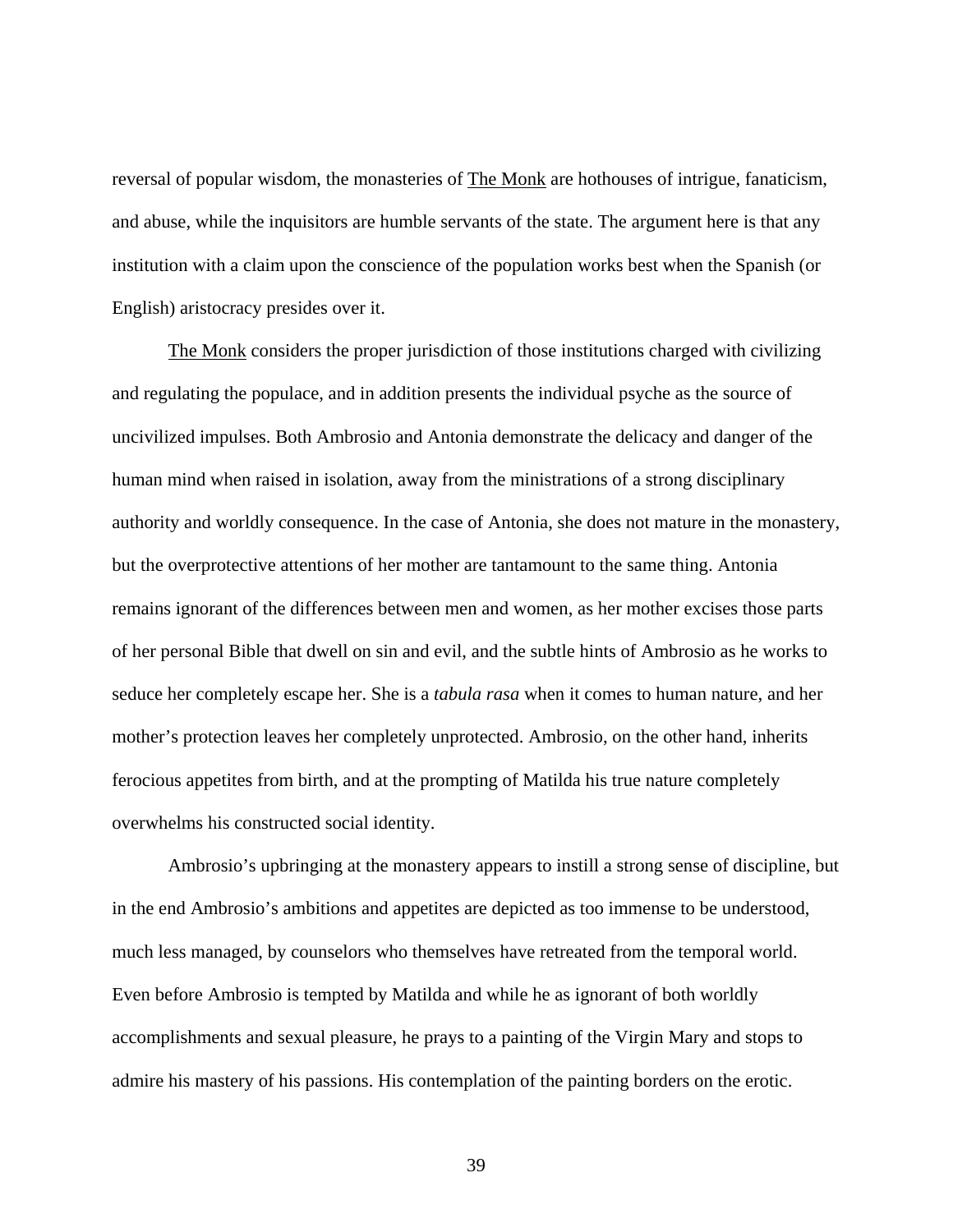Ambrosio exclaims, "Who else has subdued the violence of strong passions and an impetuous temperament," and while contemplating the painting, then a brief time later murmurs, "were I permitted to twine round my fingers those golden ringlets, and press with my lips the treasures of that snowy bosom!" (65). The monk acknowledges that he was born with potent desires, but his control over them is a patent delusion and his pride is hypocritical.

According to The Monk, this indoctrination without real temptations to temper his character only suppresses Ambrosio's natural passions and turns him into a criminal powder keg, just waiting for the spark to set him off. Lewis's explanation of Ambrosio's stunted potential make him sound like a frustrated Julius Caesar whose monastic upbringing has precipitated his later reign of terror:

Had his youth been passed in the world, he would have shown himself possessed of many brilliant and manly qualities. He was naturally enterprising, firm, and fearless: he had a warrior's heart, and he might have shone with splendour at the head of an army. There was no want of generosity in his nature: the wretched never failed to find in him a compassionate auditor: his abilities were quick and shining, and his judgment vast, solid, and decisive. With such qualifications he would have been an ornament to his country.

(213)

The implication is that Ambrosio the Monk was not an asset to the community of Madrid and that, with his transformation into a vicious criminal, the monks have deprived Spain of a fine soldier. One can assume that Ambrosio inherited his unrefined appetites from Elvira's side of the family, as the grandson of "as honest a pains-taking shoe-maker as any in Cordova" (44), and his violent tendencies from his noble grandfather. The Monk suggests that if Ambrosio were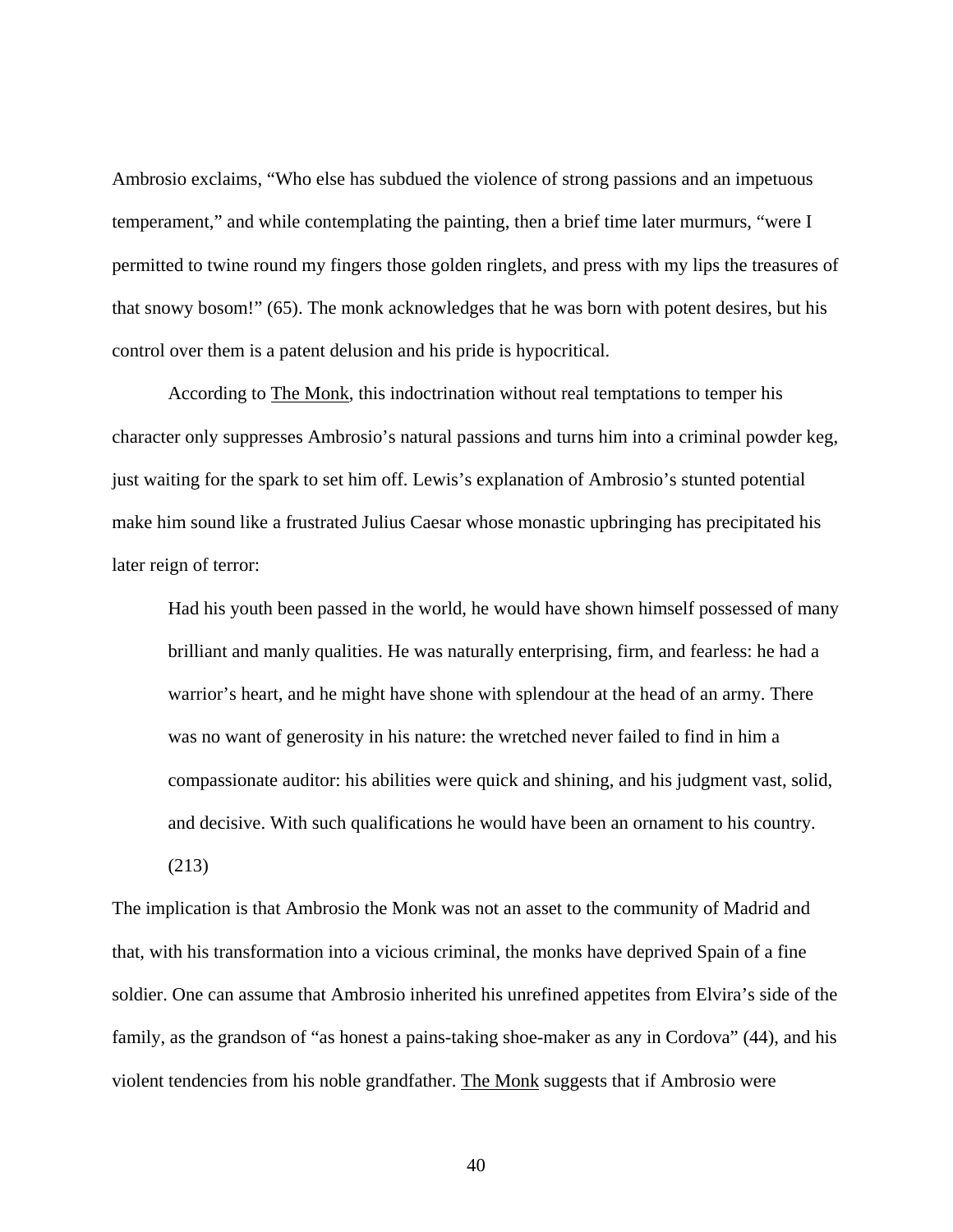exposed to the rigors of the world, society would have found a use for these proclivities, but that his instructors at the monastery encouraged him to pursue a monastic ideal and threatened him with supernatural punishments if he failed to measure up to their expectations (214). The consequence of this is that Ambrosio not only becomes less tolerant of the failings of others, but becomes exceptionally good at counterfeiting perfection and obfuscating his own faults as well.

This criticism in The Monk, that contrary to expectations isolation and severe moral conditioning make the criminal more apt to dissemble and more dangerous to society at large, anticipates later critiques of the carceral. Once he has indulged his criminal nature, Ambrosio knows exactly what guise to adopt when seducing Antonia-- that of her mother's confessor. Ambrosio offers Elvira the pretext that she should remain silent because his visits would appear unseemly, a directive she readily accepts (222). The Capuchin monks, accustomed to the veneer of sanctity, either do not recognize or choose to overlook any change in Ambrosio's character.

Because of Ambrosio's rank in Madrid's society Elvira does not accuse him openly after he sexually assaults her daughter, but is content to bar him from her home (233-34). Even when Don Ramirez and his men find Ambrosio near the corpse of Antonia, with her blood on his robe, The Monk states that "the faculties of the spectators were chained up in surprise and scarcely could they persuade themselves that what they saw was no vision" (328). Finally, the Devil suggests that the Inquisition was about to extend Ambrosio a pardon when he escaped (362). Even though Ambrosio's crimes are monstrous, and the evidence against him is damning, his ability to act the part of the holy man makes it difficult for anyone to condemn him.

In this, The Monk suggests a weakness in both the carceral and in the practice of confession. Both the carceral and the confessional are designed to force the criminal to reflect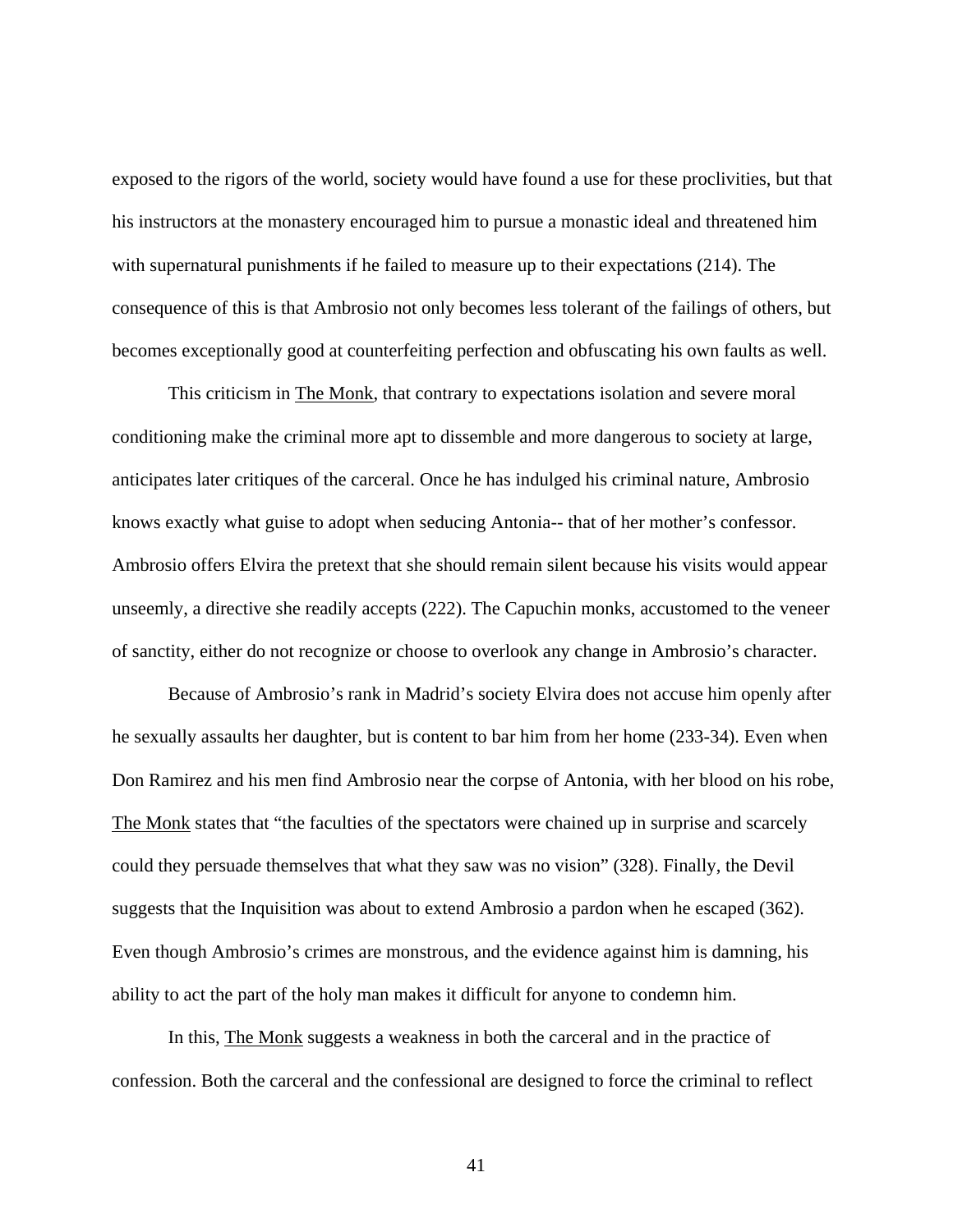upon his crimes and reform his behavior. Yet nothing, neither prolonged isolation nor supernatural threats, can assure honest reflection or honest confession. Thirty years of isolation from the opposite sex does not dim Ambrosio's sexual drives, and thirty years of removal from worldly strife does not dull his capacity for violence. After three decades of Ambrosio's conformance to societal expectations, it is more difficult for the state to detect and punish Ambrosio's wrong-doing, as his civilized demeanor remains unchanged even after the internal checks on his behavior have broken down. Ambrosio's exalted status in society makes it even more unlikely that he will admit to error and curb his desires, since he has so much to lose by revealing his faults. In the final assessment, the monastery facilitates Ambrosio's criminal career, the Inquisition avenges his victims and forces a genuine confession, while the Devil himself acts as the ironic agent of Heaven's justice.

This brings us to the respective technologies employed by the monastic orders and the Holy Office, both in terms of effectiveness and in terms of whom the institution ultimately serves. In the case of the monastery, The Monk depicts instances of religious confession as its favored mode of discipline. Ambrosio confesses to a painting of the Virgin, Rosario confesses to his identity as Matilda before Ambrosio, and Elvira and Antonia confess to Ambrosio. In a sense, the Mother St. Ursula confesses the sins of her convent to the mob gathered for the festival of St. Clare. All of these confessions have terrible results, as they dissolve the social partitions between the public and the private that divide individuals, provoke some sort of uncivilized response from either confessed or confessor, and erode the monolithic power of the state to keep the peace.

The earliest instance of confession is when Ambrosio addresses the picture of the Madonna in his cell that he has contemplated for two years. Even though Ambrosio indicates that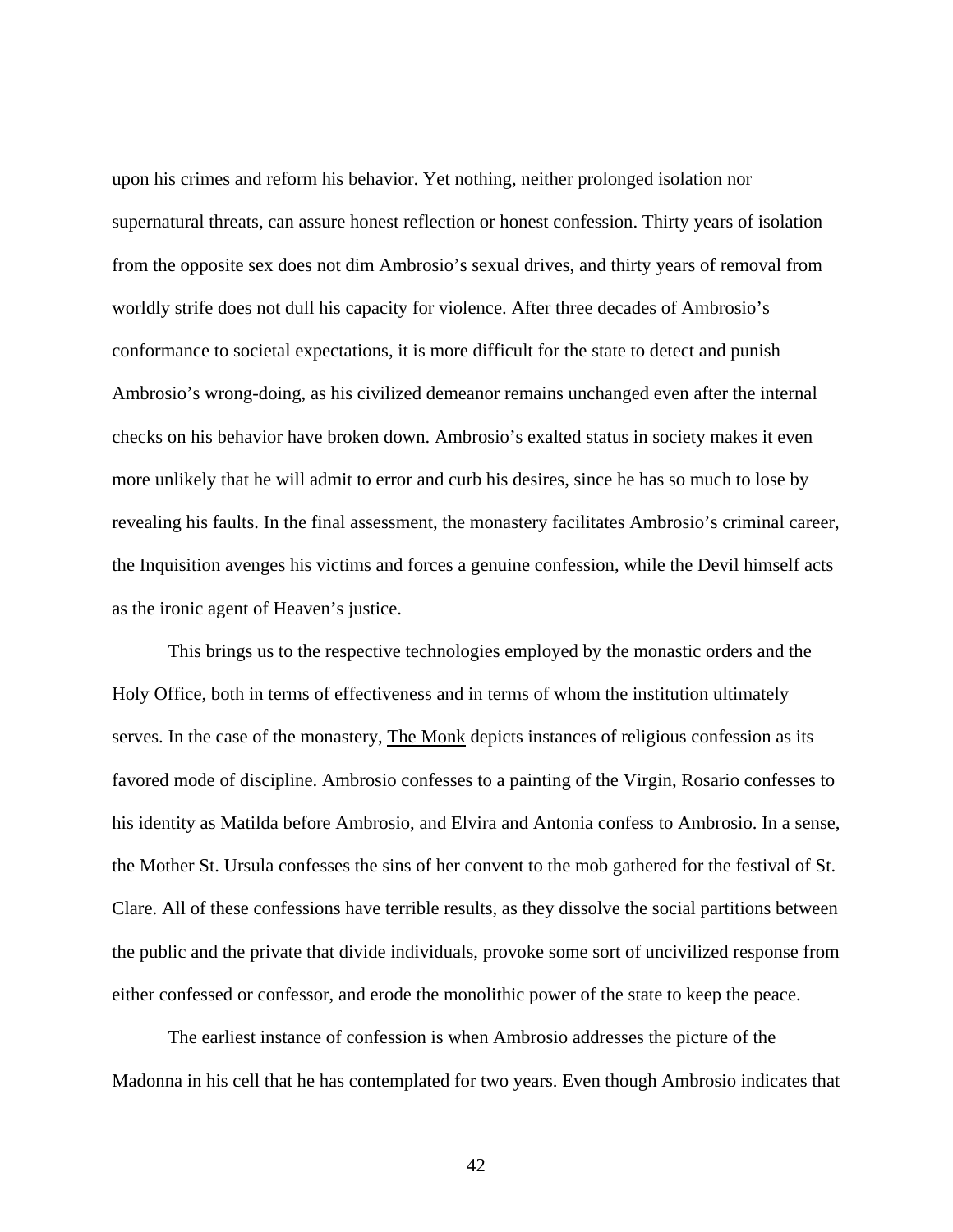he bases his attraction for the painting's beauty upon regard for the artist's skill and the divinity that the image represents (65-66), The Monk makes it clear that this is simple prevarication, as a moment earlier the monk considered aloud abandoning his ascetism if he found the same image in the flesh. It is this very moment that the Devil later says that he decided to send Matilda, in the shape of the image, to tempt Ambrosio (361). Syndy Conger in her electronic article "Confessors and Penitents in M. G. Lewis's *The Monk*" observes that Matilda and other female penitents sexualize religion, and Matilda's seduction of Ambrosio utilizes confession:

Rosario/Matilda casts him/herself in the role of a penitent and her seductive disclosures in the mold of the confession just enough to catch the confessor each time he seriously contemplates banishing the novice or fleeing from his/her sight.

Once Ambrosio openly expresses his emotion, even in the supposed privacy of his cell, it becomes open to exploitation by an outside force. In The Monk, the expression of desire through confession appears to call a more provocative and forbidden desire into being. Ambrosio's desire for the picture calls forth Matilda, while in turn his sexual relationship with Matilda whets Ambrosio's appetite to seduce Antonia. Ambrosio's confession results in Matilda's offer to help Ambrosio gratify his desire for Antonia. Clearly, confession in The Monk is a slippery slope to damnation, as Ambrosio arraigns his public and private personas against each other. Bristling with pride before the painting of the Madonna after his sermon, Ambrosio anticipates his growing fame and joyfully exclaims, "They shall know what you are!" (66) The statement turns out to be prophetic, although the self that Ambrosio reveals to the public at the end of the narrative turns out to be completely at odds with the one he knows at the beginning.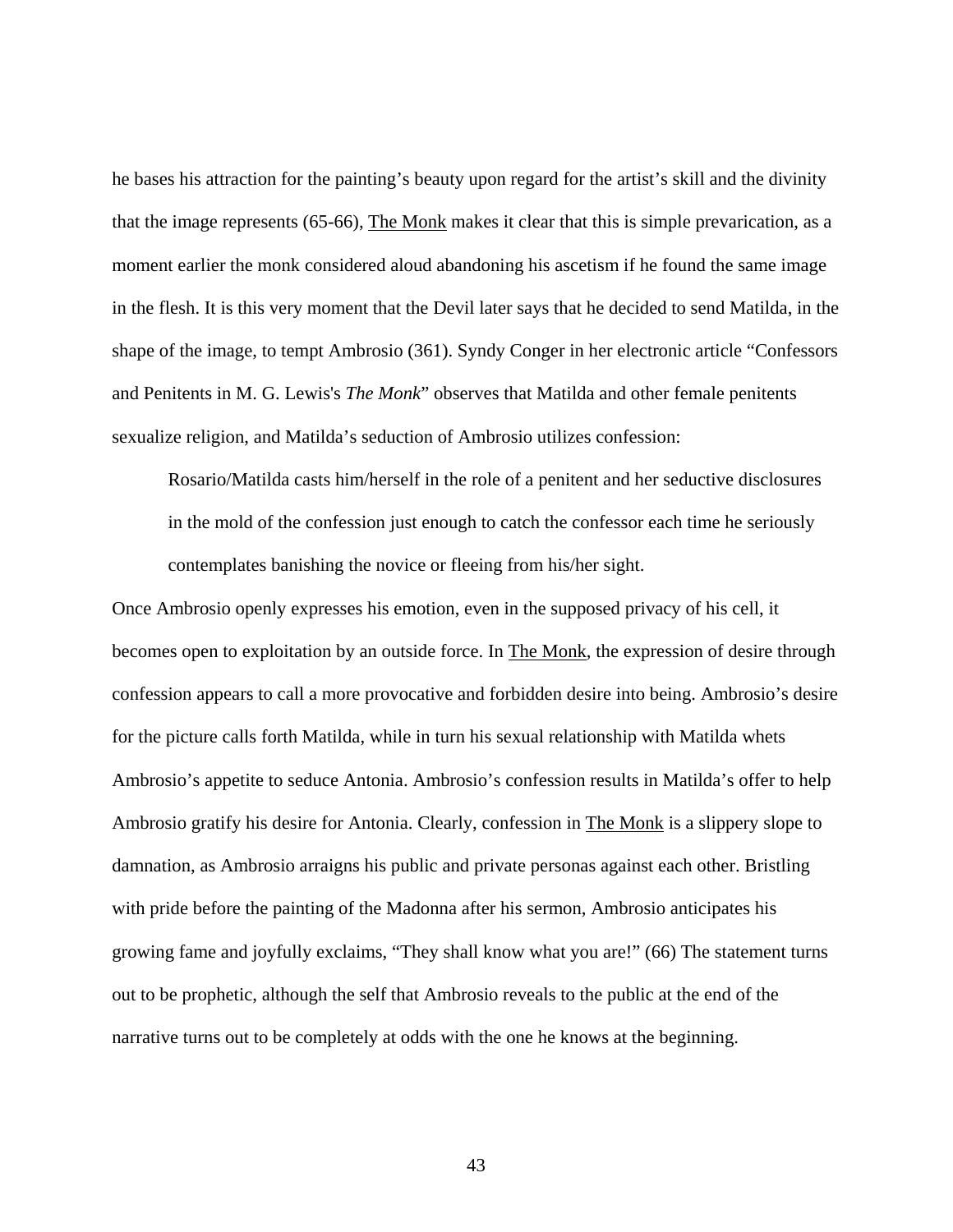While Ambrosio's private confession anticipates his personal disintegration, Rosario's confession of his identity as Matilda implies the dissolution of gender difference and professional reserve. Rosario's mere hint that he carries a deep secret that might undermine his friendship with Ambrosio sparks the older monk's interest (68) and encourages him to spy on him later (73). Rosario's slow revelation of his "sister's" dilemma tears down the bounds of propriety between the two monks and predisposes Ambrosio toward Matilda when she finally reveals herself. From this point on, the social constraints imposed by Ambrosio's monastic vows do more to excite his desires than diminish them. The Monk presents the intimacy occasioned by the confessional as a dangerous threat to eighteenth-century English sexual mores, as Ambrosio has sex with the dual-gendered Rosario / Matilda, a fellow monk, and a pupil as well.

The confessions of Elvira, Antonia, and the Mother St. Ursula demonstrate a further disintegration of society. Ambrosio's role as confessor allows him to penetrate the sanctity of their homes, and Ambrosio's seemingly innocent questions about Antonia's love life, as well as her confused confession of her feelings about the opposite sex, appears to him an invitation to sexual intimacy (231-233). Again, the tradition of the confessional appears to threaten English mores, in this case a regard for the sanctity of the home and the virginity of young women of quality. If the prior instances of confession in The Monk suggest a slide toward anarchy, the confession of the Mother St. Ursula illustrates the total breakdown of society. The book characterizes the prioress's destructive impulses as infectious. The crimes that the Mother St. Ursula reveals causes the people of Madrid to overrun the Church's lands, burning its buildings and putting its representatives to the sword, an image reminiscent of the French Revolution. The narrative argues that the technique of confession benefits disparate centrifugal forces and tears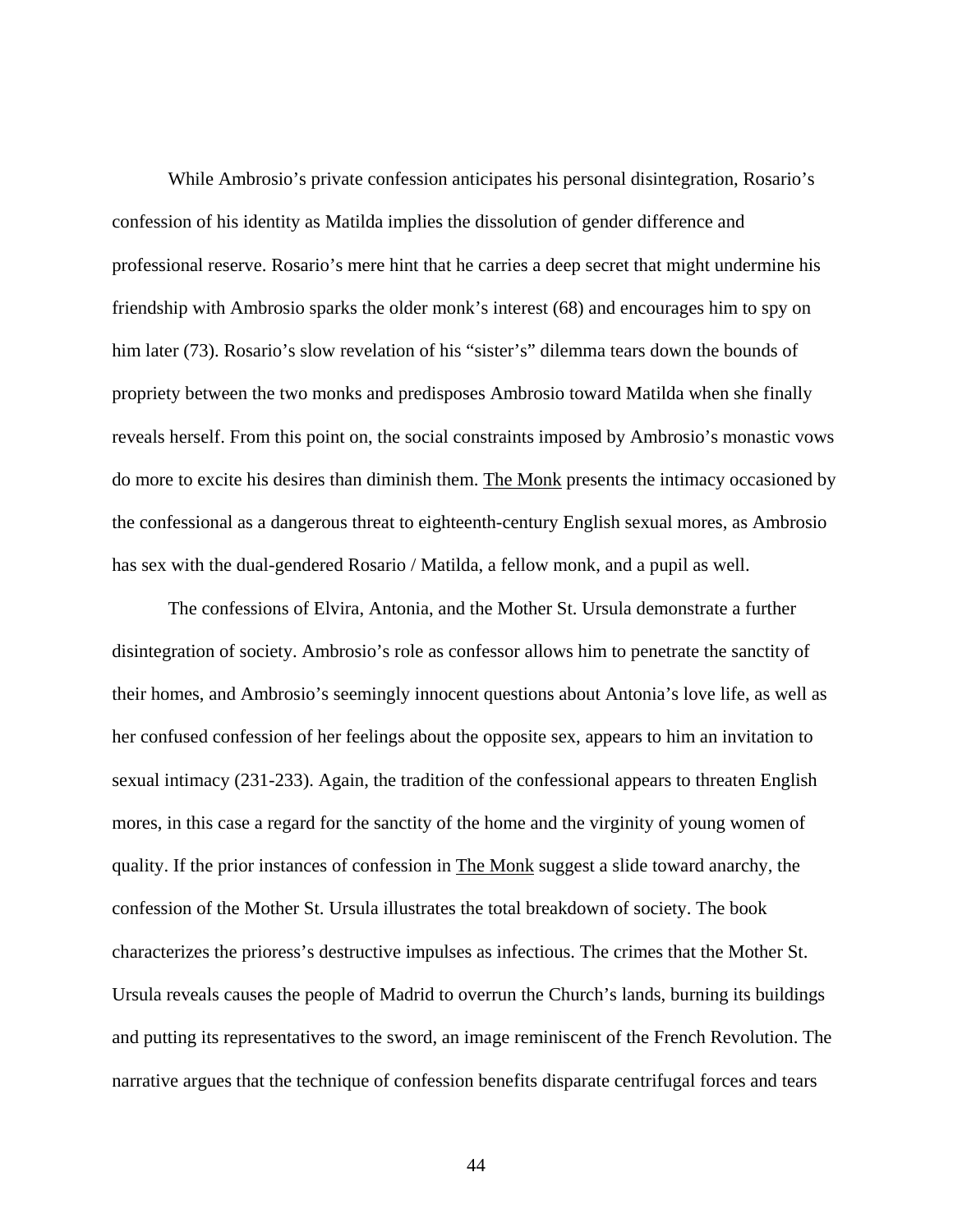apart the foundations of society-- including solid notions of self-identity, gender and occupation, the family, and public order.

While the confessional is associated with monasticism, the preferred method of the Inquisition is its "dark twin" torture. The technical differences between the two are that the first is private, or is at the very least performed within a select community, it is freely expressed, and it is in essence an incitement to further discourse on the subject, as the confessed is expected to further explore his or her thoughts and feelings. Monastic confession centers on and constructs the confessing subject. Torture, on the other hand, is a matter of public record, the torturers coerce the confession, and the acknowledgement of guilt is the final objective of the process, not the starting point. Actual guilt or innocence is irrelevant to the tortured individual, as the victim's degradation serves to reinforce the power of the state rather than reassert his or her status in society.

Before putting on trial and torturing a prisoner, the Inquisition normally already possessed evidence of his or her guilt and would place upon the prisoner the onus of proving his or her innocence by disproving the evidence and/or discrediting his or her accuser. Both accuser and evidence remained secret, however, so that often a defendant would confess to crimes for which the Inquisition had not arrested him or her, or would attempt to defend against an imagined charge that had no bearing on the evidence against them. While the Inquisition often tried defendants as relapsed Jewish or Muslim *conversos* or for heresy, contrary to popular belief and to The Monk, the Spanish Inquisition rarely tried individuals for witchcraft or sorcery.<sup>[12](#page-50-0)</sup>

 $\overline{a}$ 

<span id="page-50-0"></span><sup>&</sup>lt;sup>12</sup> Henry Kamen's exhaustive revisionist study of the Spanish Inquisition examines both the origins and the methods of the tribunal in detail. In Chapter 9, Kamen discusses the difficulties that defendants encountered in securing legal counsel and mounting a proper defense. Kamen also argues that prosecution of sorcery or witchcraft was generally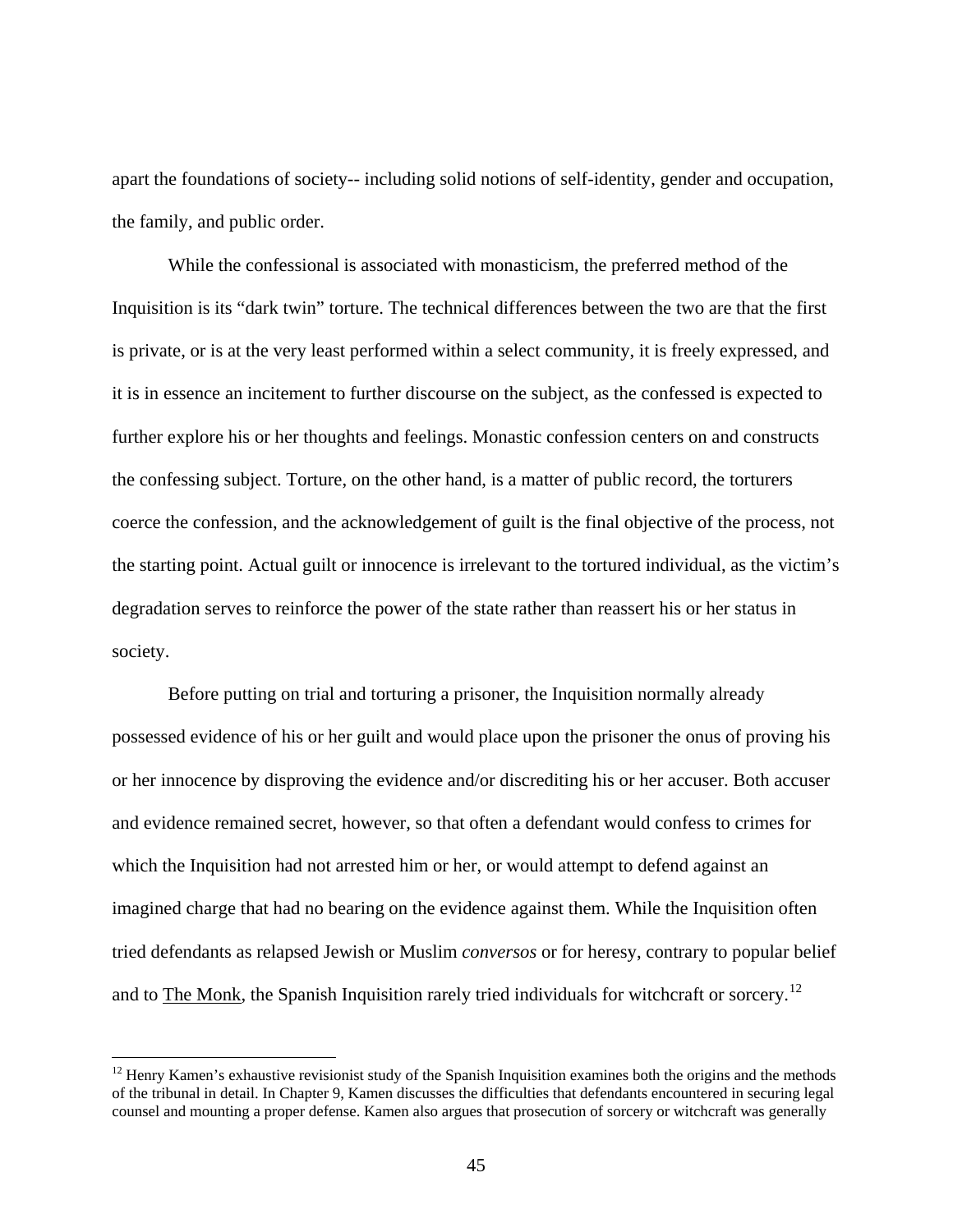The description of the Inquisition's methods in The Monk follows the historical account in most particulars, although it seems unlikely that the Holy Office would try Ambrosio for "rape and murder" as well as the "crime of sorcery" (349), since the Inquisition would have remanded those accused of these charges to a secular court. Trial by the Inquisition is effective within the context of the novel, as The Monk is calling into question the efficacy of free confession, as opposed to the methods of coercion applied by the Inquisition. The first paragraph of Chapter Twelve sums up the political implications of the trial, as the citizens of Madrid are stunned by rumors of Ambrosio's crimes, his monastery attempts to disavow the charges, and eventually debate over his guilt is filled with "the utmost acrimony" (347). The Inquisition decides to speed up Ambrosio's trial in order to hold an *auto da fé* (349). One can assume that the authorities of Madrid wish to settle the matter in order to avoid a riot such as the one that followed the public accusation of the prioress of St. Clare.

In addition to the Inquisition ensuring a speedy trial, The Monk also depicts the Inquisition as doing service to the state by satisfying the public's desire for revenge. The Monk does not explicitly condemn the mob's attack on the prioress, and Lorenzo's brooding mental state prior to confronting the prioress, during which time he mulls over the "artifices of the monks" and longs for "the moment destined to unmask the hypocrites" (294) anticipates the murderous rage of the mob later. In fact, the mob appears to express the anger and desire for justice experienced by Raymond and Lorenzo, although Lorenzo and his companions later "beheld it with the utmost horror" and upon learning of the attack on the convent "resolved to defend it if possible" (302). The torture of the Inquisition appears to provide a solution, as it

left to the secular courts and the Inquisition was loathe to involve itself in trying those charges since superstition, sorcery, and astrology "were ill-defined areas in which many learned men and clergy themselves dabbled." (269)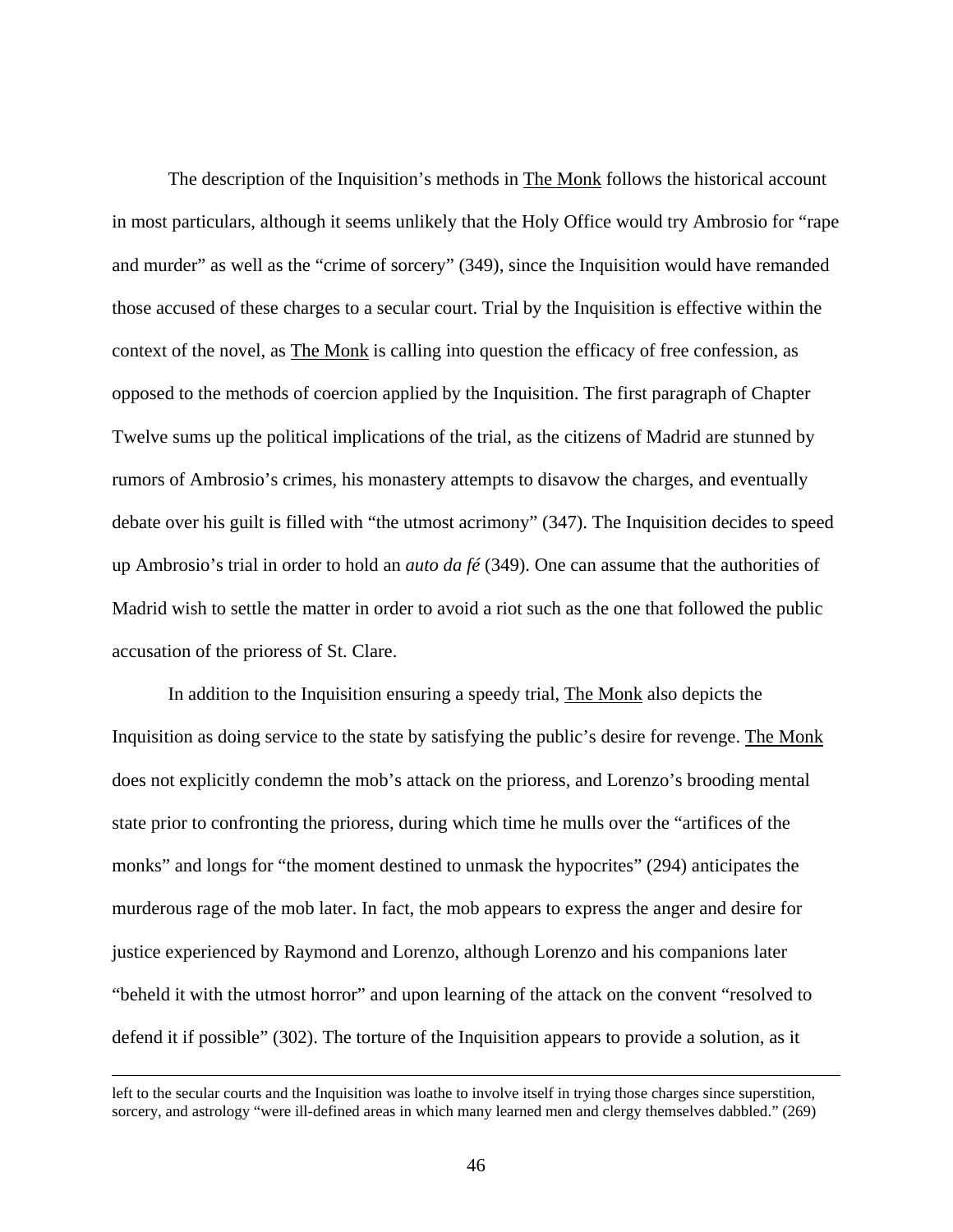serves as a pressure valve for the rage and sorrow of the community, expressing its need for savage punishment without wreaking havoc. In much the same way, the narrative of The Monk satisfies the antisocial, perhaps even anti-civilized, urges of its readership in a contained and safe fashion.

Considering The Monk's hostility toward criminal reform and the English government's hardening attitude toward republican ideas, as well as Lewis's membership in Parliament, the powerful argument for retributive punishment in The Monk was likely a reaction to the utilitarianism of Jeremy Bentham. One of the major influences on Bentham's utilitarianism was Cesare Bonesana's, the Marquis Beccaria, study of penology *On Crimes and Punishments* (1764). Beccaria was an Italian jurist and legal reformer who condemned both torture and the death penalty and argued that punishment should serve as a deterrent, scaled to dissuade criminals, and not take the form of severe retribution (Bonesana, Chapter 12; *Of the Intent of Punishments*). The Monk, in its scenes of graphic torture and the lurid detail in which it describes the punishments of the guilty, reaffirms the right of the state or other disciplinary body to torture an individual suspected of a crime and categorically rejects the idea of deterrence as the primary function of punishment. When one considers the popularity of the "hanging fairs" at Tyburn, the proliferation of public executions following the Waltham Black Act of 1723, part of the "Bloody Code", and the fact that death by burning in Britain was outlawed as late as 1790, it is easy to believe that such a stance on torture and punishment expressed mainstream opinion.

Most of all The Monk, and much of Gothic literature in general, questions the Enlightenment's assumption that men and women are fundamentally rational beings. James Whitlark has commented that the British often characterized themselves as introverted and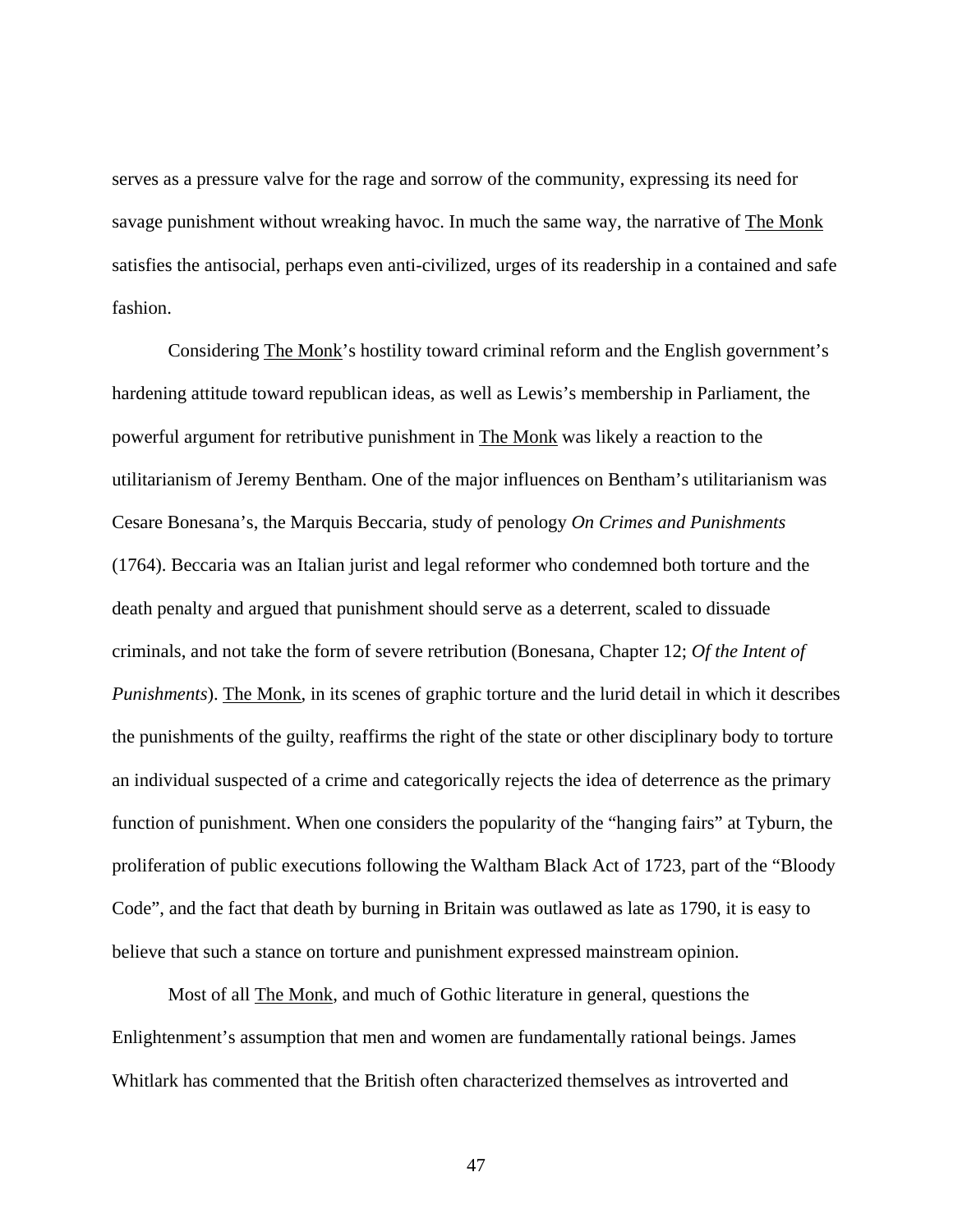rational, as opposed to the perceived passion and extroversion of Southern Europe; "Catholic social control is through confession and other external ceremonies, supposedly making Catholic countries extroverted, Protestant ones introverted" (Whitlark). In drawing up the plans for his Panopticon, Bentham predicates his surveillance technique to deter crime and reform the criminal on Protestant introversion, on the English criminal's ability to reflect upon his or her actions.

By internalizing the shame that comes of others observing the criminal in the act of wrongdoing and thus generating something approaching a guilty conscience, Bentham assumes that the criminal, once freed, will then recognize right action from wrong and select the right. The Monk associates the monastery with a Panopticon-like place of reflection, where every action, every thought, is scrutinized. The book's test subject fails, however, as Ambrosio's irrational desires are too much to dissuade him from wrong action. The experiment fails, and a strong authoritarian force is required (the Inquisition) in order to keep the "infection" of the monk's passion from spreading.

The effect of the Inquisition within the narrative is salutary, even though neither it nor the monasteries are perfectly analogous to their medieval counterparts. Instead, they represent a traditional view of crime, as opposed to radical theories of penological reform. Daniel Watkins, in his article on the social hierarchy within The Monk, has argued convincingly that while the protagonists of the book appear in many respects to have all the characteristics of English "new men" of the middle class, the authorities viciously punish those characters that marry across class boundaries (e.g. Elvira, Antonia) or flaunt tradition (e.g. Agnes). Characters from the upper classes, even though they suffer, in the end are still allowed to marry within their class, as with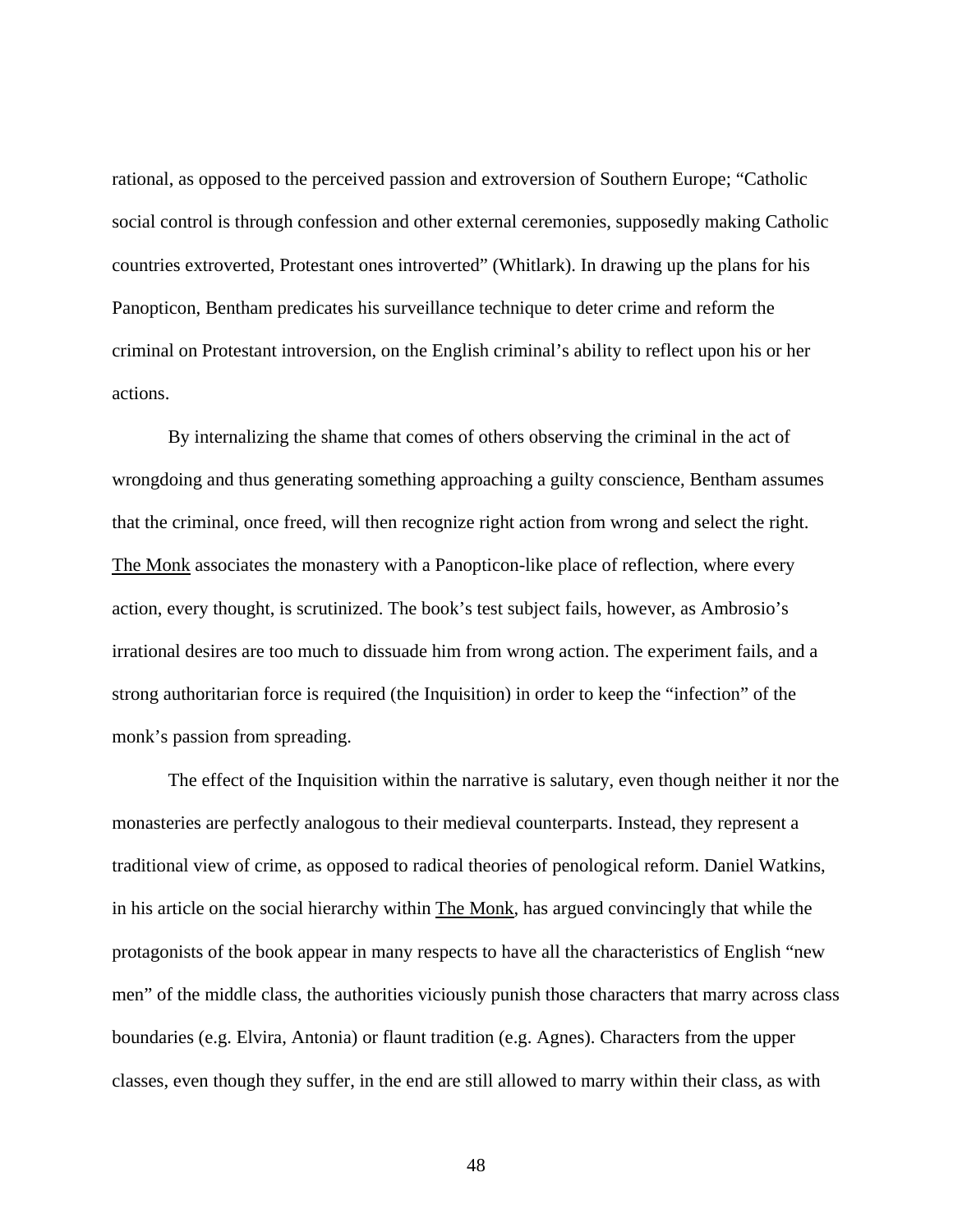Lorenzo and Virginia, or live happily ever after despite past incontinence. In a like manner, the punishment narrative of The Monk features traditional approaches toward punishment and crime, although its arguments react to the influence of progressives like Bentham and attack rationalism from a psychological, rather than a religious or aristocratic perspective.

The Monk promulgates what Michael McKeon has described as "conservative ideology," a reaction to the "progressive ideology" promoted in the Gothic literature produced by writers like Ann Radcliffe. McKeon describes the two ideologies as deriving from a seventeenth-century social crisis after the breakdown of the old aristocratic order's association between personal worth and social class. The growing influence of the middle class toward the end of the seventeenth century threw the prior social hierarchy based on birth into chaos, as middle class entrepreneurs began to acquire title and influence through economic power. The "progressive ideology" behind novels such as *Pamela* by Samuel Richardson promoted the acquired nobility of its protagonist through virtuous activity. The "conservative ideology" produced by writers like Henry Fielding attacked the opportunism of the middle class by creating aristocratic characters who become the victims of "new men" (McKeon 389-399).

The Monk follows this pattern, as Ambrosio, Elvira, and Antonia carry the airs and affectations of the gentry, without actually being a part of it. Ambrosio's breeding proves to be unequal to the lofty role he has achieved as abbot, and further problems occur when he and the prioress asserts their power over members of the gentry such as Agnes. Ultimately, The Monk is reactionary, although it champions conservative middle class values, rather than aristocratic ones. As such, it sets the tone for the mainstream horror fiction of the following two centuries,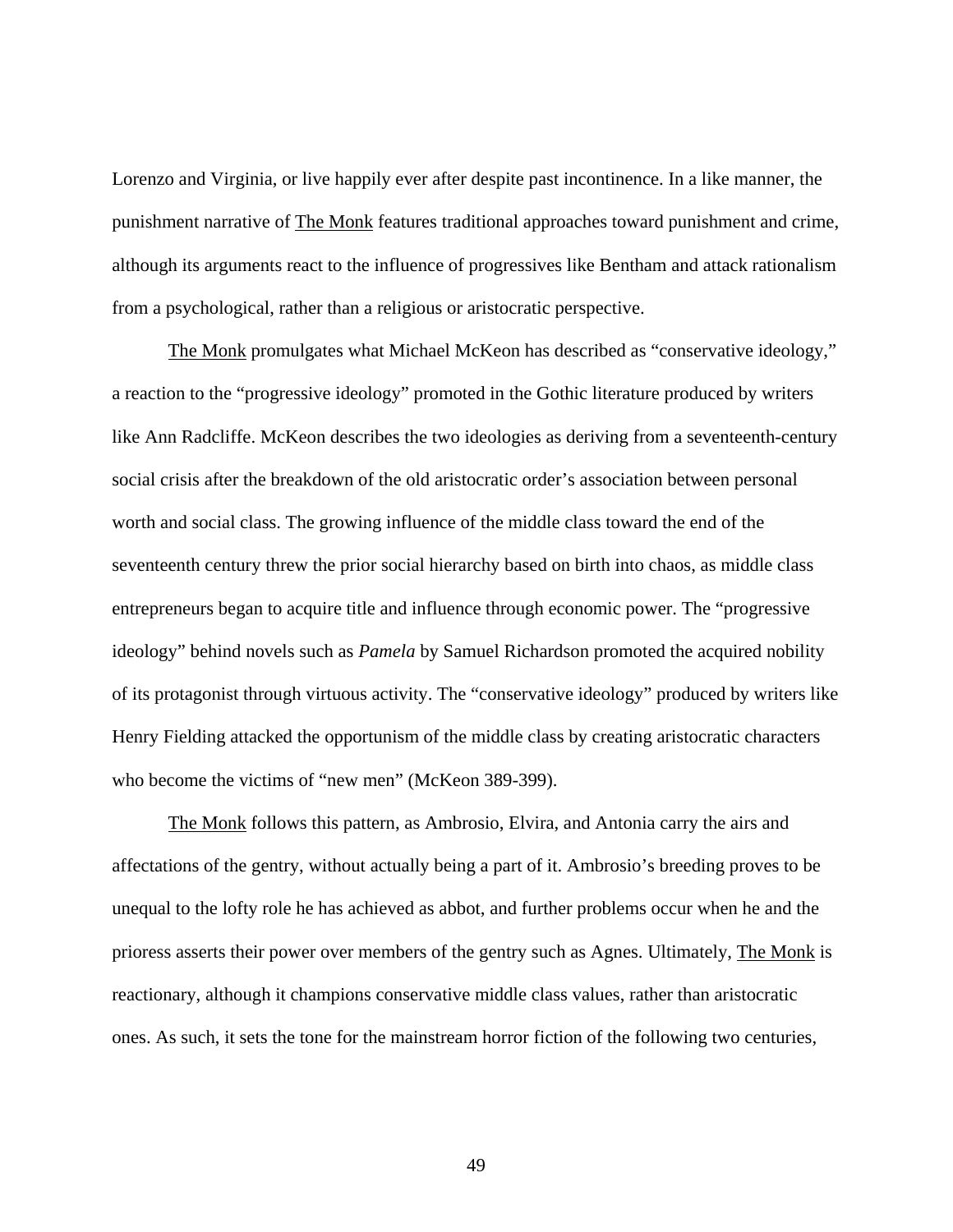even though it faces the occasional challenge from the likes of an author writing in the tradition of Ann Radcliffe.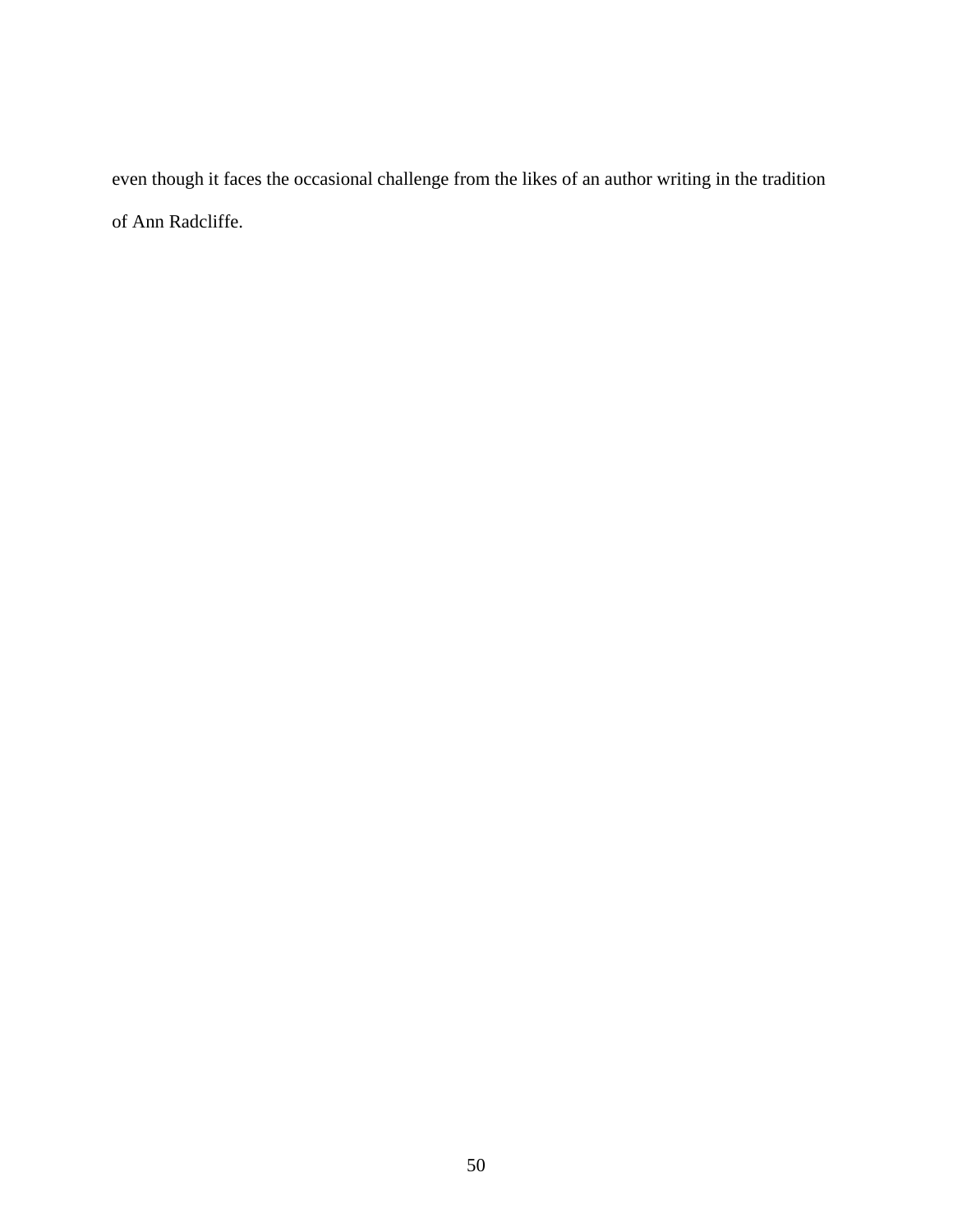# **ANN RADCLIFFE'S** *THE ITALIAN:* **THE SPECTER OF THE INQUISITION AND THE SALVATION OF THE FAMILY**

 Sir Walter Scott described Ann Radcliffe in glowing tones in 1826, calling her ability to make remote landscapes and peoples come alive the work of the "first poetess of romantic fiction" (Williams 103). To others, Radcliffe was "the Great Enchantress" (McIntyre 49). Even though one of her major biographers, Clara Frances McIntyre, denies that she intended The Italian to rebut the horrors of The Monk, enough parallels exist between the plot and characters of the two works to support the idea that Radcliffe sets out to transform Lewis's carnal, Germaninfluenced *schauerroman.* In her hands, the Gothic genre promotes a progressive agenda that is feminist and associated with the virtue of sensibility.

The Italian follows the fortunes of Vincentio di Vivaldi and Ellena Rosalba, the son of a noble family of Venice and a young woman of the middle station. When Vincentio expresses a romantic interest in Ellena, his mother enlists the aid of her confessor Schedoni to save the honor of the Vivaldi family. After failing to frighten Vincentio away from his courtship, Schedoni dispatches his men to capture Ellena and force her into a convent. Vincentio rescues her, but on the eve of their elopement, agents of Schedoni once again capture Ellena and turn Vincentio over to the Inquisition. At the point of murdering Ellena, Schedoni discovers she may be his long-lost daughter, and begins to reverse his previous plans to separate the two lovers. Schedoni's agents, however, reacting to his frequent betrayals, conspire to destroy him. Even though the Inquisition captures and tortures Schedoni, the sinister monk eventually helps reunite Ellena and Vincentio, as well as Vincentio and his father.

Just as Clara Reeve had done nearly twenty years earlier when she rewrote Horace Walpole's The Castle of Otranto as The Old English Baron, Radcliffe takes the supernatural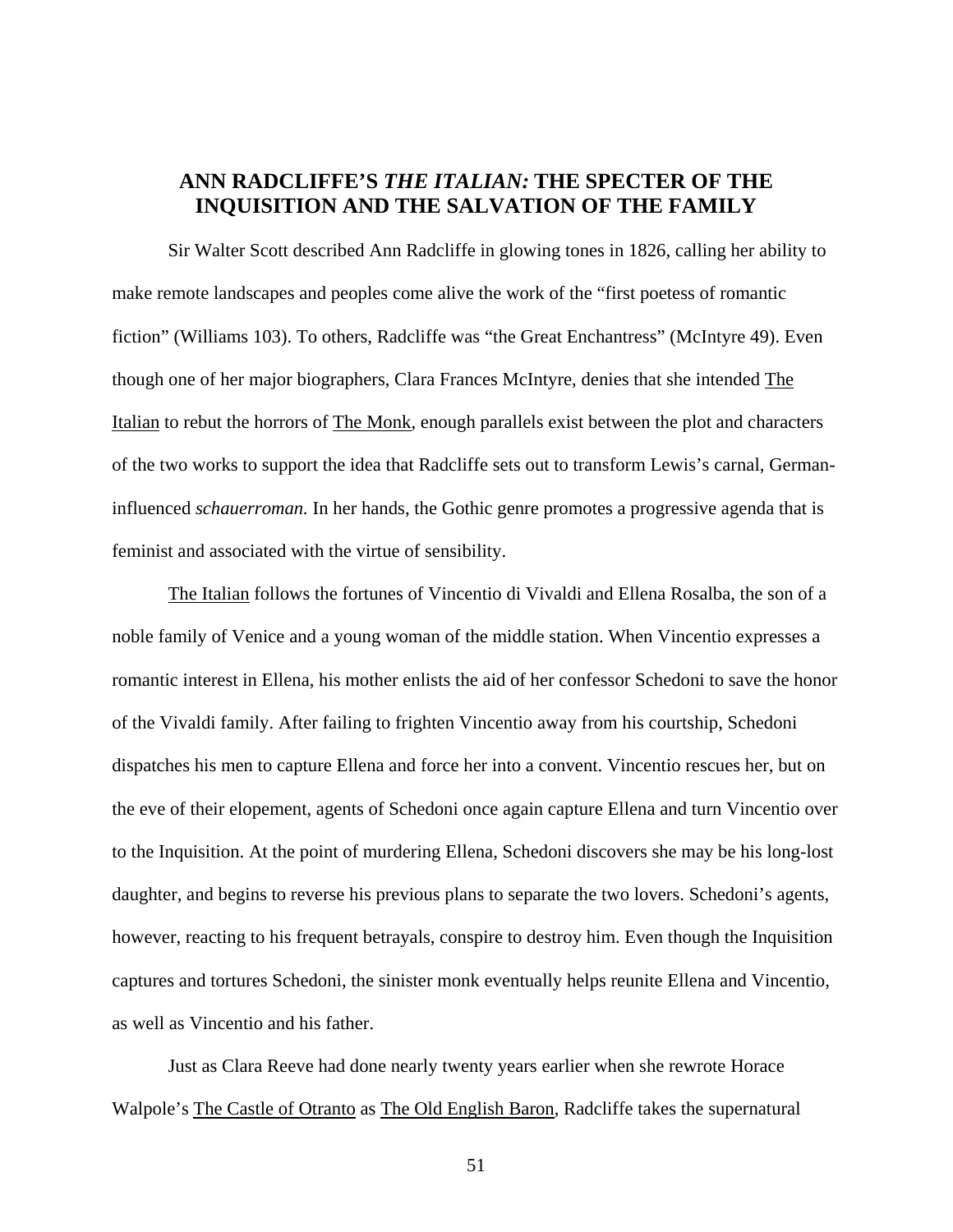incidents of The Monk and provides comparable yet explicable phenomena, grounding her plot in a more realistic setting and breathing an internal life into Lewis's flat characters. The changes are not cosmetic, but profoundly organic; characters that exist in The Monk as the feckless victims of supernatural horrors take center stage in The Italian. The Italian reveals the sensational phenomena upon which Lewis's plot turned as nothing more than smoke and mirrors. Further, Radcliffe's narrative questions the effectiveness of powerful patriarchal institutions like the Inquisition and credits healthy human relationships, centered on a non-hierarchical family structure, with maintaining social order and progress.

### The Sensational and the Sentimental

Syndy M. Conger describes how Lewis's tale challenges Radcliffean romances like The Mysteries of Udolpho and how the discourse between these two authors, and of the horror and terror Gothic traditions in general, serve periodically to revitalize the genre. Conger claims that Lewis's and Radcliffe's ideas intersect in the novel of sentiment and represent a discontinuity in the term "sentiment" itself, with Lewis adopting a materialistic interpretation of sensibility (sensationalism) and Radcliffe taking on an opposing idealism (sentimentalism). One might look at the discourse between Lewis and Radcliffe as originating from distinct positions in the emerging middle-class ideology of separate spheres. Lewis writes from the perspective of the privileged aristocracy, and he grounds his novel in the public sphere, a superstructure built on a keen awareness of public scrutiny and civic duty, whereas Radcliffe's book dwells on issues of family and the home, representing an acquaintance with a domestic world rife with familial anxieties.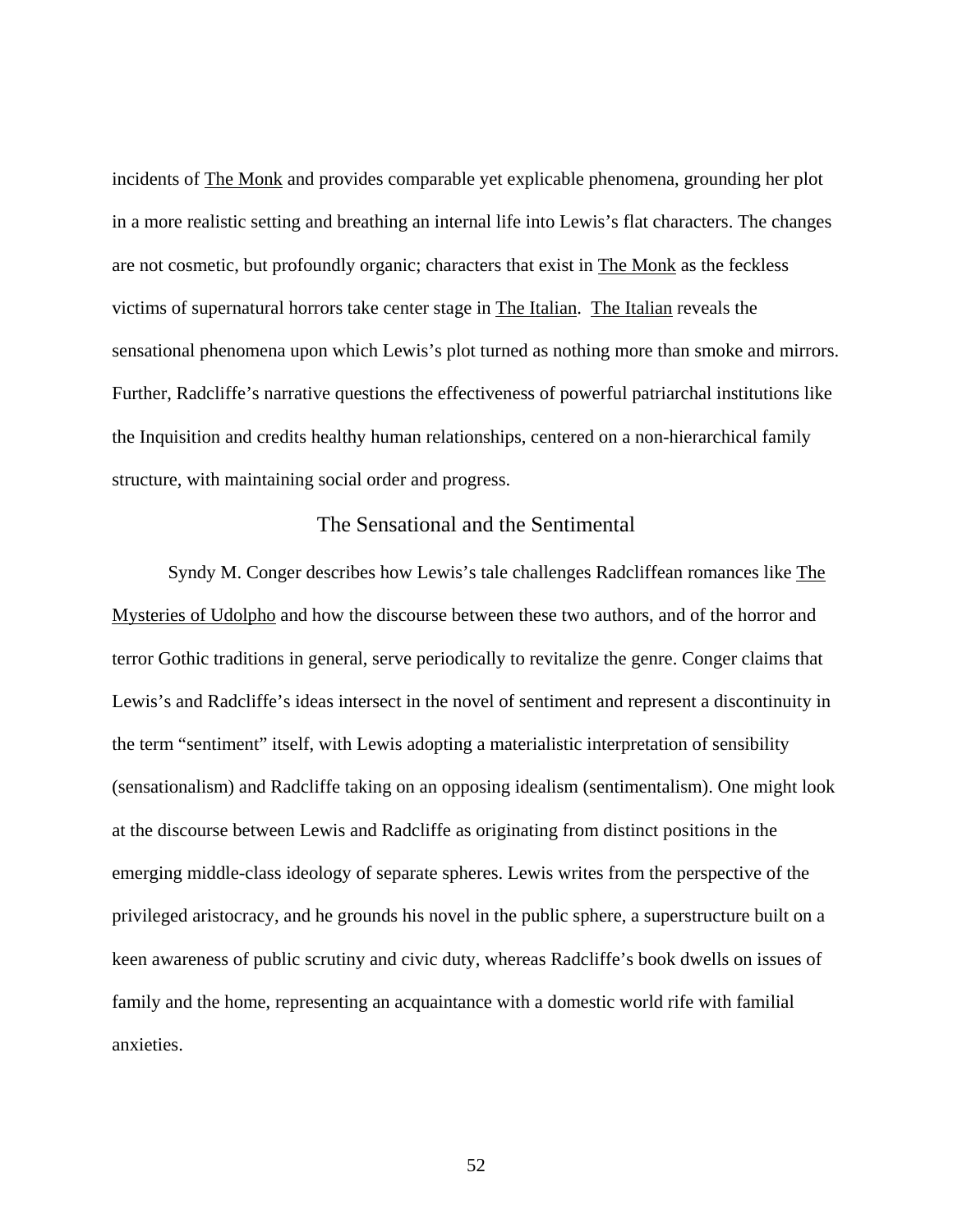Opposed to the sensationalism of The Monk, the sentimental in The Italian is associated with the terror mode of Radcliffe and reinforces the rehabilitative model. Even though it does so to a lesser extent than in Radcliffe's previous novels, the principal characters of The Italian have rich internal voices. Whereas the book obscures Schedoni's internal monologue during the first half of the novel, his personal narrative comes to dominate the second half of the book as the reader learns his secrets and the unraveling of his plans culminates in a confession. The character of Ellena remains constant throughout the novel, but both Vincentio and Schedoni undergo an internal revolution that alters their fundamental understanding of the world. The possibility of such a personal "awakening" is the cornerstone of rehabilitation as a system of social control.

This ideology of public and domestic spheres, which is associated respectively with the dominance of the horror and terror modes in each novel, replaces the old dichotomy of sacred and secular worlds that existed in the imagination of English authors as the dominant axis of their Catholic historical past. In my chapter on Lewis, I argued that The Monk portrays the monastery as both oppressive and conspiratorial, while the Inquisition faithfully and in an open manner enforces religious orthodoxy for the public good. This is in contrast to The Italian, in which the family is depicted as the only true retreat from the viciousness of the patriarchal order in which ecclesiastical authorities are recognized as serving either as pawns of patriarchy or jailkeepers of its outcasts.

The Monk regards the Inquisition as the final line of defense in the service of public order against the seething return of desires repressed by generations of Catholic upbringing. In The Italian, the Inquisition is a shadowy organization that suppresses the truth and punishes innocent people who defy those in power. The Italian argues that only those like Vincentio, who assert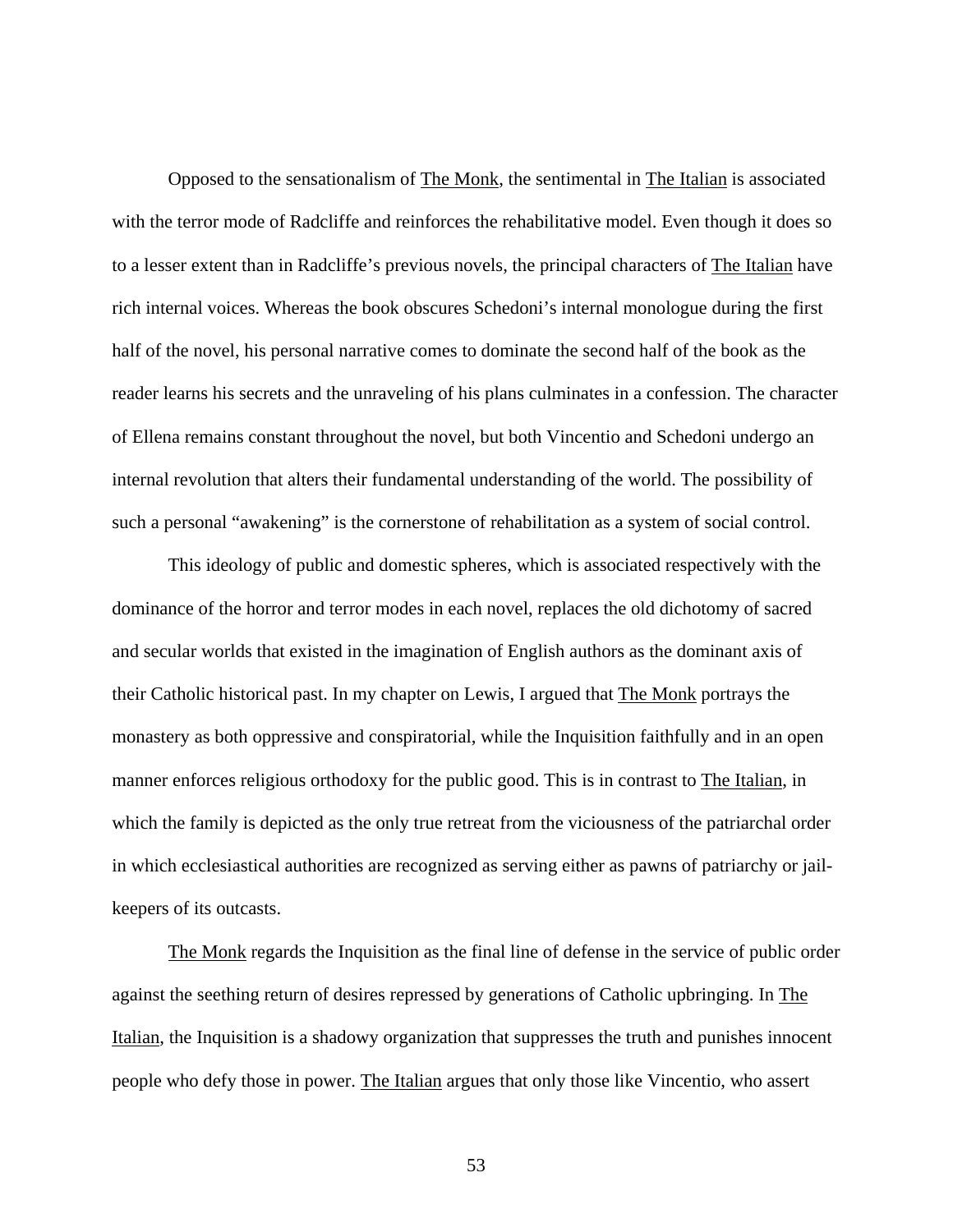their reason and their humanity in the face of oppression, will bring these entrenched and secretive power structures to light and prevent their abuses.

To replace the status quo, The Italian envisions an alternative order in which the operations of spiritual and hitherto reactionary institutions, charged with the administration of justice and education and with the regulation of domestic happiness, become the responsibility of an enlightened government. The estate of the happily married couple and their servant represent such an enlightened institution. Vincentio, Ellena, and Paolo form a community that the book depicts as essentially familial, and civilizing incentives originate from within the individual and family rather than from the state. While The Monk sustains religion as a tool to keep the rabble in line, The Italian proposes making spirituality a matter of individual conscience alone, untainted by politics, and suggests secularizing organized religion's institutional functions.

The exemplary religious figures in The Italian, such as the superior of the *Santa Della Pieta*, are those who do not cleave to dogma and are not beholden to the aristocracy. The conclusion of The Italian, depicting a secular refuge from the violence of the patriarchal order rather than a revolutionary new order, recognizes that England is not France. The Italian, written by a female writer who does not enjoy the voice of privilege, realizes that fundamental cultural change will not occur overnight and that England is not ready for radical reform. However, the shocks that the book induces by writing in the terror mode slowly remold the sensibilities of its readers to make them receptive to a more egalitarian domestic arrangement. While the fear inspired by the horror mode is meant to terrify those not empowered by the existing status quo into submission and reinvigorate existing power structures, the disquiet of the terror mode, and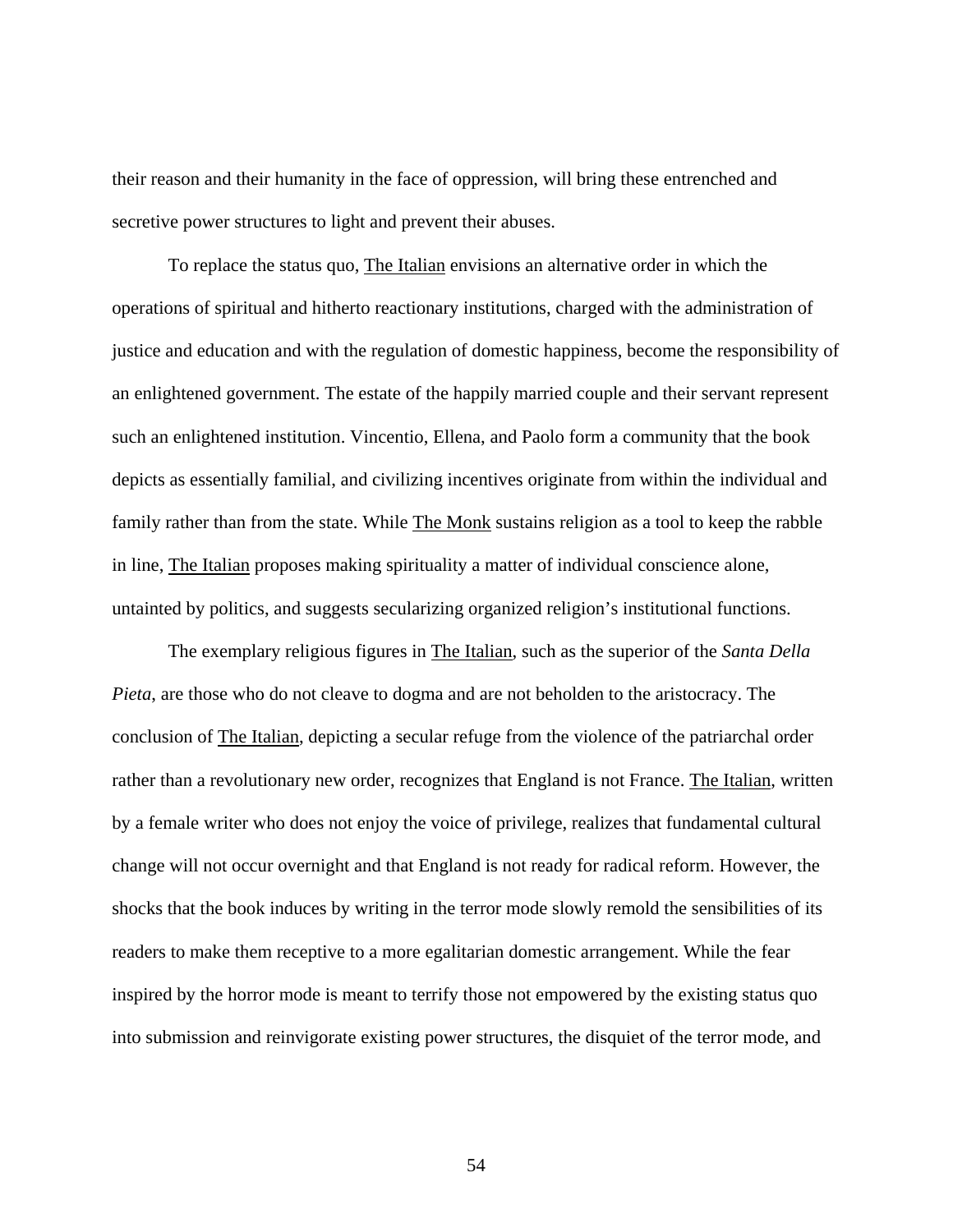the skepticism inspired in Radcliffe's main characters when faced with a hostile conspiracy determined to oppress them, directs her readers to question traditional sources of authority.

Radcliffe establishes in her prologue that The Italian is a tale that touches upon the confessional in ways that will surprise her English readers, sheltered as they are from the excesses of the Continent. Readers share the amazement of the titular Englishman in the book's introductory tale as he questions why authorities allow a known murderer to roam free. The simple answer his host gives him is that the murderer "has sought sanctuary" in the church, that "he could find shelter no where else," and that he survives because, "there are always people willing to assist those, who cannot assist themselves" (6). The Italian host presents his English guest with a copy of the manuscript for The Italian, to explain the practice of and purpose behind the confessional.

Unlike the riot that follows the "murder" of Agnes in The Monk, the crime of the assassin does not inspire a riot, nor does it require an *auto da fé* to heal the disruption of the peace. Nor does The Italian suggest that the murderer remain at liberty. To the contrary, the assassin remains in seclusion, and concerned Italian citizens maintain him. Rather than an aberration, the Italian host suggests that "if we were to shew no mercy to such unfortunate persons, our cities would be half depopulated" (7). Criminal behavior is not a fluke, but a fact of everyday life. The criminal is "unfortunate" and worthy of "mercy," for the perpetuation of crime is the result of institutional practice rather than individual deviance. The book makes clear that its critique of the Catholic faith goes beyond criticizing the monastic system. It intends to lay bare the corruption and abuses inherent in a Catholic Church that has its roots in patriarchy and will convince readers that this oppression is as alive as it ever was.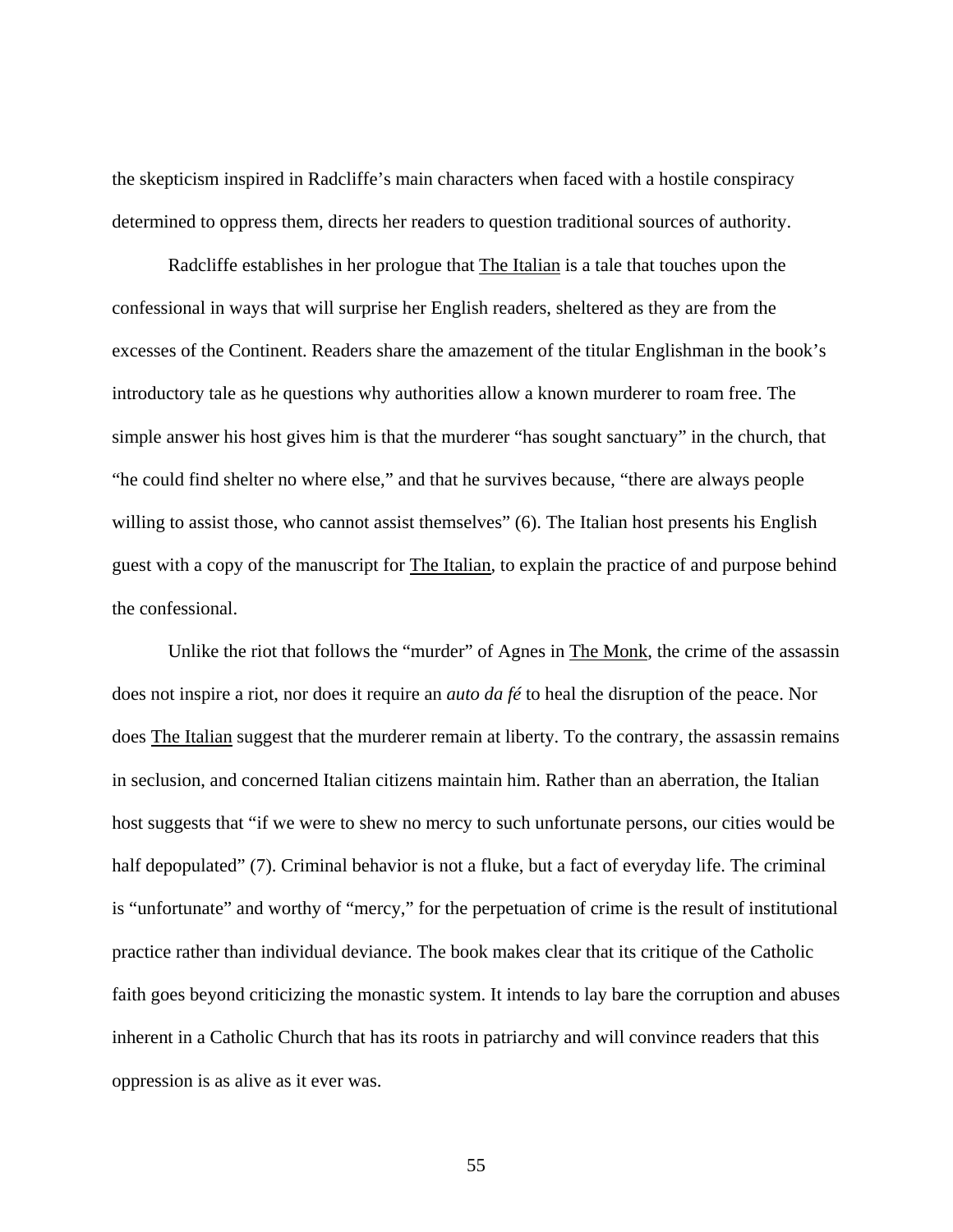#### Power and Corruption

Unlike Ambrosio in The Monk, Schedoni is not solely responsible for his crimes and his criminal behavior does not spring simply from bad blood. Instead, The Italian sets out to convince its readers that criminal behavior derives from a desire for power and property. Schedoni, as the Count di Bruno, murders his brother to lay claim to his title, lands, wealth, and wife. When he flees from justice and assumes the identity of a black monk, Schedoni's desire for advancement motivates his villainous deeds in the service of the Marchesa. Even when Schedoni first discovers that Ellena may be his daughter, his first thought is that once he secures her marriage to Vincentio and reveals that he is her father, he will be able to enjoy her newfound wealth. Until Schedoni is dying, his concerns are ruthlessly venal and opportunistic, but his bad traits stem from his familiarity with wealth and ambition, not his insulation from the world.

Further, The Italian implies that immoral people are likely to turn the tools of the powerful, especially heavier-handed institutions like the Inquisition, to criminal ends than establishments associated with rehabilitation. Schedoni's original plan to conceal Ellena within the Carmelite convent fails because generous souls such as the nun Olivia inhabit the institution. The very nature of the convent, as an institution of women devoted to a life of selflessness and spirituality, ensures that it cannot be completely devoid of worthy people. The Inquisition cannot claim the same status. The Inquisition's methods require that its agents remain anonymous and its preference for torture requires that the same agents feel no mercy for those they examine. Its secrecy and callousness make the Inquisition ripe for manipulation.

While the punishment model of The Monk relies on sensationalism, with scenes of violence that cause aversion, the rehabilitative model creates the looming threat of violence to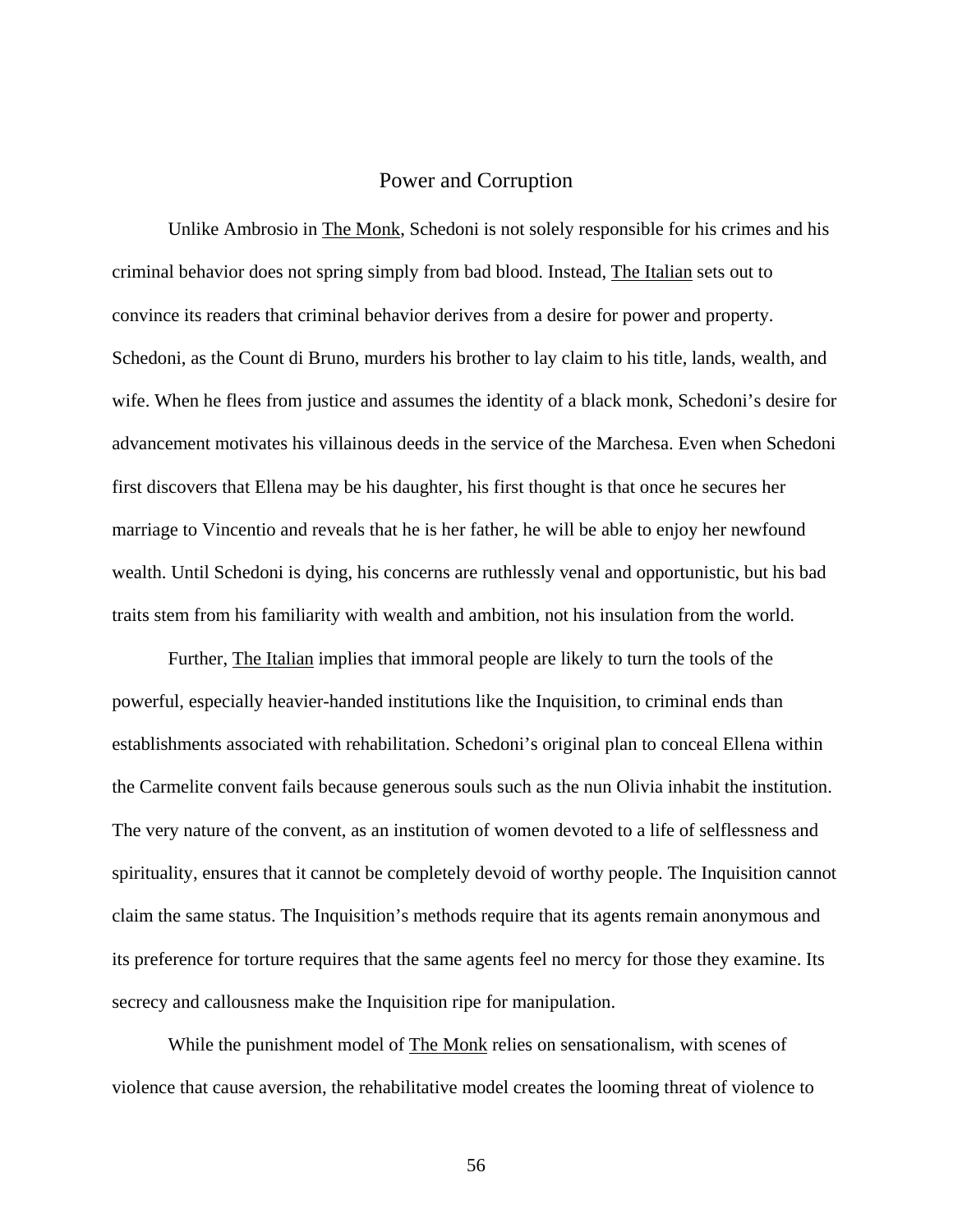generate sympathy for its victims. Antonia's rape, Agnes's imprisonment, and Ambrosio's messy death all de-humanize their subjects in The Monk. In contrast, Ellena's imprisonment in the convent and with Schedoni's henchman Spalatro, as well as Vincentio's imprisonment first at the ruined monastery in Naples and then in the dungeons in the Inquisition, force The Italian's readers to share their travails. The tortures in The Monk, even when inflicted on the innocent, feel like punishment. The threats encountered by characters in The Italian cause readers to invest hope in the character's eventual happiness. This threat of violence reaches its pinnacle in Radcliffe's descriptions of the Inquisition.

The anti-Inquisition stance of The Italian resembles that of other Inquisition narratives, such as those written by Simon Berington or Philippus van Limborch (Thompson), in that, by setting the narrative in Italy, Radcliffe constructs a national "Other" to contrast with England. While English sources often depicted imperial Spain as simultaneously authoritarian, decadent, and hysterical, they could not say the same of the fragmented Italian states, which were associated with republicanism and the first flowering of the Renaissance.

Some have argued that **The Monk**, in its depiction of Spain, exploits a familiar dyad that denigrates the Catholic superstition of a Spanish nationalistic "Other" to exalt English rationalism (Whitlark). This reading of The Monk suggests that the narrative is implicitly criticizing the sentimental as somehow akin to Catholic superstition. The narrative of The Italian rebuts this by expounding on the virtue of English sentimentalism against a male-dominated world that is at once rationalistic and cruel. Catholic Italy becomes a symbol of oppressive masculinity, rather than decadent sentimentalism.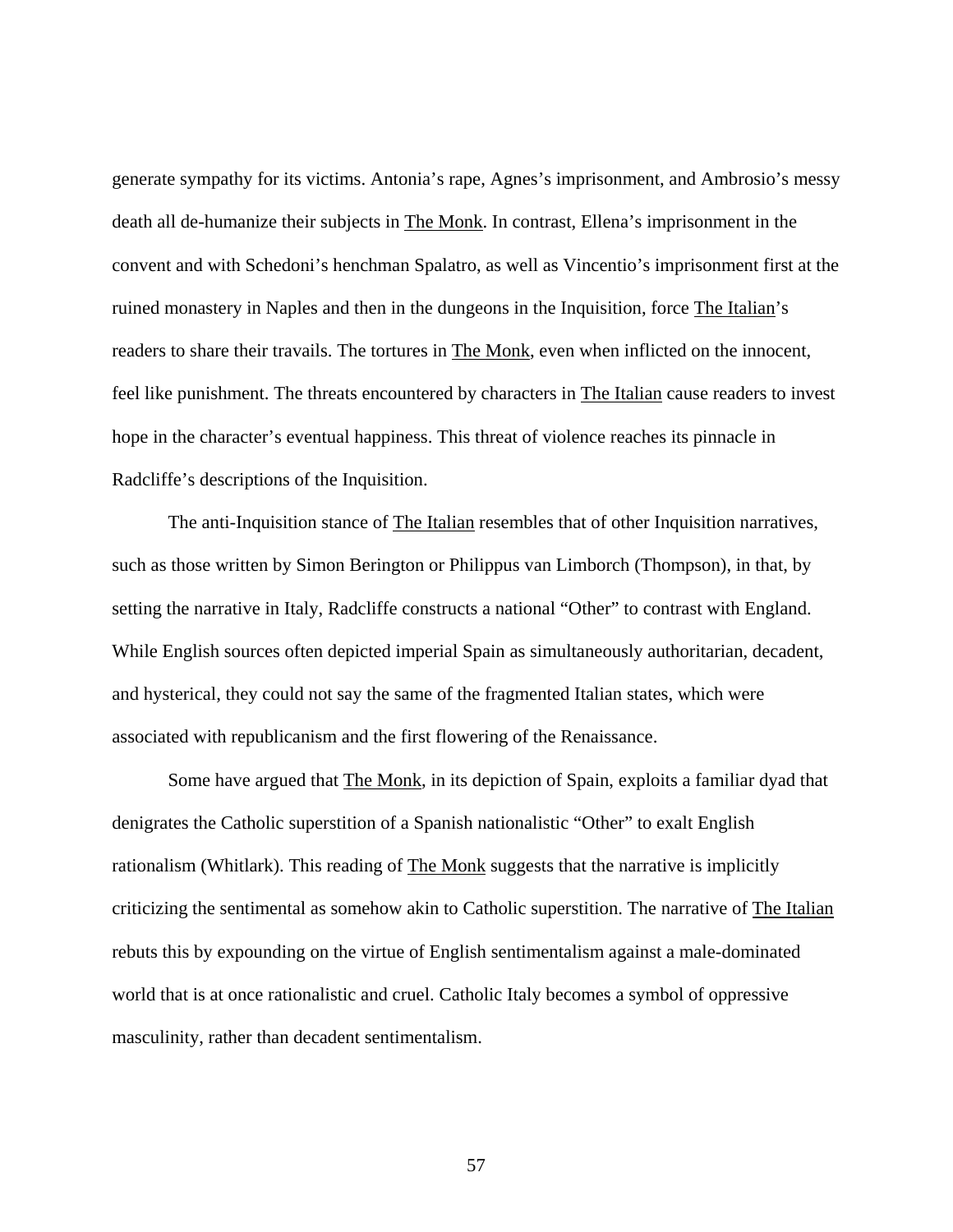In her past novels, Radcliffe featured characters such as Emily St. Aubert, who often suffered from an excess of sensibility. These characters were, at times, extremely superstitious and were given to radical flights of fancy but, in The Italian, Radcliffe focuses primarily on sensibility's salutary effects, both for society and for the individual. Rather than depict the masculine public world as the seat of rationality and strength of mind, The Italian suggests that it is aggressive, duplicitous, disparate, and cruel.

The Monk subscribes to what Michael McKeon calls a "conservative ideology," a critical reaction that responds to the "progressive ideology" of works that support social mobility between the middle station and the gentry. This "conservative ideology" frequent portrays social climbers as opportunistic and avaricious (McKeon 389-99). The Monk is, for the most part, a conservative reaction to the Gothic sentimentalism of Ann Radcliffe, one that defends the aristocratic social order and traditional English systems of punishment.

The Italian is a rebuttal of The Monk, though the basis of its rebuttal is both feminist and class-based. The noble Vivaldi and Schedoni himself appear even more greedy and opportunistic in maintaining and expanding their inherited prestige and wealth, while the humble industry of Ellena, the needlework she sells to the local convent, endears her to Vincentio. Ellena herself is opposed to a match with Vincentio, as long as it does not meet with the approbation of his relations. Both her feminine sensibility to the feelings of others and to the well-ordered felicity of her middle station home actually serve as an example to the contentious and hard-hearted Vivaldi household.

In The Italian, the sources of morality and strength are family loyalties that transcend political or commercial considerations. As the wife of a journalist and editor of the *English*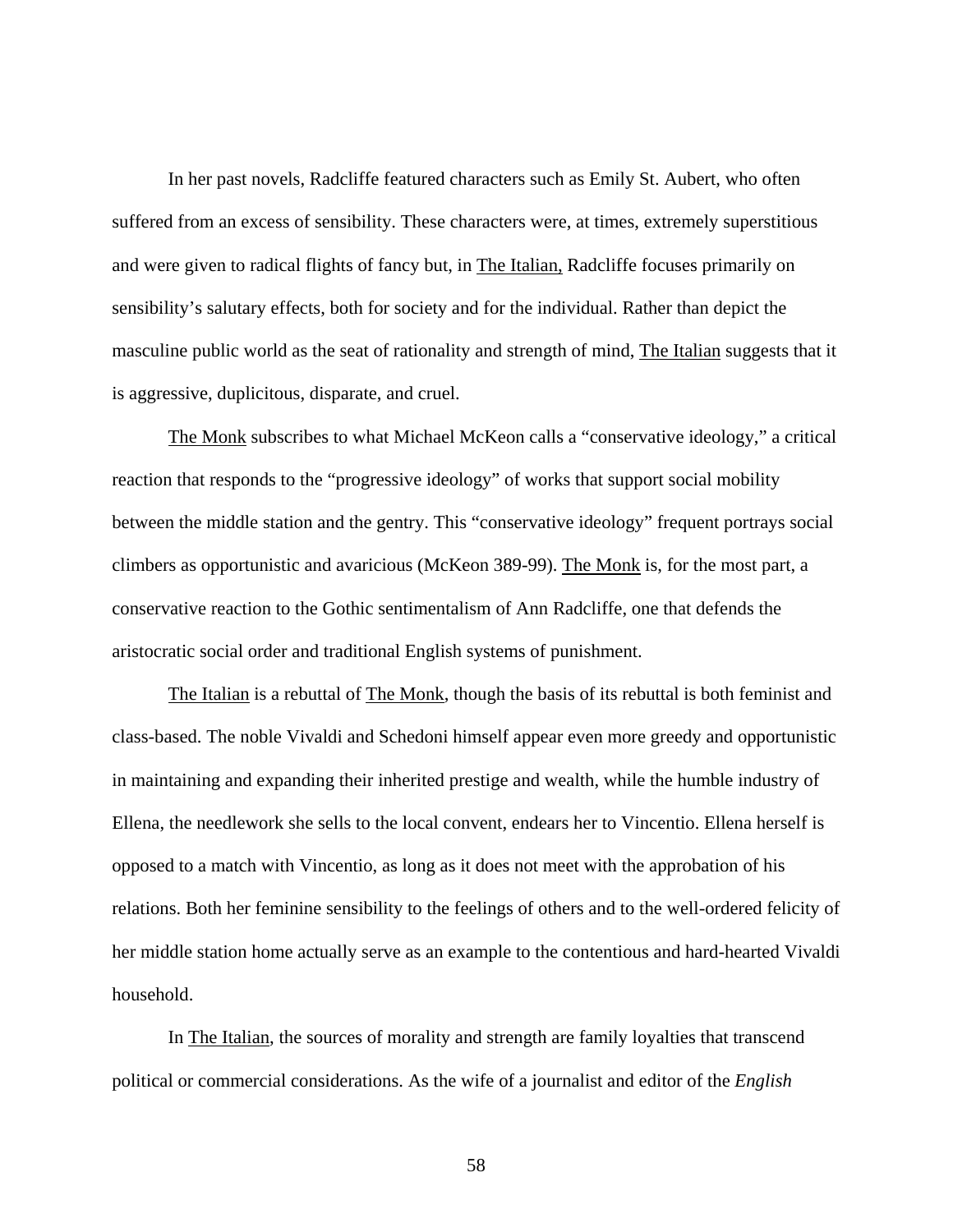*Chronicle*, Radcliffe opposed the Pitt Administration's censorship of the press. In writing a subversive book, even called by some a "terrorist text" (Chaplin 177), Radcliffe was expressing familial solidarity. This focus on the integrity of the domestic in the face of state oppression forms a crucial theme of The Italian, as the strengths of Vincentio and Ellena, and of Paolo reside in their family ties.

### The Man of Feeling

The Monk identifies the monastery, insofar as it is an institution devoted to spiritually perfecting its subjects, with the culture of sensibility. As a result, the novel depicts Ambrosio, who has no proper family but the other monks of the monastery, as a feminized man formed by sentimental values that are alien to his natural masculine instincts. The Italian attempts to salvage the sentimental man through Vincentio. Through the evolution of Vincentio's character, the novel illustrates how patriarchy in both society and in the home can progress to become more feminine, more moderate, and achieve greater equality. This transformation of Vincentio culminates in his examination before the Holy Office of the Inquisition in Rome, and it is precisely because of his status as a "man of feeling" that he is able to navigate the treachery and deceit of the patriarchal order.

While Schedoni may serve as the villainous analogue to Ambrosio, Radcliffe's male protagonist acts as a true counterpoint to her antagonist in a way that Lorenzo and Raymond did not for Ambrosio in The Monk. While Schedoni uses his experiences as a confessor and his understanding of human nature to manipulate others, Vincentio's growing knowledge of the world makes him more sympathetic to the sufferings of others, and his knowledge and sympathy compels him to fight against greed and injustice.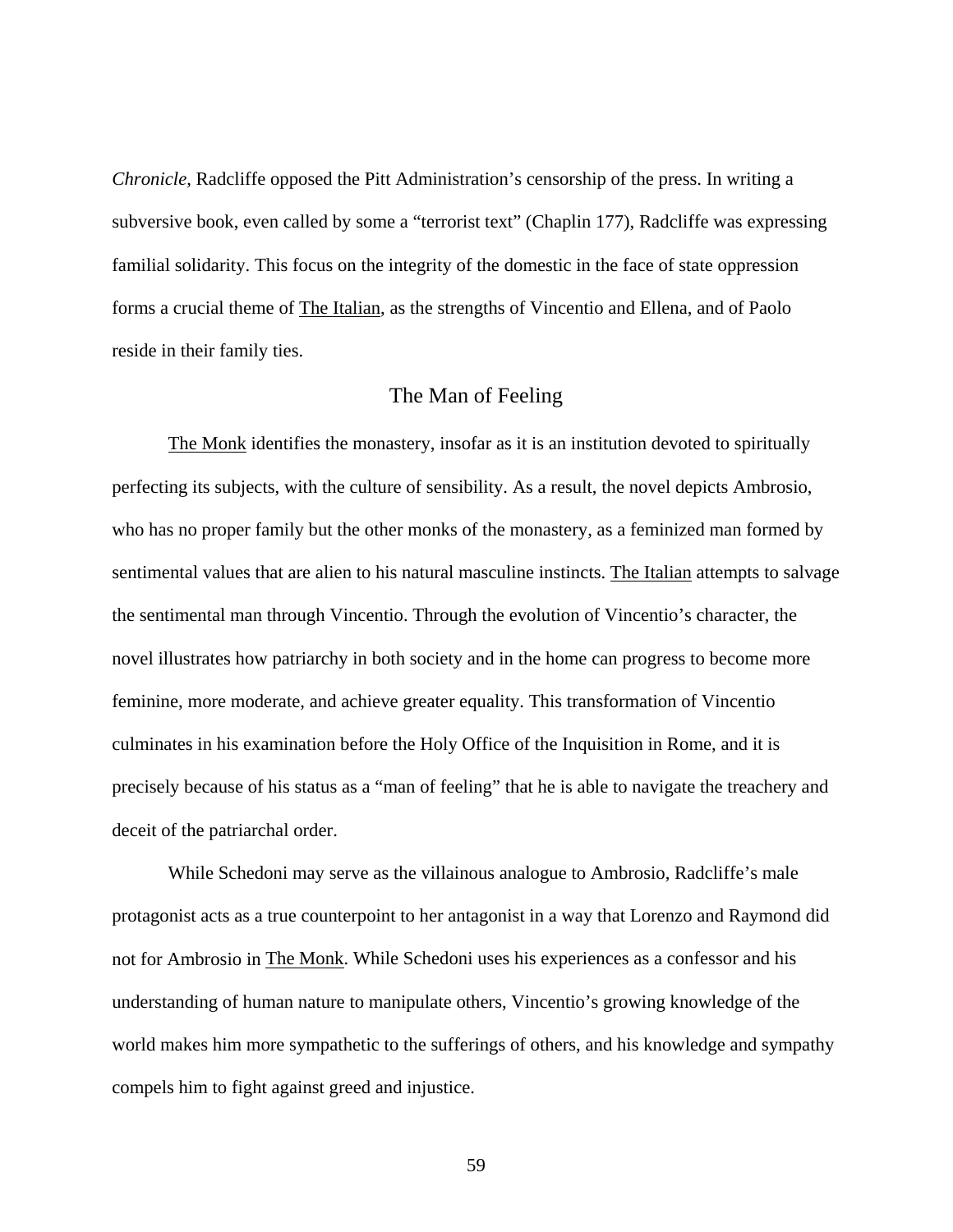G.J. Barker-Benfield argues that in England during the 1790s, the debate over sensibility had evolved from the sensational system of psychology advanced by Thomas Willis and John Locke a century before and theorized that men and women perceived the world in different ways. Men perceived the world in a rational, logical and abstract fashion, whereas women regarded the world in a manner altogether more empathetic, more sensitive, and more emotional. Male proponents of the new science of the mind during the seventeenth and eighteenth centuries generated this new duality in part to reinforce patriarchal dominance, but also to establish a difference between the new age of rationalism and the age of faith that preceded it. The new duality also separated those rational minds equipped to engage productively in the sphere of public affairs from those "weak" minds that at best required reformation and at worst needed to be locked away. As Barker-Benfield relates in *The Culture of Sensibility:*

Many women had long been ambivalent over sensibility because of its materialist underpinnings in the nerve paradigm. On one hand, they claimed an improved education on the basis of this sensational, environmental psychology; on the other, they held that women should maintain a Christian unworldliness as creatures above the mere expression of sense. They warned that godless men- rakes- treated women as yet more consumer objects of sense, capitalizing on women's own new pursuit of pleasure. This position was expressed in the eighteenth century's "feminization of religion." (xxvii)

Ambrosio, the anti-hero of Lewis's novel, sinks to the depths he does due to an education that neglected worldly matters and left him too vulnerable to its sensual temptations. Unaccustomed to sensual pleasure for thirty years, once Ambrosio experiences it, he becomes addicted to it. His ignorance of sex is equal only to that of Antonia, whose unworldliness the novel contrasts with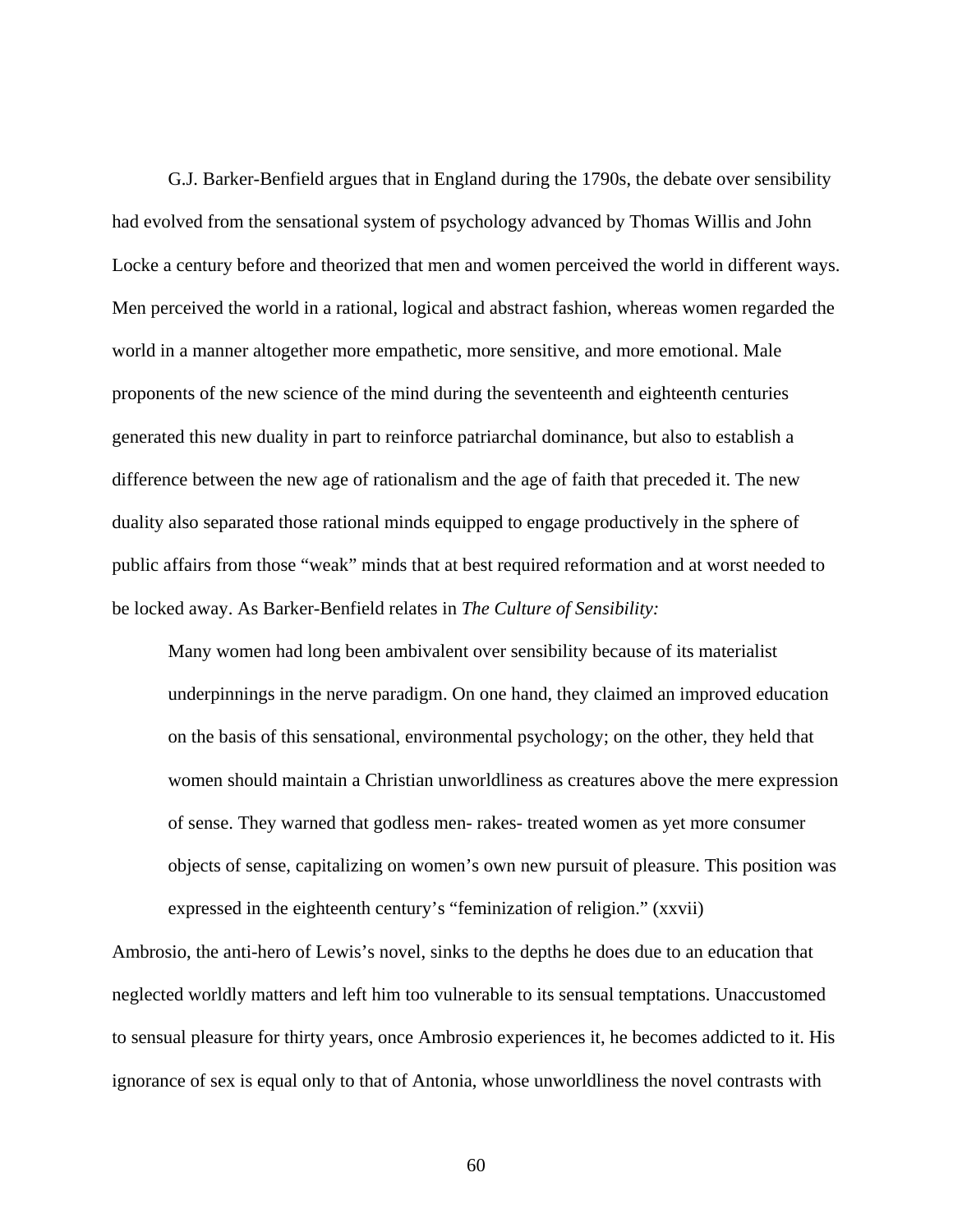the well-educated and sexually-informed Agnes. As a result, Antonia becomes a victim of the sensual appetites of others, whereas Ambrosio is unable to resist his sexual appetites. Raymond is closer to what an eighteenth-century reader would identify as a rake in need of reform, but his experiences in public life condition his appetites and he does not become a murderer or rapist as Ambrosio does. Within a narrative that is unrelentingly critical of sensibility, Ambrosio occupies a feminized position in the narrative, as first Matilda / Rosario seduces him, and then he becomes further corrupted as his awareness of the outside world grows. The excessive sensibility of sheltered characters in The Monk always works to their detriment.

The implication seems to be that a shame culture, as depicted in The Monk Madrid, depends heavily on a strict social division based on gender. Though Kate Ferguson Ellis argues that The Monk reveals the danger of this ideology by depicting Ambrosio's exclusion from the domestic sphere and his descent into madness, Lewis's book does more to reinforce the ideology of separate spheres than Ellis credits. After all, Ambrosio does not become a monster because he is a man deprived of the pleasures of domesticity, but because he is caught in a role that prohibits the full expression of his masculine virtues. Without an education that differentiates between and prescribes roles for both sexes, The Monk argues that Ambrosio is lost once he enters a gendered world, as his immature rationality is overwhelming by his disproportionate sensibility.

The Italian equals The Monk in its condemnation of monastic seclusion, but Ellena from The Italian has more in common with the reclusive and demure Antonia than with the canny Agnes. She is by far the most sentimental character in the novel, spending her time in relative seclusion and taking care of her ailing aunt Bianchi. When Ellena learns that Vincentio's family might disapprove a match, she twice reprimands him for his advances, revealing that, "Her mind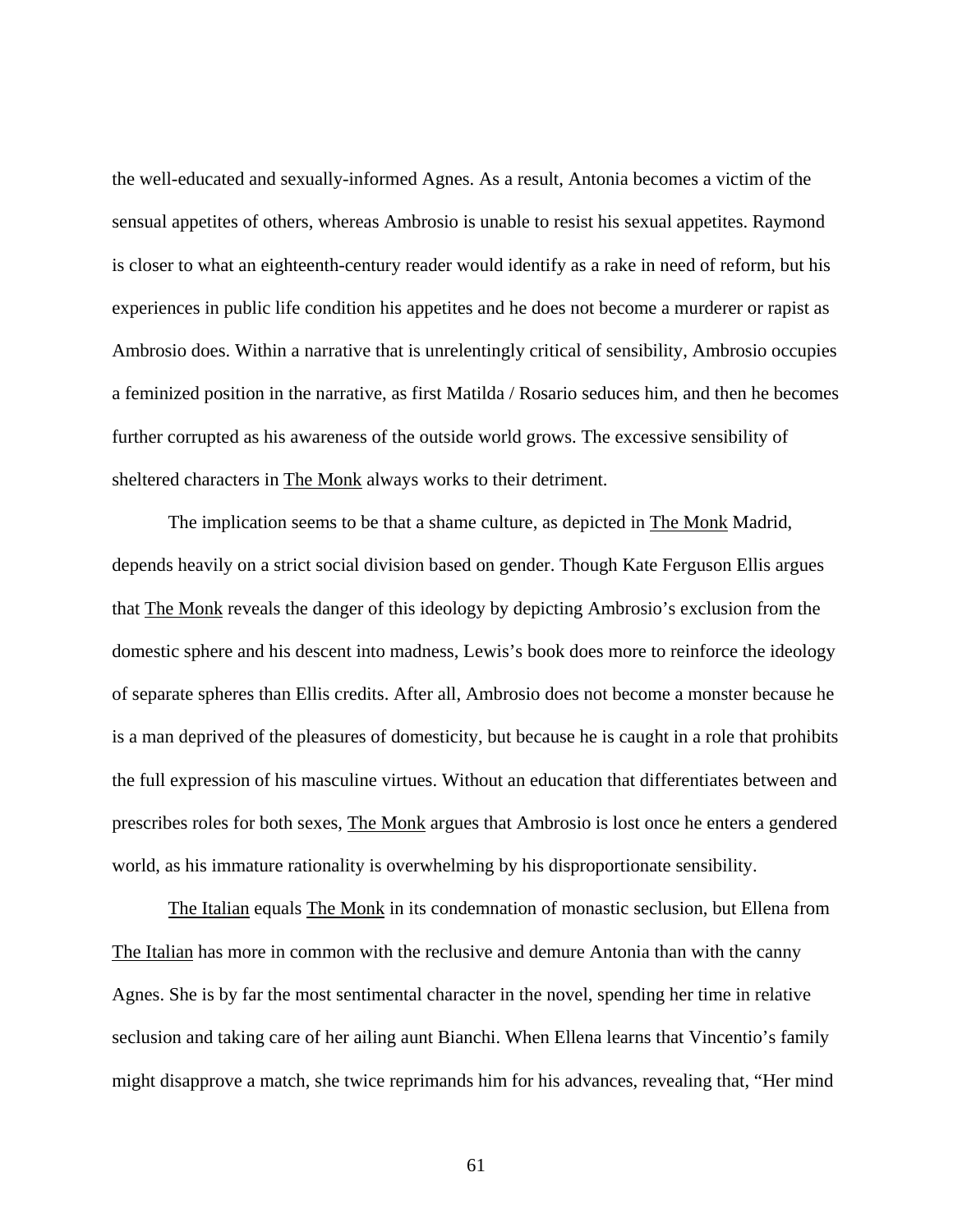was not yet strong enough, or her views sufficiently enlarged, to teach her…to glory in the dignity of virtuous independence (13)."

Despite Ellena's passivity and her overly solicitous nature, her ability to "read" Schedoni and appeal to his humanity when he is about to kill her on the beach is precisely what saves her from being murdered. Schedoni, "who had hitherto been insensible to every tender feeling...even he could not now look upon the innocent, the wretched Ellena, without yielding to momentary weakness, as he termed it, of compassion (259)," cannot bring himself to drown her. In other instances, such as when the Abbess of San Stefano imprisons her and commands her to take the veil, Ellena's empathy gives her the ability to understand the inconsistencies in the arguments of others. When the Superior demands that Ellena follow her commands, Ellena responds by saying, "The sanctuary is profaned…it has become a prison. It is only when the Superior ceases her respect of the precepts of that holy religion, the precepts that teach her justice and benevolence, that she herself is no longer respected (100)." Her understanding allows her to resist intimidation and to win the sympathy of allies like Olivia. She shares this trait with Schedoni, but in his case, his fellow monks "observed that he seldom perceived the truth when it lay on the surface; he could follow it through all the labyrinths of disquisition, but overlooked it, when it was undisguised before him. In fact he cared not for truth…but loved to exert the wily cunning of his nature in hunting through artificial perplexities (43)."

Schedoni is able to understand human motives and fallibility, but material concerns motivate him, rather than a desire for mutual happiness. In other words, he has a rational understanding of human emotions, but his understanding is divorced from actual empathy or compassion. Ellena displays both rationality and sympathy. She uses her empathy to quell the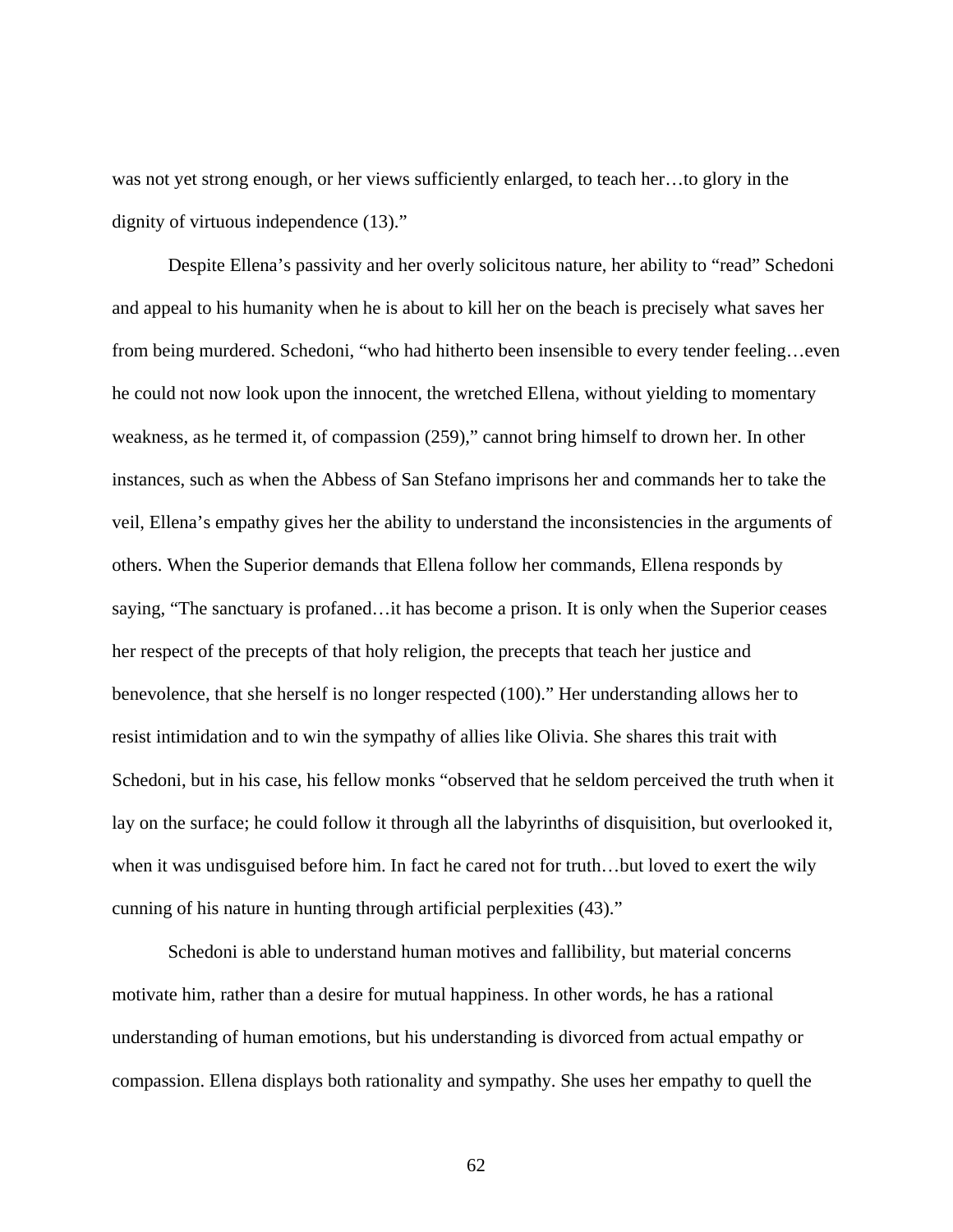disputes between Vincentio and Jeronimo during their escape (164), and to secure the assistance of the friar in the underground chamber (166-68). She models this trait for the benefit of Vincentio and later Schedoni, and to an extent male characters later emulate her sympathy to positive effect.

While The Monk is a cautionary tale that reinforces gender roles, The Italian pulls in the opposite direction, toward the dissolution of these differences. Although The Italian makes use of the debate over rationality versus sentiment, characters that display both traits in moderation thrive. Those who tend to favor one or the other are redeemed through balance and moderation. When Schedoni first appears in the narrative, the book depicts him as being rational without intuition or sensitivity, a man who "cared not for truth, nor sought it by bold and broad argument, but loved to exert the wily cunning of his nature in hunting it through artificial perplexities" (43). When Schedoni discovers that Ellena is his daughter prior to murdering her, his guilt awakens within him a flicker of human feeling, and he becomes more sensitive, not just to her plight, but to the danger of Vincentio, whom he has had imprisoned by the Inquisition.

Paul Langford argues, "The sentimental tradition in France was associated with secularism in contrast to evangelized England, where sentiment became a tool of piety" (467). A caricature of a French Jacobin popular in England during the 1790s (perhaps originating with Edmund Burke) depicts this eponymous figure as cheering on the beheading of nobles, but weeping over the body of a dead bird. Coming from a Dissenting background, perhaps Radcliffe did not approve of the Anglican Church as a male tool of reformation and believed that this transformation was the office of the wife, and best engineered through the institution of marriage. She is, in essence, an adherent to the secular and political sentimental tradition and a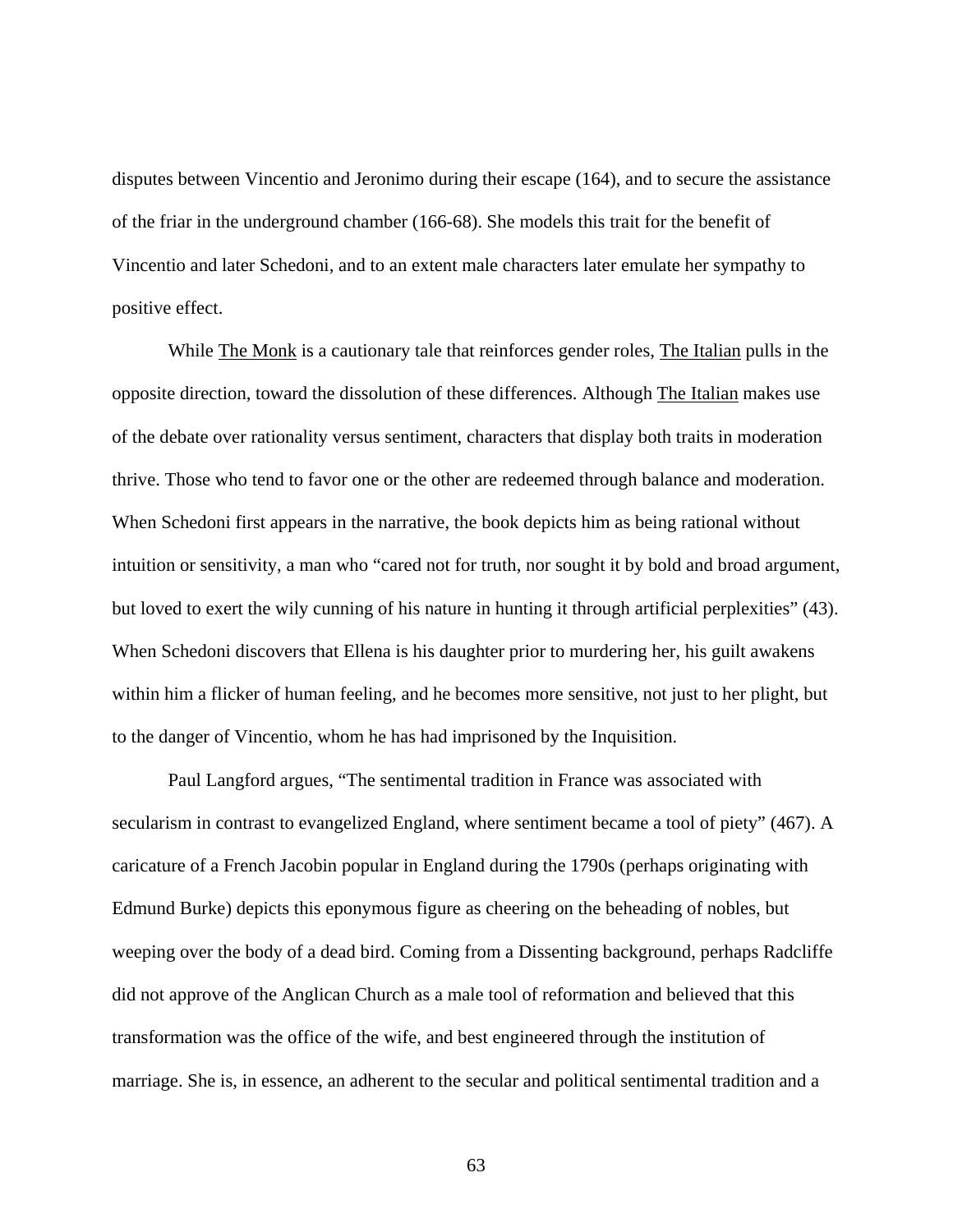critic of the trend toward spirituality in English sentimentalism. The Italian reflects a distrust of those institutions and officers that might intercede in private family affairs.

Schedoni's role as the Vivaldi family's confessor represents a usurpation of familial roles by Church officials, as Schedoni employs his "artifice" on behalf of Vincentio's mother, the *Marchesa* di Vivaldi. When the *Marchesa* first suspects that Vincentio is intent on leaving one of her parties early to visit a love interest, she first asks him to arrange the music to delay his departure. She then directs Schedoni to dispatch his companion monk Nicola to stand watch on the road to Ellena's home, Villa Altieri, and Nicola frightens Vincentio by appearing as a specter and utters a cryptic warning about Vincentio being watched (14-17). Nicola appears before Vincentio several times and imprisons him in an underground cell while other agents of Schedoni kidnap Ellena. On his deathbed, Schedoni also later reveals that he had Nicola visit Vincentio's father, the *Marchese*, and impugn Ellena's honor.

While Schedoni serves the interests of the *Marchesa* during this time, this service is generally in opposition to the wishes or perceived sympathies of the rest of the family. Later, when Vivaldi liberates Ellena from the nunnery of San Stefano, Schedoni prompts the *Marchesa* to sanction Ellena's murder. He plans, without the *Marchesa's* knowledge, to avenge himself against Vincentio by having the young noble arrested and placed within the dungeons of the Inquisition. Although he poses as the *Marchesa's* agent, Vivaldi's agenda comes to supersede hers. In addition to pitting Vivaldi against his mother and father, Schedoni's agents literally violate the sanctity of Vincentio and Ellena's marriage vows when they interrupt the couple's wedding service at the chapel of San Sebastian (214-217). Not only Schedoni's methods and loyalty are corrupt; as readers learn more about his history, the story reveals that Schedoni is a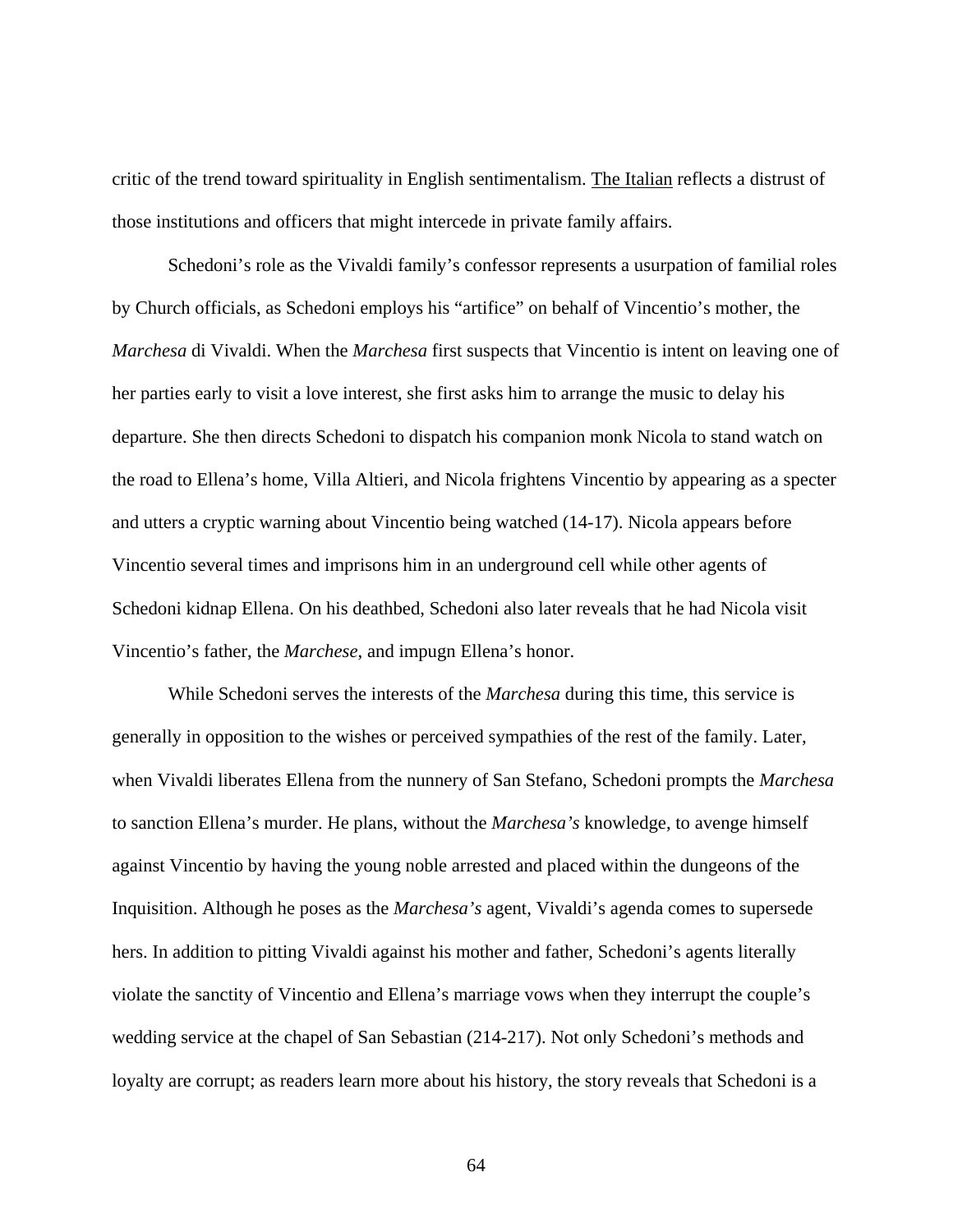warped father figure, a cancerous figure transplanted to the Vivaldi family after destroying his own. Schedoni's desire for power requires that he punish his enemies in order to validate his own authority over the family. His ideology matches that exhibited by the punishment model.

After the scene in which Schedoni discovers that Ellena may be his daughter, The Italian discusses his past as the Count di Bruno. Like Ambrosio, Schedoni is the descendant of nobility who has lost his identity and adopted a new one as a monk. While Ambrosio is a victim of his ignoble birth and the resentment of his grandfather, The Italian describes Schedoni as a prodigal son who wasted his inheritance, murdered his brother, and then married his brother's wife to secure his noble title. Schedoni is a rake posing as a virginal *tabula rasa*, not a repressed criminal who runs amok at the first temptation like Ambrosio. When he suspects his wife has been unfaithful, Schedoni stabs her and, believing he has killed her, he escapes and takes shelter in a monastery. Still, entering the monastery does not dampen Schedoni's ambition, and once he becomes confessor to the *Marchesa* he hatches fresh plans to advance within the ranks of the Catholic Church. Radcliffe makes clear that any pretense of sanctity or morality on Schedoni's part is pure affectation. Even when he discovers that Ellena may be his daughter, Schedoni is first concerned with reversing his schemes for his own benefit. While Ambrosio from The Monk is able to emulate sanctity due to his upbringing in the cloister, The Italian argues that Schedoni, who has spent so much time in the world, is a superior dissembler. "Schedoni, ever ambitious of distinction, adapted his manners to the views and prejudices of the society with whom he resided, and became one of the most exact observers of their outward forms, and almost a prodigy for self-denial and severe discipline (263)."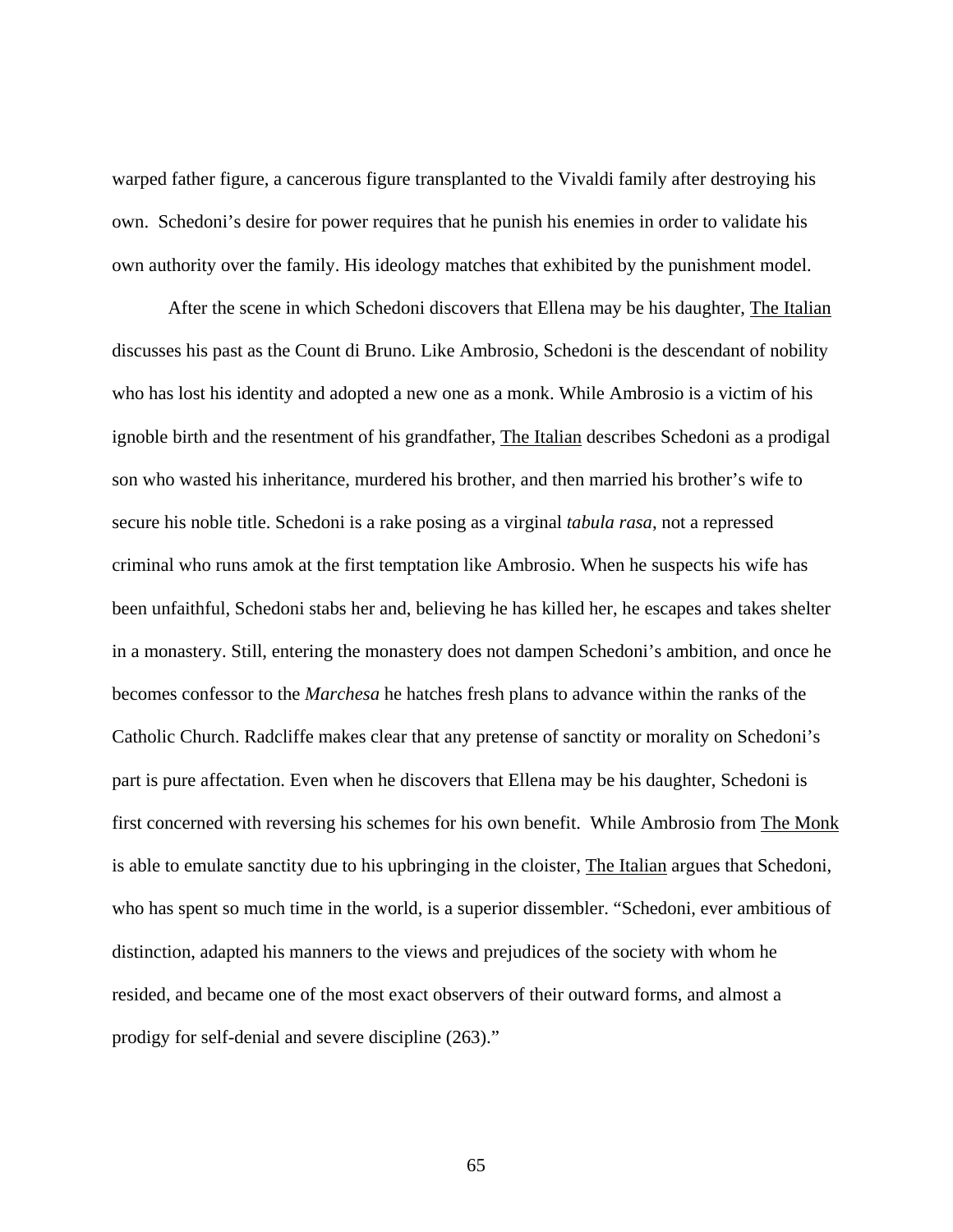Yet the influence of Ellena slowly transforms Schedoni. He first hesitates to murder her on the beach out of pity and squabbles with his servant Spalatro over who will do the deed (266). Later, he thinks of Ellena's, "innocent looks, her affectionate thanks," and these, "inflicted an anguish, which was scarcely endurable" (287). Once Schedoni decides to rescue Ellena, he endeavors to conceal from her his original designs on her life and winces at reminders of his plot, such as the village play that he witnesses (318). As the monk travels with her, he is forced into serving as a father to her, both protector and guide, and feels obliged to prevent his servant Spalatro from betraying them by fatally wounding him. Even on his deathbed, Schedoni attempts to persuade Nicola to admit his role in defaming Ellena to the *Marchese* di Vivaldi. Schedoni no longer wishes to make his own fortune, but hopes to ensure Ellena's future happiness (451-2). Schedoni goes from a false spiritual father, feigning concern for the Vivaldi while pursuing his own ambitions, to taking responsibility for Ellena as her biological father. While Schedoni's ecclesiastical career is a sham, his family connection to Ellena saves her life and restores some of his humanity.

Schedoni is at first a figure associated with the punishment model and with patriarchy, both within the home and in organized religion. He is a character who destroys threats to the established social order, but at the same time is corrosive to the domestic sphere. This evil is a consequence of the power Schedoni enjoyed as part of being an institutional patriarch--literally, "Father Schedoni"; he is redeemed as Ellena's natural father (even though it later turns out that he is not) when he renounces his power and admits his errors. The rehabilitative model emphasizes that Schedoni redeems himself through his personal obligations as a father, rather than through his institutional power.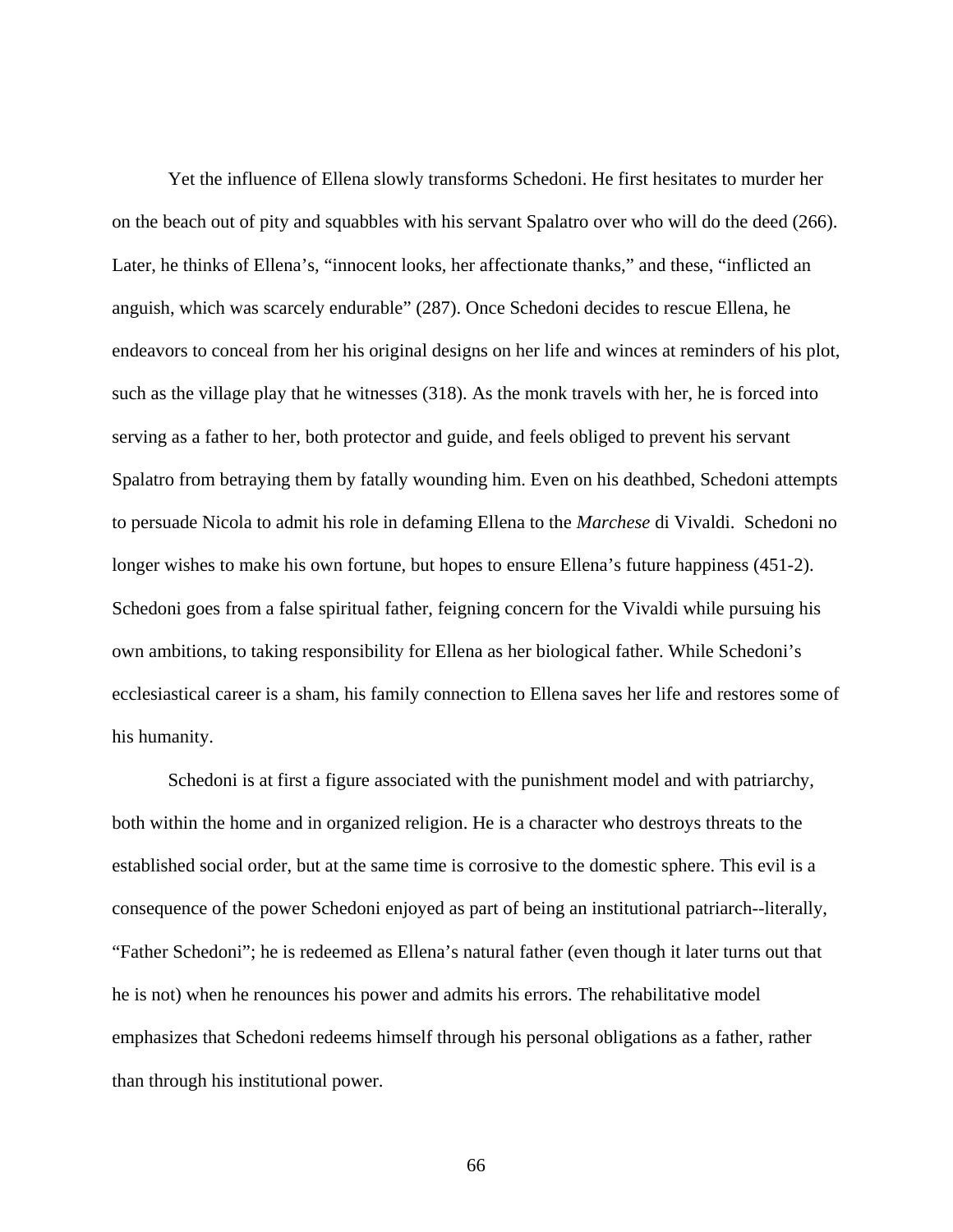Schedoni's deathbed confession is reminiscent of the conversion of famous English rakes such as the second earl of Rochester, immortalized in Bishop Gilbert Burnet's *Some Passages of the Life and Death of Rochester*, which inspired paintings like Hogarth's series "The Rake's Progress" and literary characters like Richardson's Lovelace (Barker-Benfield 41-5). Kate Ferguson Ellis argues that unlike Ambrosio, Schedoni is an outsider who hungers for the comfort of family and domestic bliss. When Schedoni fails to win the patrimony that he feels is due him, he first covets his brother's wife and then murders and replaces his brother. Once he has fled to the monastery, Schedoni is again driven to domesticity, and insinuates himself in the Vivaldi household (Ellis 125-26).

This representation of Schedoni in his clerical profession and what appears to be an endemic hypocrisy is one the reader finds in other figures of religious authority within the novel. The Abbess of San Stefano instructs Vincentio to be an obedient son, but Vivaldi characterizes her as an enemy of domestic harmony. He describes her as one "who had conspired to tear an orphan from her home (140)." Vincentio criticizes the *Abate* of the nearby monastery for not doing enough to restore Ellena's freedom, while the *Abate* excuses his inaction by arguing that his jurisdiction does not extend to the Abbess's affairs (141). One of the crucial differences between The Monk and The Italian is that the entrenched power structures ultimately favor the protagonists of The Monk. The villains of The Italian, on the other hand, possess much more influence, and it is only when these antagonistic characters turn on each other that their power evaporates before the familial solidarity represented by characters such as Vincentio, Ellena, and Paulo. The narrative shows that the power wielded by the state as part of the punishment model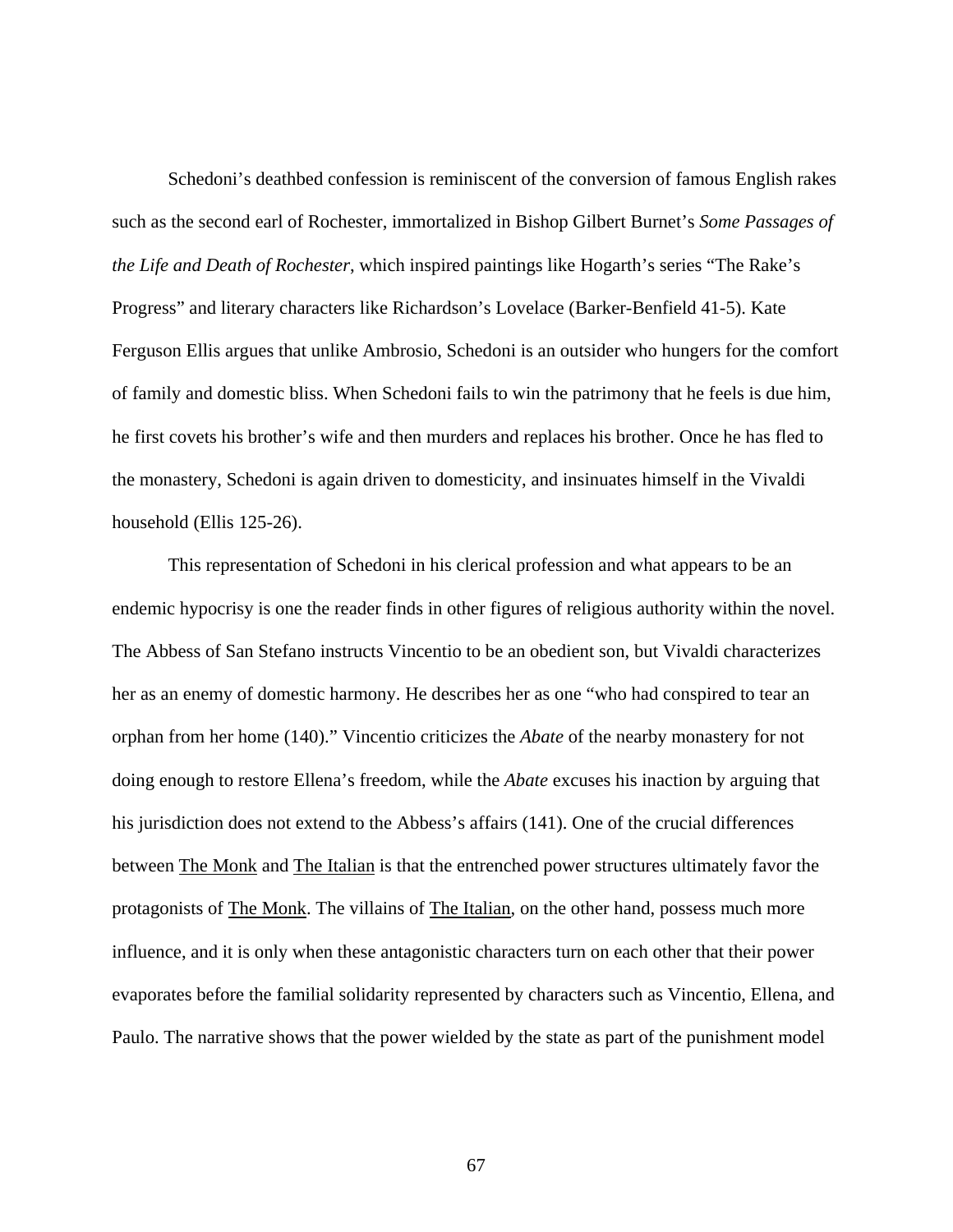is distant and ephemeral, whereas bonds between family members are immediate, long lasting, and capable to redeeming those they touch.

The shame-based punishment model of The Monk disparages family relations at the expense of class loyalties, as demonstrated by the tragedy of the interclass marriage that produces Ambrosio and Antonia. In The Italian, those individuals who connive to protect class integrity, such as Schedoni and the *Marchesa*, die in disgrace while the strong emotional bonds between Vincentio and Ellena, and between Vincentio and his child-like servant, Paolo, prevail. Radcliffe argues that the emotional bonds of family are not only more moral than artificial loyalties based on social class or religious ideology, but that they are also stronger as well. It is a powerful statement of the power of the individual, and of the family, in the face of oppression by the state. The Italian argues that institutions such as the Inquisition that purport to enforce religious and social orthodoxy, as well as the agents of such institutions, create only the veneer of public peace and cannot penetrate into the domestic sphere, from which the true vigor of the nation derives.

Toni Wein says that nothing in The Italian "torques those firm notions of honor and virtue, of duty versus culpable complicity, prudence versus timidity, more than the Inquisition. In the popular imagination, the Inquisition stood for the marriage of political and religious tyranny" (143). She mentions an article in a 1798 issue of the *Monthly Review* that identifies the "bigotry and superstition" of the Inquisition with the reign of Cromwell in England and that frets over the possibility of a resurgence of such fanaticism, calling upon its readers to prompt the English nation to suppress what remnants of this institution still existed abroad. Finally, Wein reflects on how the Inquisition in The Italian has none of the secular controls that exist to rein in its excesses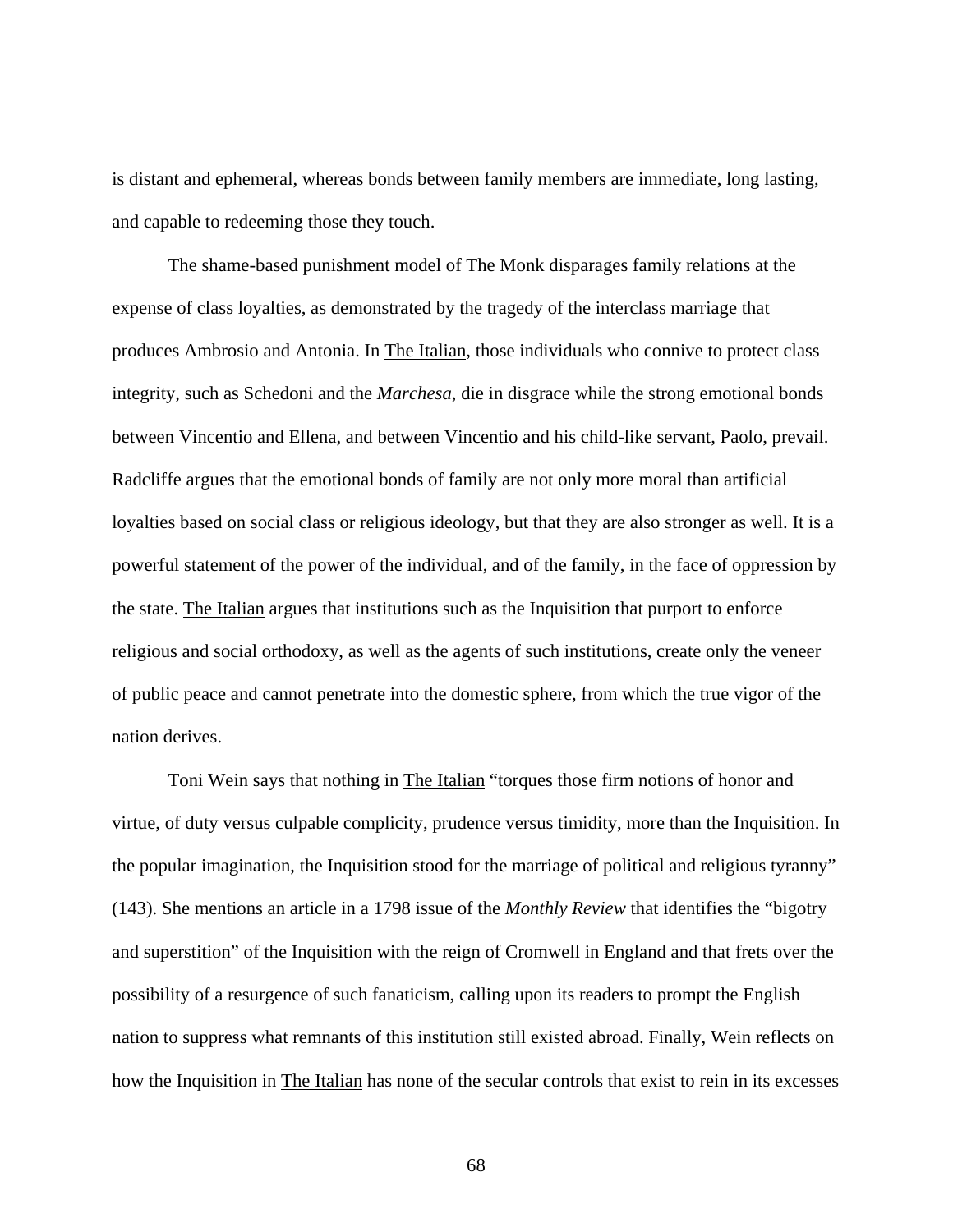in The Monk, and that as a result, "the Inquisition swells within the novel to represent statehood itself" (144). I would add that the moral counterweight in The Italian is the institution of the family, which Radcliffe depicts as being firmly rooted in sentiment, and which is opposed to patriarchal aggression.

## Liberation from Power through Sentiment

The character development of Vivaldi illustrates the value of familial sentiment. Whereas the novel emphasizes the impetuousness of the young nobleman of Naples early on, once the Inquisition imprisons Vincentio, he draws strength from the example of Ellena in order to negotiate for his freedom. Mary Poovey remarks on the imprisonment of Valancourt in Radcliffe's earlier novel and his ability to redeem himself through the memory of Emily by refining his "taste" (324-25), a structure that parallels the development of Vincentio in The Italian. With the example of Ellena in mind, Vincentio does not just gain a rational understanding of the callowness and corruption of the patriarchy, he develops a deep sympathy for those victimized by it.

Vincentio often brings himself and his male companions to the brink of disaster through his desire for power over his enemies, several times pursuing the spectral monk into Paluzzi, a reckless course that eventually leads to his imprisonment (93) while ruffians carry off Ellena. Vincentio, baited by this monk's frequent appearances, earlier accused Schedoni of poisoning his family against him (60-2), and their antagonism eventually results in Vincentio confronting Schedoni at the convent of the Spirito Santo (119-123), an embarrassment that inspires Schedoni to arrange for Vivaldi's arrest. During his escape with Ellena from San Stefano, Vincentio's outspoken suspicions prompt their guide Jeronimo to abandon them, and his precipitate anger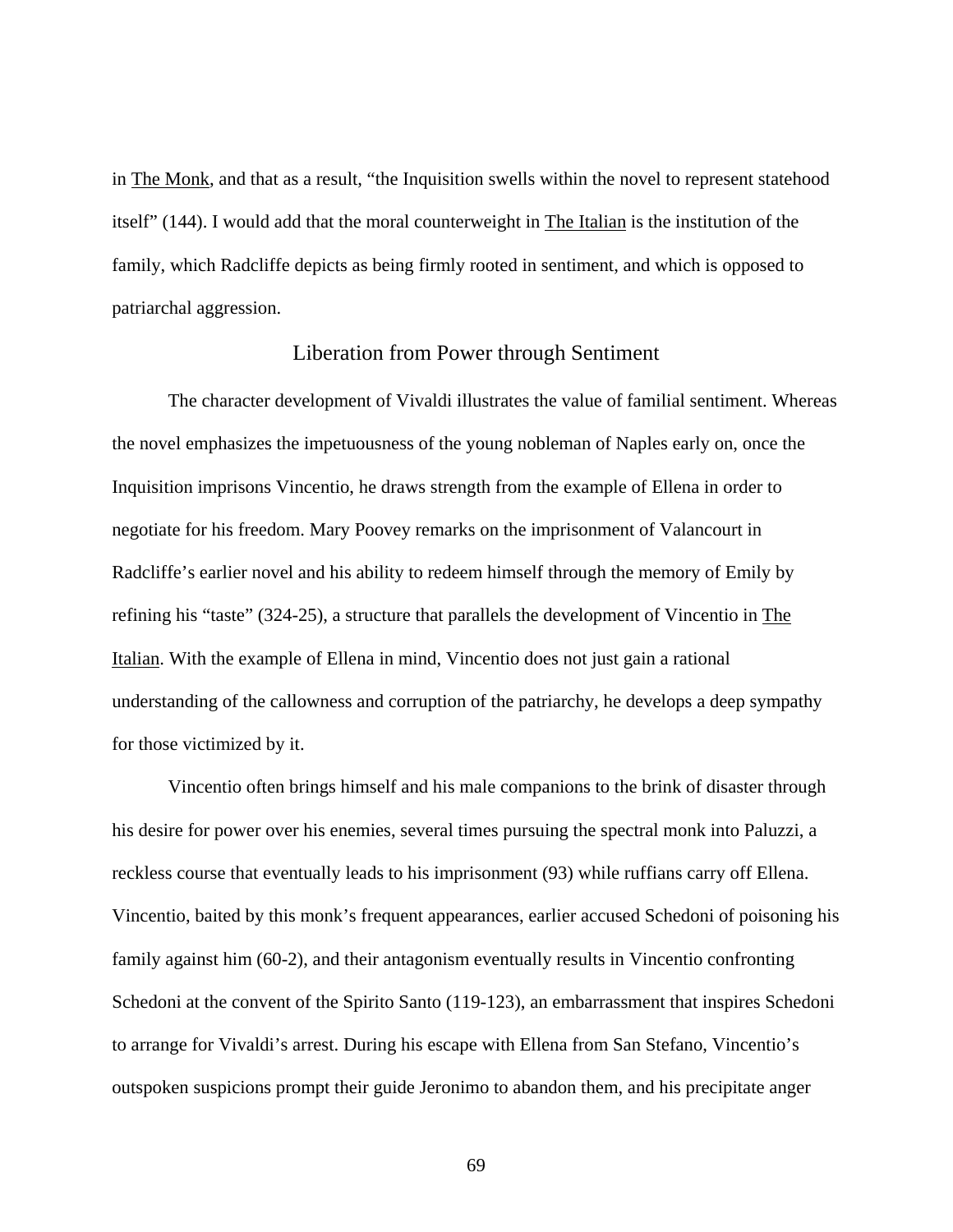later results in the wounding of both himself and Paolo in a fight with Schedoni's agents (220). Insofar as Vincentio attempts to overpower his enemies, his efforts are defeatist and selfdestructive.

Just as Valancourt's hedonism and gambling debts land that hero in prison in Udolpho, it is specifically Vincentio's temper and rivalry with Schedoni that inspire Schedoni to send the Inquisition after him, and Radcliffe's description of his passage through Rome reflects a fallen world, obsessed with its squandered imperial power. When Vivaldi and Paolo first arrive in Rome, the citizens are celebrating Carnival. The Romans that Vincentio meets do their best to ignore the officers of the Inquisition as they pass among them, but he notices that these citizens observe them surreptitiously with more than a little discomfort. Their group soon enters an abandoned area of the city that Radcliffe describes as "sacred ruins, those gigantic skeletons, which once enclosed a soul, whose energies governed a world!" (226-27). The Carnival is like the lingering glow of a mighty fire that has burned itself out, a shadow of a once imperial city that has exhausted and wasted itself in endless internecine conflict. The punishment model is concerned with the imposition of power to vindicate the authority of the state, and The Italian uses Rome to criticize this fruitless quest for power.

At the center of this aged devastation is the fortress of the Inquisition, with its "lofty walls and towers" featuring "neither window or grate, but a vast and dreary blank" and guarded by a man who Radcliffe says, quoting Milton who himself was paraphrasing Dante, is like "Grim-visaged comfortless Despair" (227-28). The impression of impending doom goes from the general to the specific, and the mode moves from terror to horror, as there seems to be a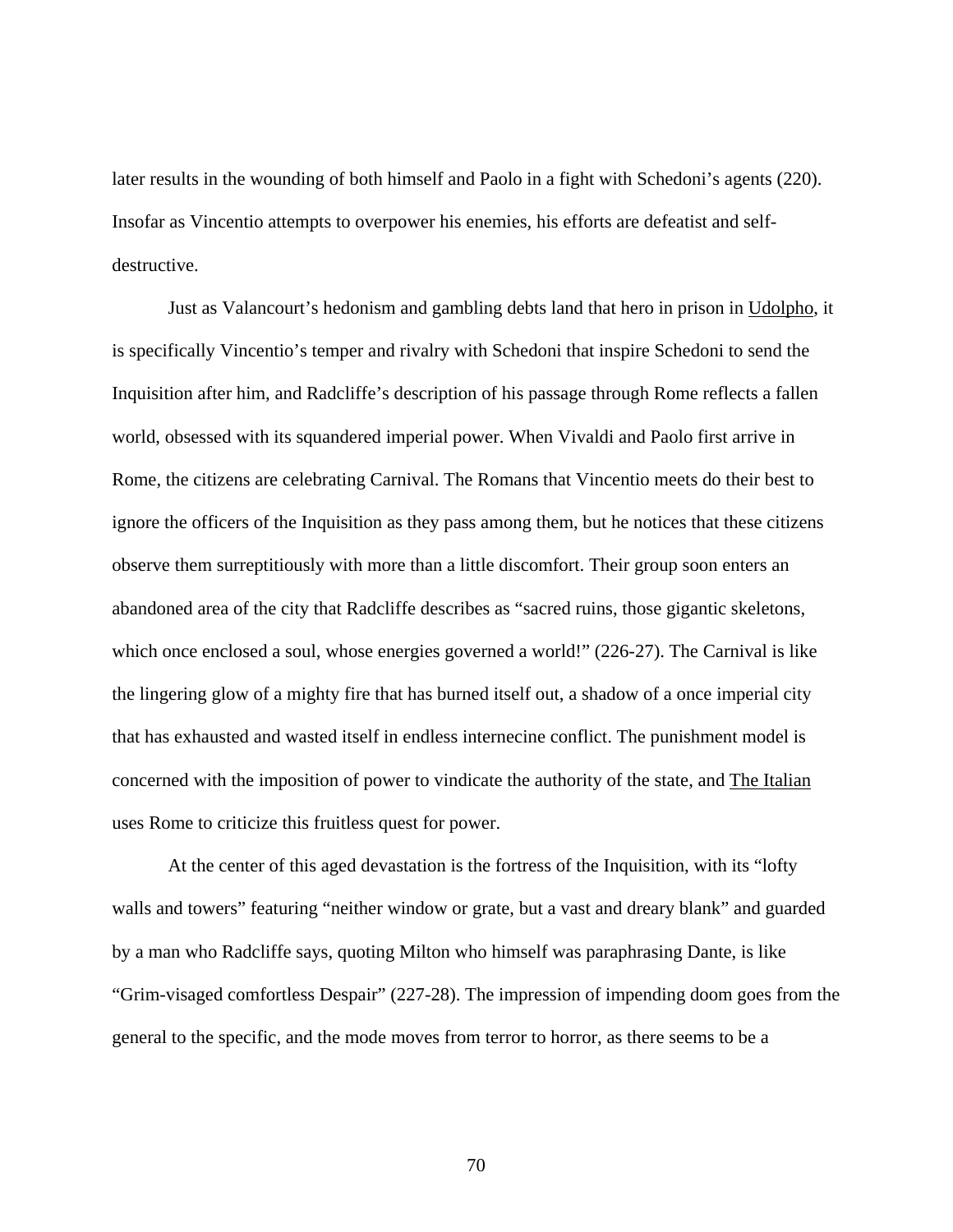transition from the unspoken disquiet of the citizens as these wolves of the church pass amongst them to Vincentio's recognition of the explicit horrors of the Inquisition.

Within the confines of the prisons of the Inquisition, Vincentio's senses are always muted. The origins of the sounds of torture are always uncertain and indistinct. Vincentio's fear is characteristic of the terror mode, as he is never able to identify the exact source of the threat. Rather than resign himself, Vincentio exerts his senses to discern anything that may aid him in his time of need. The guards always blindfold Vincentio when they lead him from his cell to the tribunal of the Inquisition, but Vivaldi often perceives the voice or countenance of the mysterious monk who confronted him near Paluzzi. Vivaldi hears him at his side while he is before the Inquisitor General, and later the monk appears in his cell in the dead of night. Deprived of sensory information, Vivaldi's emotions first threaten to overwhelm him, but the thought that Ellena is imprisoned somewhere within the same dungeon causes him to undergo an internal transformation:

A new view of human nature seemed to burst, at once, upon his mind, and he could not have experienced greater astonishment, if this had been the first moment, in which he had heard of the institution. But when he thought of Ellena…*His passions, thus restrained, seemed to become virtues and to display themselves in the energy of his courage and his fortitude.* His soul became stern and vigorous in despair, and his manner and countenance assumed a calm dignity, which awed, in some degree, even his guards. The pain of his wounds was no longer felt; it appeared as if the strength of his intellectual self had subdued the infirmities of the body, and, perhaps, in these moments of elevation, he could have endured the torture without shrinking. (230, emphasis mine)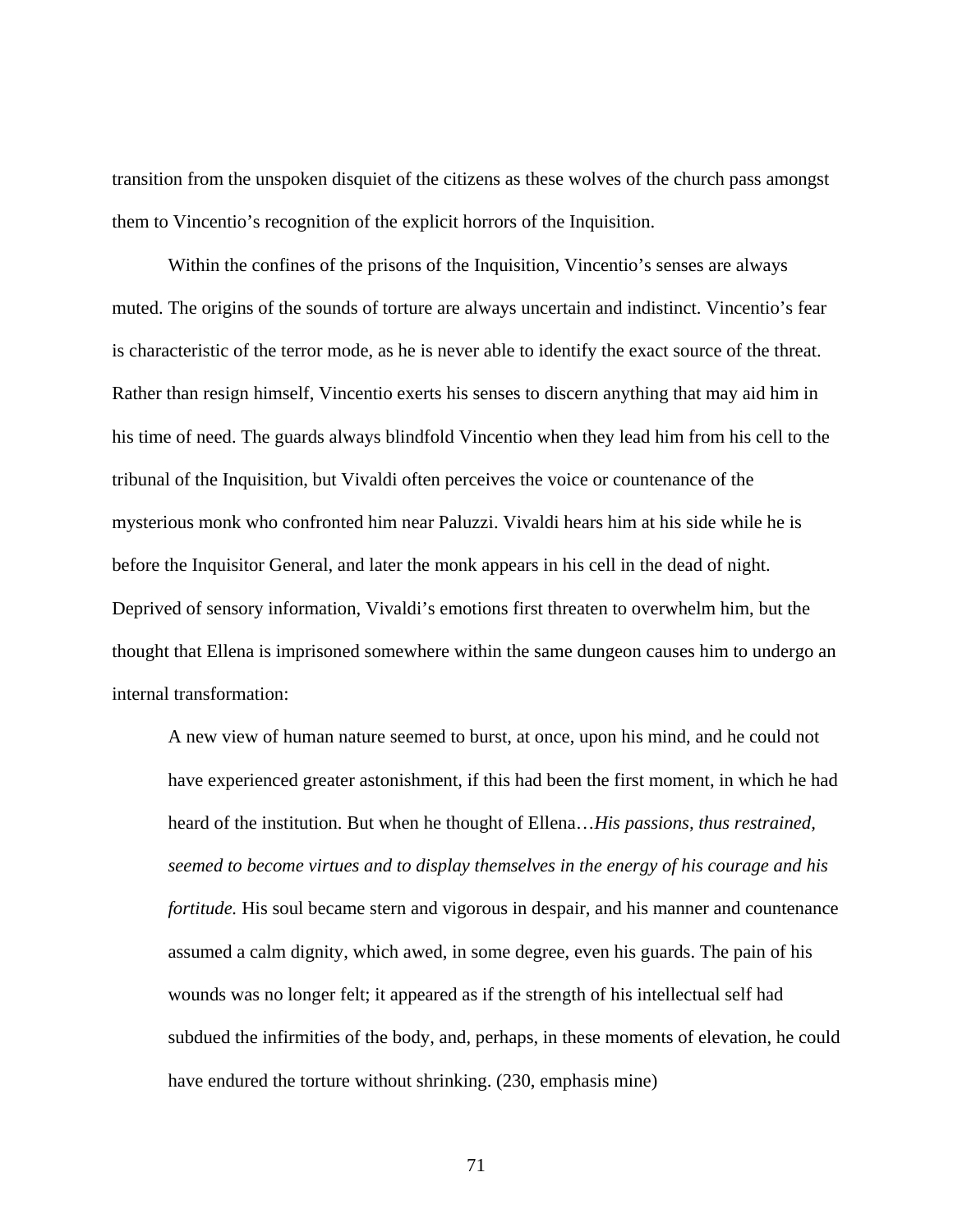The internal transformation of Vivaldi is set against the backdrop of the Inquisition, which in The Italian is a mindlessly oppressive institution designed to provide external social controls for a populace capable of governing itself. Rather than capture true villains, the Inquisition becomes a tool of the antagonists to oppress or eliminate their victims. As is evident in the interviews Vincentio has before the Inquisitorial Tribunal, the purpose of the proceedings are not to elicit a true confession in the sense of provoking the accused into providing his own narrative of his wrong doing in order to expiate his sins. Instead, the Inquisition is intent on breaking the subject's spirit and forcing a confession dictated by the tribunal in order to reinforce behavioral orthodoxy.

Vivaldi's "new view of human nature" is his understanding of the Inquisition's cruelty, not motivated by a sense of justice, but rather mobilized to enforce a patriarchal social order. By timing Vivaldi's transformation at this moment, Radcliffe signals the superiority of internal controls rooted in domestic commitments and provides the character with the discernment to evade the traps laid before and the ability to subvert the proceedings of the Inquisition, not to eliminate Schedoni as Nicola would have him do, but to uncover the truth. As is the case with Valancourt's new found "taste," Vivaldi exhibits a higher standard of morality than his previously well intentioned but unmindful aggression when he refuses to bend to Nicola's demand that he provide the Tribunal with the names of informants who will testify against Schedoni and instead investigates the identity and motives of the enigmatic monk.

Vivaldi's perspective changes once Schedoni stands accused before the Tribunal of the Inquisition. Where fear and terror once muted his senses, now Vivaldi is able to see clearly. While the judges still have faces "sculpted of dark malignity" that he cannot bear looking at for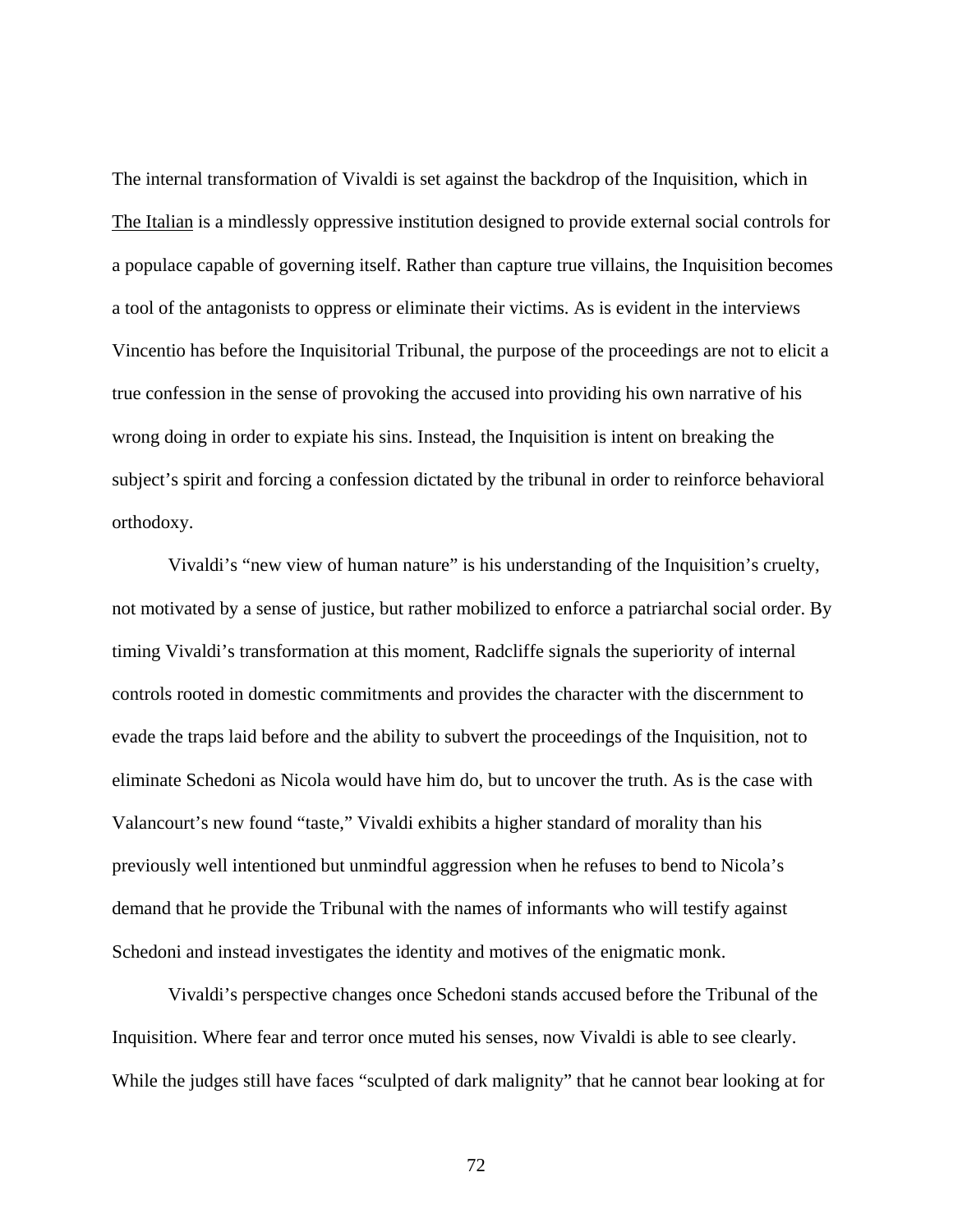long and black cloth covers both the hall and officers, the light in the chamber seems more diffuse and Vivaldi can identify the principals (411-2). Once Vivaldi has dispersed the emotional cloud over the tribunal, he restores rationality as well. Schedoni recognizes and faces his accusers, and opposed to the inquisitors' attempts at forcing Vivaldi to contradict or perjure himself, actual testimony is supplied which relays the background and crimes committed by Schedoni (416-19). Due to Vivaldi's resistance to Nicola di Zampari's plan that would allow him to preserve his anonymity, the Inquisition is forced to give up in this instance its practice of veiled accusation and sham hearings designed to entrap and force a particular confession in favor of a legitimate hearing. The Inquisition no longer aims at humiliating and extracting a public confession from its victims, but at uncovering the truth behind the conspiracy. Vincentio's personal transformation, inspired by his connection to Ellena, enables him to transform the public sphere.

This is also in contrast to the proceedings of the Inquisition in The Monk in which Ambrosio's confession of the crimes he is accused of and "owned not merely the crimes with which he was charged, but those of which he had never been suspected" (355) are extracted by torture. Afterwards, the Tribunal informs Ambrosio that he will perish in an *auto da fé,* but the Devil later indicates that they planned to pardon him. This is consistent with Lewis's depiction of the Inquisition as an institution devoted to public conformity. The fact of criminal guilt is less important to Lewis's institution than public submission to patriarchal authority.

In Radcliffe's novel, this particular institution of social control is not broken and in need of fixing by wise legislators such as Lewis and his ilk, but the very top-down notion of social control itself. What she provides is an alternative to a shame-based culture rocked by revolution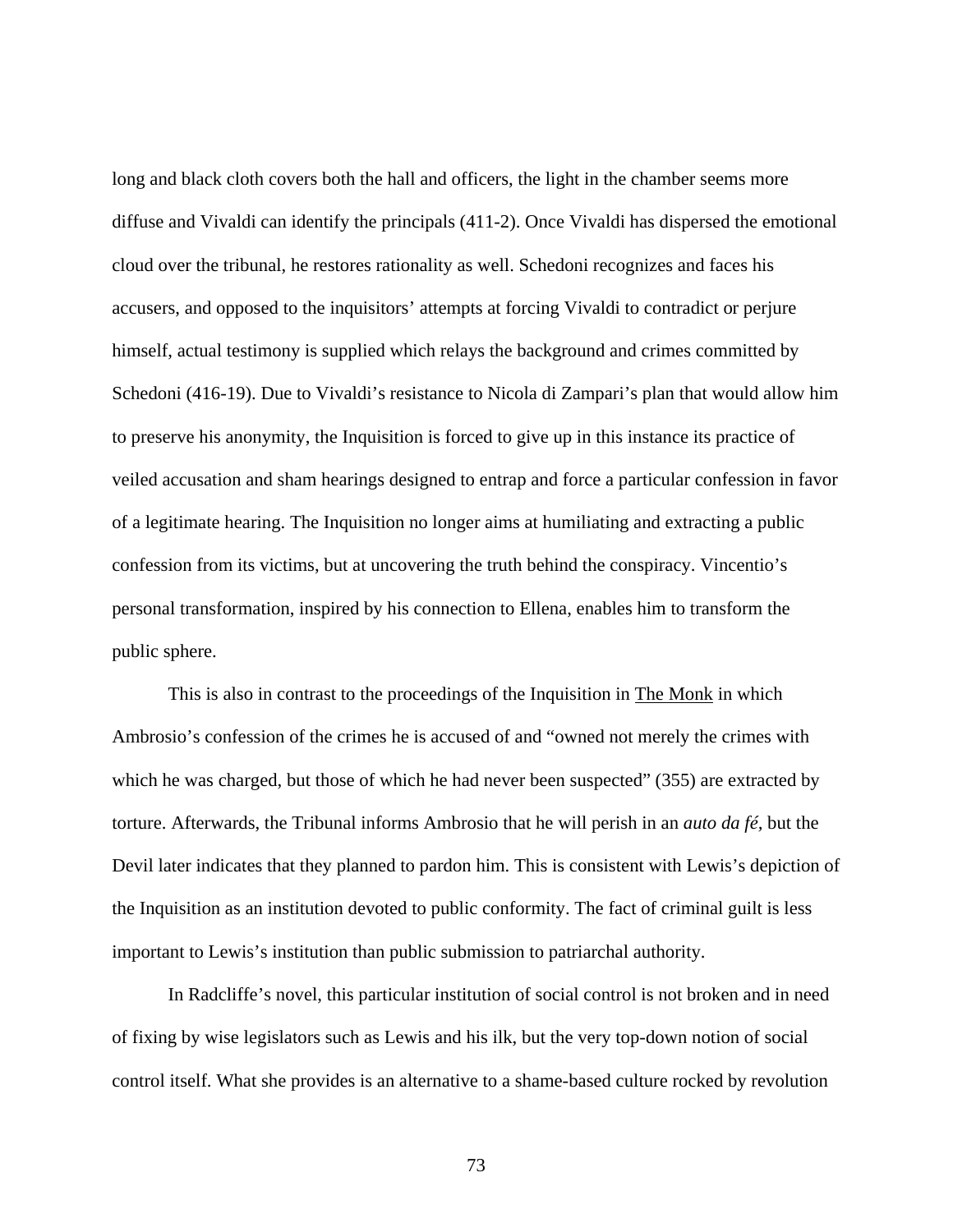in The Monk, a personal revolution in which the awakening and transformation of one individual can produce a chain reaction in society and assert the sanity and humanity of the progressive middle station on the calcified apparatus of the state.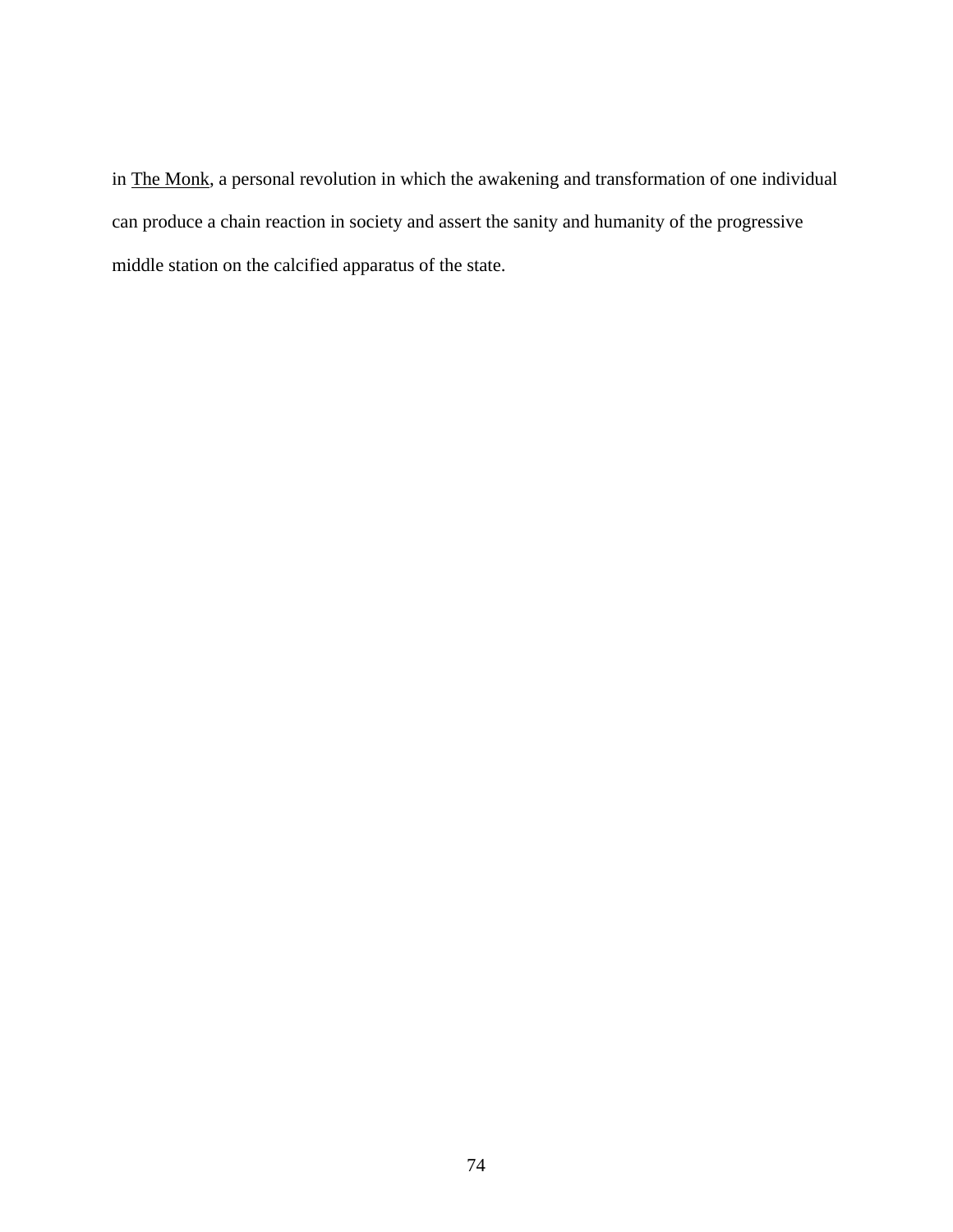## **CONCLUSION**

 The advent of Gothic Literature is most significant as marking a crisis of faith for English intellectuals in the progressive spirit of the Enlightenment. The stresses of the industrial revolution and the tensions of colonialism inspired nostalgia for the past and a desire for freedom from the tyranny of the rational resulted in the first flowerings of the genre under Walpole, Reeve, Beckford, Smith and Radcliffe. The Gothic reached the height of its popularity during the chaos following the French Revolution of the last decade of the eighteenth century.

In the midst of political instability in England, principles of social control dealing with the efficacy of punishment or rehabilitation in civilizing individuals and with the pre-eminence of the private or public spheres found expression in the horror and terror modes of Gothic Literature. The two greatest Gothic authors of the decade, Matthew Lewis and Ann Radcliffe, established the depiction of the Holy Office of the Inquisition as a central issue upon which opposing theories of social control revolved.

As a reaction against the symmetry and stringent logic of Neo-Classicism, Gothic authors tended to frame their discussions of power relationships in highly ambivalent but provocative terms. As part of the sentimental tradition, Gothic authors relied on the emotional appeal of the genre rather than on explicit rational arguments to make an impression on their readers. The result was that the message and sympathies of individual Gothic authors were ambiguous to their contemporary readership.

In my final analysis, The Monk relies on shame and punishment to enforce rigid gender roles, a stratified social hierarchy, and powerful controls on public behavior. The inciting circumstances for the book are frictions based on class and gender inequalities, as well as the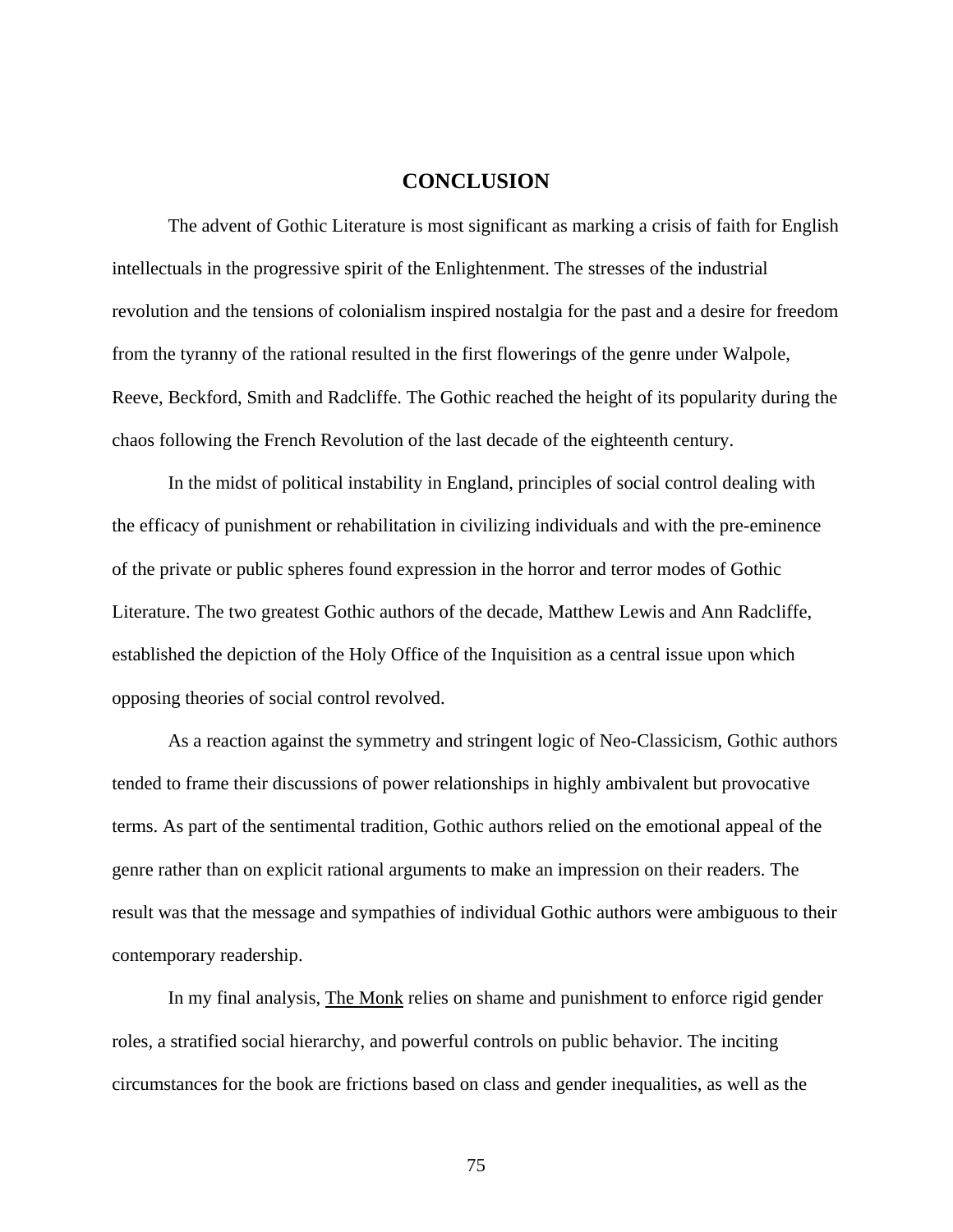eighteenth-century England's notorious xenophobia and wariness about the spread of revolutionary ideas. As a result, The Monk dwells on what can go wrong within the traditional family and reinforces an entrenched aristocratic social order. In The Monk, institutions that tend to the individual's internal health and well-being are subject to societal checks and balances established by the upper class that ensure the general peace. Cultural productions that rely on the horror mode of the Gothic, with its shocks and graphic depictions of immoral behavior, trigger shame responses that are instructive to the reader. The final destruction of infectious agents at the end of the book reinforces an enthusiasm in the punishment model's reader for a return to social stability that is part of its political agenda.

Radcliffe's book, on the other hand, repudiates the enforcement of civilizing forces from outside of the family and the employment of shame as a deterrent from criminal behavior. Instead, civilization is generated through family relationships and maintained through guilt. Even individuals who come from disrupted families and suffer from excessive passions, such as Vincentio di Vivaldi in The Italian, can be civilized through the efforts of a good wife like Ellena. The terror mode of the Gothic, which builds suspense and encourages skepticism, encourages critical thinking. Many supposedly supernatural events are revealed to be flights of fancy on the part of the characters that are shared by the reader, prompting the reader to question his own prejudices and biases. The root of evil in the terror mode is often a conspiracy of the empowered, who wish to deprive the innocent of their freedom. This narrative arrangement prompts the reader to question external, often political forces and speculate as to their true aims. Guilt thrives in an environment in which authors force readers to examine their complicity in a status quo that sustains unequal power relationships.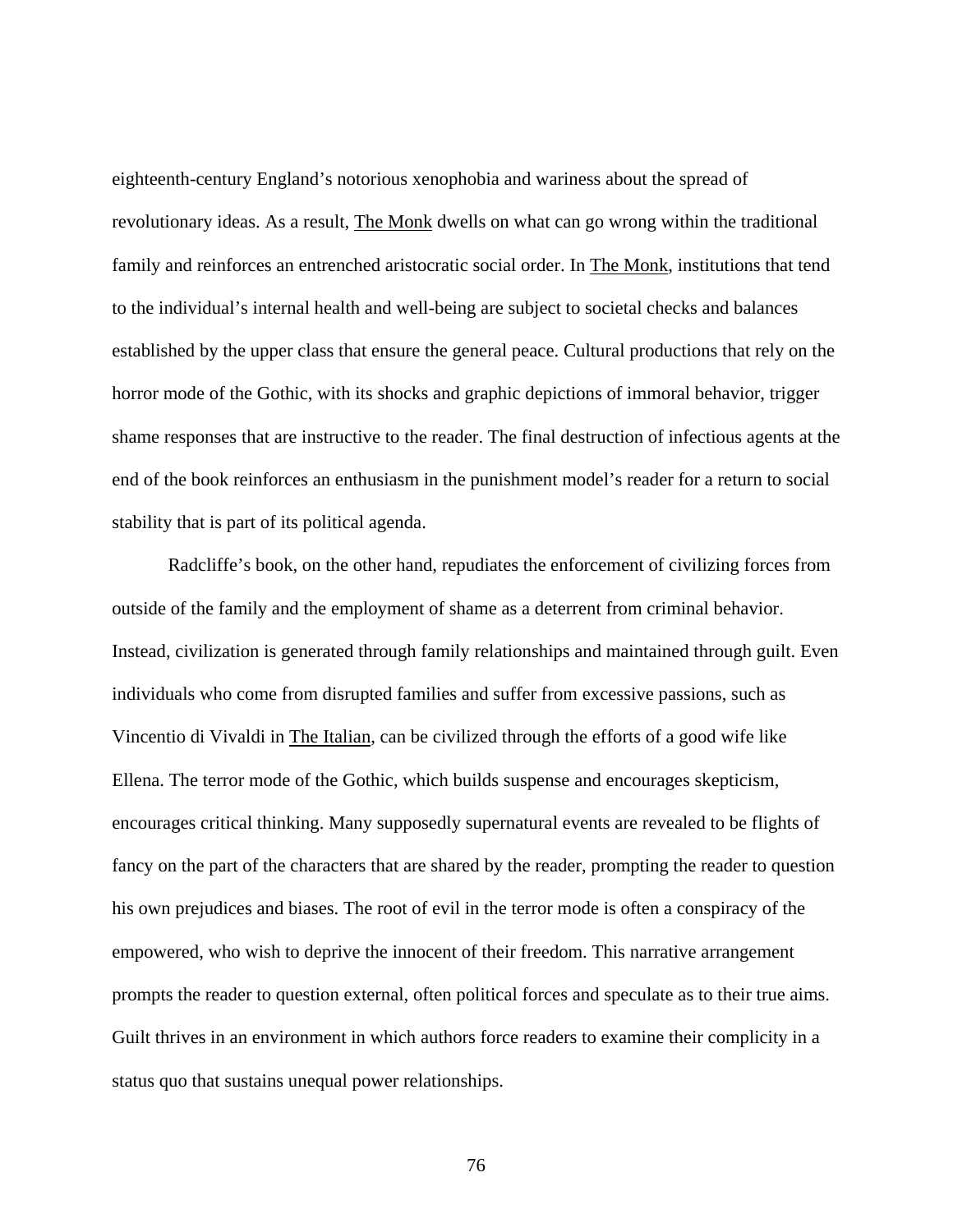Each novel advances its own theory of the civilizing force and attempts to repair social instability following the rise of the middle station and the revolutions of the century. The Monk subverts notions of social control and punishment to conservative ends, while The Italian attempts to salvage what progressive elements of the Gothic mode it can through the rehabilitative model. By using the patriarchal institutions of Catholic countries in past centuries, both narrative models provide a template for how the ministers of culture, reactionary or revolutionary, will use the novel of sentiment in the future to advance the civilizing process.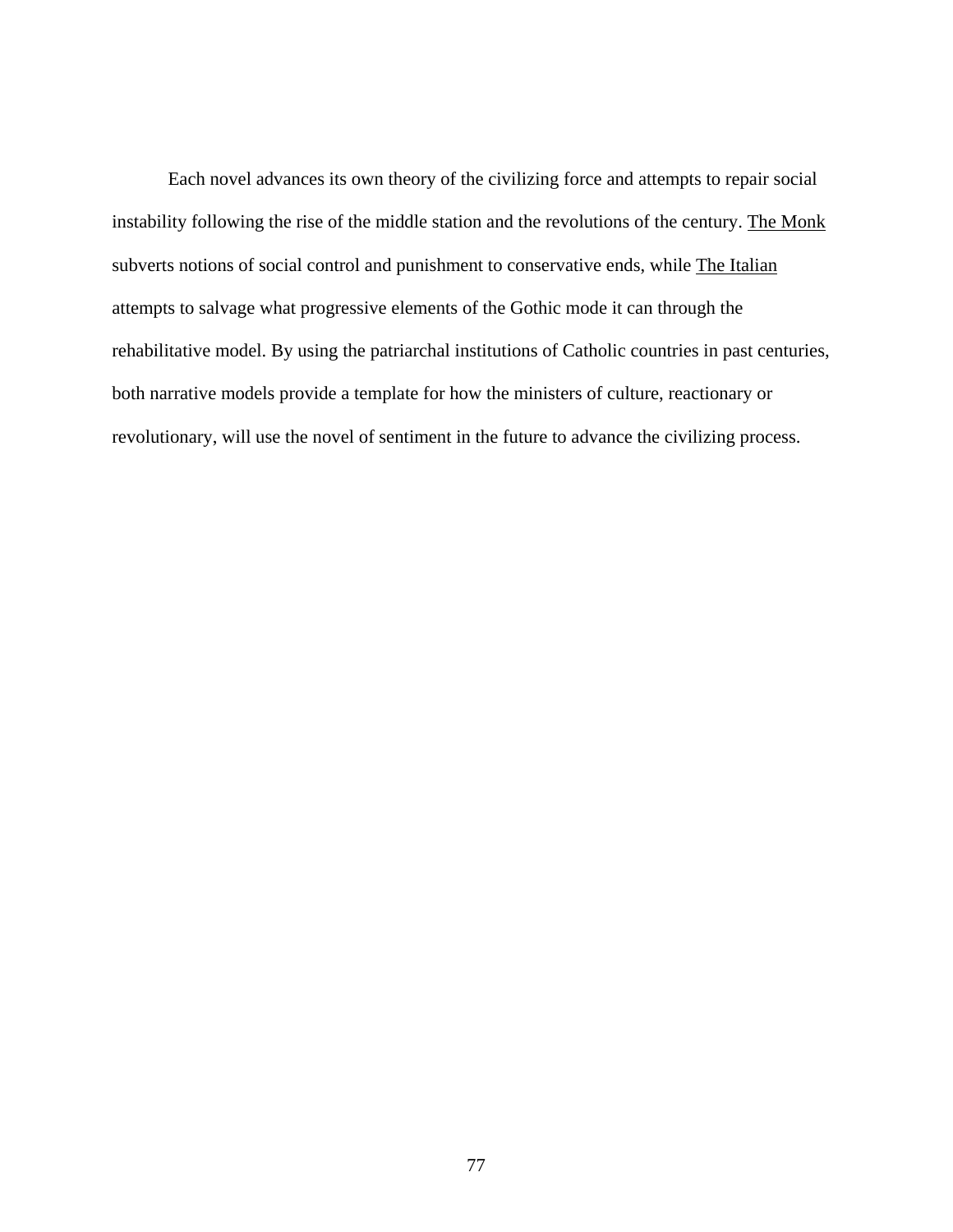## **LIST OF REFERENCES**

Acosta, Ana M. Reading Genesis in the Long Eighteenth Century. Aldershot: Ashgate, 2006.

Austen, Jane. Northanger Abbey. New York: Barnes and Noble Classics, 2005.

- Barker-Benfield, G.J. The Culture of Sensibility: Sex and Society in Eighteenth-Century England. Chicago: Chicago UP, 1992.
- "Jeremy's Labyrinth: A Bentham Hypertext". *Classical Utilitarianism Web Site.* 4 March 2007 <http://www.la.utexas.edu/research/poltheory/bentham/index.html>
- Bonesana, Cesare, Marchese Beccaria. *Of Crimes and Punishments*. Trans. Edward D. Ingraham. Milan, 1764. Philadelphia: Philip H. Nicklin, 1819. 4 March 2007 <http://www.constitution.org/cb/crim\_pun.htm>
- Botting, Fred. Gothic. London: Routledge, 1996.
- Burke, Edmund. A Philosophical Inquiry into Origin of Our Ideas of The Sublime and Beautiful With Several Other Additions. *Bartleby.com*. 11 April 2007 <http://www.bartleby.com/24/2/>
- ---. Reflections on the Revolution in France. 11 April 2007 < http://www.constitution.org/eb/rev\_fran.htm>
- Burnet, Bishop Gilbert. Some Passages of the Life and Death of John, (Wilmot) Earl of Rochester. London: 1692.
- Chaplin, Sue. "Romance and Sedition in the 1790s: Radcliffe's *The Italian* and the Terrorist Text". Romanticism 7:2 (2002): 40-61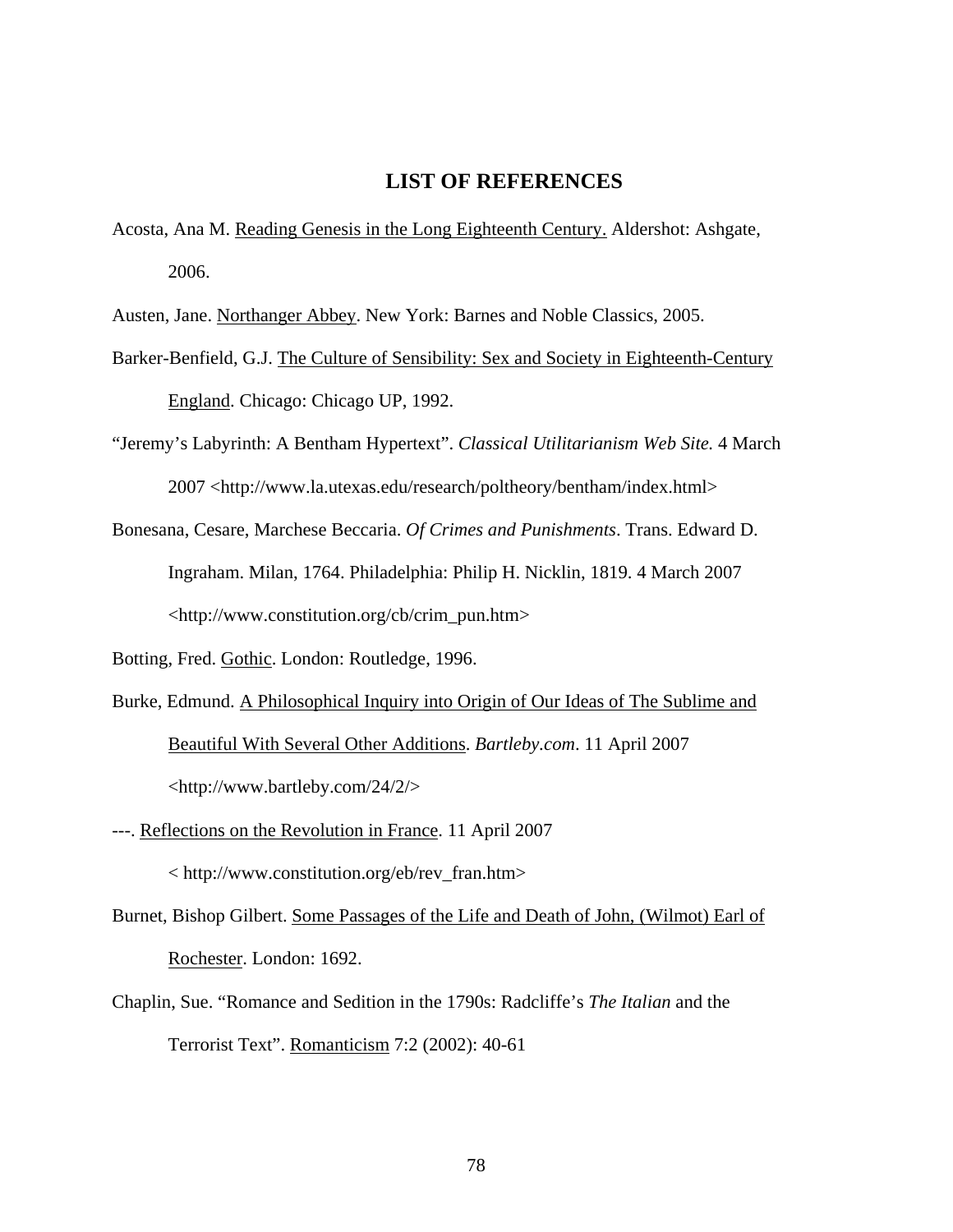- Clark, J.C.D. English Society, 1688-1832: Ideology, social structure and political practice during the *ancien regime*. Cambridge: Cambridge UP, 1985.
- Conger, Syndy M. "Sensibility Restored: Radcliffe's Answer to Lewis' *The Monk".* Gothic Fictions: Prohibition / Transgressions. Ed. Kenneth W. Graham. New York: AMS, 1989, 113-149.
- ---. "Confessors and Penitents in M.G. Lewis's *The Monk*." Romanticism On the Net 8 (November 1997) 25 November 2005 <http://users.ox.ac.uk/~scat0385/confessors.html>
- Davidoff, Leonore and Catherine Hall. Family Fortunes: Men and Women of the English Middle Class 1780-1850 (Revised Edition). United Kingdom: Routledge, 2003.
- Elias, Norbert. Power & Civility, The Civilizing Process: Volume II. Trans. Edmund Jephcott. New York: Pantheon Books, 1982.
- Ellis, Kate Ferguson. The Contested Castle: Gothic Novels and the Subversion of Domestic Ideology. Chicago: Illinois UP, 1989.
- Foucault, Michel. The History of Sexuality: An Introduction, Volume I. New York: Vintage Books, 1990.
- ---. Discipline and Punish: The Birth of the Prison. New York: Vintage Books, 1995.
- Freud, Sigmund. The Uncanny. 11 April 2007 <http://www-rohan.sdsu.edu/~amtower/uncanny.html>
- Goethe, J.W. Italian Journey. Translated by W.H. Auden and E. Mayer. London: Penguin Classics, 1970.
- Hoeveler, Diane Long. Gothic Feminism: the Professionalization of gender from Charlotte Smith to the Brontës. University Park: Penn State UP, 1998.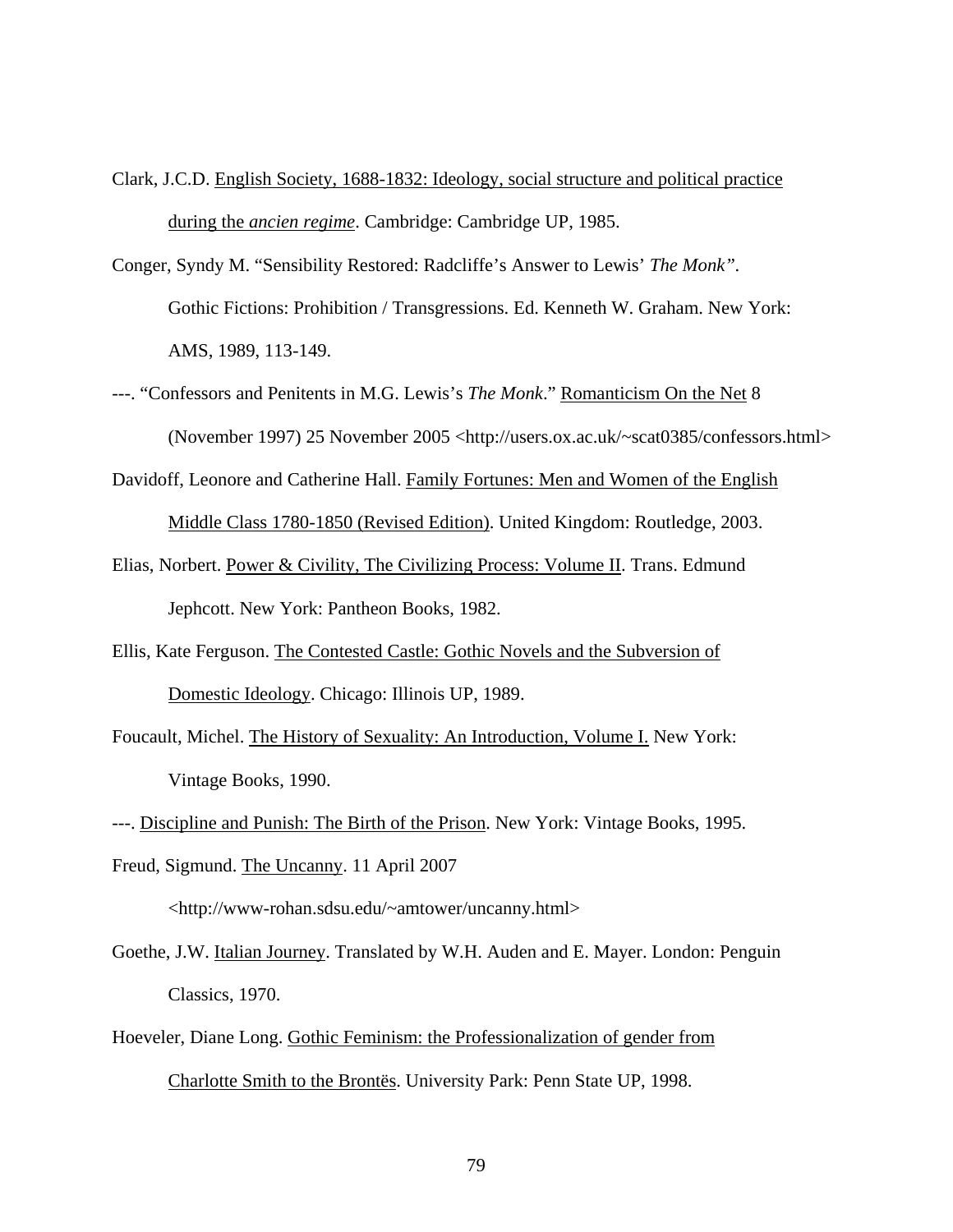Hurd, Richard. Letters on Chivalry and Romance. London: 1762.

Kamen, Henry. The Spanish Inquisition: A Historical Revision. Weidenfeld & Nicolson, 1997.

Kames, Henry Home, Lord. Elements of Criticism. New York: G. Olms, 1970.

- Lewis, Matthew G. The Monk. Eds. D.L. Macdonald and Kathleen Scherf. Ontario: Broadview, 2004.
- Matthias, T.J. The pursuits of literature: a satirical poem in four dialogues, with notes. London: T. Becket, 1798.
- McIntyre, Clara Frances. Ann Radcliffe in Relation to her Time. Hamden: Archon Books, 1970.
- McKeon, Michael. "Generic Transformation and Social Change: Rethinking the Rise of the Novel". Theory of the Novel: A Historical Approach, ed. Michael McKeon. Baltimore: John Hopkins UP, 2000.
- Peters, Edward. Inquisition. Berkeley: California UP, 1988.
- Poovey, Mary. "Ideology and *The Mysteries of Udolpho*". Criticism: A Quarterly for Literature and the Arts. v21 (1979), 307-330.
- Prickett, Stephen. England and the French Revolution. London: Macmillan Education Ltd, 1989.
- Radcliffe, Ann. The Italian. London: Penguin Books, 2004.
- Rawlings, Helen. The Spanish Inquisition. Oxford: Blackwell Publishing, 2006.
- Reeve, Clara. The Old English Baron. Oxford: Oxford UP, 2003.